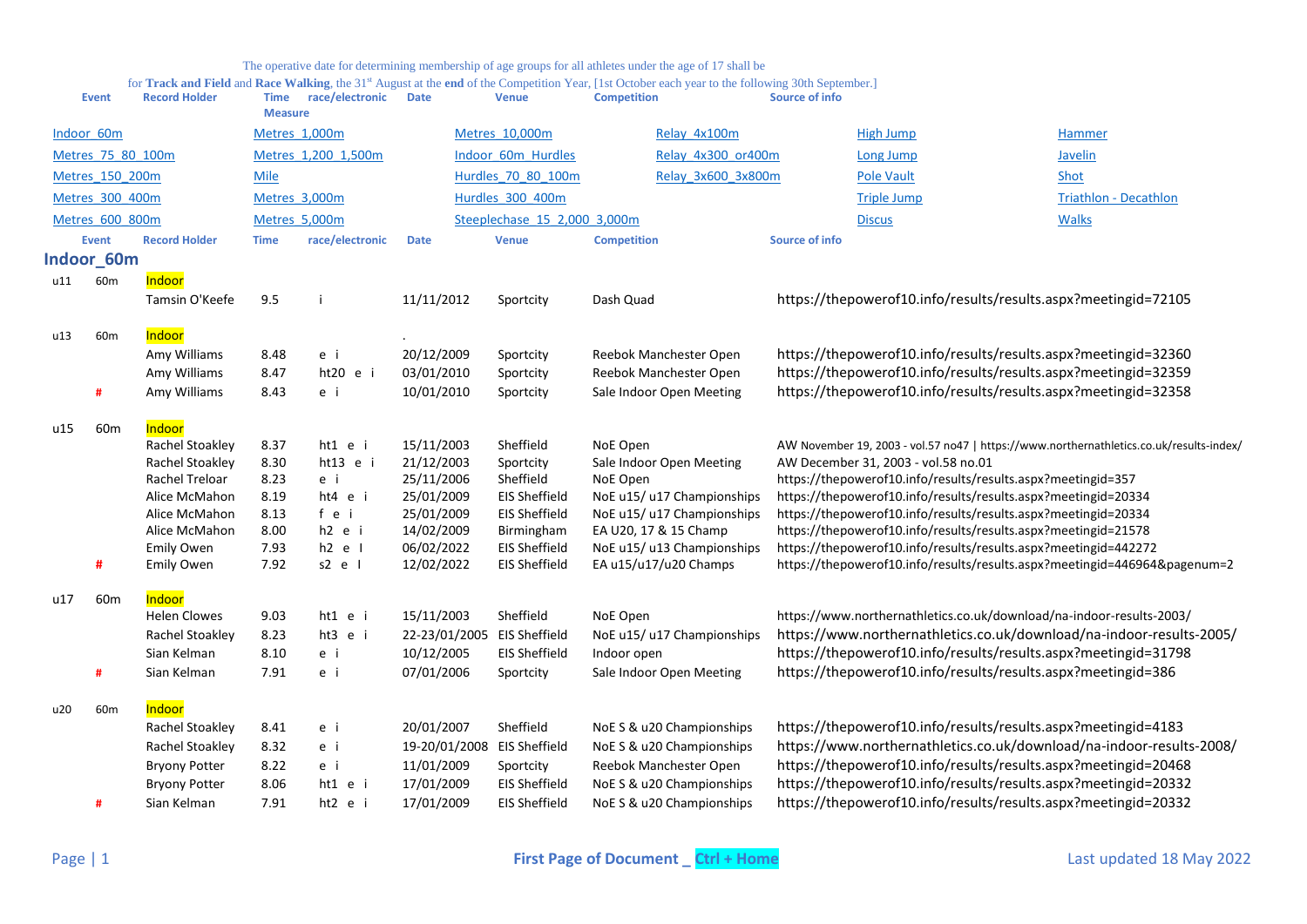for Track and Field and Race Walking, the 31<sup>st</sup> August at the end of the Competition Year, [1st October each year to the following 30th September.]

|           | Event           | <b>Record Holder</b> | Time           | race/electronic | <b>Date</b> | <b>Venue</b>  | <b>Competition</b>              | Source of info                                                  |
|-----------|-----------------|----------------------|----------------|-----------------|-------------|---------------|---------------------------------|-----------------------------------------------------------------|
|           |                 |                      | <b>Measure</b> |                 |             |               |                                 |                                                                 |
| <b>SW</b> | 60 <sub>m</sub> | Indoor               |                |                 |             |               |                                 |                                                                 |
|           |                 | <b>Bryony Potter</b> | 8.20           | ht5 e i         | 22/02/2013  | EIS Sheffield | <b>BUCS Indoor Championship</b> | https://thepowerof10.info/results/results.aspx?meetingid=71630  |
|           |                 | <b>Bryony Potter</b> | 8.17           | ht8 e i         | 21/02/2014  | EIS Sheffield | <b>BUCS Indoor Championship</b> | https://thepowerof10.info/results/results.aspx?meetingid=92559  |
|           |                 | Danielle Erskine     | 8.12           | SX 1.13 i       | 30/11/2014  | Sportcity     | Sale Harriers Open Series       | https://thepowerof10.info/results/results.aspx?meetingid=120070 |
|           |                 | Laura Turley         | 8.04           | e i             | 07/01/2017  | Deeside       | North Wales Championship        | https://thepowerof10.info/results/results.aspx?meetingid=189878 |
|           |                 | Laura Turley         | 8.03           | e i             | 08/01/2017  | Sportcity     | Sale Harriers Open Series       | https://thepowerof10.info/results/results.aspx?meetingid=185700 |
|           |                 | Laura Turley         | 7.99           | e i             | 05/03/2017  | Sportcity     | Sale Harriers Open Series       | https://thepowerof10.info/results/results.aspx?meetingid=185702 |
|           |                 | Laura Turley         | 7.85           | e i             | 07/01/2018  | Sportcity     | Sale Harriers Open Series       | https://thepowerof10.info/results/results.aspx?meetingid=224235 |
|           |                 |                      |                |                 |             |               |                                 |                                                                 |

v35

# <span id="page-1-0"></span>**Metres\_75\_80\_100m**

|     |                 | Kelly Baker        | 12.2 | a race              | 12/06/2005 | Macclesfield | Cheshire League              | http://www.cheshireaa.com/results/TFL/cheshire tf league 2005.aspx |
|-----|-----------------|--------------------|------|---------------------|------------|--------------|------------------------------|--------------------------------------------------------------------|
|     |                 | Kelly Baker        | 11.5 |                     | 28/05/2006 | Stockport    | Cheshire League              | <b>WCAC Statistics</b>                                             |
|     |                 | Amy Williams       | 11.2 |                     | 20/04/2008 | Stockport    | Cheshire League              | http://www.cheshireaa.com/results/TFL/cheshire_tf_league_2008.aspx |
|     |                 | Amy Williams       | 11.0 |                     | 17/08/2008 | Warrington   | <b>Terry Davies Memorial</b> | https://thepowerof10.info/results/results.aspx?meetingid=12873     |
|     |                 | Georgia Barlow     | 11.0 |                     | 19/04/2009 | Deeside      | Cheshire League              | http://www.cheshireaa.com/results/TFL/cheshire_tf_league_2009.aspx |
|     |                 | Georgia Barlow     | 10.9 |                     | 09/08/2009 | Stretford    | Cheshire League              | http://www.cheshireaa.com/results/TFL/cheshire_tf_league_2009.aspx |
|     |                 | Abigail Pawlett    | 10.9 |                     | 14/07/2013 | Colwyn Bay   | Cheshire League              | http://www.cheshireaa.com/results/TFL/cheshire_tf_league_2013.aspx |
|     |                 | Abigail Pawlett    | 10.8 |                     | 07/09/2013 | Stanney      | Cheshire League              | https://thepowerof10.info/results/results.aspx?meetingid=80881     |
|     |                 | Abigail Pawlett    | 10.0 |                     | 09/09/2015 | Stockport    | David Tivey & Len Mullen     | https://thepowerof10.info/results/results.aspx?meetingid=147511    |
| U11 | 100m            |                    |      |                     |            |              |                              |                                                                    |
|     |                 | Sophie Goss        | 17.1 |                     | 12/09/1999 |              | <b>County Multi-events</b>   | http://www.cheshireaa.com/results/PDFarchive/JME1999.pdf           |
|     |                 | Rachel Stoakley    | 15.2 |                     | 10/09/2000 | Macclesfield | <b>Cheshire Relay Champs</b> | http://www.cheshireaa.com/results/PDFarchive/JME2000.pdf           |
|     |                 | Lucy Earl          | 15.2 |                     | 10/09/2006 | Macclesfield | County Multi-events          |                                                                    |
|     |                 | Amy Williams       | 14.3 |                     | 10/08/2008 | Bebington    | Cheshire League              | https://thepowerof10.info/results/results.aspx?meetingid=13397     |
|     |                 | Amy Williams       | 14.3 |                     | 14/09/2008 | Macclesfield | <b>County Multi-events</b>   | https://thepowerof10.info/results/results.aspx?meetingid=18825     |
|     |                 | Abigail Pawlett    | 14.3 |                     | 15/09/2013 | Macclesfield | <b>County Multi-events</b>   | https://thepowerof10.info/results/results.aspx?meetingid=93264     |
|     |                 |                    |      |                     |            |              |                              |                                                                    |
| u13 | 75 <sub>m</sub> |                    |      |                     |            |              |                              |                                                                    |
|     |                 | Hayley Earlam      |      | <b>Boys record!</b> | 28/07/1998 | Salford      | <b>McDonalds YAL</b>         | newsletter Vol2 No2                                                |
|     |                 | U Ihekaweh         | 10.8 |                     | 28/06/1998 | Salford      | <b>McDonalds YAL</b>         | AW July 1, 1998 - vol.52 no.27                                     |
|     |                 | Rachel Stoakley    | 10.6 |                     | 19/05/2002 | Macclesfield | YA Girls League N 1 W        | AW May 22, 2002 - vol.56 no.21                                     |
|     |                 | Daisy Flynn-Piercy | 10.6 |                     | 01/06/2003 | Pendle       | UKA YA North 1W              | AW June 11, 2003 - vol.57 no24                                     |
|     |                 | Abigail Kirk       | 10.4 |                     | 08/05/2005 | Deeside      | UKA YA North 1W              | AW May 11, 2005 - vol.59 no.19                                     |
|     |                 |                    |      |                     |            |              |                              |                                                                    |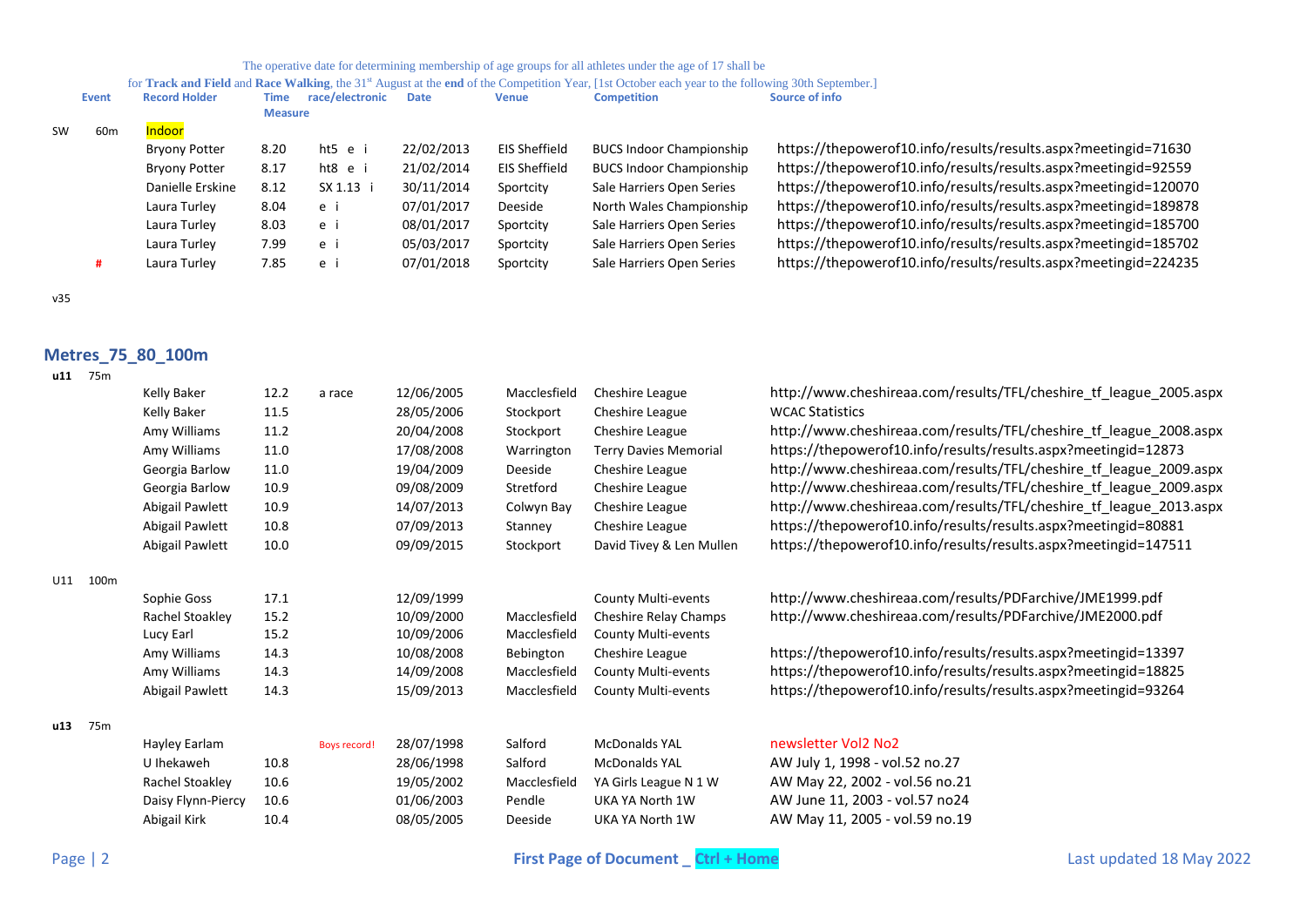|     | <b>Event</b> | <b>Record Holder</b>   | <b>Time</b><br><b>Measure</b> | race/electronic | <b>Date</b>   | <b>Venue</b> | <b>Competition</b>                      | $\frac{1}{2}$ complete<br>Source of info                           |
|-----|--------------|------------------------|-------------------------------|-----------------|---------------|--------------|-----------------------------------------|--------------------------------------------------------------------|
|     |              | Laura Rigby            | 10.2                          |                 | 22/06/2008    | Sheffield    | <b>UKA YA N Premier</b>                 | https://thepowerof10.info/results/results.aspx?meetingid=13187     |
|     |              | Alice Barnsley         | 10.1                          |                 | 12/05/2012    | Warrington   | <b>Cheshire Championships</b>           | https://thepowerof10.info/results/results.aspx?meetingid=62907     |
|     |              | Alice Barnsley         | 10.1                          |                 | 17/06/2012    | Sportcity    | McCain UK YAL N Premier 3               | https://thepowerof10.info/results/results.aspx?meetingid=63417     |
|     |              | Abigail Pawlett        | 10.0                          |                 | 09/09/2015    | Stockport    | David Tivey & Len Mullen                | https://thepowerof10.info/results/results.aspx?meetingid=147511    |
|     | #            | <b>Madeline Mercer</b> | 9.98                          | $w+0.9 e$       | 20/07/2019    | Sheffield    | YDL Lower 'Relegation' final            | https://thepowerof10.info/results/results.aspx?meetingid=285905    |
| u13 | 80m          |                        |                               |                 |               |              |                                         |                                                                    |
|     |              | Cara Ithell            | 12.24                         | $e$ h1          | 09/05/1998    | Crewe        | <b>Cheshire Championships</b>           | http://www.cheshireaa.com/results/PDFarchive/TF1998.pdf            |
|     |              | Sarah Devoy            | 11.50                         |                 | 17/04/1999    | Wavertree    | Liverpool Open                          | AW April 28, 1999 - vol.53 no.17                                   |
|     |              | Rachel Stoakley        | 11.4                          | h3              | 11-12/05/2002 | Warrington   | <b>Cheshire Championships</b>           | http://www.cheshireaa.com/Results/index.aspx                       |
|     |              | Rachel Stoakley        | 11.2                          | final           | 11-12/05/2002 | Warrington   | <b>Cheshire Championships</b>           | http://www.cheshireaa.com/Results/index.aspx                       |
|     |              | Abigail Kirk           | 11.12                         | $e$ h3          | 14-15/05/2005 | Macclesfield | <b>Cheshire Championships</b>           | http://www.cheshireaa.com/Results/index.aspx                       |
|     |              | Alice McMahon          | 11.1                          | h1              | 06/05/2007    | Macclesfield | <b>Cheshire Championships</b>           | Po10   http://www.cheshireaa.com/Results/index.aspx                |
|     |              | Laura Rigby            | $11.1\,$                      | h1              | 10/05/2008    | Stanney      | <b>Cheshire Championships</b>           | Po10   http://www.cheshireaa.com/Results/index.aspx                |
|     |              | Laura Rigby            | 10.8                          | $\mathsf{f}$    | 10/05/2008    | Stanney      | <b>Cheshire Championships</b>           | Po10   http://www.cheshireaa.com/Results/index.aspx                |
| u13 | 100m         |                        |                               |                 |               |              |                                         |                                                                    |
|     |              | Hayley Earlam          | 15.0                          | Boys record!    | 02/07/1998    | Chester      | <b>WCAC YA</b>                          | newsletter Vol2 No2                                                |
|     |              | Hayley Earlam          | 14.5                          |                 | 02/07/1998    | Chester      | <b>WCAC YA</b>                          | paper records end 2000                                             |
|     |              | Rachel Stoakley        | 14.2                          |                 | 26/08/2001    | Bebington    |                                         | (WCAC Champs) Wirral Medal Newsletter September 2001               |
|     |              | Rachel Stoakley        | 13.8                          |                 | 07/09/2002    | Eirias Park  |                                         | Colwyn Bay September Games AW September 18, 2002 - vol.56 no.38    |
|     |              | Leah Ferrie            | 13.6                          |                 | 28/05/2006    | Stockport    | Cheshire League                         | Statistics                                                         |
|     |              | Alice McMahon          | 13.4                          |                 | 12/08/2007    | Deeside      | Cheshire League                         | Statistics                                                         |
|     |              | Danielle Erskine       | 13.4                          |                 | 19/04/2008    | Wavertree    | Ernie Gallagher Memorial                | https://thepowerof10.info/results/results.aspx?meetingid=13333     |
|     |              | Leah Ferrie            | 13.4                          |                 | 19/04/2008    | Wavertree    | Ernie Gallagher Memorial                | https://thepowerof10.info/results/results.aspx?meetingid=13333     |
|     |              | Danielle Erskine       | 13.3                          | race B          | 20/04/2008    | Stockport    | Cheshire League                         | http://www.cheshireaa.com/results/TFL/cheshire_tf_league_2008.aspx |
|     |              | Alice McMahon          | 13.3                          | race C          | 20/04/2008    | Stockport    | Cheshire League                         | http://www.cheshireaa.com/results/TFL/cheshire_tf_league_2008.aspx |
|     |              | Jenni Potter           | 13.3                          | race D          | 20/04/2008    | Stockport    | Cheshire League                         | http://www.cheshireaa.com/results/TFL/cheshire_tf_league_2008.aspx |
|     |              | Amy Williams           | 13.2                          | ht3             | 06/06/2010    | Deeside      | Dan Evan's Memorial Open                | https://thepowerof10.info/results/results.aspx?meetingid=37526     |
|     |              | Amy Williams           | 13.1                          |                 | 08/08/2010    | Widnes       | Cheshire League                         | https://thepowerof10.info/results/results.aspx?meetingid=35889     |
|     |              | Alice Barnsley         | 13.1                          |                 | 02/07/2012    | Stanney      | Cheshire/Merseyside yr7                 | https://thepowerof10.info/results/results.aspx?meetingid=68770     |
|     |              | <b>Madeline Mercer</b> | 13.1                          |                 | 14/04/2019    | Bebington    | Wirral AC Open                          | https://thepowerof10.info/results/results.aspx?meetingid=282102    |
|     | #            | <b>Madeline Mercer</b> | 13.05                         | e               | 29/06/2019    |              | SportCity, Man Stockport YA Quadrathlon | https://thepowerof10.info/results/results.aspx?meetingid=300403    |
| u15 | 100m         |                        |                               |                 |               |              |                                         |                                                                    |
|     |              | Alicia Bateson         | 13.6                          |                 | 11/04/1998    | Eirias Park  | Colwyn Bay Open                         | 'Pioneer' 15/04/1998 Page 46 - AW April 15, 1998 - Vol.52 no.16    |
|     |              | Laura Starkey          | 13.52                         | $e$ h1          | 10/05/1998    | Crewe        | <b>Cheshire Championships</b>           | http://www.cheshireaa.com/results/PDFarchive/TF1998.pdf            |
|     |              | Alicia Bateson         | 13.40                         | e final         | 10/05/1998    | Crewe        | <b>Cheshire Championships</b>           | http://www.cheshireaa.com/results/PDFarchive/TF1998.pdf            |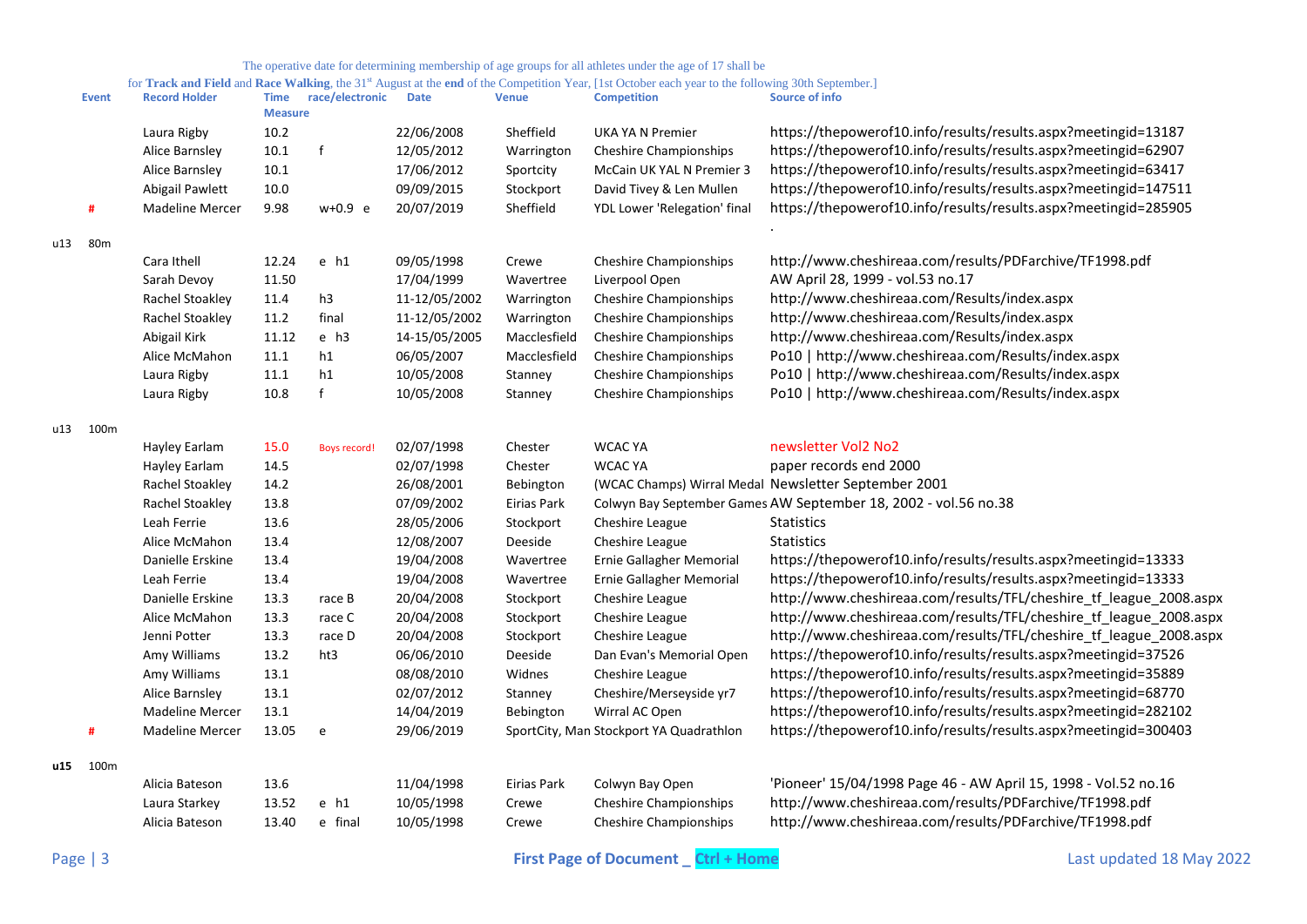|     | <b>Event</b> | <b>Record Holder</b> | <b>Time</b><br><b>Measure</b> | race/electronic | <b>Date</b>             | <b>Venue</b> | <b>Competition</b>                | <b>Source of info</b>                                                       |
|-----|--------------|----------------------|-------------------------------|-----------------|-------------------------|--------------|-----------------------------------|-----------------------------------------------------------------------------|
|     |              | Laura Starkey        | 13.4                          |                 | 18/04/1999              | Deeside      | Cheshire League                   | paper records end 2000                                                      |
|     |              | Leanne Henning       | 12.9                          |                 | 19/05/2002              | Macclesfield | UKA YA Girls League N 1 W         | AW May 22, 2002 - vol.56 no.21                                              |
|     |              | Sian Kelman          | 12.81                         | f e             | 14-15/05/2005           | Macclesfield | <b>Cheshire Championships</b>     | http://www.cheshireaa.com/Results/index.aspx                                |
|     |              | Sian Kelman          | 12.58                         |                 | w+1.4 h3 e28-29/05/2005 | Cudworth     | NoEAA Junior Championship         | http://www.cheshireaa.com/Results/index.aspx                                |
|     |              | Sian Kelman          | 12.44                         |                 | w+1.3 f e 08-09/07/2005 | Birmingham   | English Schools                   | http://www.esaa.net/oldindex.shtml                                          |
|     | #            | Alice McMahon        | 12.40                         |                 | w-0.3 f e 24/05/2009    | Gateshead    | Northern Championships            | https://thepowerof10.info/results/results.aspx?meetingid=21516              |
|     |              | Imogen Pughe         | 12.4                          |                 | 08/06/2019              | Bebington    | Merseyside Schools Champs         | https://thepowerof10.info/results/results.aspx?meetingid=302825             |
|     |              | Sian Kelman          | 12.40                         |                 | w2.1 h2 e 08/07/2005    | Birmingham   | <b>ESAA T&amp;F Championships</b> | http://www.esaa.net/oldindex.shtml                                          |
|     |              | <b>Emily Owen</b>    | 12.3                          |                 | 20/03/2022              | Stanney      | Dan Gilroy Memorial               | https://thepowerof10.info/results/results.aspx?meetingid=445778             |
|     | u17 100m     |                      |                               |                 |                         |              |                                   |                                                                             |
|     |              | Gemma Sharples       | 13.7                          |                 | 19/04/1998              |              | Ashton-u-Lyne Cheshire League     | newsletter Vol2No2                                                          |
|     |              | Gemma Sharples       | 13.4                          | h2              | 13/06/1998              | Crewe        | Cheshire Schools Champs           | http://www.esaa.net/oldindex.shtml                                          |
|     |              | Gemma Sharples       | 13.1                          | final           | 13/06/1998              | Crewe        | Cheshire Schools Champs           | http://www.esaa.net/oldindex.shtml                                          |
|     |              | Leanne Henning       | 13.0                          |                 | 27/07/2003              | Bebington    | National Junior League            | from CD end Aug'04 (website@gq.nu)                                          |
|     |              | Rachel Stoakley      | 12.8                          | r2              | 17/04/2005              | Wavertree    | Liverpool H Open                  | AW April 27, 2005 - vol.59 no.17                                            |
|     |              | Rachel Stoakley      | 12.8                          |                 | 26/06/2005              | Warrington   | UKA YA N 1W                       | AW November 9, 2005 - vol.59 no.45                                          |
|     |              | Sian Kelman          | 12.6                          |                 | 06/05/2006              | Stanney      | NoE League 2W                     | https://www.northernathletics.co.uk/download/tf-league-results-2006/        |
|     |              | Sian Kelman          | 12.5                          | final           | 13/05/2006              | Warrington   | <b>Cheshire Championships</b>     | http://www.cheshireaa.com/results/TFC/2006/u17wtf2006.htm                   |
|     |              | Sian Kelman          | 12.5                          |                 | 03/06/2006              | Wigan        | NoE League 2W                     | Po10   https://www.northernathletics.co.uk/download/tf-league-results-2006/ |
|     | #            | Sian Kelman          | 12.4                          | final           | 12/05/2007              | Macclesfield | <b>Cheshire Championships</b>     | Po10   http://www.cheshireaa.com/results/TFC/2007/u17wtf2007.htm            |
| u20 | 100m         |                      |                               |                 |                         |              |                                   |                                                                             |
|     |              | Samantha Withers     | 13.8                          |                 | 05/07/1998              | Stockport    | Northern WL                       | paper records end 2000                                                      |
|     |              | Sian Kelman          | 13.0                          |                 | 23/04/2006              | Stanney      | <b>NJL NP Mersey</b>              | AW April 27, 2006 - vol.61 (60) no.17                                       |
|     |              | Rachel Stoakley      | 13.0                          |                 | 07/05/2006              | Bebington    | <b>NJL NP Mersey</b>              | AW May 11, 2006 - vol.61 (60) no.19                                         |
|     |              | Rachel Stoakley      | 12.9                          |                 | 03/05/2008              | Stanney      | NoE League 2W                     | https://thepowerof10.info/results/results.aspx?meetingid=12374              |
|     |              | Rachel Stoakley      | 12.9                          |                 | 10/05/2008              | Stanney      | <b>Cheshire Championships</b>     | Po10   http://www.cheshireaa.com/Results/index.aspx                         |
|     |              | Rachel Stoakley      | 12.9                          |                 | 07/06/2008              | Wavertree    | NoE 2W                            | https://thepowerof10.info/results/results.aspx?meetingid=13443              |
|     |              | Sian Kelman          | 12.6                          |                 | 27/07/2008              | Deeside      | National Junior League            | https://thepowerof10.info/results/results.aspx?meetingid=12846              |
|     |              | Sian Kelman          | 12.5                          |                 | 03/08/2008              | Litherland   | NoE League 2W                     | https://thepowerof10.info/results/results.aspx?meetingid=13441              |
|     |              | Sian Kelman          | 12.4                          |                 | 31/08/2008              | Cudworth     | NoE Promotion match               | https://thepowerof10.info/results/results.aspx?meetingid=13409              |
|     | #            | Alice McMahon        | 12.3                          |                 | 13/04/2013              | Wavertree    | Tom O'Mahoney MM                  | https://thepowerof10.info/results/results.aspx?meetingid=82124              |
|     |              | <b>Bryony Potter</b> | 12.3                          | $W+3.5$         | 05/06/2010              | Wavertree    | NoE League 2W                     | https://thepowerof10.info/results/results.aspx?meetingid=37055              |
|     |              | Alice McMahon        | 12.0                          | $W+3.4$         | 14/04/2012              | Deeside      | Deeside Open                      | https://thepowerof10.info/results/results.aspx?meetingid=65425              |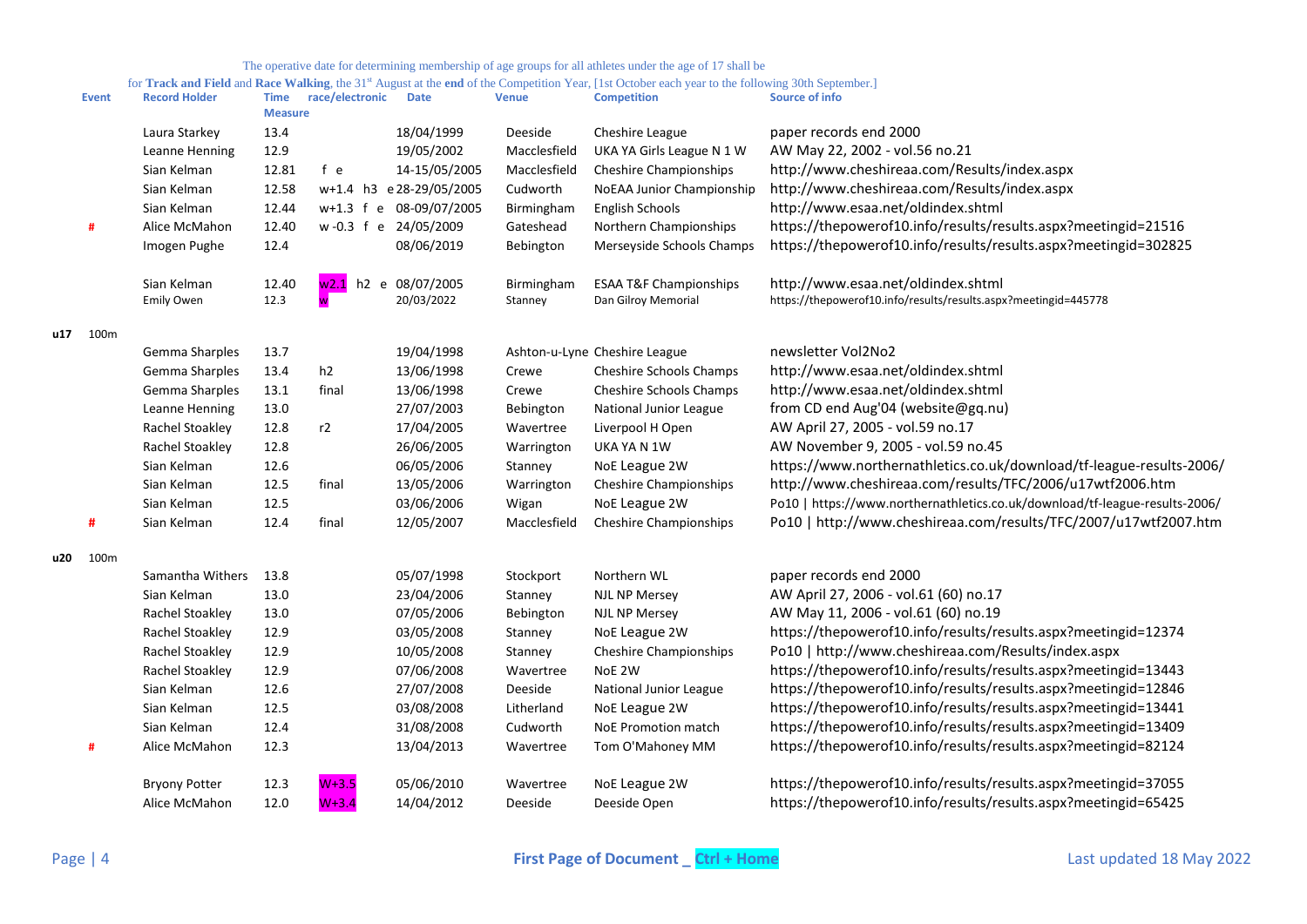<span id="page-4-0"></span>

|            |              |                        |                |                             |                         |              | for <b>Track and Field</b> and <b>Kace Walking</b> , the 31" August at the end of the Competition Year, [1st October each year to the following 50th September.] |                                                                    |
|------------|--------------|------------------------|----------------|-----------------------------|-------------------------|--------------|------------------------------------------------------------------------------------------------------------------------------------------------------------------|--------------------------------------------------------------------|
|            | <b>Event</b> | <b>Record Holder</b>   | <b>Measure</b> | Time race/electronic        | <b>Date</b>             | <b>Venue</b> | <b>Competition</b>                                                                                                                                               | Source of info                                                     |
| <b>SW</b>  | 100m         |                        |                |                             |                         |              |                                                                                                                                                                  |                                                                    |
|            |              | Joy Carson             | 16.16          | e                           | 09/05/1998              | Crewe        | <b>Cheshire Championships</b>                                                                                                                                    | http://www.cheshireaa.com/results/PDFarchive/TF1998.pdf            |
|            |              | <b>Heather Lees</b>    | 15.1           |                             | 07/08/2000              | Warrington   | Northern WL                                                                                                                                                      | paper records end 2000                                             |
|            |              | Sharon Bell            | 14.8           |                             | 13/07/2004              | Deeside      | NoE 2W                                                                                                                                                           | from CD end Aug'04 (website@gq.nu)                                 |
|            |              | Rachel Stoakley        | 14.3           |                             | 15/08/2010              | Cudworth     | NoE promotion match                                                                                                                                              | https://thepowerof10.info/results/results.aspx?meetingid=40327     |
|            |              | Shona Valentine        | 13.4           |                             | 14/08/2011              | Trafford     | NoE 2W                                                                                                                                                           | https://thepowerof10.info/results/results.aspx?meetingid=50643     |
|            |              | Shona Valentine        | 12.9           |                             | 12/05/2012              | Warrington   | <b>Cheshire Championships</b>                                                                                                                                    | https://thepowerof10.info/results/results.aspx?meetingid=62907     |
|            |              | Shona Valentine        | 12.9           |                             | 13/07/2014              | Wavertree    | NA <sub>2W</sub>                                                                                                                                                 | https://www.northernathletics.co.uk/download/2w-match-3-2014/      |
|            |              | Alice McMahon          | 12.9           |                             | 29/03/2015              | Warrington   | <b>Warrington Open</b>                                                                                                                                           | https://thepowerof10.info/results/results.aspx?meetingid=130518    |
|            |              | Alice McMahon          | 12.6           |                             | 03/05/2015              | Wavertree    | NoE 2W                                                                                                                                                           | https://thepowerof10.info/results/results.aspx?meetingid=129672    |
|            |              | Alice McMahon          | 12.47          | e                           | 23/05/2015              | Stretford    | <b>Cheshire Championships</b>                                                                                                                                    | http://www.cheshireaa.com/Results/index.aspx                       |
|            |              | Alice McMahon          | 12.2           |                             | 08/08/2015              | Ormskirk     | NoE 2W                                                                                                                                                           | https://thepowerof10.info/results/results.aspx?meetingid=129669    |
|            | #            | Alice McMahon          | 12.16          |                             | 25/06/2017              | Wakefield    | Pontefract AC Open                                                                                                                                               | https://thepowerof10.info/results/results.aspx?meetingid=188997    |
| v35        | 100m         |                        |                |                             |                         |              |                                                                                                                                                                  |                                                                    |
| v40        | 100m         |                        |                |                             |                         |              |                                                                                                                                                                  |                                                                    |
|            |              | <b>Glenys Potter</b>   | 16.2           |                             | 12/08/2007              | Deeside      | Cheshire League                                                                                                                                                  | <b>WCAC Statistics</b>                                             |
|            | n/s          | <b>Glenys Potter</b>   | 15.9           | No Name declared 20/04/2008 |                         | Stockport    | Cheshire League                                                                                                                                                  | http://www.cheshireaa.com/results/TFL/cheshire_tf_league_2008.aspx |
|            |              | <b>Glenys Potter</b>   | 15.7           |                             | 19/04/2009              | Deeside      | Cheshire League                                                                                                                                                  | http://www.cheshireaa.com/results/TFL/cheshire tf league 2009.aspx |
|            |              | Claire Forshaw         | 15.0           |                             | 04/05/2019              | Deeside      | Cheshire League                                                                                                                                                  | https://thepowerof10.info/results/results.aspx?meetingid=276246    |
|            | #            | Claire Forshaw         | 14.4           |                             | 23/06/2019              | Bury         | Northern Masters Champs                                                                                                                                          | https://thepowerof10.info/results/results.aspx?meetingid=284572    |
| v45        | 100m         |                        |                |                             |                         |              |                                                                                                                                                                  |                                                                    |
|            | #            | Mieka Vannesta         | 16.0           |                             | 22/04/2007              | Stockport    | Cheshire League                                                                                                                                                  | http://www.cheshireaa.com/results/TFL/cheshire_tf_league_2007.aspx |
| v50        | 100m         |                        |                |                             |                         |              |                                                                                                                                                                  |                                                                    |
|            |              |                        |                |                             |                         |              |                                                                                                                                                                  |                                                                    |
|            |              | <b>Metres_150_200m</b> |                |                             |                         |              |                                                                                                                                                                  |                                                                    |
| u11        |              |                        |                |                             |                         |              |                                                                                                                                                                  |                                                                    |
|            |              | 150m Amy Williams      | 22.4           |                             | 17/08/2008              | Warrington   | <b>Terry Davies Memorial</b>                                                                                                                                     | https://thepowerof10.info/results/results.aspx?meetingid=12873     |
|            |              | Sara Pearson           | 22.4           |                             | 03/09/2017              | Stanney      | Cheshire League                                                                                                                                                  | https://thepowerof10.info/results/results.aspx?meetingid=190563    |
|            |              |                        |                |                             |                         |              |                                                                                                                                                                  |                                                                    |
|            | u13 150m     |                        |                |                             |                         |              |                                                                                                                                                                  |                                                                    |
|            |              | Cara Ithell            |                |                             | Boys record! 28/07/1998 | Salford      | <b>McDonalds YAL</b>                                                                                                                                             | newsletter Vol2 No2                                                |
|            |              | Jennifer Bailey        | 21.5           |                             | 18/07/1999              | Crewe        | <b>McDonalds YAL</b>                                                                                                                                             | paper records end 2000                                             |
| Page   $5$ |              |                        |                |                             |                         |              | <b>First Page of Document</b><br>Ctrl + Home                                                                                                                     | Last updated 18 May 2022                                           |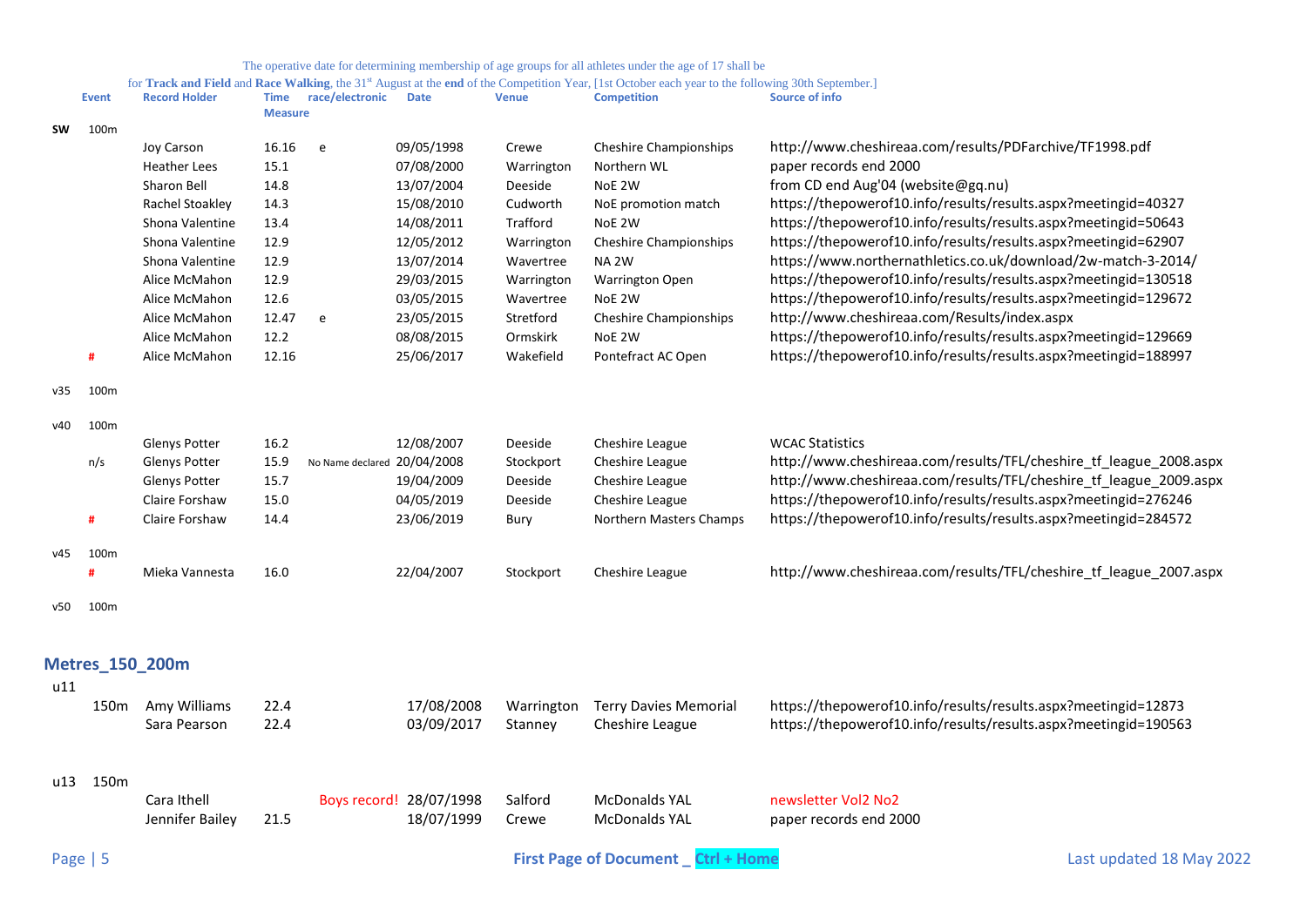| for Track and Field and Race Walking, the 31 <sup>st</sup> August at the end of the Competition Year, [1st October each year to the following 30th September.] |  |  |  |
|----------------------------------------------------------------------------------------------------------------------------------------------------------------|--|--|--|
|                                                                                                                                                                |  |  |  |

|     | <b>Event</b> | <b>Record Holder</b> | <b>Time</b><br><b>Measure</b> | race/electronic | <b>Date</b>   | <b>Venue</b> | <b>Competition</b>                   | Source of info                                                            |
|-----|--------------|----------------------|-------------------------------|-----------------|---------------|--------------|--------------------------------------|---------------------------------------------------------------------------|
|     |              | Shona Valentine      | 21.0                          |                 | 01/06/2003    | Pendle       | UKA YA North 1W                      | AW June 11, 2003 - vol.57 no24                                            |
|     |              | Abigail Kirk         | 20.7                          |                 | 08/05/2005    | Deeside      | UKA YA North 1W                      | AW May 11, 2005 - vol.59 no.19                                            |
|     |              | Abigail Kirk         | 20.62                         | final e         | 14-15/05/2005 |              | Macclesfield Cheshire Championships  | http://www.cheshireaa.com/Results/index.aspx                              |
|     |              | Abigail Kirk         | 20.5                          |                 | 05/06/2005    | Blackburn    | NoE YA Northern 1W                   | AW June 15, 2005 - vol.59 no.24                                           |
|     |              | Abigail Kirk         | 20.1                          |                 | 26/06/2005    | Warrington   | UKA YA N 1W                          | AW November 9, 2005 - vol.59 no.45                                        |
|     |              | Laura Rigby          | 20.0                          |                 | 22/06/2008    | Sheffield    | UKA YA N Premier                     | https://thepowerof10.info/results/results.aspx?meetingid=13187            |
|     |              | Amy Williams         | 19.9                          |                 | 02/05/2010    | Wigan        | McCain UK YAL N Prem W               | https://thepowerof10.info/results/results.aspx?meetingid=36937            |
|     | #            | Amy Williams         | 19.7                          |                 | 16/05/2010    | Bebington    | McCain UK YAL NP W mB                | https://thepowerof10.info/results/results.aspx?meetingid=36926            |
| u13 | 200m         |                      |                               |                 |               |              |                                      |                                                                           |
|     |              | Sarah Devoy          | 31.52                         | $h1$ e          | 10/05/1998    | Crewe        | <b>Cheshire Championships</b>        | http://www.cheshireaa.com/results/PDFarchive/TF1998.pdf                   |
|     |              | Sarah Devoy          | 31.48                         | final e         | 10/05/1998    | Crewe        | <b>Cheshire Championships</b>        | http://www.cheshireaa.com/results/PDFarchive/TF1998.pdf                   |
|     |              | Hayley Earlam        | 31.2                          |                 | 02/07/1998    | Chester      | <b>WCAC YA</b>                       | newsletter Vol2 No2                                                       |
|     |              | Sarah Devoy          | 29.31                         | e               | 25/07/1999    | Deeside      | Deeside Games                        | AW August 4, 1999 - vol.53 no.31                                          |
|     | #            | Leanne Henning       | 26.7                          |                 | 19/05/2002    |              |                                      | Macclesfield UKA YA Girls League N 1 W AW May 22, 2002 - vol.56 no.21     |
|     |              | Samantha Galley      | 26.7                          | h12nd           | 13/05/2006    | Warrington   | <b>Cheshire Championships</b>        | http://www.cheshireaa.com/results/TFC/2006/u15wtf2006.htm                 |
|     |              | Abbie Kirk           | 26.7                          | h13rd           | 13/05/2006    | Warrington   | <b>Cheshire Championships</b>        | http://www.cheshireaa.com/results/TFC/2006/u15wtf2006.htm                 |
|     |              | Abbie Kirk           | 26.7                          | Final           | 13/05/2006    | Warrington   | <b>Cheshire Championships</b>        | http://www.cheshireaa.com/results/TFC/2006/u15wtf2006.htm                 |
| u13 | 200m         | Indoor               |                               |                 |               |              |                                      |                                                                           |
|     |              | Tamsin O'Keefe       | 30.85                         | e i             | 26/10/2013    |              | EIS Sheffield South Yorkshire Series | https://www.thepowerof10.info/results/resultslookup.aspx -page 2          |
|     |              | Tamsin O'Keefe       | 30.63                         | e i             | 23/03/2014    |              | EIS Sheffield South Yorkshire Series | https://thepowerof10.info/results/results.aspx?meetingid=95617            |
|     | #            | Ruby Wisbey          | 28.65                         | h1 e i          | 04/02/2018    | Sheffield    | NA u15/u13 Champs                    | https://www.thepowerof10.info/results/resultslookup.aspx -page 2          |
| u15 | 150m         |                      |                               |                 |               |              |                                      |                                                                           |
|     | #            | Violeta Brooks       | 23.8                          |                 | 09/04/2022    | Warrington   | <b>Terry Davies Memorial</b>         | https://thepowerof10.info/results/results.aspx?meetingid=444521&pagenum=1 |
| u15 | 150m         | Indoor               |                               |                 |               |              |                                      |                                                                           |
|     |              | Rachel Treloar       | 20.09                         | $h1$ e i        | 09/12/2006    | Sheffield    | NoE Indoor Open                      | https://thepowerof10.info/results/results.aspx?meetingid=3697             |
|     | #            | Sam Galley           | 19.75                         | h2 e i          | 09/12/2006    | Sheffield    | NoE Indoor Open                      | https://thepowerof10.info/results/results.aspx?meetingid=3697             |
| u15 | 200m         | Laura Starkey        | 28.04                         | $h1$ e          | 09/05/1998    | Crewe        | <b>Cheshire Championships</b>        | http://www.cheshireaa.com/results/PDFarchive/TF1998.pdf                   |
|     |              | Alicia Bateson       | 27.68                         | $h2$ e          | 09/05/1998    | Crewe        | <b>Cheshire Championships</b>        | http://www.cheshireaa.com/results/PDFarchive/TF1998.pdf                   |
|     |              | Alicia Bateson       | 27.64                         | final e         | 09/05/1998    | Crewe        | <b>Cheshire Championships</b>        | http://www.cheshireaa.com/results/PDFarchive/TF1998.pdf                   |
|     |              | Leanne Henning       | 27.5                          | h1              | 11-12/05/2002 | Warrington   | <b>Cheshire Championships</b>        | http://www.cheshireaa.com/Results/index.aspx                              |
|     |              | Leanne Henning       | 27.2                          | final           | 11-12/05/2002 | Warrington   | <b>Cheshire Championships</b>        | http://www.cheshireaa.com/Results/index.aspx                              |
|     |              | Leanne Henning       | 26.7                          |                 | 19/05/2002    |              |                                      | Macclesfield UKA YA Girls League N 1 W AW May 22, 2002 - vol.56 no.21     |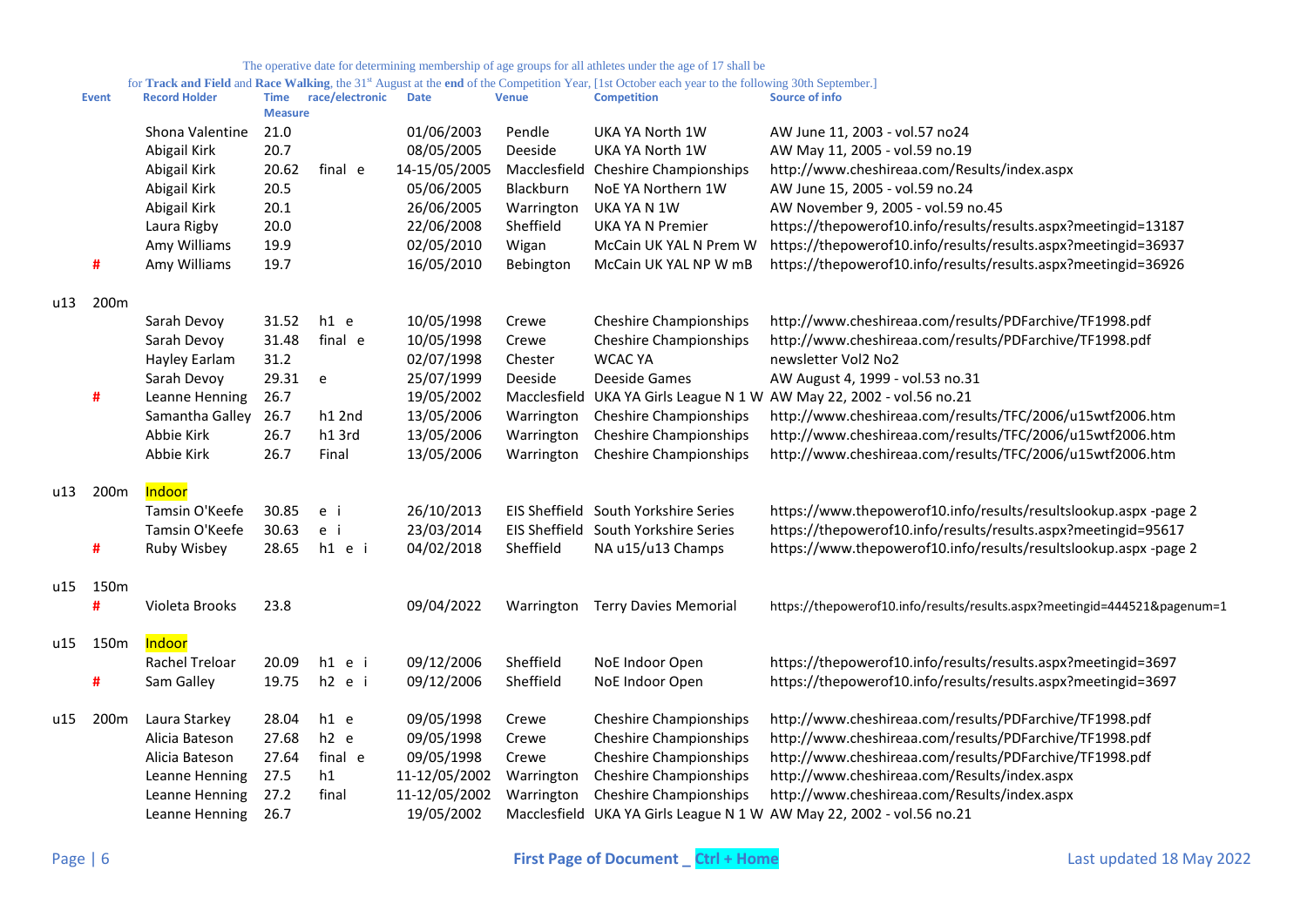|     | <b>Event</b> | <b>Record Holder</b> | <b>Time</b><br><b>Measure</b> | race/electronic     | <b>Date</b>             | <b>Venue</b> | <b>Competition</b>                | Source of info                                                                                       |
|-----|--------------|----------------------|-------------------------------|---------------------|-------------------------|--------------|-----------------------------------|------------------------------------------------------------------------------------------------------|
|     |              | Leanne Henning       | 26.7                          | h1                  | 15/07/2002              |              | Cheshire Schools Champs           | http://www.esaa.net/2002/chesh02.html                                                                |
|     |              | Rachel Stoakley      | 26.7                          | final               | 15-16/05/04             | Warrington   | <b>Cheshire Championships</b>     | from CD end Aug'04 (website@gq.nu)                                                                   |
|     |              | Shona Valentine      | 26.7                          |                     | 05/06/2005              | Blackburn    | Young Athletes League             | https://www.thepowerof10.info/results/resultslookup.aspx                                             |
|     |              | Sian Kelman          | 26.2                          |                     | 04/09/2005              | Stanney      | Cheshire League                   | https://www.thepowerof10.info/results/resultslookup.aspx                                             |
|     |              | Alice McMahon        | 26.2                          | Α                   | 22/06/2008              | Sheffield    | <b>UKA YA N Premier</b>           | https://thepowerof10.info/results/results.aspx?meetingid=13187                                       |
|     |              | Leah Ferrie          | 26.2                          | B                   | 22/06/2008              | Sheffield    | <b>UKA YA N Premier</b>           | https://thepowerof10.info/results/results.aspx?meetingid=13187                                       |
|     |              | Alice McMahon        | 25.9                          | final               | 13/06/2009              | Macclesfield | <b>Cheshire Schools Champs</b>    | https://thepowerof10.info/results/results.aspx?meetingid=28035                                       |
|     |              | Alice McMahon        | 26.09                         |                     | w-1.0 h1 e 24/05/2009   | Gateshead    | NA U15 / U17 Champs               | https://thepowerof10.info/results/results.aspx?meetingid=21516                                       |
|     |              | Alice McMahon        | 25.67                         | w-1.9 f e           | 24/05/2009              | Gateshead    | NA U15 / U17 Champs               | https://thepowerof10.info/results/results.aspx?meetingid=21516                                       |
|     | #            | Alice McMahon        | 25.6                          |                     | 20/06/2009              | Birmingham   | <b>Mason Trophy</b>               | https://thepowerof10.info/results/results.aspx?meetingid=28112                                       |
|     |              | Alice McMahon        | 25.55                         | <del>w+3</del> .8 e | 10/07/2009              | Don Valley   | <b>ESAA T&amp;F Championships</b> | https://www.thepowerof10.info/results/resultslookup.aspx - page 2                                    |
| u15 | 200m         | Indoor               |                               |                     |                         |              |                                   |                                                                                                      |
|     |              | Rachel Stoakley      | 27.54                         | $e$ $h$             | 15/11/2003              | Sheffield    | NoE Open                          | AW November 19, 2003 - vol.57 no47                                                                   |
|     |              | Rachel Stoakley      | 27.35                         | e i                 | 17-18/01/2004 Sheffield |              | NoEAA u20 champs                  | https://www.northernathletics.co.uk/download/na-indoor-results-2004/                                 |
|     |              | Rachel Stoakley      | 26.89                         | ht e i              | 29/02/2004              | Birmingham   | AAA u20 champs                    | AW March 3, 2004 - vol.58 no.10                                                                      |
|     |              | Samantha Galley      | 27.06                         | h3 e i              | 21/01/2007              | Sheffield    | NoEAA u20 champs                  | https://www.northernathletics.co.uk/download/na-indoor-results-2007/                                 |
|     |              | Alice McMahon        | 26.87                         | e i                 | 11/01/2009              | Sportcity    | Reebok Manchester Open            | https://thepowerof10.info/results/results.aspx?meetingid=20468                                       |
|     |              | Alice McMahon        | 26.52                         | ht5 e i             | 25/01/2009              |              |                                   | EIS Sheffield NA indoor u15/u17 champ https://thepowerof10.info/results/results.aspx?meetingid=20334 |
|     |              | Alice McMahon        | 26.30                         | fei                 | 25/01/2009              |              |                                   | EIS Sheffield NA indoor u15/u17 champ https://thepowerof10.info/results/results.aspx?meetingid=20334 |
|     | #            | Abigail Pawlett      | 26.09                         | e i                 | 19/02/2017              |              | Birmingham Birmingham Games       | https://www.thepowerof10.info/results/resultslookup.aspx - page 2                                    |
| u17 | 150m         | Indoor               |                               |                     |                         |              |                                   |                                                                                                      |
|     |              | <b>Bryony Potter</b> | 20.43                         | ht10 e i            | 25/11/2006              | Sheffield    | Indoor open                       | https://thepowerof10.info/results/results.aspx?meetingid=357                                         |
|     |              | Sam Galley           | 20.19                         | ht13 e i            | 22/11/2008              |              | EIS Sheffield NoE Indoor Open     | https://www.northernathletics.co.uk/download/na-indoor-results-2008/                                 |
|     | #            | Alice McMahon        | 19.43                         | ht14 e i            | 21/11/2009              |              | EIS Sheffield NoE Indoor Open     | https://thepowerof10.info/results/results.aspx?meetingid=29783                                       |
| u17 | 200m         |                      |                               |                     |                         |              |                                   |                                                                                                      |
|     |              | Gemma Sharples       | 27.4                          |                     | 25/05/1998              | Crewe        | Cheshire League                   | newsletter Vol2No2                                                                                   |
|     |              | Leanne Henning       | 26.8                          |                     | 27/07/2003              | Bebington    | National Junior League            | from CD end Aug'04 (website@gq.nu)                                                                   |
|     |              | Rachel Stoakley      | 26.56                         | final               | 15/05/2005              | Macclesfield | <b>Cheshire Championships</b>     | http://www.cheshireaa.com/Results/index.aspx                                                         |
|     |              | Sian Kelman          | 26.4                          |                     | 22/04/2006              | Wavertree    | Melbourne Trophy                  | https://thepowerof10.info/results/results.aspx?meetingid=1054                                        |
|     |              | Sian Kelman          | 26.0                          |                     | 30/04/2006              | Stanney      | YAL N 1W Stanney                  | https://thepowerof10.info/results/results.aspx?meetingid=1172                                        |
|     |              | Sian Kelman          | 25.8                          |                     | 14/05/2006              | Warrington   | <b>Cheshire Championships</b>     | http://www.cheshireaa.com/Results/index.aspx                                                         |
|     |              | Sian Kelman          | 25.8                          | w 0.6               | 29/04/2007              | Wigan        | <b>NJL Mersey</b>                 | https://thepowerof10.info/results/results.aspx?meetingid=5455                                        |
|     |              | Sian Kelman          | 25.80                         |                     | w+2.0 h3 e 27/05/2007   |              | South Leeds NoE U17/U15 Champs    | https://www.northernathletics.co.uk/download/na-tf-results-2007/                                     |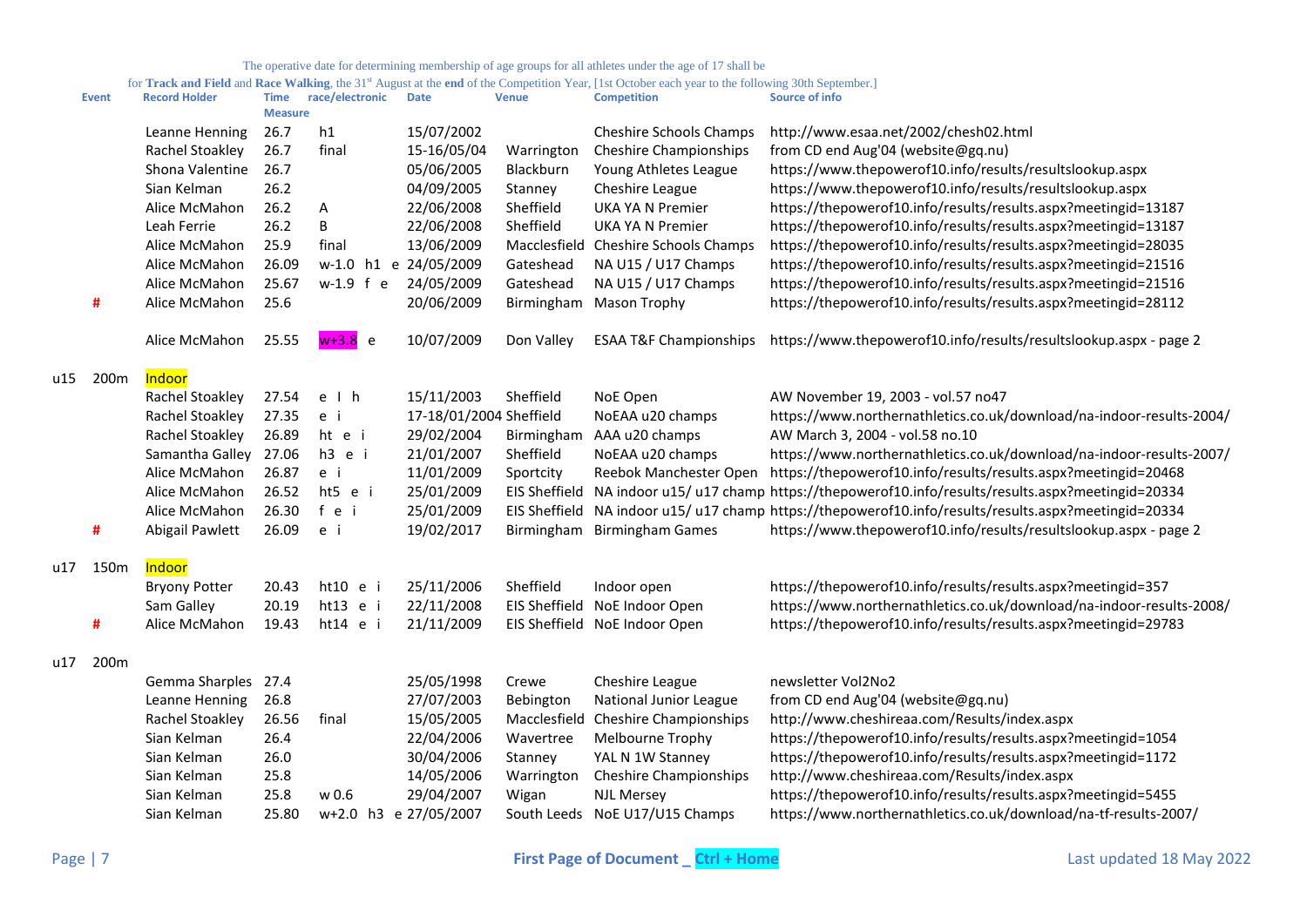|     | <b>Event</b> | <b>Record Holder</b>  | <b>Time</b><br><b>Measure</b> | race/electronic           | <b>Date</b>           | <b>Venue</b> | <b>Competition</b>                   | Source of info                                                                          |
|-----|--------------|-----------------------|-------------------------------|---------------------------|-----------------------|--------------|--------------------------------------|-----------------------------------------------------------------------------------------|
|     |              | <b>Bryony Potter</b>  | 25.69                         | $w+1.1$ f e               | 25/05/2008            | Wigan        | NoE U17/U15 Champs                   | https://www.northernathletics.co.uk/download/na-tf-results-2008/                        |
|     |              | Georgia Barlow        | 25.66                         |                           | w+0.3 h2 e 16/08/2015 |              | Middlesbrough NoE U17/U15 Champs     | https://www.northernathletics.co.uk/results-index/results-index-2015/                   |
|     | #            | Georgia Barlow        | 25.62                         | w+0.7 f e                 | 16/08/2015            |              | Middlesbrough NoE U17/U15 Champs     | https://www.northernathletics.co.uk/results-index/results-index-2015/                   |
|     |              | Georgia Barlow        | 25.5                          |                           | 13/07/2014            | Wavertree    | NoE 2W                               | https://www.northernathletics.co.uk/download/2w-match-3-2014/                           |
|     |              | Sian Kelman           | 25.46                         | <mark>w+3.4</mark> f<br>e | 27/05/2007            |              | South Leeds No England u17/ u15      | https://www.northernathletics.co.uk/download/na-tf-results-2007/                        |
| u17 | 200m         | <b>Indoor</b>         |                               |                           |                       |              |                                      |                                                                                         |
|     |              | Rachel Stoakley       | 28.21                         | ht2 e                     | 22-23/01/2005         |              | EIS Sheffield NoE Junior Champs      | https://www.northernathletics.co.uk/download/na-indoor-results-2005/                    |
|     |              | Shona Valentine       | 27.54                         | ht1 e i                   | 22-23/01/2006         |              | EIS Sheffield NoE Junior Champs      | https://www.northernathletics.co.uk/download/na-indoor-results-2006/                    |
|     |              | <b>Emily Done</b>     | 27.52                         | ht2 e i                   | 21-22/01/2007         |              | EIS Sheffield NoE Junior Champs      | https://www.northernathletics.co.uk/download/na-indoor-results-2006/                    |
|     |              | Rachel Stoakley       | 27.44                         | ht3 e i                   | 21-22/01/2007         |              | EIS Sheffield NoE Junior Champs      | https://www.northernathletics.co.uk/download/na-indoor-results-2006/                    |
|     |              | Sian Kelman           | 26.08                         | ht4 e i                   | 21/01/2007            | Sheffield    | NoEAA u20 champs                     | https://thepowerof10.info/results/results.aspx?meetingid=4183                           |
|     | #            | Emma Holmes           | 25.98                         | $ht4$ e I                 | 16/01/2022            | Sheffield    | NA Sen/u20/ui7 Champs                | https://www.northernathletics.co.uk/2022-results-index/                                 |
| u20 | 150m         | Indoor                |                               |                           |                       |              |                                      |                                                                                         |
|     | #            | Shona Valentine       | 19.81                         | ht15 e i                  | 22/11/2008            |              | EIS Sheffield NoE Indoor Open        | https://thepowerof10.info/results/results.aspx?meetingid=19940                          |
| u20 | 200m         |                       |                               |                           |                       |              |                                      |                                                                                         |
|     |              | Samantha Withers 27.2 |                               |                           | 06/06/1998            | Colwyn Bay   | Cheshire League                      | paper records end 2000                                                                  |
|     |              | Sian Kelman           | 26.5                          |                           | 27/04/2008            | Stanney      | <b>NJL Mersey</b>                    | https://thepowerof10.info/results/results.aspx?meetingid=12374                          |
|     |              | Shona Valentine       | 26.3                          |                           | 03/05/2008            | Stanney      | NoE League 2W                        | https://thepowerof10.info/results/results.aspx?meetingid=13444                          |
|     |              | <b>Bryony Potter</b>  | 25.9                          |                           | 10/05/2009            | Warrington   | <b>Cheshire Championships</b>        | http://www.cheshireaa.com/Results/index.aspx                                            |
|     |              | Sian Kelman           | 25.8                          | final                     | 13/06/2009            |              | Macclesfield Cheshire Schools Champs | https://thepowerof10.info/results/results.aspx?meetingid=28035                          |
|     |              | <b>Bryony Potter</b>  | 25.7                          |                           | 13/06/2009            | Bebington    |                                      | Merseyside School Champs https://thepowerof10.info/results/results.aspx?meetingid=28028 |
|     |              | <b>Bryony Potter</b>  | 25.6                          | ht1                       | 10/07/2009            | Sheffield    | <b>ESAA T&amp;F Championships</b>    | https://www.thepowerof10.info/results/resultslookup.aspx - page 2                       |
|     |              | <b>Bryony Potter</b>  | 25.56                         | $w-1.1$ e                 | 11/07/2009            | Sheffield    | <b>ESAA T&amp;F Championships</b>    | https://www.thepowerof10.info/results/resultslookup.aspx - page 3                       |
|     |              | Alice McMahon         | 25.5                          | $w-1.2$                   | 26/05/2012            | Wavertree    | NoE 2W                               | https://thepowerof10.info/results/results.aspx?meetingid=62849                          |
|     |              | Alice McMahon         | 25.5                          |                           | 16/06/2012            |              | Macclesfield Cheshire Schools Champs | http://www.esaa.net/oldindex.shtml                                                      |
|     |              | Alice McMahon         | 25.5                          |                           | 28/04/2013            | Stanney      | <b>YDL Upper</b>                     | https://thepowerof10.info/results/results.aspx?meetingid=81641                          |
|     |              | Alice McMahon         | 25.5                          |                           | 09/07/2013            | Stretford    | NoE League 2W                        | https://thepowerof10.info/results/results.aspx?meetingid=81196                          |
|     |              | Alice McMahon         | 25.5                          |                           | 03/08/2013            | Sportcity    | NoE League 2W                        | https://thepowerof10.info/results/results.aspx?meetingid=81198                          |
|     | #            | Alice McMahon         | 25.35                         | w0.0 e                    | 25/06/2014            | Sportcity    | NoE Senior & U20 Champs              | https://thepowerof10.info/results/results.aspx?meetingid=102899                         |
|     |              | Alice McMahon         | 25.31                         | $\mathsf{W}$ e            | 18/05/2014            |              | Macclesfield Cheshire Championships  | http://www.cheshireaa.com/Results/index.aspx                                            |
|     |              | Alice McMahon         | 25.3                          | $w+2.9$                   | 05/05/2013            | Douglas      | NoE League 2W                        | https://thepowerof10.info/results/results.aspx?meetingid=81195                          |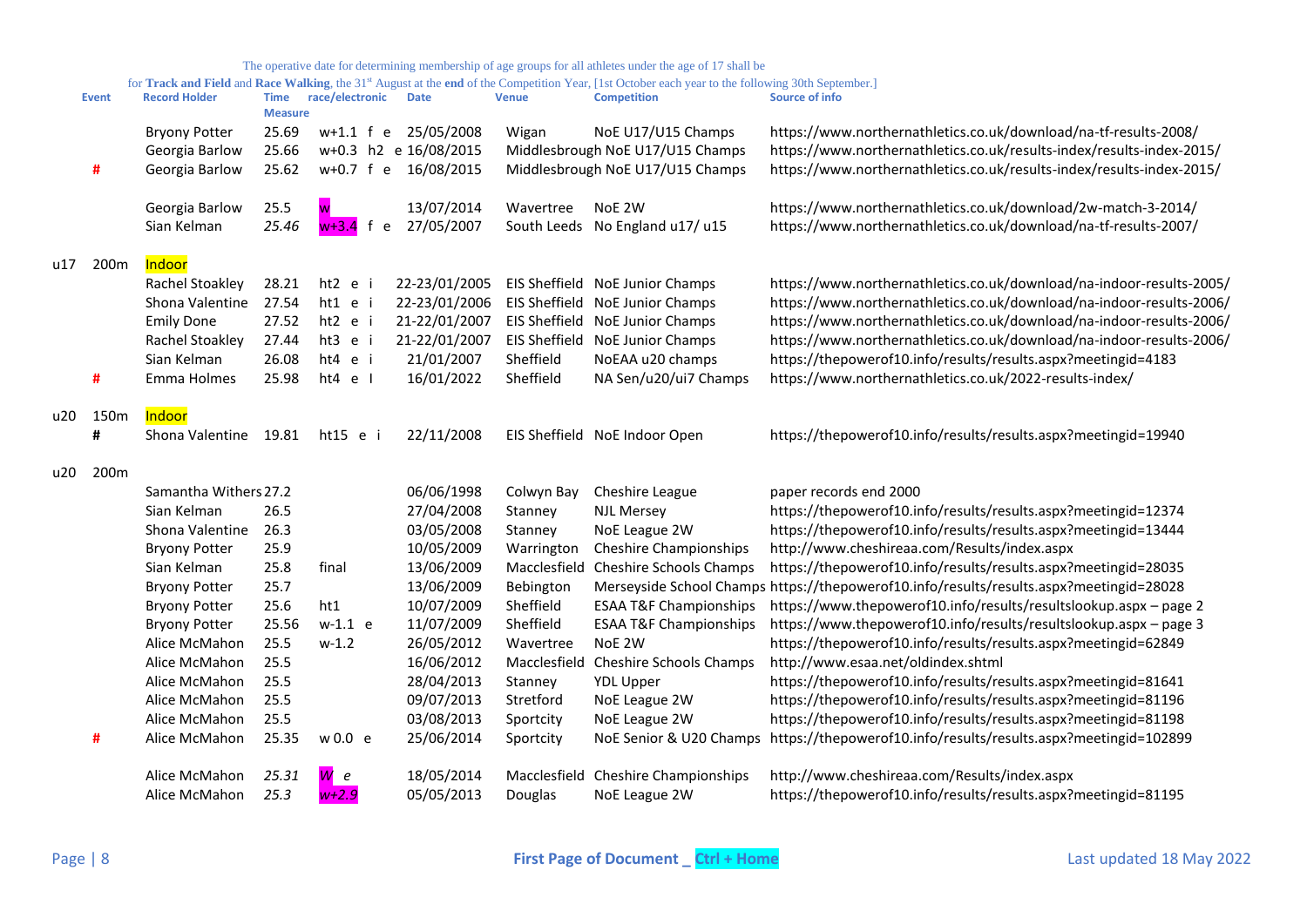|           | <b>Event</b> | <b>Record Holder</b> | Time<br><b>Measure</b> | race/electronic | <b>Date</b>           | <b>Venue</b>         | <b>Competition</b>              | <b>Source of info</b>                                                                   |
|-----------|--------------|----------------------|------------------------|-----------------|-----------------------|----------------------|---------------------------------|-----------------------------------------------------------------------------------------|
| u20       | 200m         | Indoor               |                        |                 |                       |                      |                                 |                                                                                         |
|           |              | Alice McMahon        | 27.33                  | ht2 e i         | 15/01/2012            | <b>EIS Sheffield</b> | NA Championships                | https://www.thepowerof10.info/results/resultslookup.aspx - Page 2                       |
|           |              | Georgia Barlow       | 26.67                  | h3 e i          | 17/01/2016            | Sheffield            |                                 | NA U17 / U20 / Sen Champ https://www.northernathletics.co.uk/2016-results-index/        |
|           | #            | Imogen Pughe         | 26.53                  | sx13 e l        | 05/03/2022            | Sportcity            | <b>Manchester Open Meetings</b> | https://thepowerof10.info/results/results.aspx?meetingid=428900                         |
| <b>SW</b> | 200m         |                      |                        |                 |                       |                      |                                 |                                                                                         |
|           |              | Nicola Gelder        | 38.6                   |                 | 07/06/2003            | Deeside              | Northern WL                     | from CD end Aug'04 (website@gq.nu)                                                      |
|           |              | Shona Valentine      | 27.0                   | A race          | 03/08/2008            | Litherland           | NoE 2W                          | https://thepowerof10.info/results/results.aspx?meetingid=13441                          |
|           |              | Shona Valentine      | 26.8                   |                 | 31/08/2008            | Cudworth             | Div 2 Promotion                 | https://thepowerof10.info/results/results.aspx?meetingid=13409                          |
|           |              | Shona Valentine      | 26.4                   |                 | 07/05/2011            | Stanney              | NoE League 2W                   | https://thepowerof10.info/results/results.aspx?meetingid=50646                          |
|           |              | Shona Valentine      | 26.4                   | $w-3.0$         | 26/05/2012            | Wavertree            | NoE League 2W                   | https://thepowerof10.info/results/results.aspx?meetingid=62849                          |
|           |              | Alice McMahon        | 26.2                   |                 | 03/05/2015            | Wavertree            | NoE League 2W                   | https://thepowerof10.info/results/results.aspx?meetingid=129672                         |
|           |              | Alice McMahon        | 25.49                  | e               | 24/05/2015            | Stretford            | Cheshire Champs                 | http://www.cheshireaa.com/Results/index.aspx                                            |
|           |              | Alice McMahon        | 25.4                   |                 | 06/05/2017            | York                 | NoE Division 1                  | https://thepowerof10.info/results/results.aspx?meetingid=189087                         |
|           |              | Alice McMahon        | 25.19                  | $w+0$ h1 e      | 12/06/2016            | Sportcity            | NoE Senior & U20 Champs         | https://thepowerof10.info/results/results.aspx?meetingid=173566                         |
|           |              | Alice McMahon        | 25.16                  |                 | w+1.2 h2 e 11/06/2017 | Sportcity            | NA u20, SW & Parallel           | https://thepowerof10.info/results/results.aspx?meetingid=207547                         |
|           |              | Alice McMahon        | 24.9                   |                 | 09/07/2017            | Wigan                | NoE Division 1                  | https://thepowerof10.info/results/results.aspx?meetingid=189089                         |
|           |              | Laura Turley         | 24.8                   |                 | 05/08/2018            | Preston              | NoE Division 1                  | https://thepowerof10.info/results/results.aspx?meetingid=234462                         |
|           | #            | Laura Turley         | 24.7                   |                 | 16/07/2019            | Stretford            | Trafford AC GP                  | https://thepowerof10.info/results/results.aspx?meetingid=276170                         |
|           |              | Laura Turley         | 24.4                   | $w+3.2$         | 21/07/2019            | Stanney              | <b>NoE Division 1</b>           | https://thepowerof10.info/results/results.aspx?meetingid=276256                         |
|           |              | Laura Turley         | 24.56                  | $w+2.3$ e       | 10/08/2019            | Wakefield            | NoE Division 1                  | https://thepowerof10.info/results/results.aspx?meetingid=276257                         |
| <b>SW</b> | 200m         | Indoor               |                        |                 |                       |                      |                                 |                                                                                         |
|           |              | Laura Turley         | 25.69                  | e i             | 08/01/2017            | Sportcity            | Sale Harriers Open Series       | https://thepowerof10.info/results/results.aspx?meetingid=185700                         |
|           |              | Laura Turley         | 25.66                  | ht1 e i         | 28/01/2017            | Cardiff              | Welsh Championships             | https://thepowerof10.info/results/results.aspx?meetingid=181279                         |
|           | #            | Laura Turley         | 25.08                  | e i             | 04/02/2018            | Sportcity            | Sale Harriers Open Series       | https://thepowerof10.info/results/results.aspx?meetingid=224237                         |
| v35       | 200m         |                      |                        |                 |                       |                      |                                 |                                                                                         |
|           | #            | Lisa Davies          | 30.2                   |                 | 17/06/2006            | Wigan                | NoE League 2W                   | https://www.northernathletics.co.uk/download/tf-league-results-2006/                    |
| v40       |              |                      |                        |                 |                       |                      |                                 |                                                                                         |
|           | 200m         | Glenys Potter        | 34.8                   |                 | 07/09/2008            | Stanney              | Cheshire League                 | http://www.cheshireaa.com/results/TFL/cheshire_tf_league_2008.aspx                      |
|           |              | Glenys Potter        | 34.8                   |                 | 11/07/2010            | Salford              | Cheshire League                 | http://www.cheshireaa.com/results/TFL/cheshire_tf_league_2010.aspx                      |
|           |              | Claire Forshaw       | 32.1                   |                 | 15/05/2019            | <b>Burnley</b>       | N Masters League                | https://thepowerof10.info/results/results.aspx?meetingid=292845                         |
|           |              | Claire Forshaw       | 32.0                   |                 | 05/06/2019            | Sportcity            | Joe Moran Memorial              | https://thepowerof10.info/results/results.aspx?meetingid=287392                         |
|           | #            | Claire Forshaw       | 31.0                   |                 | 23/06/2019            | Bury                 |                                 | Northern Masters Champs https://thepowerof10.info/results/results.aspx?meetingid=284572 |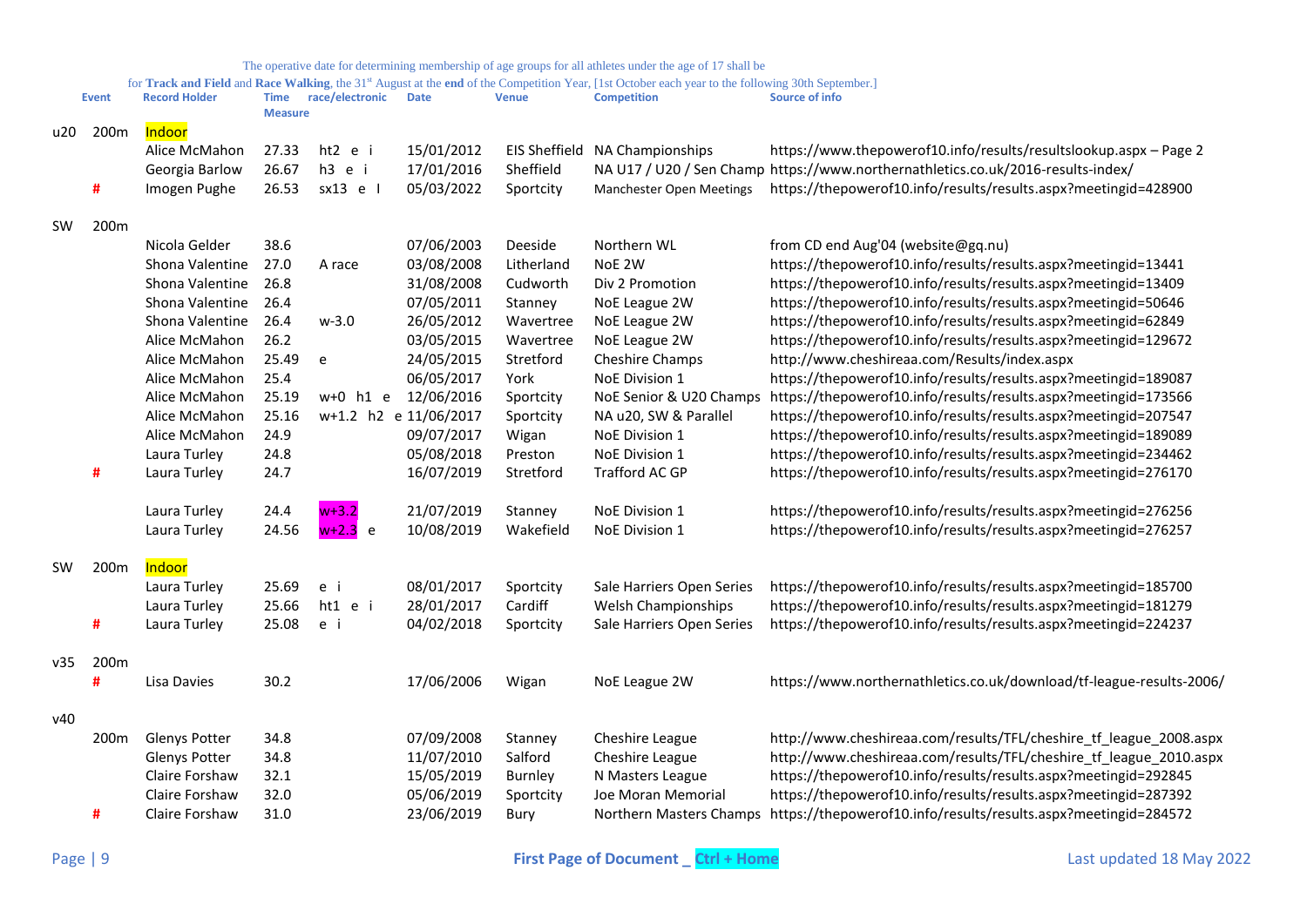<span id="page-9-0"></span>

|     |                  |                                                     |                        |                  |                                |                          | The operative date for determining membership of age groups for all athletes under the age of 17 shall be                                                                |                                                                                           |
|-----|------------------|-----------------------------------------------------|------------------------|------------------|--------------------------------|--------------------------|--------------------------------------------------------------------------------------------------------------------------------------------------------------------------|-------------------------------------------------------------------------------------------|
|     | <b>Event</b>     | <b>Record Holder</b>                                | Time<br><b>Measure</b> | race/electronic  | <b>Date</b>                    | <b>Venue</b>             | for Track and Field and Race Walking, the 31st August at the end of the Competition Year, [1st October each year to the following 30th September.]<br><b>Competition</b> | <b>Source of info</b>                                                                     |
| v45 | 200 <sub>m</sub> |                                                     |                        |                  |                                |                          |                                                                                                                                                                          |                                                                                           |
|     | #                | Ellie Robinson                                      | 33.1                   |                  | 04/08/2018                     | Preston                  | NoE League Division 1                                                                                                                                                    | https://thepowerof10.info/results/results.aspx?meetingid=234462                           |
| v50 | 200 <sub>m</sub> |                                                     |                        |                  |                                |                          |                                                                                                                                                                          |                                                                                           |
|     | #                | Su Baird                                            | 33.7                   |                  | 05/05/2018                     | Wigan                    | NoE League Division 1                                                                                                                                                    | https://thepowerof10.info/results/results.aspx?meetingid=234459                           |
|     |                  |                                                     |                        |                  |                                |                          |                                                                                                                                                                          |                                                                                           |
| v55 |                  |                                                     |                        |                  |                                |                          |                                                                                                                                                                          |                                                                                           |
|     |                  | <b>Metres_300_400m</b>                              |                        |                  |                                |                          |                                                                                                                                                                          |                                                                                           |
| u13 | 300m             | <b>Indoor</b>                                       |                        |                  |                                |                          |                                                                                                                                                                          |                                                                                           |
|     | #                | Emily Misantoni                                     | 44.15                  | e i              | 06/12/2015 Sportcity           |                          |                                                                                                                                                                          | Sale Harriers Open Series https://thepowerof10.info/results/results.aspx?meetingid=145191 |
| u15 | 300m             |                                                     |                        |                  |                                |                          |                                                                                                                                                                          |                                                                                           |
|     |                  | <b>Bryony Potter</b>                                | 45.8                   | A race           | 26/06/2005                     | Warrington               | UKA YA N 1W                                                                                                                                                              | AW November 9, 2005 - vol.59 no.45                                                        |
|     |                  | Rebecca Grimes                                      | 45.7                   | <b>B</b> race    | 26/06/2005                     | Warrington               | UKA YA N 1W                                                                                                                                                              | AW November 9, 2005 - vol.59 no.45                                                        |
|     |                  | <b>Maisie Tipping</b>                               | 42.7                   |                  | 18/07/2015                     | Wigan                    | UKA YA N 1W                                                                                                                                                              |                                                                                           |
|     |                  | Fatoumatta Bojang                                   | 41.48                  | e                | 19/05/2018                     | Wakefield                | UKA YA N 1W                                                                                                                                                              | https://www.thepowerof10.info/results/resultslookup.aspx                                  |
|     |                  | Imogen Pughe                                        | 41.3                   |                  | 17/06/2018                     | Stanney                  | N P1 YDL lower                                                                                                                                                           | https://thepowerof10.info/results/results.aspx?meetingid=234511                           |
|     |                  | Imogen Pughe                                        | 41.1                   |                  | 21/07/2018                     | Bebington                | N P1 YDL lower                                                                                                                                                           | https://thepowerof10.info/results/results.aspx?meetingid=234512                           |
|     |                  | Imogen Pughe                                        | 40.92                  | e                | 18/05/2019                     | Wavertree                | N PW YDL lower                                                                                                                                                           | https://thepowerof10.info/results/results.aspx?meetingid=285878                           |
|     | #                | Imogen Pughe                                        | 40.25                  | e                | 27/05/2019 Stretford           |                          |                                                                                                                                                                          | Trafford AC Medal Meeting https://thepowerof10.info/results/results.aspx?meetingid=276178 |
| u15 | 300m             | Indoor                                              |                        |                  |                                |                          |                                                                                                                                                                          |                                                                                           |
|     |                  | Alice McMahon                                       | 43.16                  | e i              | 11/01/2009                     | Sportcity                |                                                                                                                                                                          | Reebok Manchester Open https://thepowerof10.info/results/results.aspx?meetingid=20468     |
|     |                  | Imogen Pughe                                        | 41.93                  | e i              | 16/12/2018                     | Sportcity                | Sale Harriers Open Series                                                                                                                                                | https://www.thepowerof10.info/results/resultslookup.aspx Page 2                           |
|     |                  | Imogen Pughe                                        | 41.79                  | e i              | 17/02/2019                     | Birmingham               |                                                                                                                                                                          | City of Birmingham Games https://www.thepowerof10.info/results/resultslookup.aspx Page 2  |
|     | #                | Imogen Pughe                                        | 41.75                  | h3 e i           |                                | 24/02/2019 EIS Sheffield | England u20, u17, u15 Champs                                                                                                                                             | https://www.thepowerof10.info/results/resultslookup.aspx Page 3                           |
|     | 400m             | Indoor                                              |                        |                  |                                |                          |                                                                                                                                                                          |                                                                                           |
|     |                  | Emily Misantoni                                     | 60.39                  | e i              |                                |                          | 04/12/2016 EIS Sheffield south Yorkshire series                                                                                                                          | https://thepowerof10.info/results/results.aspx?meetingid=181108                           |
|     | #                | Imogen Pughe                                        | 60.00                  | e i              |                                |                          | 27/01/2019 EIS Sheffield Festival of Athletics Open                                                                                                                      | https://www.thepowerof10.info/results/resultslookup.aspx Page 2                           |
| u17 | 300m             |                                                     |                        |                  |                                |                          |                                                                                                                                                                          |                                                                                           |
|     |                  | Sarah Felix-Rogers 44.02<br>Sarah Felix-Rogers 43.7 |                        | h <sub>2</sub> e | 08/05/1999<br>18/07/1999 Crewe | Warrington               | <b>Cheshire Championships</b><br><b>McDonalds YAL</b>                                                                                                                    | http://www.cheshireaa.com/results/PDFarchive/TF1999.pdf<br>paper records end 2000         |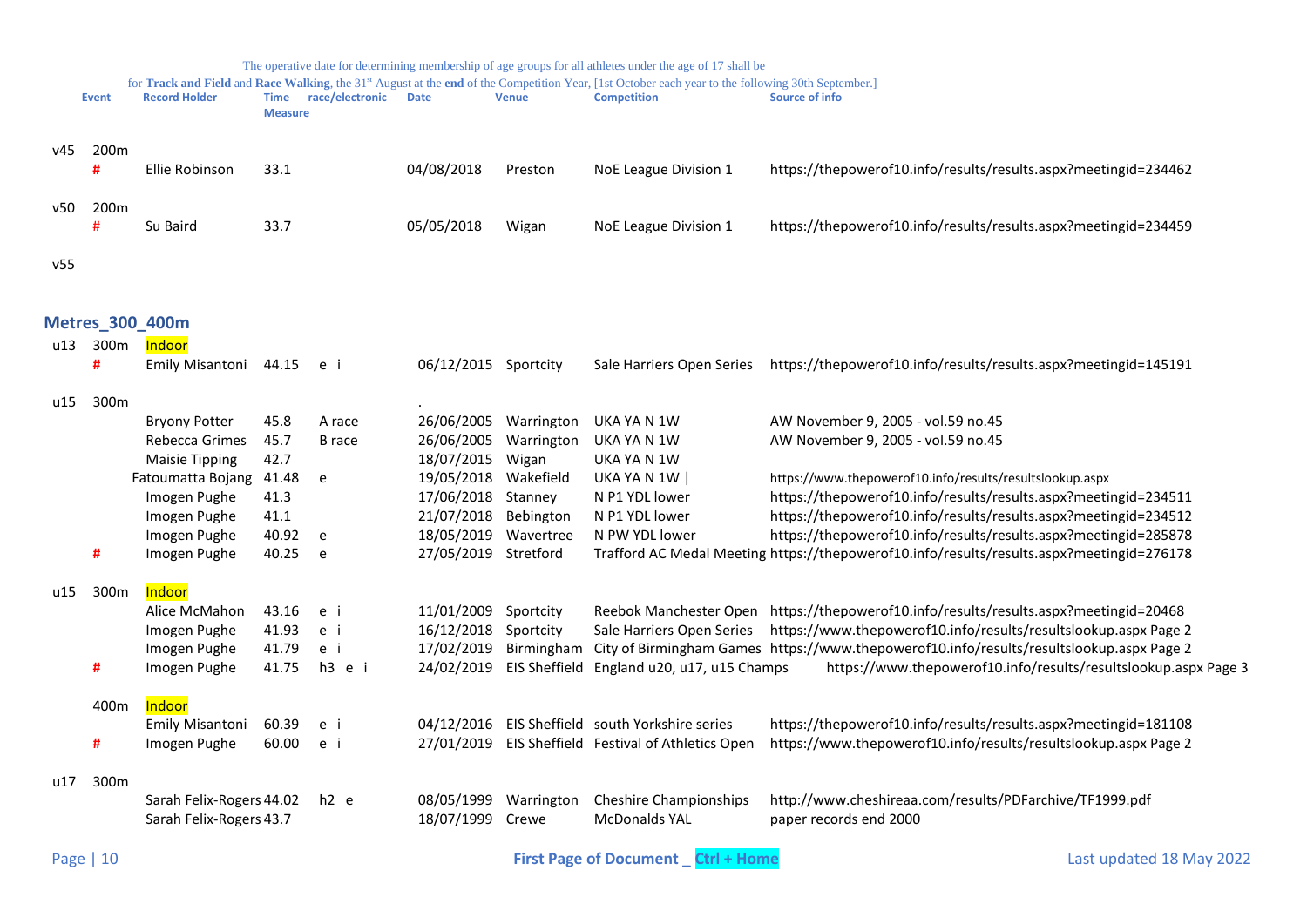|     | <b>Event</b> | <b>Record Holder</b> | Time<br><b>Measure</b> | race/electronic | <b>Date</b>          | <b>Venue</b> | <b>Competition</b>                                  | Source of info                                                                          |
|-----|--------------|----------------------|------------------------|-----------------|----------------------|--------------|-----------------------------------------------------|-----------------------------------------------------------------------------------------|
|     |              | Shona Valentine      | 43.0                   |                 | 13/05/2006           | Warrington   | <b>Cheshire Championships</b>                       | Po10 & http://www.cheshireaa.com/results/TFC/2006/u17wtf2006.htm                        |
|     |              | <b>Emily Done</b>    | 41.5                   |                 | 14/04/2007           | Wavertree    | Melbourne Trophy                                    | https://thepowerof10.info/results/results.aspx?meetingid=5849                           |
|     |              | <b>Emily Done</b>    | 41.4                   |                 | 12/05/2007           |              | Macclesfield Cheshire Championships                 | Po10   http://www.cheshireaa.com/Results/index.aspx                                     |
|     |              | Georgia Barlow       | 41.14                  |                 | 17/05/2014           |              | Macclesfield Cheshire Championships                 | https://www.thepowerof10.info/results/resultslookup.aspx Page 2                         |
|     |              | Georgia Barlow       | 40.8                   |                 | 29/06/2014 Carlisle  |              | YDL Upper N W2                                      | https://www.thepowerof10.info/results/results.aspx?meetingid=103238                     |
|     | #            | Georgia Barlow       | 40.69                  | e               | 11/07/2014           |              | Birmingham ESAA T&F Championships                   | https://www.thepowerof10.info/results/resultslookup.aspx Page 3                         |
| u17 | 300m         | Indoor               |                        |                 |                      |              |                                                     |                                                                                         |
|     |              | <b>Emily Done</b>    | 43.12                  | ht1 e i         |                      |              | 21-22/01/2006 EIS Sheffield NoE Junior championship | https://www.northernathletics.co.uk/results-index                                       |
|     |              | Alice McMahon        | 42.34                  | ht13 e i        |                      |              | 12/12/2009 EIS Sheffield Northern Athletics Open    | https://www.thepowerof10.info/results/resultslookup.aspx Page 2                         |
|     |              | Georgia Barlow       | 41.53                  |                 |                      |              |                                                     |                                                                                         |
|     |              | Imogen Pughe         | 41.60                  | ht1 e i         |                      |              | 11/06/2020 EIS Sheffield NA u17/ u20/ SW Champs     | https://www.thepowerof10.info/results/resultslookup.aspx Page 2                         |
|     |              | Imogen Pughe         | 41.49                  | s1 e i          |                      |              | 11/06/2020 EIS Sheffield NA u17/ u20/ SW Champs     | https://www.thepowerof10.info/results/resultslookup.aspx Page 2                         |
|     |              | Imogen Pughe         | 41.40                  | fei             |                      |              | 11/06/2020 EIS Sheffield NA u17/ u20/ SW Champs     | https://www.thepowerof10.info/results/resultslookup.aspx Page 2                         |
|     |              | Emma Holmes          | 40.61                  | h3 e i          |                      |              | 12/02/2022 EIS Sheffield EA u15/u17/u20 Champs      | https://thepowerof10.info/results/results.aspx?meetingid=446964&pagenum=3               |
|     | #            | Emma Holmes          | 40.10                  | s1 e i          |                      |              | 12/02/2022 EIS Sheffield EA u15/u17/u20 Champs      | https://thepowerof10.info/results/results.aspx?meetingid=446964&pagenum=3               |
| u17 | 400m         | Lynsey Wayman        |                        | 51.0s           | 05/07/1998 Stockport |              | Northern WL                                         | newsletter Vol2No2                                                                      |
|     |              | Ruth Pritchard       | 65.2                   |                 | 23/04/2006 Stanney   |              | National Junior League                              | https://thepowerof10.info/results/results.aspx?meetingid=1054                           |
|     |              | Shona Valentine      | 64.1                   |                 | 06/08/2006           | Ashton       | Northern League 2W m4                               | https://www.northernathletics.co.uk/download/tf-league-results-2006/                    |
|     |              | Shona Valentine      | 61.4                   |                 | 29/04/2007           | Wigan        | <b>NJL Mersey</b>                                   | https://thepowerof10.info/results/results.aspx?meetingid=5455                           |
|     |              | <b>Bryony Potter</b> | 60.3                   |                 | 01/07/2007           | Litherland   | <b>NJL Mersey</b>                                   | AW July 5, 2007 - vol.62 (61) no.27                                                     |
|     |              | <b>Bryony Potter</b> | 60.1                   |                 | 03/08/2008           | Litherland   | NoE League 2W                                       | https://thepowerof10.info/results/results.aspx?meetingid=13441                          |
|     |              | Imogen Pughe         | 59.61                  | e               | 25/05/2021 Stretford |              | <b>Trafford Sprints GP</b>                          | https://thepowerof10.info/results/results.aspx?meetingid=413364                         |
|     |              | Imogen Pughe         | 59.1                   |                 | 21/06/2021           | Blackburn    | <b>NoE West Premier</b>                             | https://thepowerof10.info/results/results.aspx?meetingid=415487                         |
|     |              | Imogen Pughe         | 58.5                   |                 | 04/07/2021 Stanney   |              | NoE West Premier                                    |                                                                                         |
|     | #            | Imogen Pughe         | 57.4                   |                 | 01/08/2021 Stretford |              | <b>NoE West Premier</b>                             | https://thepowerof10.info/results/results.aspx?meetingid=415489                         |
| u17 | 400m         | Indoor               |                        |                 |                      |              |                                                     |                                                                                         |
|     | #            | <b>Emily Done</b>    | 64.21                  | e i             | 07/01/2006 Sportcity |              |                                                     | Sale Indoor Open Meeting https://thepowerof10.info/results/results.aspx?meetingid=386   |
| u20 | 300m         | Indoor               |                        |                 |                      |              |                                                     |                                                                                         |
|     |              | <b>Emily Done</b>    | 44.45                  | e i             | 10/12/2005 Sheffield |              | Northern indoor open                                | https://thepowerof10.info/results/results.aspx?meetingid=31798                          |
|     |              | Laura Rigby          | 43.94                  | e i             | 23/03/2014 Sportcity |              | Sale Indoor Open Meeting                            | https://thepowerof10.info/results/results.aspx?meetingid=96592                          |
|     |              | Laura Turley         | 42.31                  | e i             | 18/12/2016 Sportcity |              | Sale Harriers Open Series                           | https://www.thepowerof10.info/results/resultslookup.aspx Page 2                         |
|     | #            | Imogen Pughe         | 41.66                  | e l             | 13/03/2022 Sportcity |              |                                                     | Manchester Open Meeting https://thepowerof10.info/results/results.aspx?meetingid=428901 |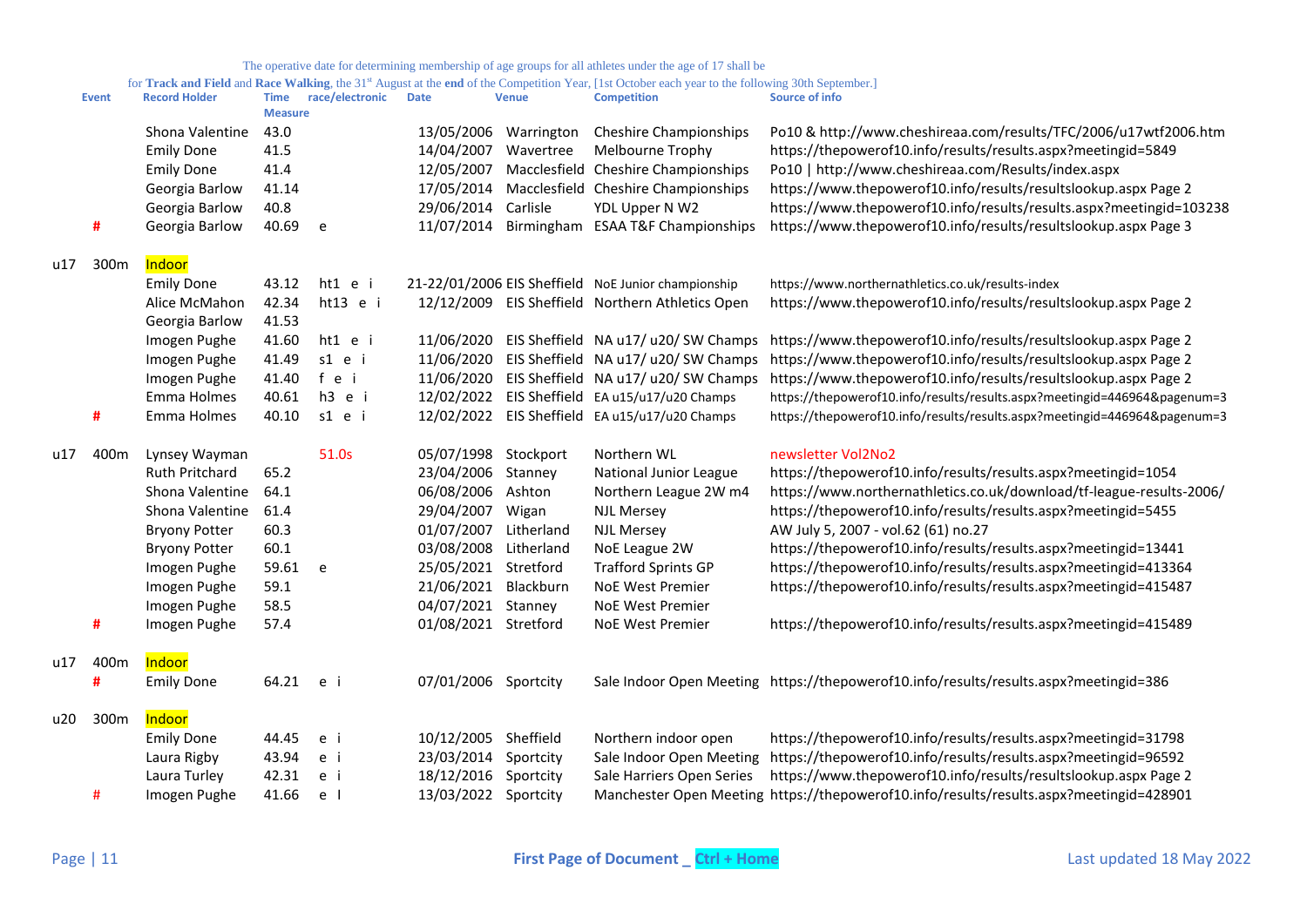|           | <b>Event</b>          | <b>Record Holder</b> | <b>Time</b><br><b>Measure</b> | race/electronic | <b>Date</b>          | <b>Venue</b>          | <b>Competition</b>                           | <b>Source of info</b>                                            |
|-----------|-----------------------|----------------------|-------------------------------|-----------------|----------------------|-----------------------|----------------------------------------------|------------------------------------------------------------------|
| u20       | 400m                  |                      |                               |                 |                      |                       |                                              |                                                                  |
|           | Samantha Withers 61.9 |                      |                               |                 | 13/06/1998           | Crewe                 | <b>Cheshire Schools Champs</b>               | http://www.esaa.net/oldindex.shtml                               |
|           |                       | Charlotte Roach      | 61.8                          |                 | 06/05/2006 Stanney   |                       | 2W m1 - Northern League                      | Po10   https://www.northernathletics.co.uk/track-field-league.   |
|           |                       | Charlotte Roach      | 61.2                          |                 | 13/05/2006           | Warrington            | <b>Cheshire Championships</b>                | Po10   http://www.cheshireaa.com/results/TFC/2006/u17wtf2006.htm |
|           |                       | <b>Emily Done</b>    | 60.5                          |                 | 27/04/2008 Stanney   |                       | <b>NJL Mersey</b>                            | https://thepowerof10.info/results/results.aspx?meetingid=12374   |
|           |                       | <b>Emily Done</b>    | 60.3                          |                 | 10/05/2008 Ell Port  |                       | <b>Cheshire Championships</b>                | Po10   http://www.cheshireaa.com/Results/index.aspx              |
|           |                       | <b>Emily Done</b>    | 60.27                         | f e             |                      | 15/06/2008 Manchester | Northern Championships                       | https://www.northernathletics.co.uk/download/na-tf-results-2008/ |
|           |                       | <b>Emily Done</b>    | 60.1                          |                 | 19/04/2009           | Wavertree             | Tom O'Mahoney Memorial                       | https://thepowerof10.info/results/results.aspx?meetingid=25583   |
|           |                       | <b>Bryony Potter</b> | 59.8                          |                 | 05/07/2009           | Stanney               | NoE League 2W                                | https://thepowerof10.info/results/results.aspx?meetingid=23582   |
|           |                       | Imogen Pughe         | 59.3                          |                 | 24/04/2022           | Bebington             | YDL Upper NW1                                | https://thepowerof10.info/results/results.aspx?meetingid=459962  |
|           |                       | Imogen Pughe         | 58.7                          |                 | 30/04/2022           | Stanney               | <b>NoE W Premier</b>                         | https://thepowerof10.info/results/results.aspx?meetingid=445765  |
|           | #                     | Imogen Pughe         | 57.77                         | f e             | 14/05/2022           |                       | Macclesfield Cheshire Championships          |                                                                  |
|           | 400m                  | Indoor               |                               |                 |                      |                       |                                              |                                                                  |
|           | #                     | Sam Appleby          | 61.11                         | ht2 e i         | 21/12/2003           | Sportcity             |                                              | Sale Indoor Open Meeting AW December 31, 2003 - vol.58 no.01     |
| <b>SW</b> | 300m                  |                      |                               |                 |                      |                       |                                              |                                                                  |
|           |                       | Indoor               |                               |                 |                      |                       |                                              |                                                                  |
|           |                       | Laura Turley         | 41.35                         | u23 i           | 19/03/2017           | Sportcity             | Sale Indoor Open Meeting                     | https://thepowerof10.info/results/results.aspx?meetingid=185703  |
|           | #                     | Laura Turley         | 39.56                         | e i             | 07/01/2018 Sportcity |                       | Sale Harriers Open Series                    | https://thepowerof10.info/results/results.aspx?meetingid=224235  |
| <b>SW</b> | 400m                  | <b>Heather Lowry</b> | 66.1                          |                 | 04/06/2000           | Deeside               | Northern WL                                  | paper records end 2000                                           |
|           |                       | <b>Bryony Potter</b> | 64.8                          |                 | 14/04/2012           | Deeside               | Deeside Open                                 | https://www.thepowerof10.info/results/resultslookup.aspx         |
|           |                       | <b>Bryony Potter</b> | 60.9                          |                 | 07/07/2013           | Litherland            | NoE League 2W                                | https://thepowerof10.info/results/results.aspx?meetingid=81197   |
|           |                       | <b>Bryony Potter</b> | 60.9                          |                 | 07/09/2013           | Doncaster             | <b>NoE Promotion</b>                         | https://thepowerof10.info/results/results.aspx?meetingid=81244   |
|           |                       | <b>Bryony Potter</b> | 60.27                         | e               | 03/05/2014           | Bedford               | <b>BUCS T&amp;F Championships</b>            | https://www.thepowerof10.info/results/resultslookup.aspx Page 2  |
|           |                       | Shona Valentine      | 60.03                         | e               | 14/05/2016           | Macclesfield          | <b>Cheshire Championships</b>                | https://www.thepowerof10.info/results/resultslookup.aspx Page 2  |
|           |                       | Laura Turley         | 57.1                          |                 | 10/09/2017           | Wigan                 | Arnold Seddon Open                           | https://thepowerof10.info/results/results.aspx?meetingid=192667  |
|           |                       | Laura Turley         | 56.41                         | $h2$ e          | 05/05/2018           | Bedford               | <b>BUCS Championships</b>                    | https://www.thepowerof10.info/results/resultslookup.aspx Page 2  |
|           |                       | Laura Turley         | 55.45                         | s3 e            | 06/05/2018           | Bedford               | <b>BUCS Championships</b>                    | https://www.thepowerof10.info/results/resultslookup.aspx Page 3  |
|           |                       | Laura Turley         | 54.69                         | f e             | 07/05/2018 Bedford   |                       | <b>BUCS Championships</b>                    | https://www.thepowerof10.info/results/resultslookup.aspx Page 3  |
|           | #                     | Laura Turley         | 54.66                         | e               |                      |                       | 01/06/2019 Valence, France Challenge Meeting | https://www.thepowerof10.info/results/resultslookup.aspx         |
| <b>SW</b> | 400m                  | Indoor               |                               |                 |                      |                       |                                              |                                                                  |
|           |                       | <b>Bryony Potter</b> | 60.20                         | ht4 e i         | 22/02/2014           | Sheffield             | <b>BUCS Indoor Champs</b>                    | https://www.thepowerof10.info/results/resultslookup.aspx 3       |
|           | #                     | Laura Turley         | 54.67                         | ht4 e i         | 09/02/2019           | Birmingham            | <b>British Indoor Champs</b>                 | https://www.thepowerof10.info/results/resultslookup.aspx Page 2  |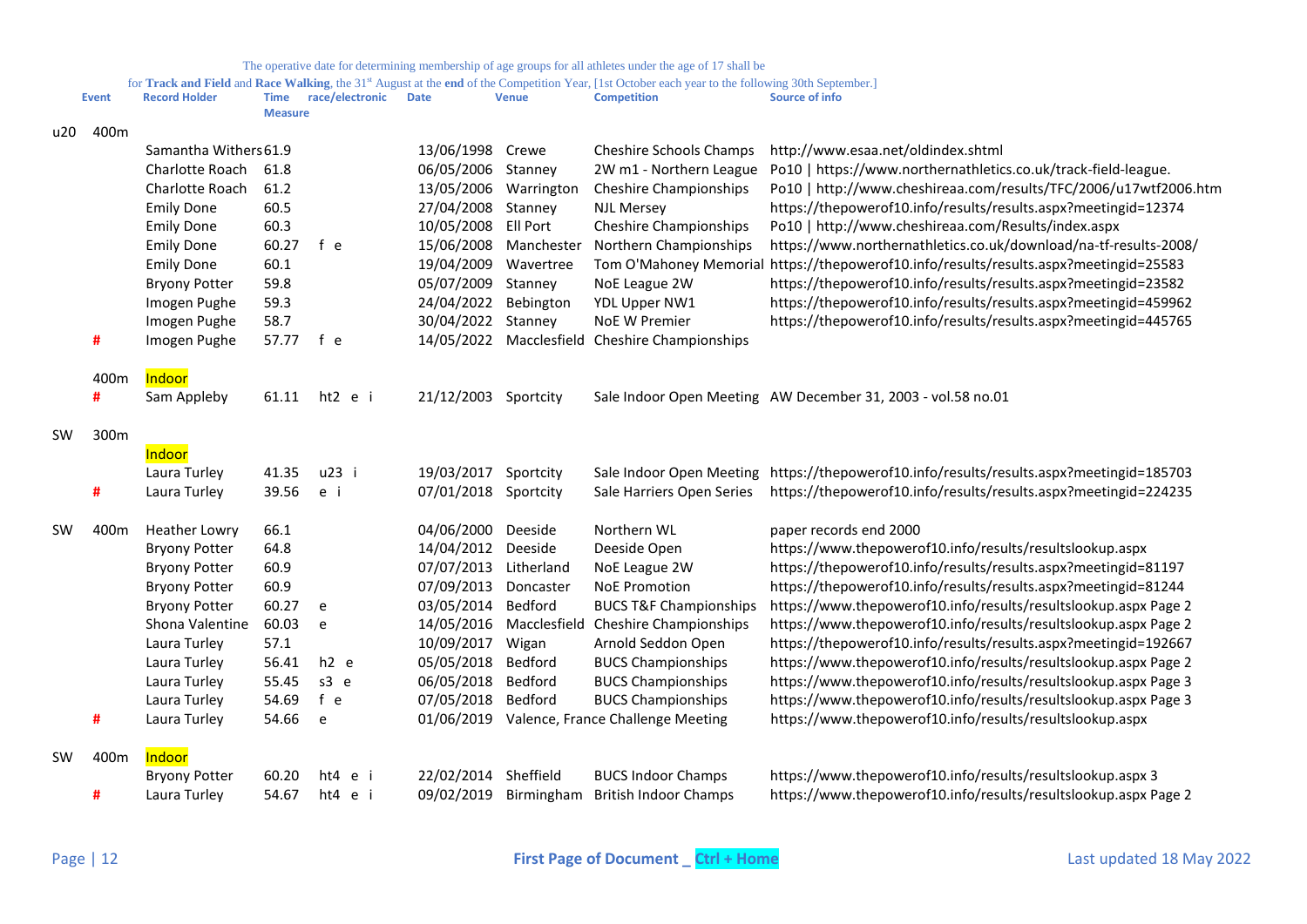|  | The operative date for determining membership of age groups for all athletes under the age of 17 shall be |
|--|-----------------------------------------------------------------------------------------------------------|
|  |                                                                                                           |

for **Track and Field** and **Race Walking**, the 31<sup>st</sup> August at the **end** of the Competition Year, [1st October each year to the following 30th September.]

|     | <b>Event</b>          | <b>Record Holder</b>                  | race/electronic<br>Time<br><b>Measure</b> | <b>Date</b> | <b>Venue</b> | <b>Competition</b>                  | <b>Source of info</b>                                                |
|-----|-----------------------|---------------------------------------|-------------------------------------------|-------------|--------------|-------------------------------------|----------------------------------------------------------------------|
| v35 | 400 <sub>m</sub>      | Lisa Davies                           | 74.4                                      | 17/06/2006  | Wigan        | NoE League 2W                       | https://www.northernathletics.co.uk/download/tf-league-results-2006/ |
|     | #                     | Heather McLintock 71.8<br>(née Lowry) |                                           | 03/08/2013  | Sportcity    | NoE League 2W                       | https://thepowerof10.info/results/results.aspx?meetingid=81198       |
| v40 | 400 <sub>m</sub><br># | Ellie Robinson                        | 72.5                                      | 06/06/2015  | Leigh        | NoE League 2W                       | https://www.northernathletics.co.uk/download/2015-2w-match-2/        |
| v45 | 400m<br>#             | Susan Baird                           | 70.9                                      | 05/05/2013  |              | Douglas, IoM NoE League Division 2W | https://thepowerof10.info/results/results.aspx?meetingid=81195       |
| v50 | 400 <sub>m</sub><br># | Su Baird                              | 74.2                                      | 03/05/2015  | Wavertree    | NoE League 2W                       | https://thepowerof10.info/results/results.aspx?meetingid=129672      |

v55

# <span id="page-12-0"></span>**Metres\_600\_800m**

| u11 | 600m             |                      |        |            |               |                              |                                                                           |
|-----|------------------|----------------------|--------|------------|---------------|------------------------------|---------------------------------------------------------------------------|
|     |                  | Rosie Bancroft       | 2:26.5 | 28/05/2006 | Stockport     | Cheshire League              | <b>Statistics</b>                                                         |
|     |                  | Heidi Williams       | 2:05.8 | 18/06/2006 | Macclesfield  | Cheshire League              | http://www.cheshireaa.com/results/TFL/cheshire tf league 2006.aspx        |
|     |                  | Amy Williams         | 2:00.3 | 13/07/2008 | Stanney       | Cheshire League              | http://www.cheshireaa.com/results/TFL/cheshire tf league 2008.aspx        |
|     |                  | Amy Williams         | 1:57.6 | 23/08/2008 | Manchester    | North-West CE                | <b>WCAC Stats</b>                                                         |
|     |                  | Tamsin O'Keefe       | 1:57.1 | 21/04/2013 | Stanney       | Cheshire League              | https://thepowerof10.info/results/results.aspx?meetingid=80872&pagenum=2  |
|     |                  | Tamsin O'Keefe       | 1:54.8 | 19/05/2013 | Stretford     | Cheshire League              | https://thepowerof10.info/results/results.aspx?meetingid=80875&pagenum=2  |
|     |                  | Tamsin O'Keefe       | 1:54.3 | 27/05/2013 | Stretford     | Trafford u15 Medal Meet      | https://thepowerof10.info/results/results.aspx?meetingid=82109            |
|     |                  | Tamsin O'Keefe       | 1:51.2 | 08/06/2013 | Connah's Quay | Deeside YA Open              | https://thepowerof10.info/results/results.aspx?meetingid=86850            |
|     |                  | Tamsin O'Keefe       | 1:50.4 | 14/07/2013 | Colwyn Bay    | Cheshire League              | https://thepowerof10.info/results/results.aspx?meetingid=80878&pagenum=2  |
|     |                  | <b>Ruby Phillips</b> | 1:50.0 | 06/07/2019 | Stanney       | Cheshire League              | https://thepowerof10.info/results/results.aspx?meetingid=276247&pagenum=2 |
|     |                  | <b>Ruby Phillips</b> | 1:49.2 | 15/09/2019 | Wigan         | Arnold Seddon Medal Meet     | https://thepowerof10.info/results/results.aspx?meetingid=278714           |
|     | 600 <sub>m</sub> | Indoor               |        |            |               |                              |                                                                           |
|     |                  | Tamsin O'Keefe       | 2:00.3 | 11/11/2012 | Sport City    | Dash Quad                    | https://thepowerof10.info/results/results.aspx?meetingid=72105            |
| u11 | 800 <sub>m</sub> |                      |        |            |               |                              |                                                                           |
|     |                  | Sophie Goss          | 3:37.0 | 12/09/1999 | ?             | County Multi-events          | http://www.cheshireaa.com/results/PDFarchive/JME1999.pdf                  |
|     |                  | Rachel Stoakley      | 2:55.7 | 10/09/2000 | Macclesfield  | Cheshire Relay Champs        | http://www.cheshireaa.com/results/PDFarchive/JME2000.pdf                  |
|     |                  | Danielle Bentley     | 2:50.4 | 14/09/2003 | Macclesfield  | <b>Cheshire Multi-events</b> | http://www.cheshireaa.com/results/ME/2003/JuniorMEU11results.pdf          |
|     |                  | Alice Jennings       | 2:46.0 | 11/09/2005 | Macclesfield  | <b>Cheshire Multi-events</b> | http://www.cheshireaa.com/Results/index.aspx                              |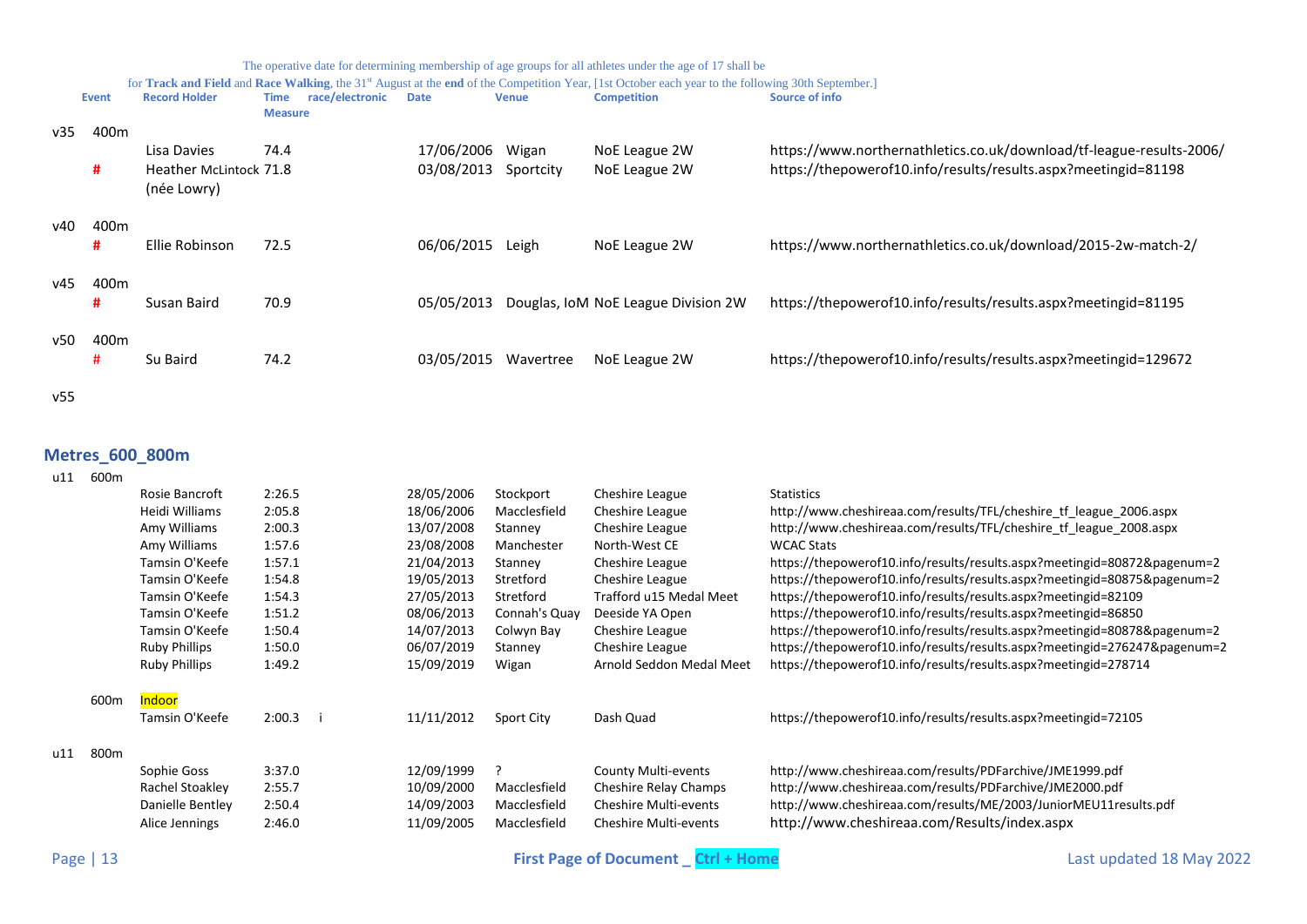|     | <b>Event</b> | <b>Record Holder</b>       | <b>Time</b><br><b>Measure</b> | race/electronic | <b>Date</b>   | <b>Venue</b>          | <b>Competition</b>             | <b>Source of info</b>                                                           |
|-----|--------------|----------------------------|-------------------------------|-----------------|---------------|-----------------------|--------------------------------|---------------------------------------------------------------------------------|
|     |              | Tamsin O'Keefe             | 2:41.6                        |                 | 15/09/2013    | Macclesfield          | <b>Cheshire Multi-events</b>   | https://thepowerof10.info/results/results.aspx?meetingid=93264                  |
| u13 | 600m         |                            |                               |                 |               |                       |                                |                                                                                 |
|     |              | Diane Bentley              | 1:59.4                        |                 | 30/08/2004    | Stretford             | <b>Trafford Medal Meet</b>     | AW September 1, 2004 - vol.58 no.36                                             |
|     | #            | Sophie Hemingbrough 1:52.6 |                               |                 | 12/05/2012    | Warrington            | <b>Cheshire Championships</b>  | https://thepowerof10.info/results/results.aspx?meetingid=62907&pagenum=2 Page 2 |
|     | 600m         | <b>Indoor</b>              |                               |                 |               |                       |                                |                                                                                 |
|     |              | Tamsin O'Keefe             | 1:52.01 i                     |                 | 10/11/2013    | Sportcity             | Dash Quad                      | https://thepowerof10.info/results/results.aspx?meetingid=94977                  |
|     |              | Tamsin O'Keefe             | 1:50.79 i                     |                 | 16/11/2013    | <b>EIS Sheffield</b>  | Northern Athletics open        | https://thepowerof10.info/results/results.aspx?meetingid=92898&pagenum=2        |
|     | #            | <b>Emily Misantoni</b>     | 1:41.58                       |                 | 06/12/2015    | Sportcity             | Sale Harriers Open Series      | https://thepowerof10.info/results/results.aspx?meetingid=145191                 |
| u13 | 800m         |                            |                               |                 |               |                       |                                |                                                                                 |
|     |              | Frances O'Neil             | 2:42.3                        |                 | 02/07/1998    | Chester               | <b>WCAC YA</b>                 | newsletter Vol2 No2 - AW July 15, 1998 - vol.52 no.29                           |
|     |              | Sarah Devoy                | 2:40.1                        |                 | 03/04/1999    | Eirias Park           | Colwyn Bay Open                | AW April 7, 1999 - vol.53 no.14                                                 |
|     |              | Kelly Money                | 2:40.1                        |                 | 15/09/2002    | Macclesfield          | Cheshire Multi-events          | http://www.cheshireaa.com/results/ME/2002/U11CE2002.jpg                         |
|     |              | <b>Kerry Riley</b>         | 2:38.2                        | h1              | 09/05/2003    | Macclesfield          | <b>Cheshire Championships</b>  | http://www.cheshireaa.com/results/TFC/2003/U13WTF2003.htm                       |
|     |              | Kerry Riley                | 2:33.2                        | final           | 09/05/2003    | Macclesfield          | <b>Cheshire Championships</b>  | http://www.cheshireaa.com/results/TFC/2003/U13WTF2003.htm                       |
|     |              | <b>Kerry Riley</b>         | 2:32.3                        |                 | 15/06/2003    | Macclesfield          | Cheshire League                | from CD end Aug'04 (website@gq.nu)                                              |
|     |              | <b>Issy Clarke</b>         | 2:31.9                        |                 | 14/07/2013    | Colwyn Bay            | Cheshire League                | http://www.cheshireaa.com/results/TFL/cheshire_tf_league_2013.aspx              |
|     | #            | <b>Emily Misantoni</b>     | 2:23.7                        |                 | 27/06/2015    | Sportcity             | Stockport H YA Quadrathlon     | https://thepowerof10.info/results/results.aspx?meetingid=124260                 |
|     | 800m         | <b>Indoor</b>              |                               |                 |               |                       |                                |                                                                                 |
|     |              | Tamsin O'Keefe             | 2:38.83 e i                   |                 | 26/10/2013    | Sheffield             | South Yorkshire Series         | https://thepowerof10.info/results/results.aspx?meetingid=95612&pagenum=2        |
|     | #            | <b>Emily Misantoni</b>     | 2:24.8                        |                 | 22/11/2015    | Sportcity             | Stockport H Quadrathlon        | https://thepowerof10.info/results/results.aspx?meetingid=154703                 |
| u15 |              |                            |                               |                 |               |                       |                                |                                                                                 |
|     | 600m         | <b>Indoor</b>              |                               |                 |               |                       |                                |                                                                                 |
|     |              | <b>Emily Misantoni</b>     | 1:42.62 e i                   |                 | 07/11/2015    | <b>EIS Sheffield</b>  | NA Open meeting                | https://thepowerof10.info/results/results.aspx?meetingid=147563&pagenum=2       |
|     |              | <b>Emily Misantoni</b>     | 1:41.58                       | e i             | 06/12/2015    | Sportcity             | Sale Harriers Open Series      | https://thepowerof10.info/results/results.aspx?meetingid=145191                 |
|     | #            | <b>Emily Misantoni</b>     | 1:40.38 e i                   |                 | 31/01/2016    | Sportcity             | Sale Harriers Open Series      | https://thepowerof10.info/results/results.aspx?meetingid=145196&pagenum=2       |
| u15 | 800m         |                            |                               |                 |               |                       |                                |                                                                                 |
|     |              | Sarah Felix-Rogers         | 2:39.4                        |                 | 28/06/1998    | Salford               | <b>McDonalds YAL</b>           | paper records end 2000                                                          |
|     |              | Emma L Heighway            | 2:37.4                        | final           | 09/06/2001    | Stoke                 | <b>Cheshire Schools Champs</b> | http://www.esaa.net/2001/tf/chesh/chesh01.html                                  |
|     |              | Emma L Heighway            | 2:32.5                        | h <sub>2</sub>  | 11-12/05/2002 | Warrington            | <b>Cheshire Championships</b>  | http://www.cheshireaa.com/results/TFC/cheshire tf championships 2002.aspx       |
|     |              | Emma L Heighway            | 2:30.2                        | final           | 11-12/05/2002 | Warrington            | <b>Cheshire Championships</b>  | http://www.cheshireaa.com/results/TFC/cheshire_tf_championships_2002.aspx       |
|     |              | Emma L Heighway            | 2:27.1                        |                 | 07/07/2002    | Macclesfield          | NoE Women's League 3W          | AW July 31, 2002 - vol.56 no.31                                                 |
|     |              | Jessica Renner             | 2:25.7                        |                 | 08/09/2013    | <b>Ellesmere Port</b> | Cheshire League                | http://www.cheshireaa.com/results/TFL/cheshire_tf_league_2013.aspx              |
|     |              | Imogen Pughe               | 2:23.0                        |                 | 04/05/2019    | Connah's Quay         | Cheshire League                | https://thepowerof10.info/results/results.aspx?meetingid=276246&pagenum=2       |
|     |              | Carys Roberts              | 2:22.4                        |                 | 11/05/2019    | Warrington            | <b>Cheshire Championships</b>  | http://www.cheshireaa.com/results/TFC/cheshire_tf_championships_2019.aspx       |
|     |              | Carys Roberts              | 2:19.97 e                     |                 | 18/06/2019    | Stretford             | Trafford AC GP                 | https://thepowerof10.info/results/results.aspx?meetingid=276167                 |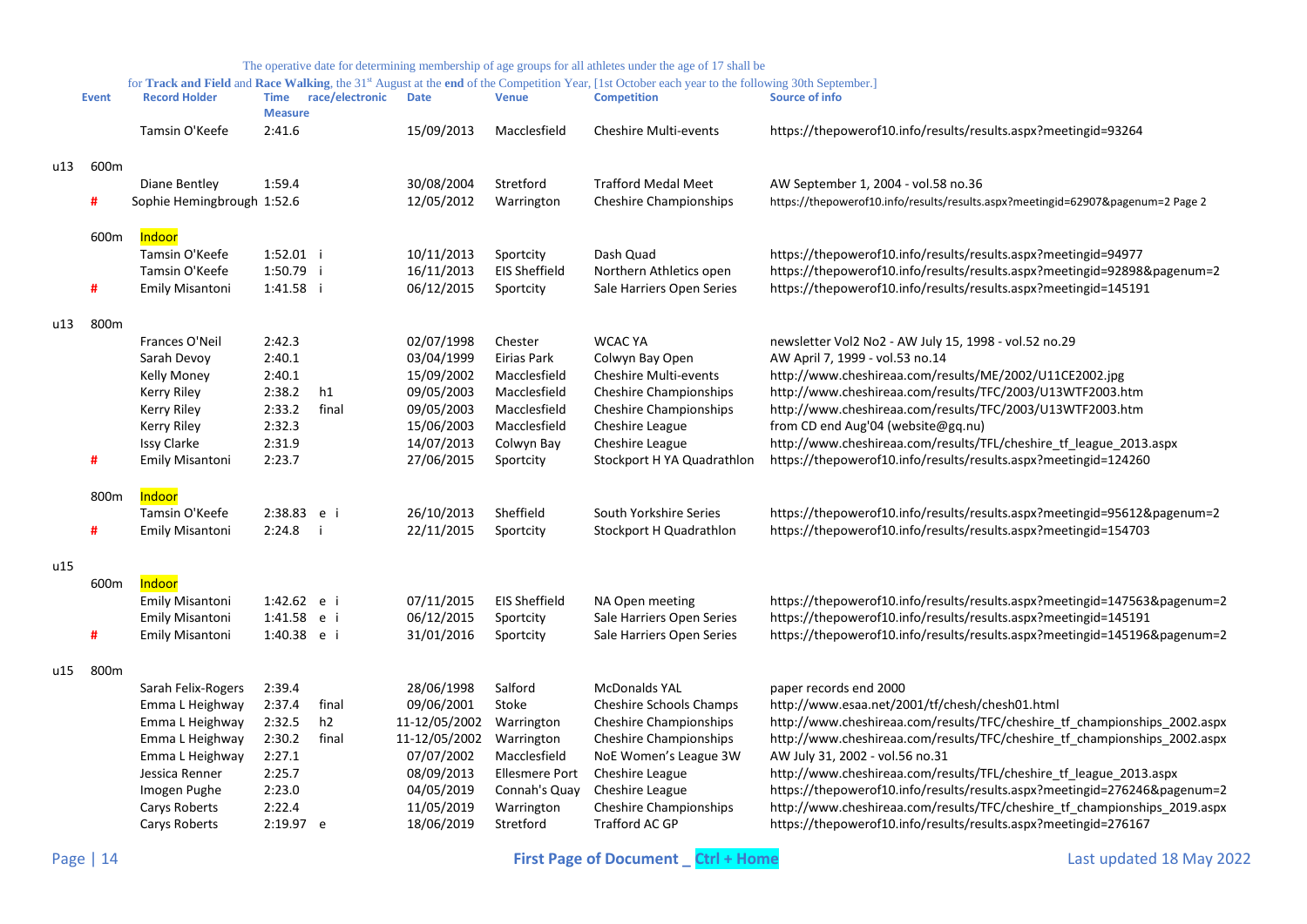|     |              |                                    |                               |                   |                          |                           | for Track and Field and Race Walking, the 31st August at the end of the Competition Year, [1st October each year to the following 30th September.] |                                                                                                                           |
|-----|--------------|------------------------------------|-------------------------------|-------------------|--------------------------|---------------------------|----------------------------------------------------------------------------------------------------------------------------------------------------|---------------------------------------------------------------------------------------------------------------------------|
|     | <b>Event</b> | <b>Record Holder</b>               | <b>Time</b><br><b>Measure</b> | race/electronic   | <b>Date</b>              | <b>Venue</b>              | <b>Competition</b>                                                                                                                                 | <b>Source of info</b>                                                                                                     |
|     | #            | Carys Roberts                      | 2:18.4                        |                   | 22/06/2019               |                           | Bebington Oval YDL Lower North Premier W                                                                                                           | https://thepowerof10.info/results/results.aspx?meetingid=285879                                                           |
|     |              |                                    |                               |                   |                          |                           |                                                                                                                                                    |                                                                                                                           |
| u15 | 800m         | Indoor<br><b>Emily Misantoni</b>   | 2:24.8                        |                   | 22/11/2015               | Sportcity                 | Stockport Quadrathlon                                                                                                                              | https://thepowerof10.info/results/results.aspx?meetingid=154703                                                           |
|     | #            | Emily Misantoni                    |                               | 2:24.01 h4 e i    | 07/02/2016               | Sheffield                 | NA U13 / U15 Champs                                                                                                                                | https://thepowerof10.info/results/results.aspx?meetingid=147566&pagenum=2                                                 |
|     |              |                                    |                               |                   |                          |                           |                                                                                                                                                    |                                                                                                                           |
| u17 | 800m         |                                    |                               |                   |                          |                           |                                                                                                                                                    |                                                                                                                           |
|     |              | Caroline Gore                      | 2:51.0                        |                   | 27/06/1998               | Wrexham                   | <b>School Multi-events</b>                                                                                                                         | newsletter Vol2No2                                                                                                        |
|     |              | Emma Monteith                      | 2:30.2                        |                   | 09/05/1999               | Warrington                | <b>Cheshire Championships</b>                                                                                                                      | http://www.cheshireaa.com/results/PDFarchive/TF1999.pdf                                                                   |
|     |              | Emma Monteith                      | 2:25.5                        |                   | 18/07/1999               | Crewe                     | MacDonalds YAL N 1W                                                                                                                                | paper records end 2000                                                                                                    |
|     |              | Laura Bestow                       | 2:25.5                        |                   | 07/07/2002               | Macclesfield              | NoE Women's League 3W                                                                                                                              | AW July 31, 2002 - vol.56 no.31                                                                                           |
|     |              | Emma Heighway                      | 2:25.4                        |                   | 10/05/2003               | Macclesfield              | <b>Cheshire Championships</b>                                                                                                                      | http://www.cheshireaa.com/results/TFC/2003/U13WTF2003.htm                                                                 |
|     |              | Emma Heighway<br>Emma Heighway     | 2:23.90 e<br>2:23.0           |                   | 24/05/2003<br>14/07/2003 | Wavertree<br>Macclesfield | NoE u20 Championships<br>Cheshire Schools Champs                                                                                                   | https://www.northernathletics.co.uk/download/na-tf-results-2003/<br>http://www.esaa.net/2003/chesh03.html                 |
|     |              | Charlotte Roach                    | 2:21.8                        |                   | 12/05/2004               | Warrington                | <b>Cheshire Championships</b>                                                                                                                      | from CD end Aug'04 (website@gq.nu)                                                                                        |
|     |              | Charlotte Roach                    | 2:17.9                        |                   | 01/05/2005               | Stanney                   | NoE 3W                                                                                                                                             | https://www.northernathletics.co.uk/download/tf-league-results-2005/                                                      |
|     |              | Carys Roberts                      | 2:15.6                        |                   | 09/05/2021               | Stretford                 | <b>Trafford Senior Open</b>                                                                                                                        | https://thepowerof10.info/results/results.aspx?meetingid=413049&pagenum=2                                                 |
|     |              | Carys Roberts                      | 2:14.3                        |                   | 19/06/2021               | Blackburn                 | <b>NoE W Premier</b>                                                                                                                               |                                                                                                                           |
|     | #            | Carys Roberts                      | 2:13.87 e                     |                   | 01/06/2021               | Stretford                 | <b>Trafford Grand Prix</b>                                                                                                                         | https://thepowerof10.info/results/results.aspx?meetingid=413356                                                           |
|     |              | <b>Indoor</b>                      |                               |                   |                          |                           |                                                                                                                                                    |                                                                                                                           |
| u17 | 600m         | Jessica Lark                       | 1:42.08 e i                   |                   | 05/12/2021               | Sportcity                 | Manchester Open Meetings                                                                                                                           | https://www.thepowerof10.info/results/results.aspx?meetingid=428896                                                       |
|     |              | Jessica Lark                       | 1:38.83 e i                   |                   | 19/12/2021               | Sportcity                 | <b>Manchester Open Meetings</b>                                                                                                                    | https://www.thepowerof10.info/results/resultslookup.aspx Page 2                                                           |
|     |              | Jessica Lark                       | 1:38.73 e l                   |                   | 05/03/2022               | Sportcity                 | <b>Manchester Open Meetings</b>                                                                                                                    | https://thepowerof10.info/results/results.aspx?meetingid=428900&pagenum=2                                                 |
|     | #            | Jessica Lark                       | 1:37.91 e l                   |                   | 13/03/2022               | Sportcity                 | Manchester Open Meetings                                                                                                                           | https://thepowerof10.info/results/results.aspx?meetingid=428901                                                           |
|     |              |                                    |                               |                   |                          |                           |                                                                                                                                                    |                                                                                                                           |
| u17 | 800m         | <mark>Indoor</mark>                |                               |                   |                          |                           |                                                                                                                                                    |                                                                                                                           |
|     |              | Alice Jennings                     | 2:31.08 e i                   |                   | 07/03/2010               | <b>EIS Sheffield</b>      |                                                                                                                                                    | England u17 & u15 CE Champs https://www.thepowerof10.info/results/resultslookup.aspx                                      |
|     |              | Eve Duret                          |                               | 2:27.68 h1 e i    | 14/01/2018               | Sheffield                 |                                                                                                                                                    | NA u17 / u20 / Senior Champs https://www.thepowerof10.info/results/resultslookup.aspx Page 3                              |
|     |              | Eve Duret                          | 2:27.08 f e i                 |                   | 14/01/2018               | Sheffield                 |                                                                                                                                                    | NA u17 / u20 / Senior Champs https://www.thepowerof10.info/results/resultslookup.aspx Page 3                              |
|     |              | Jessica Lark                       |                               | 2:19.42 ht3 e I   | 16/01/2022               | Sheffield                 | NA Sen/u20/ui7 Champs                                                                                                                              | https://www.northernathletics.co.uk/2022-results-index/                                                                   |
|     | #            | Jessica Lark                       |                               | 2:14.26 final e I | 16/01/2022               | Sheffield                 | NA Sen/u20/ui7 Champs                                                                                                                              | https://www.northernathletics.co.uk/2022-results-index/                                                                   |
| u20 | 800m         |                                    |                               |                   |                          |                           |                                                                                                                                                    |                                                                                                                           |
|     |              | Lorraine Stocker                   | 2:48.96 e                     |                   | 10/05/1998               | Crewe                     | <b>Cheshire Championships</b>                                                                                                                      | http://www.cheshireaa.com/results/PDFarchive/TF1998.pdf                                                                   |
|     |              | Lorraine Stocker                   | 2:39.7                        |                   | 24/05/1998               | Crewe                     | Cheshire League                                                                                                                                    | newsletter Vol2 No2                                                                                                       |
|     |              | Emma Monteith                      | 2:23.9                        | final             | 13/05/2001               | Warrington                | <b>Cheshire Championships</b>                                                                                                                      | http://www.cheshireaa.com/results/PDFarchive/TF2001.pdf                                                                   |
|     |              | Emma Monteith                      | 2:20.8                        |                   | 11-12/05/2002            | Warrington                | <b>Cheshire Championships</b>                                                                                                                      | http://www.cheshireaa.com/results/TFC/cheshire tf championships 2002.aspx                                                 |
|     |              | Emma-L Heighway                    | 2:18.8                        | final             | 12/06/2004               | Macclesfield              | <b>Cheshire Schools Champs</b>                                                                                                                     | http://www.esaa.net/2004/tf/chesh04res.html                                                                               |
|     |              |                                    |                               |                   |                          |                           |                                                                                                                                                    |                                                                                                                           |
|     |              | Charlotte Roach<br>Charlotte Roach | 2:17.9<br>2:17.1              |                   | 01/05/2005<br>13/05/2006 | Stanney<br>Warrington     | Northern T&F 2005 3W (m1)<br><b>Cheshire Championships</b>                                                                                         | http://www.northernathletics.org.uk/tf-league-results-2005onwards/<br>Po10   http://www.cheshireaa.com/Results/index.aspx |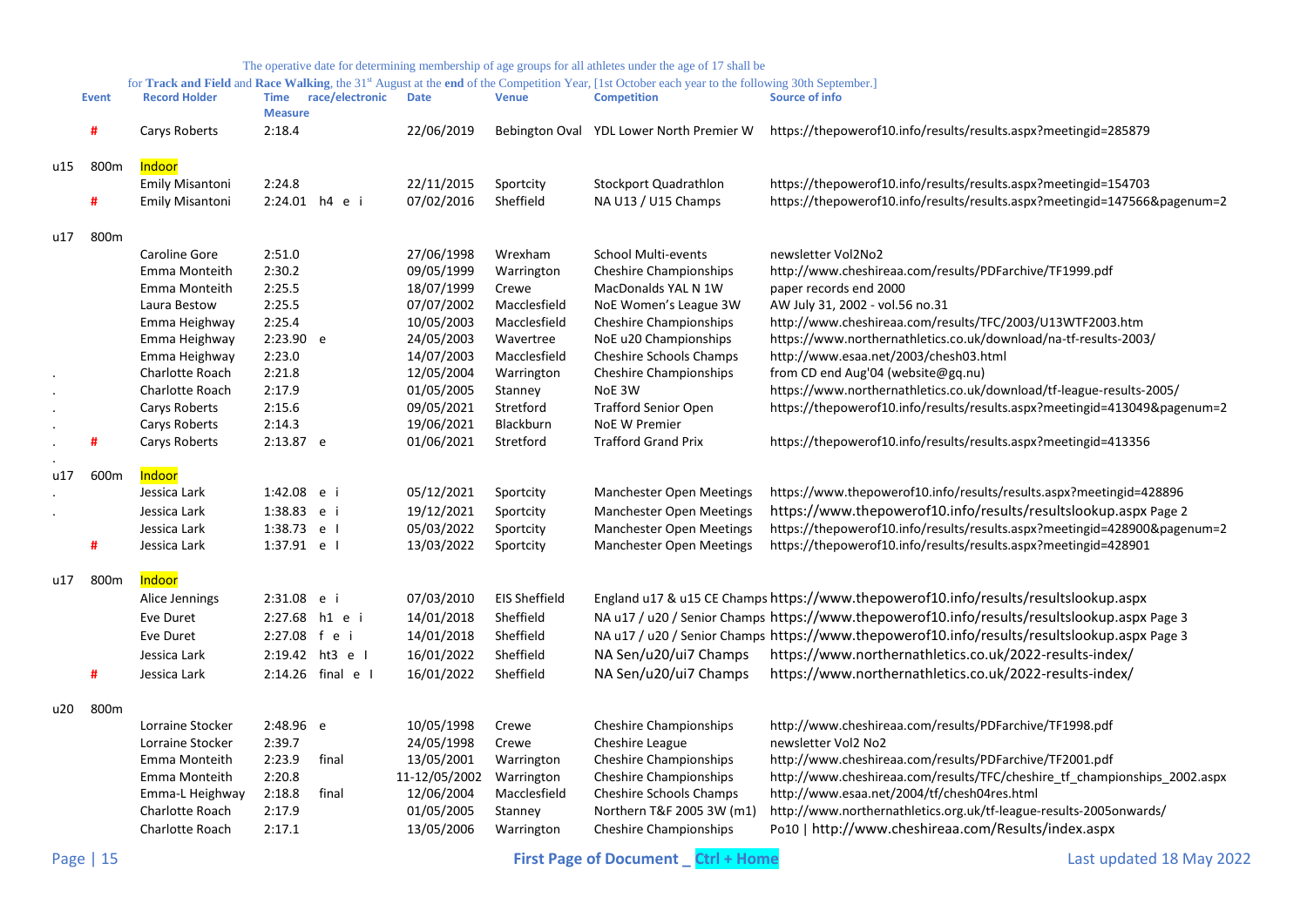|     | <b>Event</b> | <b>Record Holder</b>            | race/electronic<br><b>Time</b><br><b>Measure</b> | <b>Date</b>              | <b>Venue</b>          | <b>Competition</b>                                    | <b>Source of info</b>                                                                                                                   |
|-----|--------------|---------------------------------|--------------------------------------------------|--------------------------|-----------------------|-------------------------------------------------------|-----------------------------------------------------------------------------------------------------------------------------------------|
|     | #            | Charlotte Roach<br>Imogen Pughe | 2:16.8<br>2:14.0                                 | 17/06/2006<br>26/03/2022 | Wigan<br>Stanney      | NoE League 2W<br>Dan Gilroy Memorial                  | https://www.northernathletics.co.uk/download/tf-league-results-2006/<br>https://thepowerof10.info/results/results.aspx?meetingid=445779 |
| u20 | 800          | Indoor                          |                                                  |                          |                       |                                                       |                                                                                                                                         |
|     |              | Olivia Montez-Brown             | 2:30.41e i                                       | 10/01/2015               | <b>EIS Sheffield</b>  | Eng & Wales u20/SW CE                                 | https://thepowerof10.info/results/results.aspx?meetingid=12388                                                                          |
| SW  | 800m         |                                 |                                                  |                          |                       |                                                       |                                                                                                                                         |
|     |              | <b>Heather Lowry</b>            | 2:34.4                                           | 07/08/2000               | Warrington            | Northern WL                                           | paper records end 2000                                                                                                                  |
|     |              | Joanne Bailey                   | 2:25.2                                           | 13/05/2001               | Warrington            | <b>Cheshire Championships</b>                         | http://www.cheshireaa.com/results/PDFarchive/TF2001.pdf                                                                                 |
|     |              | Olivia Montez-Brown             | 2:24.20                                          | 02/05/2016               |                       | Mankato MN, USA NSIC Multi Championships              | https://goaugie.com/documents/2016/5/2/Crystal Reports ActiveX Designer tfmm5results1col.pdf                                            |
|     | #            | Olivia Montez-Brown 2:22.77     |                                                  | 27/05/2016               |                       | Bradenton FL USA NCAA Division 2 Champs               | https://www.leonetiming.com/2016/Outdoor/NCAADII/Results/                                                                               |
| SW  | 800m         | <b>Indoor</b>                   |                                                  |                          |                       |                                                       |                                                                                                                                         |
|     |              | Olivia Montez-Brown             | 2:29.57i                                         | 29/01/2016               |                       | Minneapolis MN, USA Jack Johnson Classic              | https://thepowerof10.info/results/results.aspx?meetingid=161266                                                                         |
|     |              | Olivia Montez-Brown             | 2:23.87i                                         | 12/03/2016               |                       | Pittsburgh KS, USA NCAA Division II Champs            | https://www.leonetiming.com/2016/Indoor/NCAADII/Results/                                                                                |
|     | #            | Olivia Montez-Brown 2:23.02i    |                                                  | 10/03/2017               |                       | Birmingham AL, USA NCAA Division II Indoor T&F Champs | https://results.leonetiming.com/?mid=1140                                                                                               |
| v35 | 800m         |                                 |                                                  |                          |                       |                                                       |                                                                                                                                         |
|     | #            | Julie Wilkins                   | 2:33.2                                           | 18/06/2006               | Macclesfield          | Cheshire T&F League                                   | http://www.cheshireaa.com/results/TFL/cheshire_tf_league_2006.aspx                                                                      |
| v40 | 800m         |                                 |                                                  |                          |                       |                                                       |                                                                                                                                         |
|     |              | Lisa Davies                     | 2:42.7                                           | 07/05/2011               | <b>Ellesmere Port</b> | NoE League 2W                                         | https://thepowerof10.info/results/results.aspx?meetingid=50646                                                                          |
|     |              | Lisa Davies                     | 2:36.56                                          | 03/07/2011               | Stretford             | NoE League 2W                                         | https://thepowerof10.info/results/results.aspx?meetingid=50644                                                                          |
|     |              | Ellie Robinson                  | 2:36.6                                           | 04/05/2014               | Stretford             | NoE League 2W                                         | https://www.thepowerof10.info/results/results.aspx?meetingid=103768                                                                     |
|     |              | Ellie Robinson                  | 2:35.6                                           | 12/07/2015               | <b>Ellesmere Port</b> | NoE League 2W                                         | https://thepowerof10.info/results/results.aspx?meetingid=129670                                                                         |
|     |              | Ellie Robinson                  | 2:35.02 e                                        | 07/05/2016               | Wakefield             | NoE League 1                                          | https://www.northernathletics.co.uk/download/2016-1-match-1/                                                                            |
|     | #            | Elizabeth Renondeau 2:30.1      |                                                  | 04/07/2021               | Stanney               | <b>NoE West Premier</b>                               |                                                                                                                                         |
| v45 | 800m         |                                 |                                                  |                          |                       |                                                       |                                                                                                                                         |
|     |              | Liz Stott                       | 3:03.9                                           | 06/05/2006               | Stanney               | NoE League 2W                                         | https://www.northernathletics.co.uk/download/tf-league-results-2006/                                                                    |
|     |              | Mieke Vanneste                  | 2:44.8                                           | 05/05/2007               | Stanney               | NoE League 2W                                         | https://www.northernathletics.co.uk/download/tf-league-results-2007/                                                                    |
|     |              | Eleanor Robinson                | 2:37.2                                           | 06/05/2017               | York                  | NoE League 1                                          | https://thepowerof10.info/results/results.aspx?meetingid=189087                                                                         |
|     |              | Eleanor Robinson                | 2:35.1                                           | 09/07/2017               | Wigan                 | NoE League 1                                          | https://thepowerof10.info/results/results.aspx?meetingid=189089                                                                         |
|     | #            | Eleanor Robinson                | 2:33.0                                           | 05/05/2018               | Wigan                 | NoE League 1                                          | https://thepowerof10.info/results/results.aspx?meetingid=234459                                                                         |
| v50 | 800m         |                                 |                                                  |                          |                       |                                                       |                                                                                                                                         |
|     | #            | Eleanor Robinson 2:43.1         |                                                  | 30/04/2022 Stanney       |                       | NoE W Premier                                         | https://thepowerof10.info/results/results.aspx?meetingid=445765                                                                         |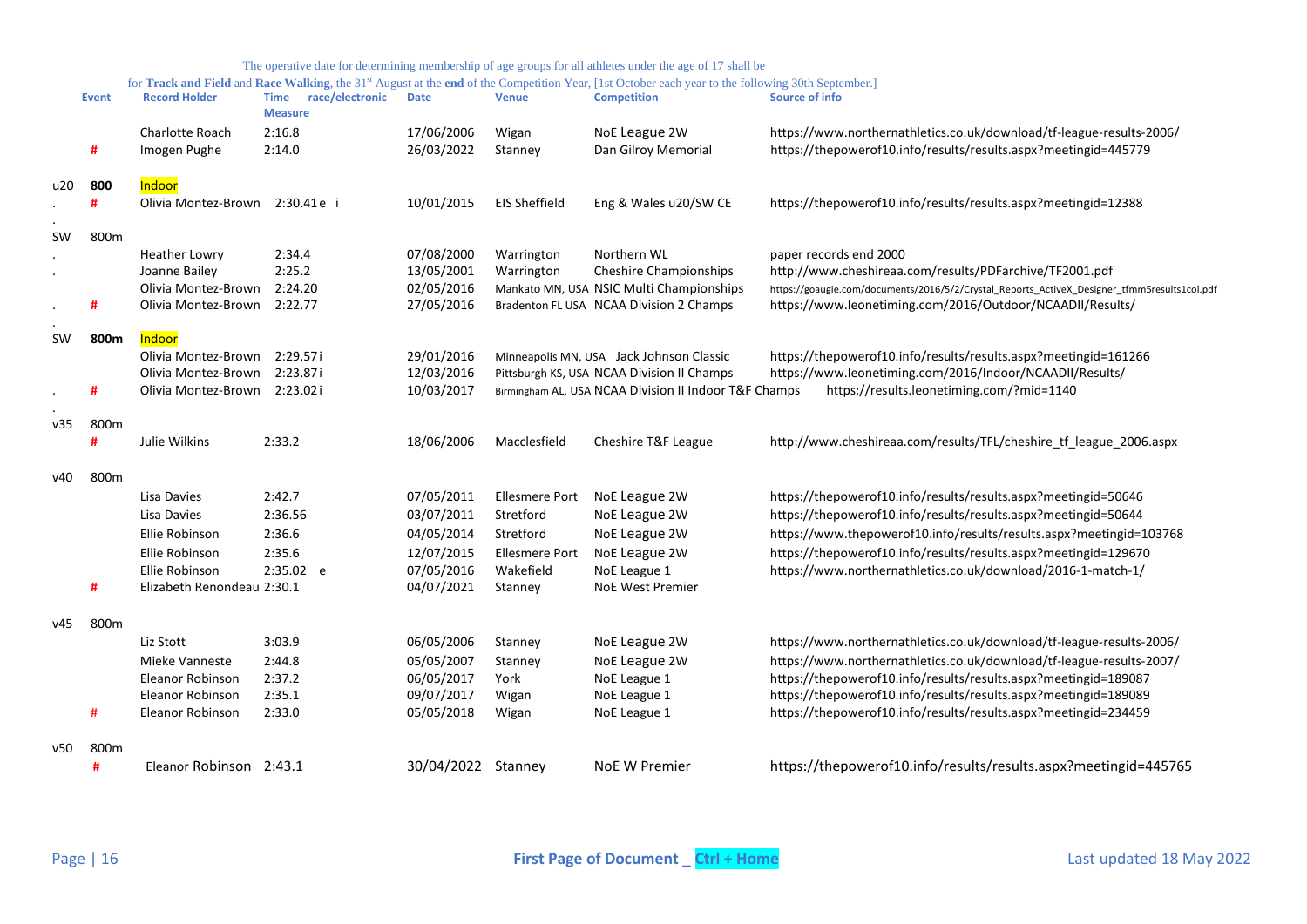for **Track and Field** and Race Walking, the 31<sup>st</sup> August at the end of the Competition Year, [1st October each year to the following 30th September.]

<span id="page-16-0"></span>

|     | Event         | <b>Record Holder</b> | Time<br><b>Measure</b> | race/electronic | <b>Date</b>          | <b>Venue</b> | <b>Competition</b>      | Source of info                                                  |
|-----|---------------|----------------------|------------------------|-----------------|----------------------|--------------|-------------------------|-----------------------------------------------------------------|
|     | Metres_1,000m |                      |                        |                 |                      |              |                         |                                                                 |
| u13 | 1000m         |                      |                        |                 |                      |              |                         |                                                                 |
|     |               | Cosette Wearden      |                        | $3:41.24$ X2 e  | 10/10/2020 Stretford |              | Trafford u11 / u13 Open | https://www.thepowerof10.info/results/resultslookup.aspx Page 2 |
|     | #             | Ruby Phillip         |                        | $3:14.03$ X4 e  | 10/10/2020 Stretford |              | <b>Trafford Open</b>    | https://www.thepowerof10.info/results/resultslookup.aspx Page 2 |
| u13 |               | 1000mlndoor          |                        |                 |                      |              |                         |                                                                 |
|     | #             | Tamsin O'Keefe       | $3:26.61$ e i          |                 | 15/02/2014 Sheffield |              | South Yorkshire Series  | https://www.thepowerof10.info/results/resultslookup.aspx Page 2 |
| u15 |               | 1000mlndoor          |                        |                 |                      |              |                         |                                                                 |
|     |               | Jodi Bemand          | $3:38.65$ e i          |                 | 18/11/2017           | Sheffield    | NA Open Meeting         | https://www.thepowerof10.info/results/resultslookup.aspx Page 2 |
|     | #             | Cosette Wearden      | $3:22.68$ e i          |                 | 20/11/2021           | Sheffield    | NA Open Meeting         | https://thepowerof10.info/results/results.aspx?meetingid=436601 |

<span id="page-16-1"></span>u17

## **Metres\_1,200\_1,500m**

## $u13$  1200m

|   | <b>Eleanor Faulks</b> | 4:51.5                      | 21/05/2000 | Macclesfield | <b>McDonalds YAL</b>          | Best performance 2000                                               |                                           |
|---|-----------------------|-----------------------------|------------|--------------|-------------------------------|---------------------------------------------------------------------|-------------------------------------------|
|   | Kerry Riley           | $4:16.3$ 1                  | 18/05/2003 | Preston      | UKA YAL N 1W                  | https://thepowerof10.info/results/results.aspx?meetingid=388616     |                                           |
|   | Kerry Riley           | $4:12.0$ 1                  | 01/06/2003 | Pendle       | UKA YAL N 1W                  | AW June 11, 2003 - vol.57 no24                                      |                                           |
|   | Kerry Riley           | 4:05.8                      | 29/06/2003 | Macclesfield | UKA YAL N 1W                  | from CD end Aug'04 (website@gq.nu) - AW July 16 2003 - vol.57 no.29 |                                           |
|   | Kerry Riley           | 4:05.0                      | 20/07/2003 | Deeside      | UKA YAL N 1W                  | from CD end Aug'04 (website@gq.nu) - AW July 23 2003 - vol.57 no.30 |                                           |
|   | Tamsin O'Keefe        | 3:54.2                      | 30/05/2015 | Stretford    | YDL N W1 lower                | https://thepowerof10.info/results/results.aspx?meetingid=132480     |                                           |
|   | Carys Roberts         | 3:53.3                      | 21/07/2018 | Bebington    | N P1 YDL lower                | https://thepowerof10.info/results/results.aspx?meetingid=234512     |                                           |
|   | Jessica Lark          | 3:52.9                      | 22/06/2019 | Bebington    | N PW YDL lower                | https://www.thepowerof10.info/results/resultslookup.aspx Page 2     |                                           |
| # | Jessica Lark          | $3:51.73$ e                 | 20/07/2019 | Sheffield    | N PW YDL lower                | https://thepowerof10.info/results/results.aspx?meetingid=285905     |                                           |
|   |                       |                             |            |              |                               |                                                                     |                                           |
|   | Sarah Devoy           | 6:03.7                      | 30/08/1998 | Bebington    | <b>Wirral Junior Medal</b>    | AW September 9, 1998 - vol.52 no.37                                 |                                           |
|   | Sarah Devoy           | 5:47.66                     | 09/05/1999 | Warrington   | <b>Cheshire Championships</b> | http://www.cheshireaa.com/results/PDFarchive/TF1999.pdf             |                                           |
|   | Kelly Money           | 5:32.8<br>h1                |            |              | <b>Cheshire Championships</b> | http://www.cheshireaa.com/Results/index.aspx                        |                                           |
|   | Kerry Riley           | 5:25.5                      | 10/05/2003 | Macclesfield | <b>Cheshire Championships</b> | http://www.cheshireaa.com/results/TFC/2003/U13WTF2003.htm           |                                           |
|   | Tessa McCormick       | 5:22.8                      | 13/05/2007 | Macclesfield | <b>Cheshire Championships</b> | Po10   http://www.cheshireaa.com/Results/index.aspx                 |                                           |
|   | Imogen Pughe          | 5:06.2                      | 03/07/2017 | Stanney      | Cheshire v Merseyside yr7     | https://thepowerof10.info/results/results.aspx?meetingid=210750     |                                           |
|   | Jessica Lark          | 5:06.2                      | 11/08/2019 | Warrington   | <b>Terry Davies Memorial</b>  |                                                                     |                                           |
|   |                       |                             |            |              |                               |                                                                     |                                           |
| # | Emma L Heighway       | 4:18.3                      | 10/03/2002 | Warrington   | Winter Warm-up                | AW March 3, 2002 - vol.56 no.11                                     |                                           |
|   |                       |                             |            |              |                               |                                                                     | Last updated 18 May 2022                  |
|   |                       | 1500m<br>1200m<br>Page   17 |            |              | 11-12/05/2002 Warrington      |                                                                     | <b>First Page of Document Ctrl + Home</b> |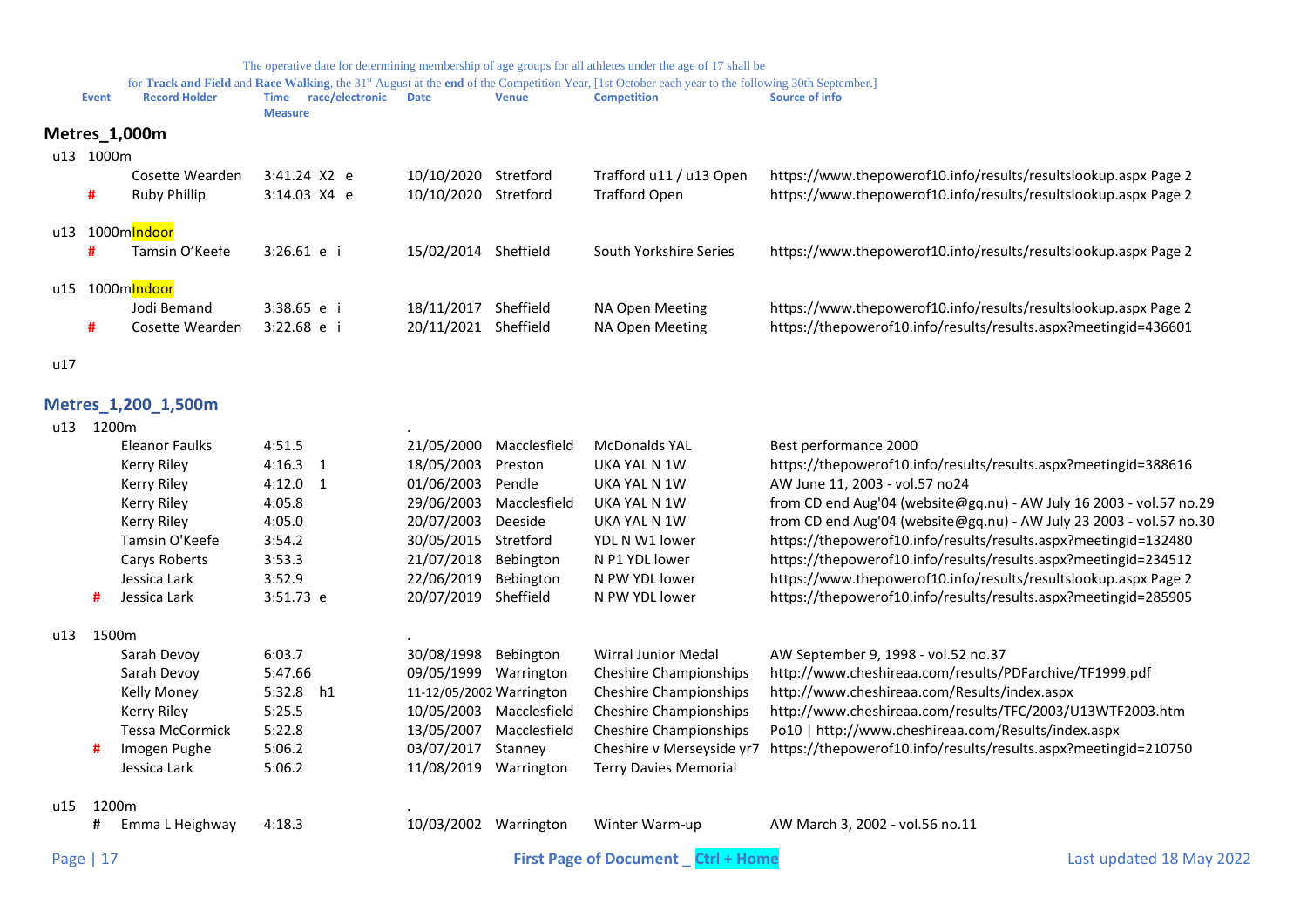for **Track and Field** and **Race Walking**, the 31<sup>st</sup> August at the end of the Competition Year, [1st October each year to the following 30th September.]

| <b>Event</b> | <b>Record Holder</b> | Time    | race/electronic | Date | Venue | <b>Competition</b> | Source of info |
|--------------|----------------------|---------|-----------------|------|-------|--------------------|----------------|
|              |                      | Measure |                 |      |       |                    |                |

## u15 1500m

|     |       | Lucinda Neeves<br>Emma L Heighway<br>Kerry Riley<br>Rebecca Grimes<br>Georgina Wright<br>Nienka Verwer<br>Nienka Verwer<br>Amy Hinchley | 5:15.2<br>5:14.2<br>final<br>5:09.8<br>5:07.01<br>5:05.9<br>5:06.5<br>5:00.5<br>4:58.0 | 28/06/1998 Salford<br>11-12/05/2002 Warrington<br>30/08/2004 Stretford<br>05/06/2005 Blackburn<br>09/06/2007<br>16/06/2007<br>18/06/2011 Birmingham | 14-15/05/2005 Macclesfield<br>Macclesfield<br>Birmingham | <b>McDonalds YAL</b><br><b>Cheshire Championships</b><br><b>Trafford Medal Meet</b><br><b>Cheshire Championships</b><br>NoE YA Northern 1W<br><b>Cheshire Schools Champs</b><br>Mason Trophy<br>Mason Trophy | paper records end 2000<br>http://www.cheshireaa.com/Results/index.aspx<br>AW September 1, 2004 - vol.58 no.36<br>http://www.cheshireaa.com/Results/index.aspx<br>AW June 15, 2005 - vol.59 no.24<br>http://www.cheshireaa.com/Results/PDFarchive/SchoolsTF2007.pdf<br>https://thepowerof10.info/results/results.aspx?meetingid=6731<br>https://www.thepowerof10.info/results/resultslookup.aspx Page 2 |
|-----|-------|-----------------------------------------------------------------------------------------------------------------------------------------|----------------------------------------------------------------------------------------|-----------------------------------------------------------------------------------------------------------------------------------------------------|----------------------------------------------------------|--------------------------------------------------------------------------------------------------------------------------------------------------------------------------------------------------------------|--------------------------------------------------------------------------------------------------------------------------------------------------------------------------------------------------------------------------------------------------------------------------------------------------------------------------------------------------------------------------------------------------------|
|     |       | Amy Hinchley                                                                                                                            | 4:50.33 e                                                                              | 26/07/2011                                                                                                                                          | Stretford                                                | <b>Trafford GP</b>                                                                                                                                                                                           | https://thepowerof10.info/results/results.aspx?meetingid=49640                                                                                                                                                                                                                                                                                                                                         |
|     | #     | Carys Roberts<br>Carys Roberts                                                                                                          | 4:49.4<br>4:46.06 e                                                                    | 12/05/2019<br>06/09/2020 Stretford                                                                                                                  | Warrington                                               | <b>Cheshire Championships</b><br><b>Trafford Open Series</b>                                                                                                                                                 | https://www.thepowerof10.info/results/resultslookup.aspx Page 2<br>https://www.thepowerof10.info/results/resultslookup.aspx Page 2                                                                                                                                                                                                                                                                     |
| u17 | 1500m |                                                                                                                                         |                                                                                        |                                                                                                                                                     |                                                          |                                                                                                                                                                                                              |                                                                                                                                                                                                                                                                                                                                                                                                        |
|     |       | Lynsey Wayman                                                                                                                           | 6:01.8                                                                                 | 28/06/1998 Salford                                                                                                                                  |                                                          | <b>McDonalds YAL</b>                                                                                                                                                                                         | newsletter Vol2No2                                                                                                                                                                                                                                                                                                                                                                                     |
|     |       | Emma Monteith                                                                                                                           | 5:04.74 e                                                                              | 08/05/1999                                                                                                                                          | Warrington                                               | <b>Cheshire Championships</b>                                                                                                                                                                                | http://www.cheshireaa.com/results/PDFarchive/TF1999.pdf                                                                                                                                                                                                                                                                                                                                                |
|     |       | Emma Monteith                                                                                                                           | 5:02.4                                                                                 |                                                                                                                                                     | 13/05/2000 Macclesfield                                  | <b>Cheshire Championships</b>                                                                                                                                                                                | http://www.cheshireaa.com/results/PDFarchive/TF2000.pdf                                                                                                                                                                                                                                                                                                                                                |
|     |       | Emma Monteith                                                                                                                           | 5:02.18 e                                                                              | 20/08/2000 Cudworth                                                                                                                                 |                                                          | <b>NW Inter County</b>                                                                                                                                                                                       | http://www.cheshireaa.com/results/PDFarchive/NoEAAICTF2000.pdf                                                                                                                                                                                                                                                                                                                                         |
|     |       | Charlotte Roach                                                                                                                         | 4:53.50 e                                                                              |                                                                                                                                                     | 14-15/05/2005 Macclesfield                               | <b>Cheshire Championships</b>                                                                                                                                                                                | http://www.cheshireaa.com/Results/index.aspx                                                                                                                                                                                                                                                                                                                                                           |
|     |       | <b>Issy Clarke</b>                                                                                                                      | 4:53.0                                                                                 | 01/04/2017 Stoke                                                                                                                                    |                                                          | City of Stoke Open Meet                                                                                                                                                                                      | https://thepowerof10.info/results/results.aspx?meetingid=196047                                                                                                                                                                                                                                                                                                                                        |
|     |       | Carys Roberts                                                                                                                           | 4:50.0                                                                                 | 30/05/2021 Stanney                                                                                                                                  |                                                          | YDL Upper N Merseyside                                                                                                                                                                                       | https://thepowerof10.info/results/results.aspx?meetingid=415550                                                                                                                                                                                                                                                                                                                                        |
|     | #     | Carys Roberts                                                                                                                           | 4:46.2                                                                                 | 01/08/2021 Stretford                                                                                                                                |                                                          | <b>NoE West Premier</b>                                                                                                                                                                                      | https://thepowerof10.info/results/results.aspx?meetingid=415489                                                                                                                                                                                                                                                                                                                                        |
| U17 | 1500m |                                                                                                                                         | Indoor                                                                                 |                                                                                                                                                     |                                                          |                                                                                                                                                                                                              |                                                                                                                                                                                                                                                                                                                                                                                                        |
|     | #     | Eve Duret                                                                                                                               | 5:18.20 e i                                                                            | 13/01/2018 Sheffield                                                                                                                                |                                                          | NA U17 / U20 / Sen Champs                                                                                                                                                                                    | https://www.thepowerof10.info/results/resultslookup.aspx Page 4                                                                                                                                                                                                                                                                                                                                        |
| u20 | 1500m |                                                                                                                                         |                                                                                        |                                                                                                                                                     |                                                          |                                                                                                                                                                                                              |                                                                                                                                                                                                                                                                                                                                                                                                        |
|     |       | Lorraine Stocker                                                                                                                        | 5:35.2                                                                                 | 06/06/1998                                                                                                                                          | Oldham                                                   | Northern WL                                                                                                                                                                                                  | newsletter Vol2 No2                                                                                                                                                                                                                                                                                                                                                                                    |
|     |       | Emma Monteith                                                                                                                           | 5:07.5                                                                                 | 12/05/2001                                                                                                                                          | Warrington                                               | <b>Cheshire Championships</b>                                                                                                                                                                                | http://www.cheshireaa.com/results/PDFarchive/TF2001.pdf                                                                                                                                                                                                                                                                                                                                                |
|     |       | Emma Monteith                                                                                                                           | 5:01.2                                                                                 | 11-12/05/2002                                                                                                                                       | Warrington                                               | <b>Cheshire Championships</b>                                                                                                                                                                                | http://www.cheshireaa.com/Results/index.aspx                                                                                                                                                                                                                                                                                                                                                           |
|     |       | Laura Bestow                                                                                                                            | 4:53.9                                                                                 | 03/05/2003                                                                                                                                          | Stretford                                                | NoE WL Div 3W                                                                                                                                                                                                | AW May 7, 2003 - vol.57 no.19                                                                                                                                                                                                                                                                                                                                                                          |
|     |       | Laura Bestow                                                                                                                            | 4:49.4                                                                                 | 09/05/2003                                                                                                                                          | Macclesfield                                             | <b>Cheshire Championships</b>                                                                                                                                                                                | http://www.cheshireaa.com/results/TFC/2003/U13WTF2003.htm                                                                                                                                                                                                                                                                                                                                              |
|     | #     | Laura Bestow                                                                                                                            | 4:46.3                                                                                 |                                                                                                                                                     |                                                          | 06/07/2003 Connah's Quay NoE WL Div 3W                                                                                                                                                                       | AW July 9, 2003 - vol.57 no.28                                                                                                                                                                                                                                                                                                                                                                         |

SW 1500m .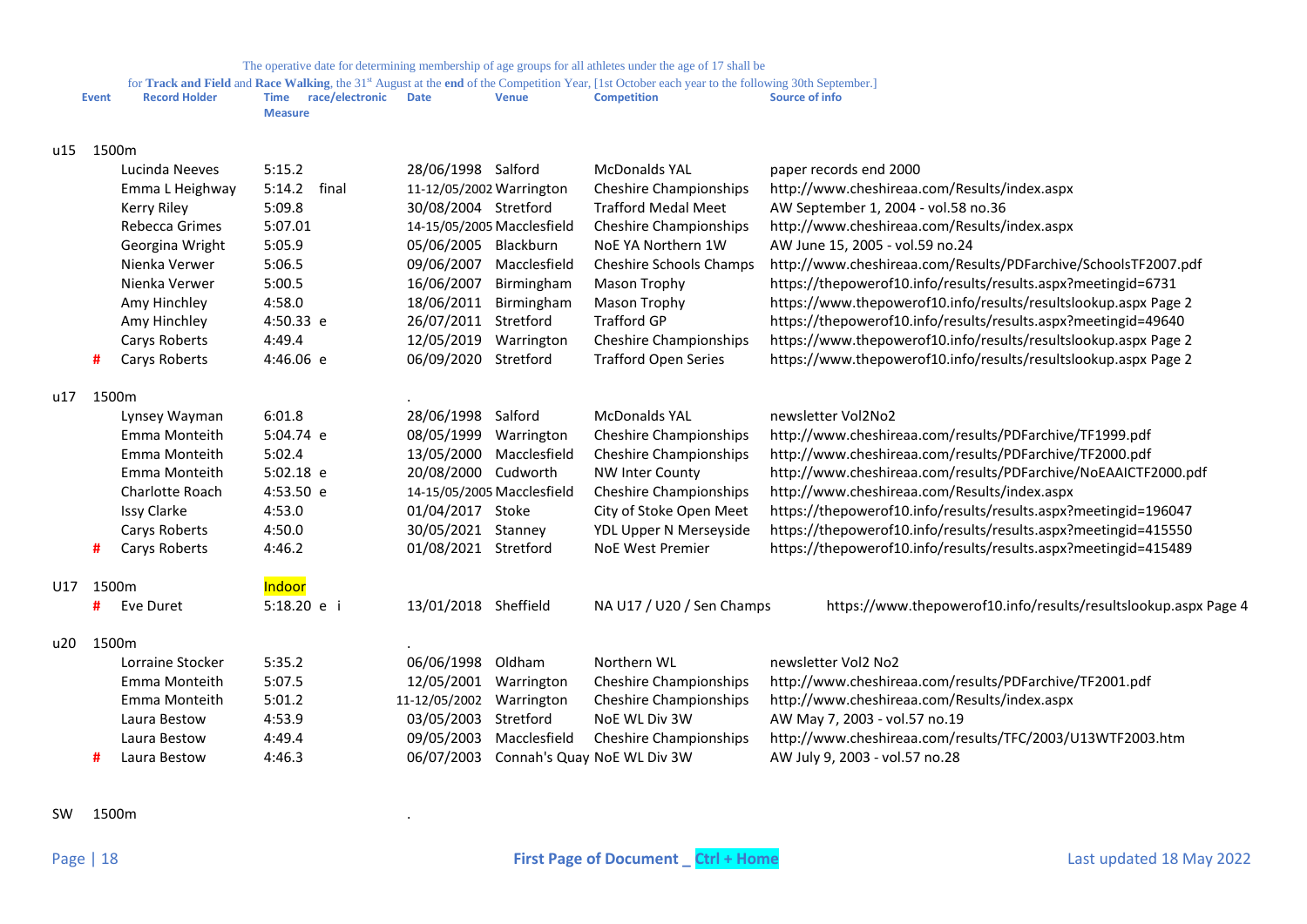|      | <b>Event</b> | <b>Record Holder</b>                    | Time<br>race/electronic<br><b>Measure</b> | <b>Date</b>          | <b>Venue</b>                           | <b>Competition</b>                      | <b>Source of info</b>                                                                       |
|------|--------------|-----------------------------------------|-------------------------------------------|----------------------|----------------------------------------|-----------------------------------------|---------------------------------------------------------------------------------------------|
|      |              | Julie Fletcher                          | 5:12.6                                    | 04/06/2000           | Deeside                                | Northern WL                             | paper records end 2000                                                                      |
|      |              | Joanne Bailey                           | ??                                        | 06/05/2001           | Douglas, IoM                           |                                         | Northern Women's League Newsletter May 2001 _ not mentioned in AW May 9 2001 - Vol.55 no.19 |
|      |              | Nicola Bird                             | 5:02.2                                    | 05/08/2001 Preston   |                                        | Northern WL                             | from CD end Aug'04 (website@gq.nu)                                                          |
|      |              | Nicola Bird                             | 4:59.74                                   | 14/08/2001 Stretford |                                        | <b>Trafford GP</b>                      | AW August 22, 2001 - vol.55 no.34                                                           |
|      |              | Nicola Bird                             | 4:54.93 e                                 | 08/06/2004 Stretford |                                        | Trafford open                           | https://thepowerof10.info/results/results.aspx?meetingid=107                                |
|      |              | Nicola Bird                             | 4:46.93 e                                 | 06/07/2004 Stretford |                                        | Trafford open                           | https://thepowerof10.info/results/results.aspx?meetingid=109                                |
|      | #            | Nicola Bird                             | 4:43.84 e                                 | 03/08/2004 Stretford |                                        | Trafford open                           | https://thepowerof10.info/results/results.aspx?meetingid=123                                |
| v35  | 1500m        |                                         |                                           |                      |                                        |                                         |                                                                                             |
|      |              | Lisa Davies                             | 5:50.2                                    | 06/08/2006 Ashton    |                                        | NoE 2W                                  | https://www.northernathletics.co.uk/download/tf-league-results-2006/                        |
|      |              | <b>Heather McLintock</b><br>(née Lowry) | 5:37.1                                    | 07/06/2014 Stanney   |                                        | NoE 2W                                  | https://thepowerof10.info/results/results.aspx?meetingid=103769                             |
|      |              | <b>Heather McLintock</b>                | 5:34.5                                    |                      | 09/08/2014 Bebington Oval NoE 2W       |                                         | https://www.northernathletics.co.uk/download/division-2w-match-4-2014/                      |
|      | #            | Anest Müller                            | 5:34.26 e                                 | 05/06/2016 Sheffield |                                        | NoE League 1                            | https://thepowerof10.info/results/results.aspx?meetingid=159263                             |
| v40. | 1500m        |                                         |                                           |                      |                                        |                                         |                                                                                             |
|      |              | Glenys Potter                           | 6:53.7                                    | 12/08/2007 Deeside   |                                        | Cheshire League                         | <b>WCAC Statistics</b>                                                                      |
|      |              | Lisa Davies                             | 6:02.3                                    | 26/05/2012 Wavertree |                                        | NoE League 2W                           | https://thepowerof10.info/results/results.aspx?meetingid=62849                              |
|      |              | Eleanor Robinson                        | 5:44.2                                    |                      |                                        | 01/07/2012 Ellesmere Port NoE League 2W | https://thepowerof10.info/results/results.aspx?meetingid=62850                              |
|      |              | Ellie Robinson                          | 5:26.8                                    |                      | 03/07/2016 Ellesmere Port NoE League 1 |                                         | https://thepowerof10.info/results/results.aspx?meetingid=159264                             |
|      |              | Elizabeth Renondeau 5:00.5              |                                           | 16/06/2019 Wigan     |                                        | NoE League 1                            | https://thepowerof10.info/results/results.aspx?meetingid=276255                             |
|      |              | Elizabeth Renondeau 4:45.17 e           |                                           | 09/07/2019 Stretford |                                        | Trafford AC GP                          | https://thepowerof10.info/results/results.aspx?meetingid=276169                             |
|      |              | Elizabeth Renondeau 4:45.3              |                                           | 21/07/2019 Stanney   |                                        | NoE League 1                            | https://thepowerof10.info/results/results.aspx?meetingid=276256                             |
|      | #            | Elizabeth Renondeau 4:40.3 e            |                                           | 06/08/2019 Stretford |                                        | Trafford AC GP                          | https://thepowerof10.info/results/results.aspx?meetingid=276172                             |
| v45  | 1500m        |                                         |                                           |                      |                                        |                                         |                                                                                             |
|      |              | Liz Stott                               | 6:36.2                                    | 06/05/2006 Stanney   |                                        | NoE League 2W                           | https://www.northernathletics.co.uk/download/tf-league-results-2006/                        |
|      |              | Lisa Davies                             | 5:54.4                                    | 09/06/2013 Stretford |                                        | NoE League 2W                           | https://thepowerof10.info/results/results.aspx?meetingid=81196                              |
|      |              | Lisa Davies                             | 5:48.54 e                                 | 07/05/2016 Wakefield |                                        | NoE League 1                            | https://www.northernathletics.co.uk/download/2016-1-match-1/                                |
|      |              | Eleanor Robinson                        | 5:35.3                                    | 06/05/2017 York      |                                        | NoE League Division 1                   | https://thepowerof10.info/results/results.aspx?meetingid=189087                             |
|      | #            | <b>Eleanor Robinson</b>                 | 5:25.0                                    | 05/05/2018 Wigan     |                                        | NoE League Division 1                   | https://thepowerof10.info/results/results.aspx?meetingid=234459                             |
| v50  | 1500m        |                                         |                                           |                      |                                        |                                         |                                                                                             |
|      |              | Joy Hickman                             | 5:56.87 e                                 | 08/07/2018 York      |                                        | NoE League Division 1                   | https://www.thepowerof10.info/results/resultslookup.aspx                                    |
|      | #            | Joy Hickman                             | 5:54.68 e                                 | 10/08/2019 Wakefield |                                        | NoE Division 1                          | https://www.thepowerof10.info/results/resultslookup.aspx                                    |
|      | #            | <b>Eleanor Robinson</b>                 | 5:37.7                                    | 30/04/2022 Stanney   |                                        | <b>NoE W Premier</b>                    | https://thepowerof10.info/results/results.aspx?meetingid=445765                             |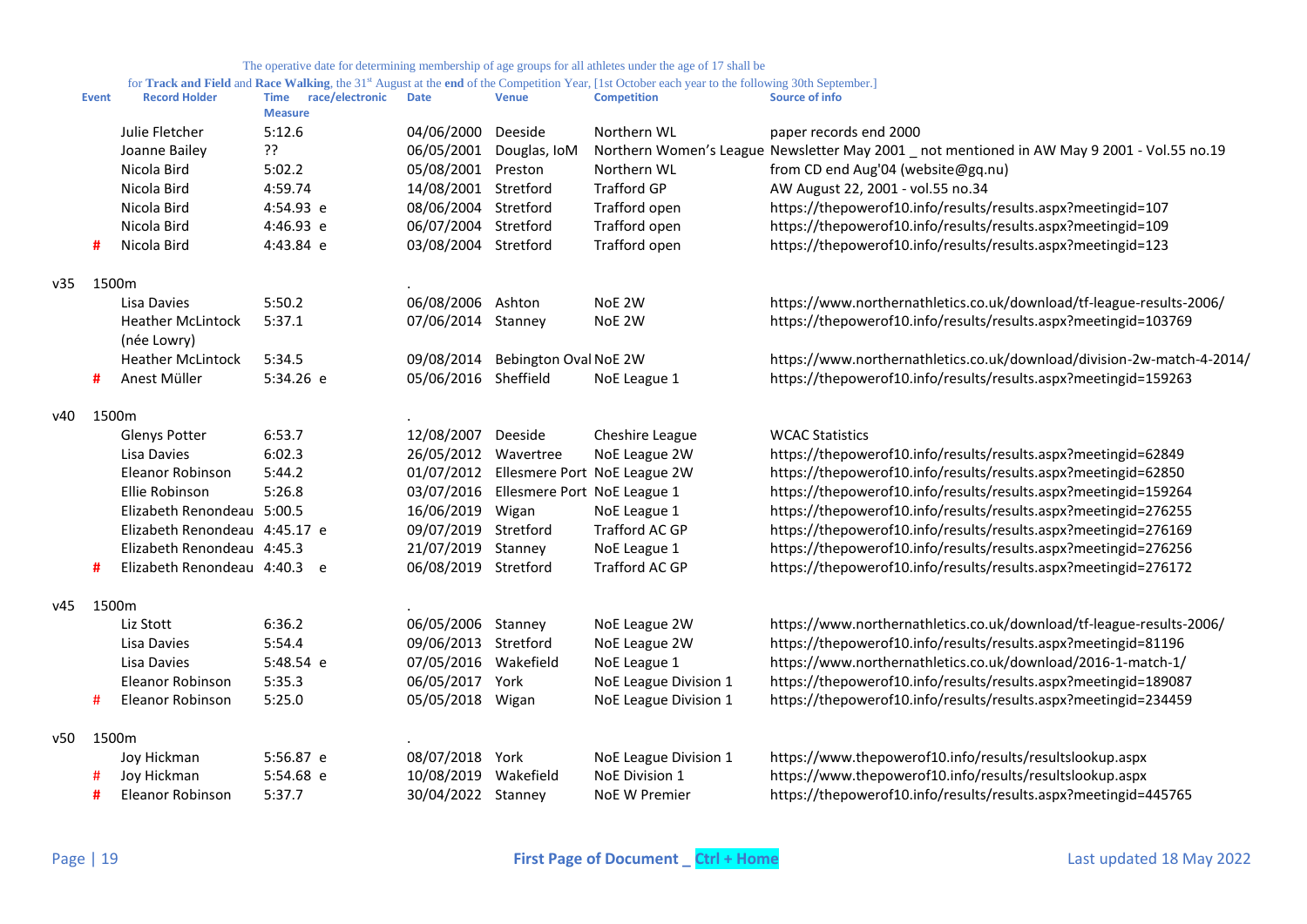<span id="page-19-0"></span>

|      | <b>Event</b> | <b>Record Holder</b>     | race/electronic<br>Time<br><b>Measure</b> | <b>Date</b>          | <b>Venue</b>          | for Track and Field and Race Walking, the 31 <sup>st</sup> August at the end of the Competition Year, [1st October each year to the following 30th September.]<br><b>Competition</b> | <b>Source of info</b> |                                                                           |
|------|--------------|--------------------------|-------------------------------------------|----------------------|-----------------------|--------------------------------------------------------------------------------------------------------------------------------------------------------------------------------------|-----------------------|---------------------------------------------------------------------------|
| v55  | 1500m        |                          |                                           |                      |                       |                                                                                                                                                                                      |                       |                                                                           |
| Mile |              |                          |                                           |                      |                       |                                                                                                                                                                                      |                       |                                                                           |
| u13  | Mile         |                          |                                           |                      |                       |                                                                                                                                                                                      |                       |                                                                           |
|      |              | Lucia Pyne               | 5:58.2                                    | 03/05/2016 Stanney   |                       | <b>WCAC 4-Minute Anniversary</b>                                                                                                                                                     |                       | <b>WCAC</b> records                                                       |
|      | #            | Jessica Lark             | 5:52.28 e                                 | 07/04/2019 Deeside   |                       | Spring Open                                                                                                                                                                          |                       | https://www.thepowerof10.info/results/resultslookup.aspx Page 2           |
| u15  | Mile         |                          |                                           |                      |                       |                                                                                                                                                                                      |                       |                                                                           |
|      |              | <b>Issy Clarke</b>       | 6:12.5                                    | 06/05/2014 Stanney   |                       | <b>WCAC 4-Minute Anniversary</b>                                                                                                                                                     |                       | <b>WCAC</b> records                                                       |
|      |              | Imogen Pughe             | 5:44.88                                   | 15/04/2018           | Deeside               | <b>Open Meeting</b>                                                                                                                                                                  |                       | https://www.thepowerof10.info/results/resultslookup.aspx Page 2           |
|      |              | Aimee Phillips           | 5:43.65                                   | 12/09/2021 Bangor    |                       | Ynys Mon Iga & Menai T & F                                                                                                                                                           |                       | https://www.thepowerof10.info/results/resultslookup.aspx                  |
|      | #            | Jessica Lark             | 5:34.1                                    | 15/09/2021 Bebington |                       | Wirral AC Mini Meetings                                                                                                                                                              |                       | https://www.thepowerof10.info/results/results.aspx?meetingid=416338       |
| u17  | Mile         |                          |                                           |                      |                       |                                                                                                                                                                                      |                       |                                                                           |
|      |              | <b>Issy Clarke</b>       | 5:57.0                                    | 03/05/2016 Stanney   |                       | <b>WCAC 4-Minute Anniversary</b>                                                                                                                                                     |                       | <b>WCAC</b> records                                                       |
|      | #            | Aimee Phillips           | 5:42.0                                    |                      | 09/04/2022 Warrington | <b>Terry Davies Memorial</b>                                                                                                                                                         |                       | https://thepowerof10.info/results/results.aspx?meetingid=444521&pagenum=2 |
| u20  | Mile         |                          |                                           |                      |                       |                                                                                                                                                                                      |                       |                                                                           |
|      | #            | Katie Clarke             | 5:39.1                                    | 03/05/2016 Stanney   |                       | <b>WCAC 4-Minute Anniversary</b>                                                                                                                                                     |                       | <b>WCAC</b> records                                                       |
| SW   |              |                          |                                           |                      |                       |                                                                                                                                                                                      |                       |                                                                           |
|      |              |                          |                                           |                      |                       |                                                                                                                                                                                      |                       |                                                                           |
| v35  | Mile         |                          |                                           |                      |                       |                                                                                                                                                                                      |                       |                                                                           |
|      | #            | <b>Heather McLintock</b> | 6:13.6                                    | 06/05/2014 Stanney   |                       | <b>WCAC 4-Minute Anniversary</b>                                                                                                                                                     |                       | <b>WCAC</b> records                                                       |
| v40  | Mile         |                          |                                           |                      |                       |                                                                                                                                                                                      |                       |                                                                           |
|      | #            | Ellie Robinson           | 6:12.8                                    | 06/05/2014 Stanney   |                       | <b>WCAC 4-Minute Anniversary</b>                                                                                                                                                     |                       | <b>WCAC</b> records                                                       |
| v45  | Mile         |                          |                                           |                      |                       |                                                                                                                                                                                      |                       |                                                                           |
|      | #            | Jane Pickering           | 7:10.1                                    | 06/05/2014 Stanney   |                       | <b>WCAC 4-Minute Anniversary</b>                                                                                                                                                     |                       | <b>WCAC</b> records                                                       |
| v50  | Mile         |                          |                                           |                      |                       |                                                                                                                                                                                      |                       |                                                                           |
|      | #            | Su Baird                 | 6:51.4                                    | 06/05/2014 Stanney   |                       | <b>WCAC 4-Minute Anniversary</b>                                                                                                                                                     |                       | <b>WCAC</b> records                                                       |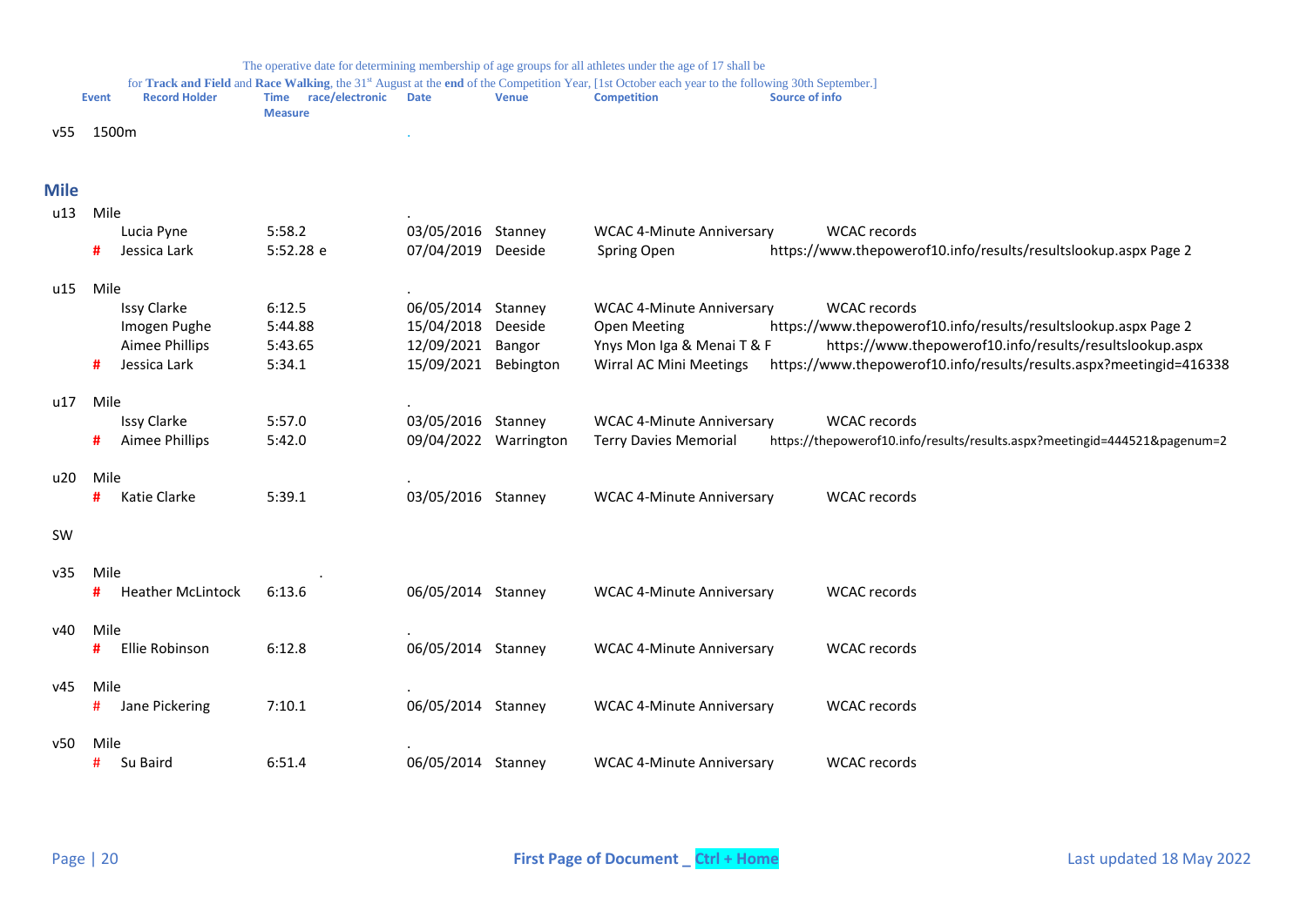<span id="page-20-0"></span>

|     | Event      | <b>Record Holder</b>    | Time race/electronic<br><b>Measure</b> | <b>Date</b>           | <b>Venue</b>            | for Track and Field and Race Walking, the 31 <sup>st</sup> August at the end of the Competition Year, [1st October each year to the following 30th September.]<br><b>Competition</b> | Source of info                                                                               |
|-----|------------|-------------------------|----------------------------------------|-----------------------|-------------------------|--------------------------------------------------------------------------------------------------------------------------------------------------------------------------------------|----------------------------------------------------------------------------------------------|
|     |            | <b>Metres_3,000m</b>    |                                        |                       |                         |                                                                                                                                                                                      |                                                                                              |
|     | u15 3,000m |                         |                                        |                       |                         |                                                                                                                                                                                      |                                                                                              |
|     |            | Cosette Wearden         | 12:49.3                                | 03/04/2021 Stretford  |                         |                                                                                                                                                                                      | Trafford AC Open Meeting https://www.thepowerof10.info/results/resultslookup.aspx Page 2     |
|     |            | Cosette Wearden         | 12:20.1                                | 14/08/2021            | Hull                    |                                                                                                                                                                                      | NA u17/ u15/ u13 Champs https://www.thepowerof10.info/results/resultslookup.aspx Page 2      |
|     |            | Jessica Lark            | 11:18.29                               | 12/09/2021 Bangor     |                         |                                                                                                                                                                                      | Ynys Mon Iga & Menai T & F Meet https://www.thepowerof10.info/results/resultslookup.aspx     |
|     | #          | Cosette Wearden 10:54.4 |                                        | 09/04/2022 Warrington |                         | <b>Terry Davies Memorial</b>                                                                                                                                                         | https://thepowerof10.info/results/results.aspx?meetingid=444521&pagenum=2                    |
|     | u17 3,000m |                         |                                        |                       |                         |                                                                                                                                                                                      |                                                                                              |
|     |            | Emma Monteith           | 10:50.1                                | 15/05/1999 Lancaster  |                         |                                                                                                                                                                                      | Northern Women's League WCAC Paper records end 2000                                          |
| u20 | 3000m      |                         |                                        |                       |                         |                                                                                                                                                                                      |                                                                                              |
|     |            | Lorraine Stocker        | 13:09.3                                | 13/06/1998            | Crewe                   | Cheshire Schools Champs                                                                                                                                                              | http://www.esaa.net/oldindex.shtml                                                           |
|     |            | Lorraine Stocker        | 12:39.1                                | 25/06/1998 Crewe      |                         | <b>Cheshire Track Relays</b>                                                                                                                                                         | http://www.cheshireaa.com/results/PDFarchive/TrackRelays1998.pdf                             |
|     |            | Emma Monteith           | 10:55.6                                |                       | 19/06/2001 Macclesfield | Cheshire Relay Champs                                                                                                                                                                | http://www.cheshireaa.com/results/PDFarchive/TrackRelays2001.pdf                             |
|     |            | Laura Bestow            | 10:54.4                                | 27/04/2003 Stretford  |                         | <b>NJL NP Mersey</b>                                                                                                                                                                 | AW April 30, 2003 - vol.57 no18                                                              |
|     |            | Laura Bestow            | 10:54.3                                | 31/08/2003 Watford    |                         | Inter Area u20 Match                                                                                                                                                                 | https://thepowerof10.info/results/results.aspx?meetingid=390488                              |
|     |            | Laura Bestow            | 10:38.6                                | 10/05/2003            | Macclesfield            | <b>Cheshire Championships</b>                                                                                                                                                        | http://www.cheshireaa.com/results/TFC/2003/U13WTF2003.htm                                    |
|     |            | Laura Bestow            | 10:29.8                                | ?                     | ?                       | NoE u20 Track 3k                                                                                                                                                                     | https://www.northernathletics.co.uk/download/na-tf-results-2003/                             |
|     | #          | Laura Bestow            | 10:23.0                                | 03/06/2003 Stretford  |                         | <b>Trafford BMC</b>                                                                                                                                                                  | https://thepowerof10.info/results/results.aspx?meetingid=72                                  |
|     | u20 3,000m |                         | Indoor                                 |                       |                         |                                                                                                                                                                                      |                                                                                              |
|     | #          | Katie Clarke            | 10:32.52 e i                           | 15/01/2017 Sheffield  |                         | Northern Indoor Champs                                                                                                                                                               | https://www.thepowerof10.info/results/resultslookup.aspx Page 3                              |
| SW  | 3,000m     |                         |                                        |                       |                         |                                                                                                                                                                                      |                                                                                              |
|     |            | Ann Stalford            | 12:01.3                                | 05/07/1998 Stockport  |                         | Northern WL                                                                                                                                                                          | newsletter Vol2 No2                                                                          |
|     |            | Julie Fletcher          | 11:00.6                                | 04/06/2000 Deeside    |                         | Northern WL                                                                                                                                                                          | paper records end 2000                                                                       |
|     |            | Joanne Bailey           | ??                                     |                       | 06/05/2001 Douglas, IoM |                                                                                                                                                                                      | Northern Women's League Newsletter May 2001 _ not mentioned in AW May 9, 2001 - Vol.55 no.19 |
|     |            | Joanne Bailey           | 10:36.31 e                             | 23/05/2001 Stretford  |                         | Trafford open                                                                                                                                                                        | AW May 30, 2001 - vol.55 no22                                                                |
|     |            | Nicola Bird             | 10:23.6                                | 25/05/2004 Stretford  |                         | <b>BMC Trafford Open</b>                                                                                                                                                             |                                                                                              |
|     | #          | Nicola Bird             | 10:11.79 e                             | 22/06/2004 Stretford  |                         | <b>BMC Trafford Open</b>                                                                                                                                                             | https://thepowerof10.info/results/results.aspx?meetingid=108                                 |
| SW  | 3,000m     |                         | Indoor                                 |                       |                         |                                                                                                                                                                                      |                                                                                              |
|     | #          | Laura Bestow            | 10:11.35 e i                           | 27/01/2005 Sheffield  |                         | <b>BUSA Indoor Champs</b>                                                                                                                                                            | https://www.thepowerof10.info/results/resultslookup.aspx                                     |
|     | v35 3,000m |                         |                                        |                       |                         |                                                                                                                                                                                      |                                                                                              |
|     |            | Julie Wilkins           | 12:52.7                                | 16/05/2006 Stanney    |                         | NoE League 2W                                                                                                                                                                        | https://www.northernathletics.co.uk/download/tf-league-results-2006/                         |
|     |            | Julie Wilkins           | 12:32.0                                |                       | 18/05/2006 Macclesfield | Cheshire League                                                                                                                                                                      | http://www.cheshireaa.com/results/TFL/cheshire tf league 2006.aspx                           |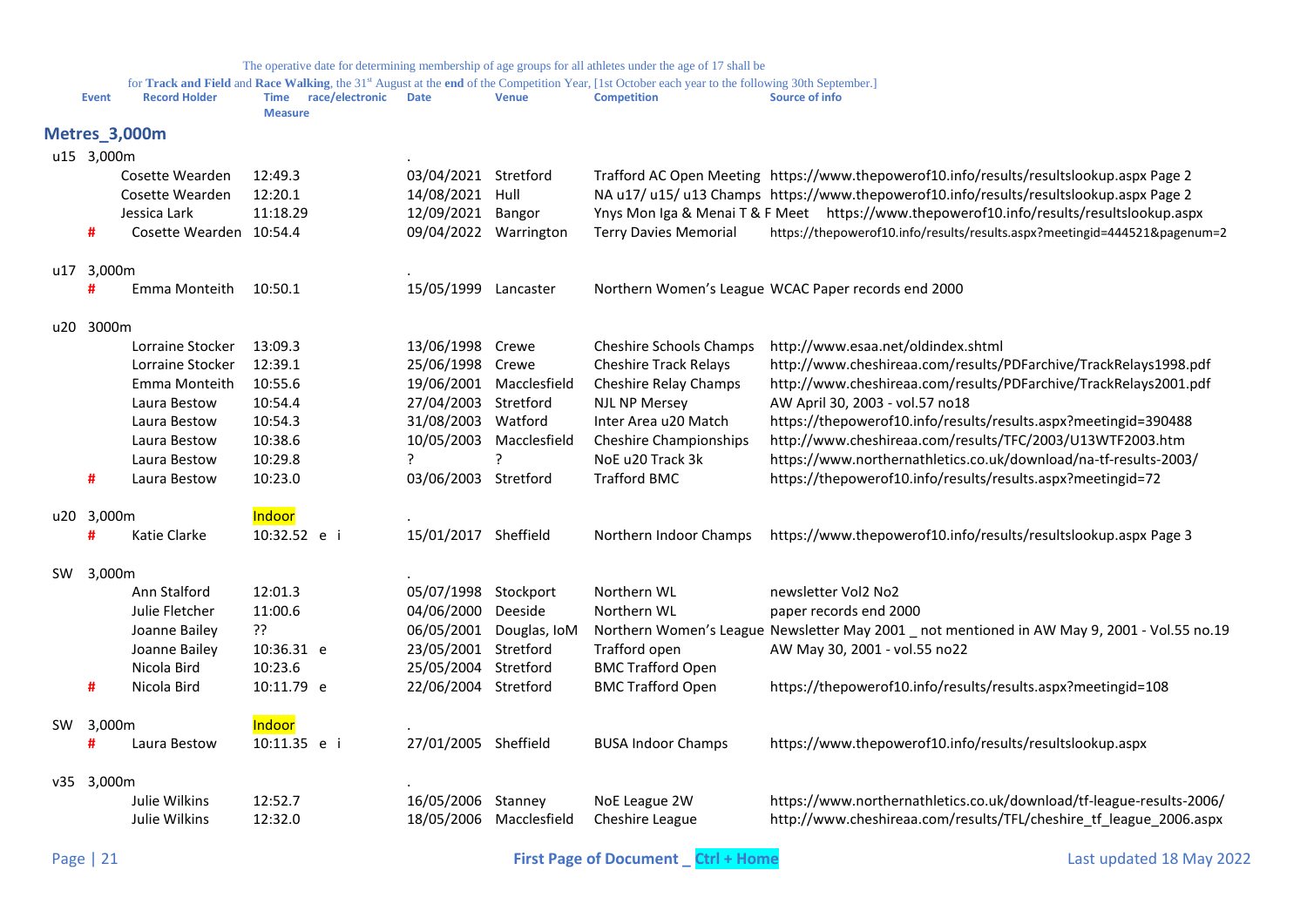<span id="page-21-0"></span>

|           | <b>Event</b> | <b>Record Holder</b>        | race/electronic<br>Time<br><b>Measure</b> | <b>Date</b>            | <b>Venue</b>                     | <b>Competition</b>                       | <b>Source of info</b>                                                               |
|-----------|--------------|-----------------------------|-------------------------------------------|------------------------|----------------------------------|------------------------------------------|-------------------------------------------------------------------------------------|
|           | #            | Joanne Lacking              | 11:32.8                                   | 03/07/2016 Stanney     |                                  | NoE League N 1                           | https://thepowerof10.info/results/results.aspx?meetingid=159264                     |
|           | v40 3,000m   |                             |                                           |                        |                                  |                                          |                                                                                     |
|           |              | Lisa Davies                 | 12:20.7                                   |                        | 01/07/2012 Ellesmere Port NoE 2W |                                          | https://thepowerof10.info/results/results.aspx?meetingid=62850                      |
|           |              | Ellie Robinson              | 12:15.8                                   | 05/05/2013 Douglas     |                                  | NoE 2W                                   | https://thepowerof10.info/results/results.aspx?meetingid=81195                      |
|           |              | Lisa Davies                 | 12:11.2                                   | 19/05/2013 Stretford   |                                  | Cheshire League                          | https://www.thepowerof10.info/results/resultslookup.aspx Page 2                     |
|           |              | Ellie Robinson              | 12:10.0                                   | 04/05/2014 Stretford   |                                  | NoE 2W                                   | https://www.thepowerof10.info/results/results.aspx?meetingid=103768                 |
|           |              | Ellie Robinson              | 12:07.6                                   | 15/06/2014 Crewe       |                                  | Cheshire League                          | http://www.cheshireaa.com/results/TFL/cheshire_tf_league_2014.aspx                  |
|           |              | Ellie Robinson              | 12:01.8                                   | 06/09/2014 Doncaster   |                                  | NA League Promotion                      | https://www.northernathletics.co.uk/download/2014-promotion-match/                  |
|           |              | Ellie Robinson              | 11:57.5                                   |                        |                                  | 07/09/2014 Connah's Quay Cheshire League | http://www.cheshireaa.com/results/TFL/cheshire_tf_league_2014.aspx                  |
|           |              | Carol Parsons               | 10:23.0                                   | 21/07/2019 Stanney     |                                  | Div 1 Northern League                    | https://thepowerof10.info/results/results.aspx?meetingid=276256                     |
|           |              | Elizabeth Renondeau 10:09.2 |                                           | 22/08/2020 Stretford   |                                  | Trafford open                            | https://www.thepowerof10.info/results/resultslookup.aspx                            |
|           | #            | Elizabeth Renondeau 09:52.6 |                                           | 01/08/2021 Stretford   |                                  | NoE West Premier                         | https://www.thepowerof10.info/results/resultslookup.aspx                            |
|           | v45 3,000m   |                             |                                           |                        |                                  |                                          |                                                                                     |
|           |              | Liz Stott                   | 14:03.1                                   | 03/09/2006 Stanney     |                                  | Cheshire League                          | http://www.cheshireaa.com/Results/index.aspx                                        |
|           |              | Mieke Vanneste              | 12:09.3                                   | 22/04/2007 Stockport   |                                  | Cheshire League                          | http://www.cheshireaa.com/results/TFL/cheshire_tf_league_2007.aspx                  |
|           | #            | Ellie Robinson              | 11:48.6                                   | 02/07/2017 Salford     |                                  | Cheshire League                          | http://www.cheshireaa.com/results/TFL/cheshire_tf_league_2017.aspx                  |
|           | v50 3,000m   |                             |                                           |                        |                                  |                                          |                                                                                     |
|           |              | Susan Baird                 | 13:22.8                                   | 13/07/2014 Wavertree   |                                  | NoE 2W                                   | https://www.northernathletics.co.uk/download/2w-match-3-2014/                       |
|           |              | Joy Hickman                 | 12:27.4                                   | 05/05/2018 Wigan       |                                  | NoE League 1                             | https://thepowerof10.info/results/results.aspx?meetingid=234459                     |
|           | #            | Joy Hickman                 | 12:10.7                                   | 03/06/2018 Wakefield   |                                  | NoE League 1                             | https://thepowerof10.info/results/results.aspx?meetingid=234460                     |
| v55       |              |                             |                                           |                        |                                  |                                          |                                                                                     |
|           | #            | Joy Hickman                 | 13:12.8                                   | 30/04/2022 Stanney     |                                  | NoE W Premier                            | https://thepowerof10.info/results/results.aspx?meetingid=445765                     |
|           |              | <b>Metres_5,000m</b>        |                                           |                        |                                  |                                          |                                                                                     |
| u17       |              |                             |                                           |                        |                                  |                                          |                                                                                     |
| u20       | 5,000m       |                             |                                           |                        |                                  |                                          |                                                                                     |
|           |              |                             |                                           |                        |                                  |                                          |                                                                                     |
| <b>SW</b> | 5,000m       |                             |                                           |                        |                                  |                                          |                                                                                     |
|           |              | Joanne Bailey               | 18:46.1                                   | 12/05/2001 Warrington  |                                  | <b>Cheshire Championships</b>            | http://www.cheshireaa.com/results/PDFarchive/TF2001.pdf                             |
|           |              | Katie Clarke                | 18:07.57 e                                | 12/04/2019 GA USA      |                                  | Berry Field Invitation                   | https://www.thepowerof10.info/results/resultslookup.aspx                            |
|           |              | Katie Clarke                | 17:43.62 e                                | 19/04/2019 GA, USA     |                                  | Atlanta GA Tech Invite                   | https://www.thepowerof10.info/results/resultslookup.aspx                            |
|           |              | Katie Clarke                | 17:34.75 e                                | 25/05/2019 Gulf Shores |                                  |                                          | Ass Intercollegiate Champs https://www.thepowerof10.info/results/resultslookup.aspx |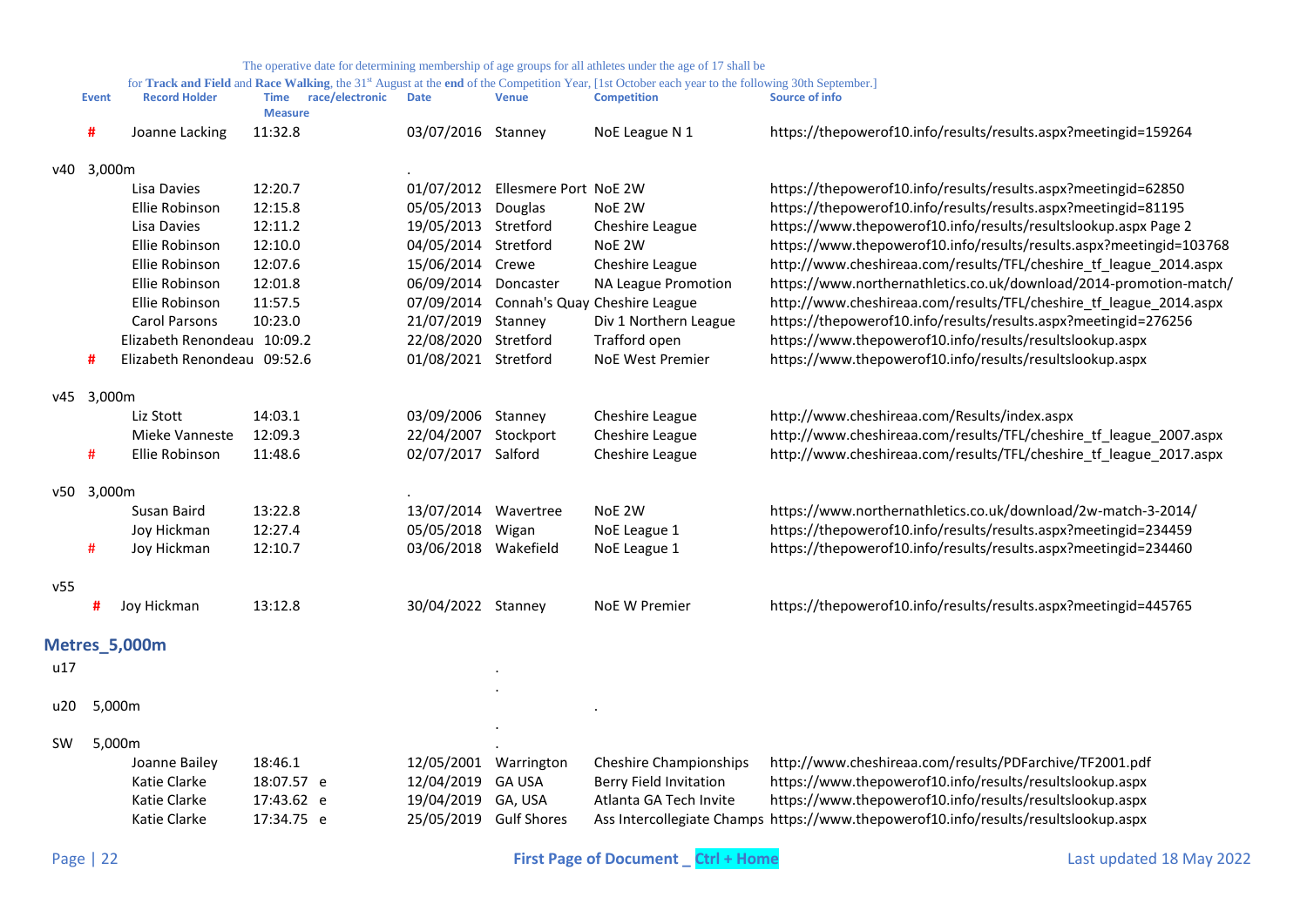<span id="page-22-1"></span><span id="page-22-0"></span>

|                  |              |                                                                                                                                              |                                        |                                                |                          |                                                                                                   |                                                                                   | The operative date for determining membership of age groups for all athletes under the age of 17 shall be                                                                            |                                                                                                                                                                                                                                                                                                                                                                                             |
|------------------|--------------|----------------------------------------------------------------------------------------------------------------------------------------------|----------------------------------------|------------------------------------------------|--------------------------|---------------------------------------------------------------------------------------------------|-----------------------------------------------------------------------------------|--------------------------------------------------------------------------------------------------------------------------------------------------------------------------------------|---------------------------------------------------------------------------------------------------------------------------------------------------------------------------------------------------------------------------------------------------------------------------------------------------------------------------------------------------------------------------------------------|
|                  | <b>Event</b> | <b>Record Holder</b>                                                                                                                         | Time race/electronic<br><b>Measure</b> |                                                |                          | <b>Date</b>                                                                                       | <b>Venue</b>                                                                      | for Track and Field and Race Walking, the 31 <sup>st</sup> August at the end of the Competition Year, [1st October each year to the following 30th September.]<br><b>Competition</b> | <b>Source of info</b>                                                                                                                                                                                                                                                                                                                                                                       |
|                  | #            | Katie Clarke                                                                                                                                 | 17:23.06 e                             |                                                |                          |                                                                                                   | 23/04/2021 Columbia SC                                                            | Appalachian Conf Champ                                                                                                                                                               | https://www.thepowerof10.info/results/resultslookup.aspx.                                                                                                                                                                                                                                                                                                                                   |
| <b>SW</b><br>v35 | 5,000m<br>#  | Katie Clarke                                                                                                                                 | Indoor<br>18:29.85 e i                 |                                                |                          |                                                                                                   |                                                                                   | 20/02/2020 Winston-Salem Appalachian AC Champs                                                                                                                                       | https://www.thepowerof10.info/results/resultslookup.aspx                                                                                                                                                                                                                                                                                                                                    |
| v40              | 5,000m<br>#  | Claire Williams<br>Carol Parsons                                                                                                             | 22:21.7<br>17:33.44 e                  |                                                |                          | 08/08/2018<br>21/08/2021                                                                          | Stanney                                                                           | <b>Cheshire Championships</b>                                                                                                                                                        | Bebington Oval Wirral AC Endurance Open https://www.thepowerof10.info/results/resultslookup.aspx<br>http://www.cheshireaa.com/Results/index.aspx                                                                                                                                                                                                                                            |
| v45              | 5,000m<br>#  | Angela Tegg                                                                                                                                  | 23:02.5                                |                                                |                          | 13/05/2018                                                                                        | Macclesfield                                                                      | <b>Cheshire County Champs</b>                                                                                                                                                        | http://www.cheshireaa.com/Results/index.aspx                                                                                                                                                                                                                                                                                                                                                |
| v50              |              |                                                                                                                                              |                                        |                                                |                          |                                                                                                   |                                                                                   |                                                                                                                                                                                      |                                                                                                                                                                                                                                                                                                                                                                                             |
| u20<br><b>SW</b> | 10,000m<br># | <b>Metres 10,000m</b><br>Katie Clarke<br>Katie Clarke                                                                                        | 36:50.85 e<br>36:23.14 e               |                                                | 09/04/2021<br>26/04/2021 |                                                                                                   | Cleveland, TN, USA<br>Gulf Shores, AL USA                                         | <b>Flames Invitational</b><br><b>NAIA National Champs</b>                                                                                                                            | https://live.xpresstiming.com/meets/8160/athletes/4168456<br>https://live.pttiming.com/?mid=2259                                                                                                                                                                                                                                                                                            |
| v35              |              |                                                                                                                                              |                                        |                                                |                          |                                                                                                   |                                                                                   |                                                                                                                                                                                      |                                                                                                                                                                                                                                                                                                                                                                                             |
| u13              | #            | Indoor_60m_Hurdles<br>60m H Indoor<br>Amy Williams                                                                                           | 10.02                                  | e i                                            |                          | 07/02/2010 Deeside                                                                                |                                                                                   | North Wales Champs                                                                                                                                                                   | https://thepowerof10.info/results/results.aspx?meetingid=34987                                                                                                                                                                                                                                                                                                                              |
| u15              |              | 60m H Indoor<br>Alice Jennings<br>Alice Jennings<br>Alice Jennings<br>Alice Jennings<br>Olivia Montez-Brown 9.78<br>Olivia Montez-Brown 9.78 | 11.11<br>9.94<br>9.94<br>9.86          | e i<br>e i<br>e i<br>ht3 e i<br>e i<br>ht3 e i |                          | 16/03/2008<br>22/11/2008<br>21/12/2008<br>25/01/2009<br>22/11/2009<br>16-17/01/2010 EIS Sheffield | Sportcity<br><b>EIS Sheffield</b><br>SportCity<br><b>EIS Sheffield</b><br>Deeside | Reebok Manchester Open<br>NoE Indoor Open<br>Reebok Manchester open<br>NoE u15/ u17 Champs<br>Connah's Quay Open<br>NA Indoor Championships                                          | https://thepowerof10.info/results/results.aspx?meetingid=10514<br>https://thepowerof10.info/results/results.aspx?meetingid=19940<br>https://thepowerof10.info/results/results.aspx?meetingid=20409<br>https://thepowerof10.info/results/results.aspx?meetingid=20334<br>https://thepowerof10.info/results/results.aspx?meetingid=31788<br>https://www.northernathletics.co.uk/results-index |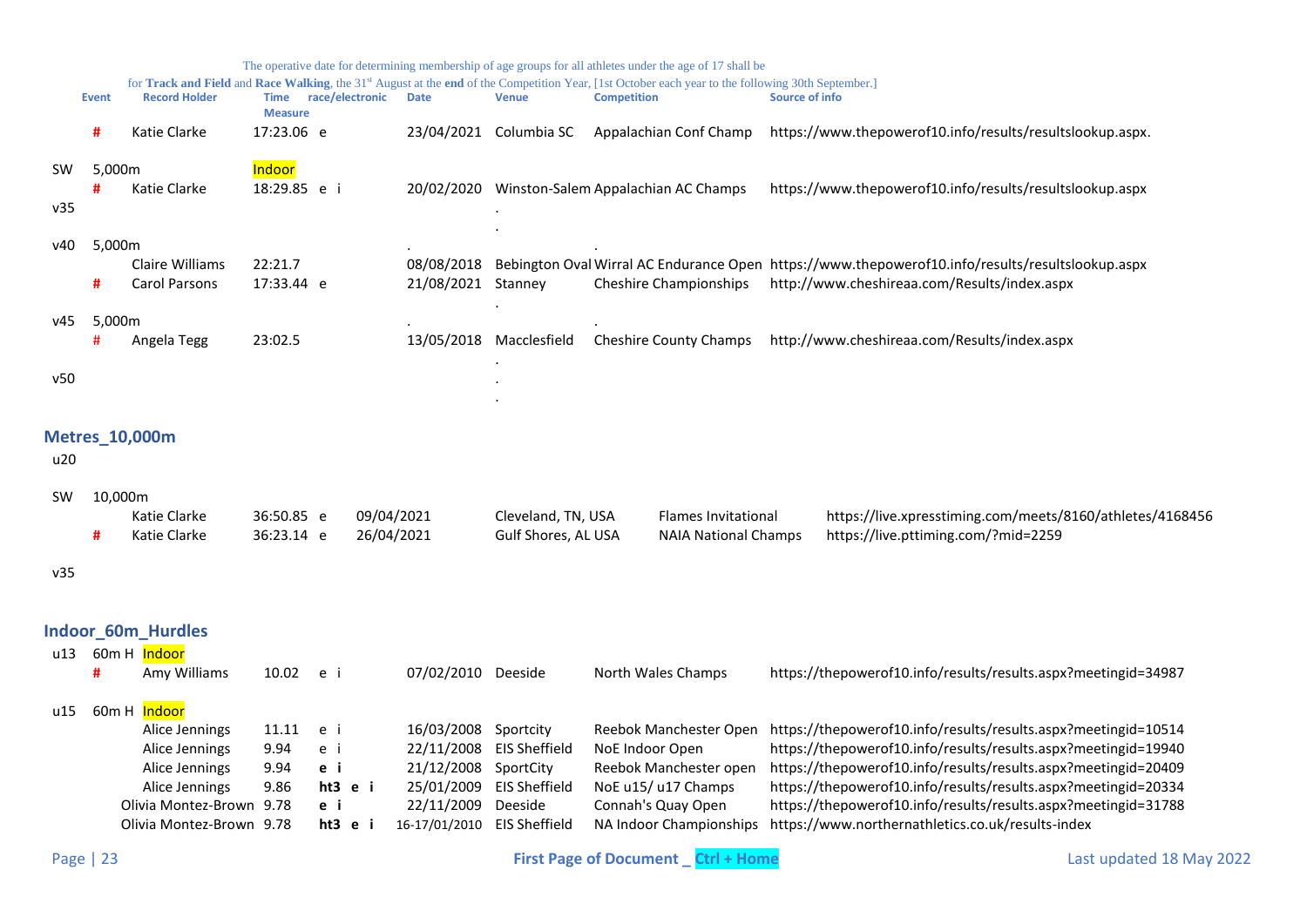for Track and Field and Race Walking, the 31<sup>st</sup> August at the end of the Competition Year, [1st October each year to the following 30th September.]

|     | <b>Event</b>      | <b>Record Holder</b>     | <b>Time</b>    | race/electronic | <b>Date</b>   | <b>Venue</b>         | <b>Competition</b>                     | <b>Source of info</b>                                                                 |
|-----|-------------------|--------------------------|----------------|-----------------|---------------|----------------------|----------------------------------------|---------------------------------------------------------------------------------------|
|     |                   |                          | <b>Measure</b> |                 |               |                      |                                        |                                                                                       |
|     |                   | Olivia Montez-Brown      | 9.77           | sf e i          | 16-17/01/2010 | <b>EIS Sheffield</b> | NA Indoor Championships                | https://www.northernathletics.co.uk/results-index                                     |
|     |                   | Olivia Montez-Brown      | 9.59           | fei             | 16-17/01/2010 | <b>EIS Sheffield</b> | NA Indoor Championships                | https://www.northernathletics.co.uk/results-index                                     |
|     |                   | Olivia Montez-Brown      | 9.43           | ht2 e i         | 07/02/2010    | Deeside              | N Wales Indoor Champs                  | https://thepowerof10.info/results/results.aspx?meetingid=34987                        |
|     |                   | Olivia Montez-Brown      | 9.43           | e i             | 27/02/2010    | Birmingham           | <b>England Indoor Champs</b>           | https://www.thepowerof10.info/results/resultslookup.aspx Page 4                       |
|     |                   | Abigail Pawlett          | 9.30           | e i             | 27/11/2016    | Sportcity            | Sale Harriers Open Series              | https://www.thepowerof10.info/results/resultslookup.aspx Page 2                       |
|     |                   | Abigail Pawlett          | 9.30           | e i             | 19/02/2017    | Birmingham           | <b>Birmingham Games</b>                | https://www.thepowerof10.info/results/resultslookup.aspx Page 3                       |
|     |                   | Abigail Pawlett          | 8.96           | h3 e i          | 26/02/2017    | Sheffield            |                                        | EA U15/U17/U20 Champs https://www.thepowerof10.info/results/resultslookup.aspx Page 5 |
|     | #                 | Abigail Pawlett          | 8.85           | fei             | 26/02/2017    | Sheffield            |                                        | EA U15/U17/U20 Champs https://www.thepowerof10.info/results/resultslookup.aspx Page5  |
| u17 |                   | 60m H Indoor             |                |                 |               |                      |                                        |                                                                                       |
|     |                   | Alice Jennings           | 9.45           | e i             | 07/03/2010    | <b>EIS Sheffield</b> | EA Indoor CE                           | https://thepowerof10.info/results/results.aspx?meetingid=34430                        |
|     |                   | Olivia Montez-Brown 9.3  |                |                 | 09/01/2011    |                      | Connah's Quay Deeside Open             | https://thepowerof10.info/results/results.aspx?meetingid=47945                        |
|     |                   | Olivia Montez-Brown      | 9.23           | $ht1$ e i       | 14/01/2012    | <b>EIS Sheffield</b> | NA Indoor Championships                | https://www.thepowerof10.info/results/resultslookup.aspx Page 4                       |
|     |                   | Olivia Montez-Brown 9.21 |                | fei             | 14/01/2012    | <b>EIS Sheffield</b> | NA Indoor Championships                | https://www.thepowerof10.info/results/resultslookup.aspx Page 4                       |
|     | #                 | Olivia Montez-Brown 8.92 |                | e i             | 01/12/2012    |                      | Emirates Arena SIAB Schools Pentathlon | https://thepowerof10.info/results/results.aspx?meetingid=72726                        |
| u20 | 60 <sub>m</sub> H |                          | <b>Indoor</b>  |                 |               |                      |                                        |                                                                                       |
|     |                   | Olivia Montez-Brown      | 8.92           | e i             | 01/12/2012    |                      | Emirates Arena SIAB Schools Pentathlon | http://www.esaa.net/oldindex.shtml - type year (International Pentathlon)             |
|     |                   | Olivia Montez-Brown      | 8.84           | e i             | 21/12/2014    | Sportcity            | Sale Harriers Open Series              | https://thepowerof10.info/results/results.aspx?meetingid=120071                       |
|     | #                 | Olivia Montez-Brown 8.72 |                | e i             | 17/01/2015    | <b>EIS Sheffield</b> | NA U17/U20/Sen Champs                  | https://www.thepowerof10.info/results/resultslookup.aspx Page 4                       |
| SW  | 60 <sub>m</sub> H |                          | Indoor         |                 |               |                      |                                        |                                                                                       |
|     |                   | Olivia Montez-Brown      | 8.79           | e i             | 28/01/2017    | Mankato MN           | Minnesota State - Multi                | https://www.thepowerof10.info/results/resultslookup.aspx                              |
|     | #                 | Olivia Montez-Brown 8.62 |                | e i             | 12/02/2017    | Mankato MN           | NSIC Multi Championships               | https://www.tfrrs.org/results/48504_2978108.html                                      |
|     |                   |                          |                |                 |               |                      |                                        |                                                                                       |

v35

## <span id="page-23-0"></span>**Hurdles\_70\_80\_100m**

| $0.685m - 70m$ H |       |         |            |         |                                                                               |                                                                |
|------------------|-------|---------|------------|---------|-------------------------------------------------------------------------------|----------------------------------------------------------------|
| Sarah Devoy      |       |         |            |         | <b>Cheshire Championships</b>                                                 | http://www.cheshireaa.com/results/PDFarchive/TF1998.pdf        |
| Sarah Devov      | 15.04 | e final |            |         | <b>Cheshire Championships</b>                                                 | http://www.cheshireaa.com/results/PDFarchive/TF1998.pdf        |
| Frances O'Neil   |       |         |            |         | <b>McDonalds YAL</b>                                                          | newsletter Vol2 No2                                            |
| Sarah Devov      | 12.2  |         | 18/07/1999 | Crewe   | McDonalds YAL                                                                 | paper records end 2000                                         |
| Jennifer Potter  | 12.2  |         | 03/06/2007 | Stanney | UKA YAL N Premier                                                             | https://www.thepowerof10.info/results/resultslookup.aspx       |
| Amy Williams     | 12.1  |         | 31/05/2009 | Halifax | McCain YAL N 1W                                                               | https://thepowerof10.info/results/results.aspx?meetingid=25496 |
|                  |       |         | 15.18 e h2 |         | 09/05/1998<br>Crewe<br>09/05/1998<br>Crewe<br>Boys record! 28/06/1998 Salford |                                                                |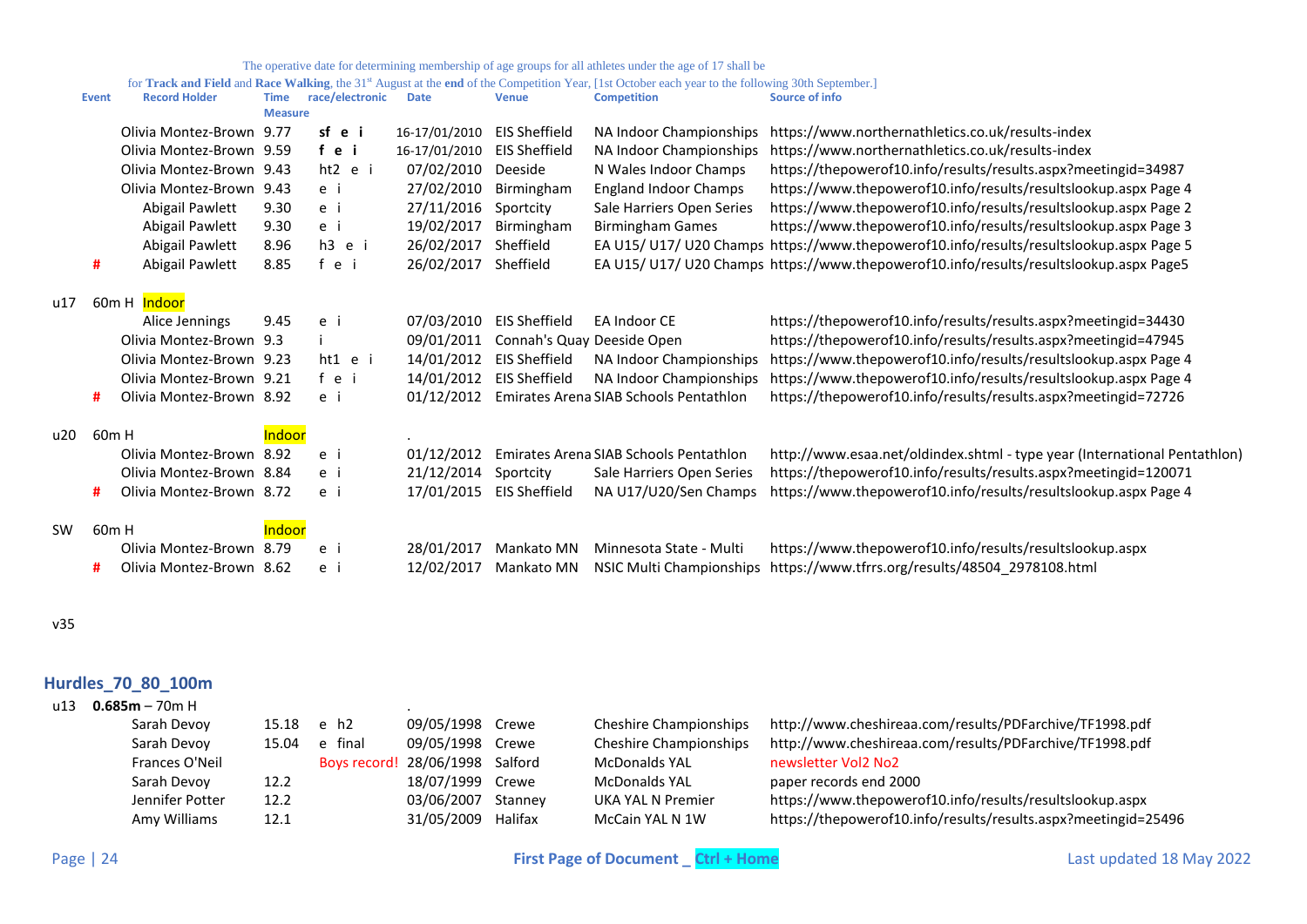|       | <b>Event</b> | <b>Record Holder</b>      | <b>Time</b><br><b>Measure</b> | race/electronic      | <b>Date</b>             | <b>Venue</b>            | <b>Competition</b>                              | <b>Source of info</b>                                                                     |
|-------|--------------|---------------------------|-------------------------------|----------------------|-------------------------|-------------------------|-------------------------------------------------|-------------------------------------------------------------------------------------------|
|       |              | Amy Williams              | 11.9                          |                      | 11/04/2010 Wavertree    |                         | <b>EG Memorial Meet</b>                         | https://thepowerof10.info/results/results.aspx?meetingid=37487                            |
|       |              | Amy Williams              | 11.4                          |                      | 02/05/2010              | Wigan                   | McCain UK YAL N Prem W                          | https://thepowerof10.info/results/results.aspx?meetingid=36937                            |
|       |              | Amy Williams              | 11.4                          |                      | 16/05/2010              | Bebington               | McCain UK YAL N Prem W mB                       | https://thepowerof10.info/results/results.aspx?meetingid=36926                            |
|       | #            | Amy Williams              | 11.2                          |                      | 26/05/2010              | Wrexham                 | Chester &D Minors                               | 2010 WCAC Stats                                                                           |
|       |              | Amy Williams              | 11.2                          |                      | 06/06/2010              |                         | Connah's Quay Dan Evans Memorial                | .https://thepowerof10.info/results/results.aspx?meetingid=37526                           |
|       |              | Abigail Pawlett           | 11.2                          |                      | 13/09/2015              | Macclesfield            |                                                 | Cheshire Junior CE Champs https://thepowerof10.info/results/results.aspx?meetingid=148171 |
| u15 I |              | $0.762m - 80m$ H          |                               |                      |                         |                         |                                                 |                                                                                           |
|       |              | Nicola Gore               | 13.60                         | e                    | 09/05/1998 Crewe        |                         | <b>Cheshire Championships</b>                   | http://www.cheshireaa.com/results/PDFarchive/TF1998.pdf                                   |
|       |              | Nicola Gore               |                               |                      | Boys record! 02/09/1998 | Cudworth                | <b>Inter Counties</b>                           | newsletter Vol2 No2                                                                       |
|       |              | Nicola Gore               | 12.7                          |                      | 25/04/1999              | BHC - M9 7DH            | NE Manchester Pentathlon paper records end 2000 |                                                                                           |
|       |              | Louise Woodward           | 12.7                          |                      | 07/07/2002              | Macclesfield            | NoE Women's League 3W                           | AW July 31, 2002 - vol.56 no.31                                                           |
|       |              | Louise Woodward           | 12.7                          | final                | 09/05/2003              | Macclesfield            | <b>Cheshire Championships</b>                   | http://www.cheshireaa.com/results/TFC/2003/U13WTF2003.htm                                 |
|       |              | Louise Woodward           | 12.4                          |                      | 18/05/2003              | Preston                 | Young Athletes League                           | from CD end Aug'04 (website@gq.nu)                                                        |
|       |              | Alice Jennings            | 12.3                          |                      | 09/05/2009              | Warrington              | <b>Cheshire Championships</b>                   | http://www.cheshireaa.com/Results/index.aspx                                              |
|       |              | Olivia Montez-Brown 12.2  |                               |                      | 20/06/2009              | Birmingham              | Mason Trophy                                    | https://www.thepowerof10.info/results/resultslookup.aspx Page 2                           |
|       |              | Alice Jennings            | 11.8                          |                      | 21/06/2009              | Wigan                   | Young Athletes League                           | https://thepowerof10.info/results/results.aspx?meetingid=25490                            |
|       |              | Olivia Montez-Brown 11.7  |                               |                      | 02/05/2010              | Wigan                   | McCain UK YAL N Prem W                          | https://thepowerof10.info/results/results.aspx?meetingid=36937                            |
|       |              | Olivia Montez-Brown 11.66 |                               | w+0.7 f e 30/05/2010 |                         | Leigh                   | NA u15/ u17 Champs                              | https://www.thepowerof10.info/results/resultslookup.aspx Page 2                           |
|       |              | Olivia Montez-Brown 11.5  |                               |                      | 19/06/2010              | Birmingham              | Mason Trophy                                    | https://www.thepowerof10.info/results/resultslookup.aspx Page 2                           |
|       |              | Olivia Montez-Brown 11.4  |                               |                      | 27/06/2010              | Telford                 | <b>ESSA CE Regional NW</b>                      | https://thepowerof10.info/results/results.aspx?meetingid=39359                            |
|       | #            | Olivia Montez-Brown 11.37 |                               | $w-0.4$ f e          | 10/07/2010 Birmingham   |                         | <b>ESAA T&amp;F Championships</b>               | https://www.thepowerof10.info/results/resultslookup.aspx Page 5                           |
|       |              | Olivia Montez-Brown 11.4  |                               | $w+4.7$              | 20/06/2010 Wavertree    |                         |                                                 | McCain UK YAL N Prem W https://thepowerof10.info/results/results.aspx?meetingid=36908     |
| u17   |              | $0.762m - 80m$ H          |                               |                      |                         |                         |                                                 |                                                                                           |
|       |              | Caroline Gore             | 13.40                         |                      | 09/05/1998 Crewe        |                         | <b>Cheshire Championships</b>                   | http://www.cheshireaa.com/results/PDFarchive/TF1998.pdf                                   |
|       |              | Caroline Gore             | 12.8                          |                      | 25/04/1999              | BHC - M9 7DH            | NE Manchester Pentathlon paper records end 2000 |                                                                                           |
|       |              | Alice Jennings            | 12.6                          |                      | 11/04/2010 Wavertree    |                         | Tom O'Mahoney Memorial Meet                     | https://thepowerof10.info/results/results.aspx?meetingid=36116                            |
|       |              | Alice Jennings            | 12.5                          |                      | 02/05/2010              | Wigan                   | McCain UK YAL N Premier W                       | https://thepowerof10.info/results/results.aspx?meetingid=36937                            |
|       |              | Victoria Anderson         | 12.3                          |                      | 16/05/2010              | Bebington               | McCain UK YAL N Premier W mB                    | https://thepowerof10.info/results/results.aspx?meetingid=36926                            |
|       |              | Victoria Anderson         | 12.3                          | w1.7                 | 19/06/2010 Wavertree    |                         | McCain UK YAL N Premier W                       | https://thepowerof10.info/results/results.aspx?meetingid=36908                            |
|       |              | Olivia Montez-Brown 12.2  |                               |                      | 08/05/2011              | Macclesfield            | McCain UK YAL N Premier W                       | https://thepowerof10.info/results/results.aspx?meetingid=51612                            |
|       |              | Olivia Montez-Brown 12.2  |                               |                      | 22/05/2011              | Preston                 | McCain UK YAL N Premier W                       | https://thepowerof10.info/results/results.aspx?meetingid=51620                            |
|       |              | Olivia Montez-Brown 12.2  |                               |                      | 19/06/2011 Crewe        |                         | McCain UK YAL N Premier W                       | https://thepowerof10.info/results/results.aspx?meetingid=51609                            |
|       |              | Olivia Montez-Brown 11.8  |                               |                      | 12/05/2012 Warrington   |                         | <b>Cheshire Championships</b>                   | https://www.thepowerof10.info/results/resultslookup.aspx Page 3                           |
|       |              | Olivia Montez-Brown 11.8  |                               |                      |                         | 16/06/2012 Macclesfield | <b>Cheshire Schools Champs</b>                  | http://www.esaa.net/oldindex.shtml Type year                                              |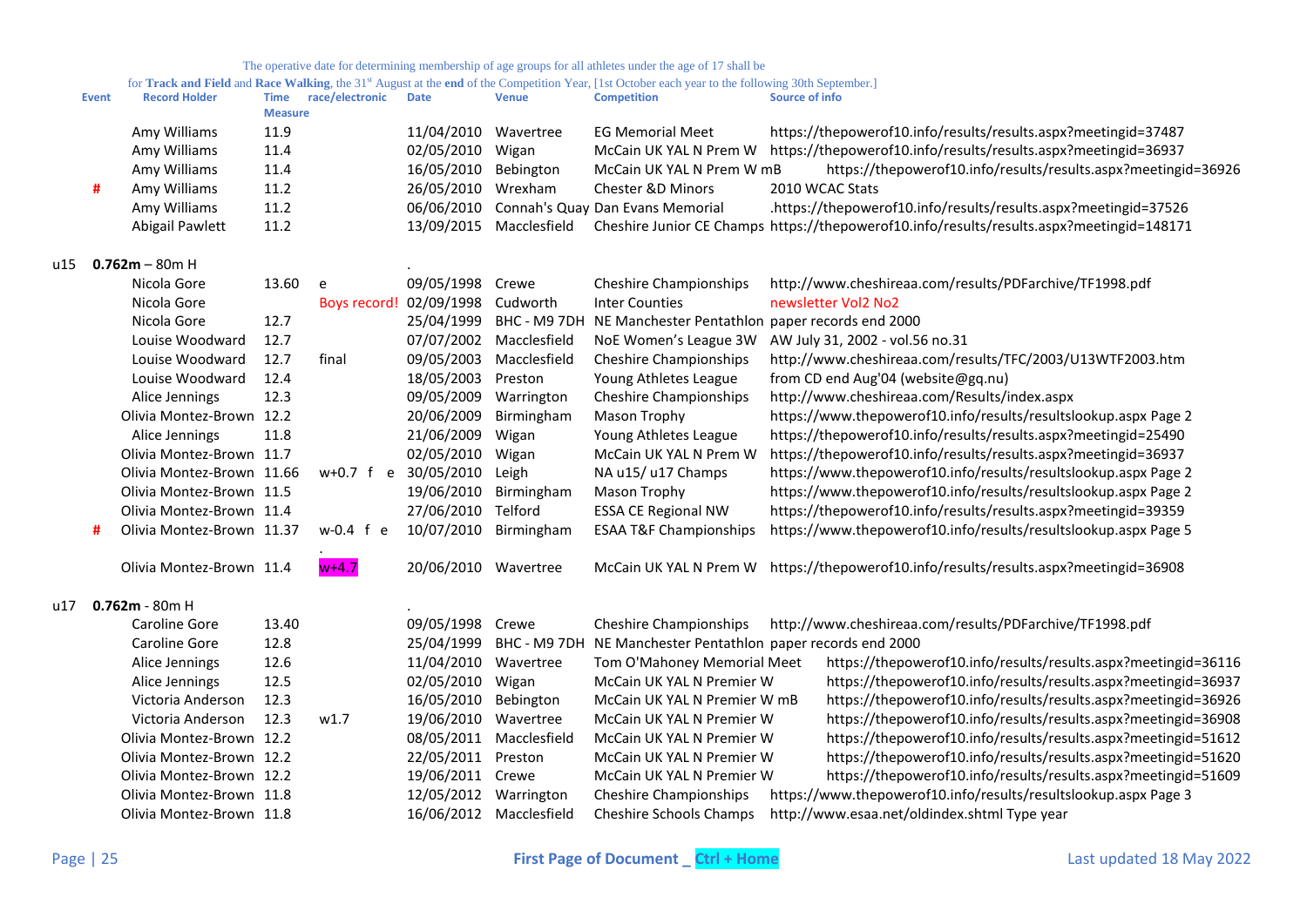for **Track and Field** and Race Walking, the 31<sup>st</sup> August at the end of the Competition Year, [1st October each year to the following 30th September.]

|     | <b>Event</b> | <b>Record Holder</b>      | Time<br><b>Measure</b> | race/electronic | <b>Date</b>          | <b>Venue</b>            | <b>Competition</b>                             | <b>Source of info</b>                                                  |
|-----|--------------|---------------------------|------------------------|-----------------|----------------------|-------------------------|------------------------------------------------|------------------------------------------------------------------------|
|     |              | Olivia Montez-Brown 11.7  |                        |                 | 23/06/2012           | Stoke                   | Mason Trophy                                   | https://thepowerof10.info/results/results.aspx?meetingid=68240         |
|     | #            | Olivia Montez-Brown 11.6  |                        |                 | 30/06/2012 Crewe     |                         | <b>ESAA Regional CE</b>                        | https://thepowerof10.info/results/results.aspx?meetingid=67572         |
| u17 |              | $0.914m - 100m$ H         |                        |                 |                      |                         |                                                |                                                                        |
|     |              | <b>Heather Lowry</b>      | 20.1                   |                 | 05/06/1999           | Warrington              | NoE WL 4W                                      | AW June 9, 1999 - vol.53 no.23                                         |
|     |              | Tricia Jackson            | 18.0                   |                 | 31/07/2004           | Deeside                 | Northern WL                                    | from CD end Aug'04 (website@gq.nu)                                     |
|     |              | Danielle Erskine          | 18.0                   |                 | 05/07/2009           | Stanney                 | NoE 2W                                         | https://thepowerof10.info/results/results.aspx?meetingid=23582         |
|     |              | Danielle Erskine          | 17.4                   |                 | 02/08/2009           | Blackpool               | NoE 2W                                         | https://thepowerof10.info/results/results.aspx?meetingid=23583         |
|     | #            | Gemma Hale                | 16.3                   |                 | 01/05/2010 Stanney   |                         | NoE 2W                                         | https://thepowerof10.info/results/results.aspx?meetingid=37056         |
|     |              | Gemma Hale                | 16.2                   | $w+3.2$         | 05/06/2010 Wavertree |                         | NoE 2W                                         | https://thepowerof10.info/results/results.aspx?meetingid=37055         |
| u20 |              | $0.914m - 100m$ H         |                        |                 |                      |                         |                                                |                                                                        |
|     |              | Caroline Gore             | 18.6                   |                 | 26/04/2000 Cannock   |                         | Schools Multi-events                           | paper records end 2000                                                 |
|     |              | Catriona Boyd             | 18.6                   |                 | 07/08/2005           | Stockport               | 3W - Northern League                           | https://www.northernathletics.co.uk/download/tf-league-results-2005/   |
|     |              | Victoria Anderson         | 16.18                  | e               | 14/05/2011 Stretford |                         | <b>Cheshire Championships</b>                  | https://www.thepowerof10.info/results/resultslookup.aspx Page 3        |
|     |              | Victoria Anderson         | 15.9                   |                 |                      | 11/06/2011 Macclesfield | Cheshire Schools Champs                        | https://www.thepowerof10.info/results/resultslookup.aspx Page2         |
|     |              | Olivia Montez-Brown 15.6  |                        |                 | 02/06/2013           | Carlisle                | <b>YDL Upper</b>                               | https://thepowerof10.info/results/results.aspx?meetingid=81639         |
|     |              | Olivia Montez-Brown 15.2  |                        |                 | 03/08/2013           | Sportcity               | NoE 2W                                         | https://thepowerof10.info/results/results.aspx?meetingid=81198         |
|     |              | Olivia Montez-Brown 15.14 |                        | $w+0.1$ e       | 24/05/2014           | Bedford                 | EA u20, SW CE Champs                           | https://www.thepowerof10.info/results/results.aspx?meetingid=101361    |
|     |              | Olivia Montez-Brown 14.7  |                        |                 | 01/06/2014           | Stanney                 | <b>YDL Upper</b>                               | https://thepowerof10.info/results/results.aspx?meetingid=103237        |
|     | #            | Olivia Montez-Brown 14.3  |                        |                 | 09/08/2014 Bebington |                         | NA League 2W                                   | https://www.northernathletics.co.uk/download/division-2w-match-4-2014/ |
| SW  |              | $0.914m - 100m$ H         |                        |                 |                      |                         |                                                |                                                                        |
|     |              | <b>Heather Lowry</b>      | 20.1                   |                 | 27/06/1998           | <b>Belle Vue</b>        | Northern WL                                    | newsletter Vol2 No2                                                    |
|     |              | <b>Heather Lowry</b>      | 19.6                   |                 | 01/08/1999           | Warrington              | NoE WL 4W                                      | paper records end 2000 - AW August 4 1999 - vol.53 no.31               |
|     |              | Victoria Anderson         | 16.0                   |                 | 07/07/2013           | Litherland              | Northern League                                | https://thepowerof10.info/results/results.aspx?meetingid=81197         |
|     |              | Olivia Montez-Brown 15.51 |                        | $w1.5$ e        | 15/04/2016           |                         | Azusa CA, USA Bryan Clay Invitational          | https://thepowerof10.info/results/results.aspx?meetingid=168364        |
|     |              | Olivia Montez-Brown 14.59 |                        | w0.8 e          | 01/05/2016           | Mankato MN              | NSIC Multi Championships                       | https://www.thepowerof10.info/results/resultslookup.aspx               |
|     | #            | Olivia Montez-Brown 14.37 |                        | $w1.2$ e        |                      |                         | 26/05/2016 Bradenton FL NCAA DII Championships | https://www.leonetiming.com/2016/Outdoor/NCAADII/Results/              |
| v35 |              | $0.840m - 100m$ H         |                        |                 |                      |                         |                                                |                                                                        |
|     |              | <b>Hurdles 300 400m</b>   |                        |                 |                      |                         |                                                |                                                                        |

<span id="page-25-0"></span>u17 **0.762m** 300m H

Lynsey Wayman 58.9 final 13/06/1998 Crewe Cheshire Schools Champs http://www.esaa.net/oldindex.shtml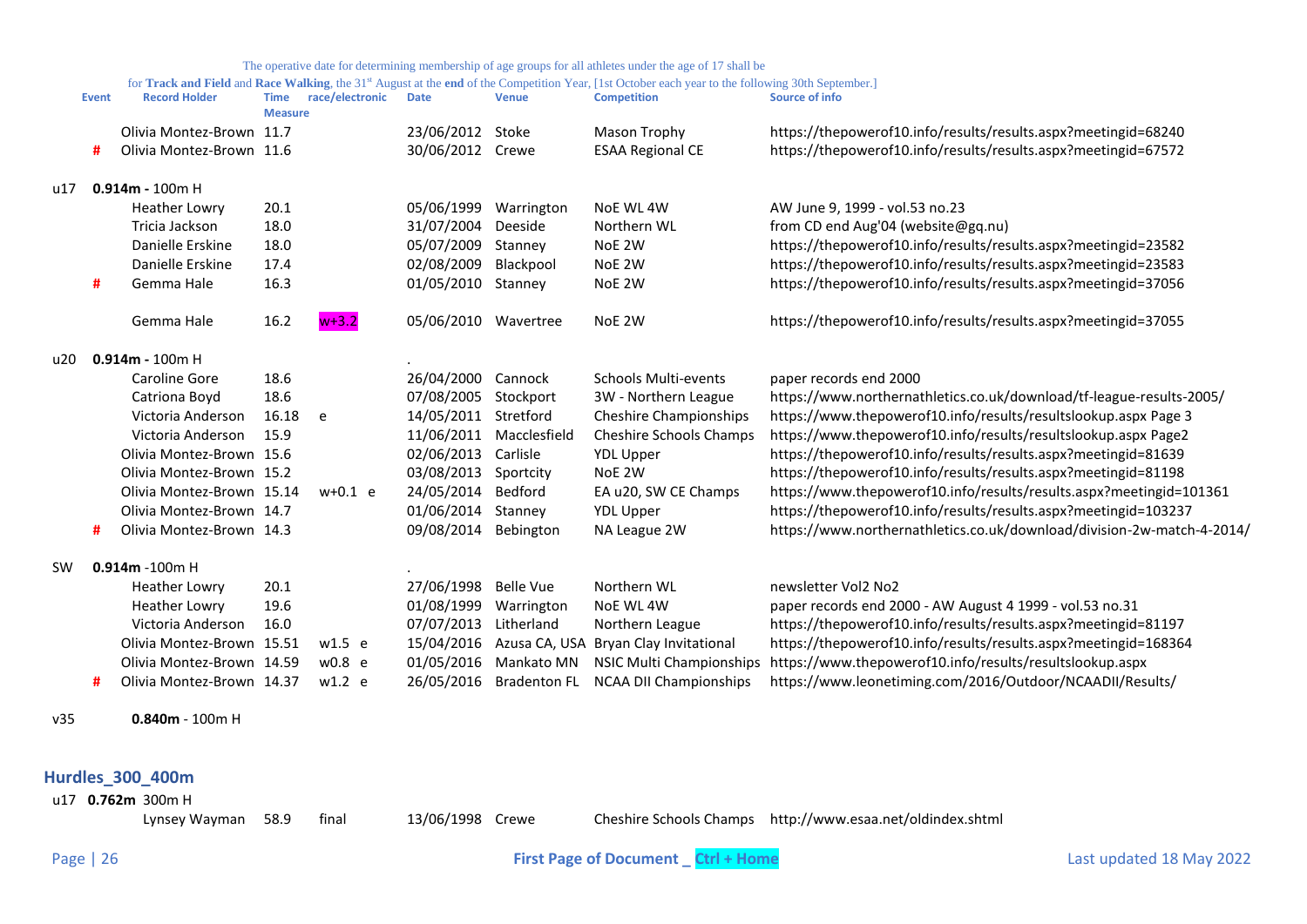|    | <b>Event</b>      | <b>Record Holder</b>   | Time<br><b>Measure</b> | race/electronic | Date                     | <b>Venue</b>            | <b>Competition</b>            | Source of info                                                                           |
|----|-------------------|------------------------|------------------------|-----------------|--------------------------|-------------------------|-------------------------------|------------------------------------------------------------------------------------------|
|    |                   | <b>Caroline Gore</b>   | 54.3                   |                 | 19/07/1998 Crewe         |                         | <b>McDonalds YAL</b>          | newsletter Vol2No2                                                                       |
|    |                   | Sam Appleby            | 49.5                   |                 | 07/04/2002 Warrington    |                         | <b>Warrington Spring Open</b> | AW April 10, 2002 - vol.56 no.15                                                         |
|    |                   | Sam Appleby            | 49.4                   |                 | 11-12/05/2002 Warrington |                         | <b>Cheshire Championships</b> | http://www.cheshireaa.com/Results/index.aspx                                             |
|    |                   | Sam Appleby            | 49.01                  | ht1             | 26/05/2002 Sportcity     |                         | NoE Junior championships      | https://www.northernathletics.co.uk/download/na-tf-results-2002/                         |
|    |                   | Sam Appleby            | 47.9                   |                 |                          | 07/07/2002 Macclesfield | NoE Women's League 3W         | AW July 31, 2002 - vol.56 no.31                                                          |
|    |                   | Sam Appleby            | 47.8                   |                 | 05/05/2003               | Bolton                  | UKA YA League N 1W            | AW May 21, 2003 vol.57 no.21                                                             |
|    |                   | Sam Appleby            | 47.3                   |                 | 10/05/2003               | Macclesfield            | <b>Cheshire Championships</b> | http://www.cheshireaa.com/results/TFC/2003/U13WTF2003.htm                                |
|    |                   | Sam Appleby            | 46.8                   |                 | 29/06/2003               | Macclesfield            | UKA YA League N 1W            | from CD end Aug'04 (website@gq.nu) - AW July 16 2003 - vol.57 no.29                      |
|    | #                 | Alice Jennings         | 45.9                   |                 | 16/05/2010 Bebington     |                         |                               | McCain UK YAL N Prem W mB https://thepowerof10.info/results/results.aspx?meetingid=36926 |
|    |                   | $0.762m$ 400m H        |                        |                 |                          |                         |                               |                                                                                          |
|    |                   | Emma Monteith          | 77.3                   |                 | 13/08/2000 Warrington    |                         | National Junior League        | paper records end 2000                                                                   |
|    | #                 | Samantha Appleby 69.2  |                        |                 | 22/06/2003 Warrington    |                         | National Junior League        | from CD end Aug'04 (website@gq.nu)                                                       |
|    | u20 0.762m 400m H |                        |                        |                 |                          |                         |                               |                                                                                          |
|    |                   | Gemma Ashton           | 83.1                   |                 | 01/08/1999 Warrington    |                         | <b>NWL</b>                    | paper records end 2000                                                                   |
|    |                   | Samantha Appleby 66.7  |                        |                 | 01/05/2004               | Stockport               | NoE league                    | AW May 5, 2004 vol.58 no.19                                                              |
|    |                   | Samantha Appleby 65.9  |                        |                 | 15-16/05/2004 Warrington |                         | <b>Cheshire Championships</b> | from CD end Aug'04                                                                       |
|    | #                 | Samantha Appleby 65.88 |                        | f e             | 29-30/05/2004 Wigan      |                         |                               | NoEAA Junior T&F Champs http://www.cheshireaa.com/Results/index.aspx                     |
| SW | $0.762m$ 400m H   |                        |                        |                 |                          |                         |                               |                                                                                          |
|    |                   | <b>Heather Lowry</b>   | 75.0                   |                 | 06/06/1998 Oldham        |                         | Northern Women's L            | newsletter Vol2 No2                                                                      |
|    | #                 | Heather McLintock 63.5 |                        |                 | 06/07/1999 Warrington    |                         | NoE WL 4W                     | paper records end 2000 - AW June 9, 1999 - vol.53 no.23                                  |
|    |                   | (née Lowry)            |                        |                 |                          |                         |                               |                                                                                          |
|    | v35 0.762m 400m H |                        |                        |                 |                          |                         |                               |                                                                                          |
|    |                   | Jules Wilkins          | 94.3                   |                 | 06/05/2006 Stanney       |                         | NoE 2W                        | https://www.northernathletics.co.uk/download/tf-league-results-2006/                     |
|    | #                 | Heather McLintock78.2  |                        |                 | 03/08/2013 Sportcity     |                         | NoE 2W                        | https://www.northernathletics.co.uk/download/div-2w-match-4/                             |
|    |                   | (née Lowry)            |                        |                 |                          |                         |                               |                                                                                          |
|    | v40 0.762m 400m H |                        |                        |                 |                          |                         |                               |                                                                                          |
|    |                   |                        |                        |                 |                          |                         |                               |                                                                                          |
|    | v45 0.762m 400m H |                        |                        |                 |                          |                         |                               |                                                                                          |
|    | #                 | Su Baird               | 90.1                   |                 | 09/06/2013 Stretford     |                         | NoE 2W                        | https://thepowerof10.info/results/results.aspx?meetingid=81196                           |
|    | v50 0.762m 400m H |                        |                        |                 |                          |                         |                               |                                                                                          |
|    |                   | Susan Baird            | 86.7                   |                 | 07/06/2014 Stanney       |                         | NoE 2W                        | https://www.northernathletics.co.uk/download/2w-match-2-2014/                            |
|    |                   | Su Baird               | 85.7                   |                 | 09/08/2014 Bebington     |                         | NoE 2W                        | https://www.northernathletics.co.uk/download/division-2w-match-4-2014/                   |
|    |                   |                        |                        |                 |                          |                         |                               |                                                                                          |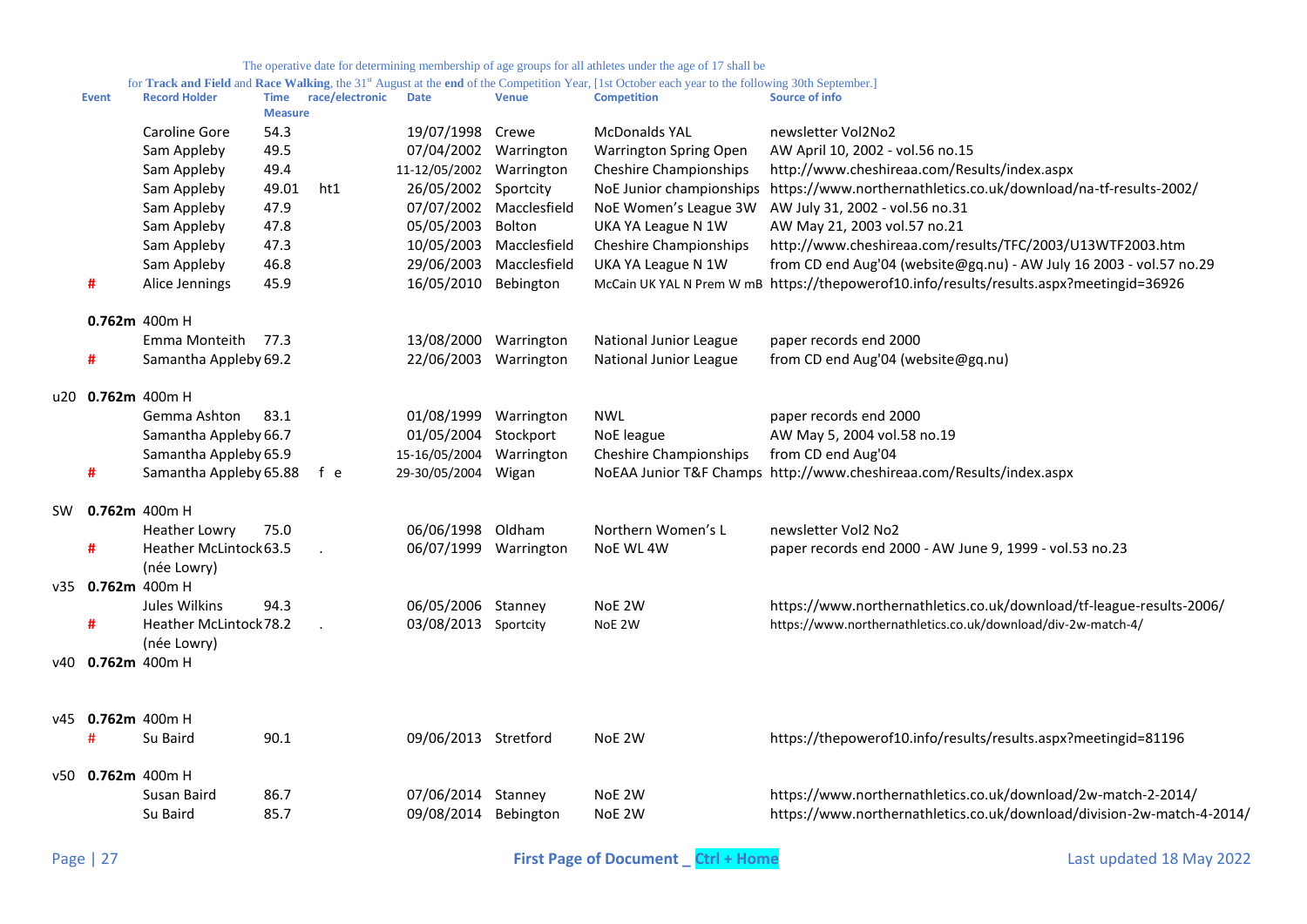|     |              |                              | The operative date for determining membership of age groups for all athletes under the age of 17 shall be |            |              |                    |                                                                                                                                                                |
|-----|--------------|------------------------------|-----------------------------------------------------------------------------------------------------------|------------|--------------|--------------------|----------------------------------------------------------------------------------------------------------------------------------------------------------------|
|     |              |                              |                                                                                                           |            |              |                    | for Track and Field and Race Walking, the 31 <sup>st</sup> August at the end of the Competition Year, [1st October each year to the following 30th September.] |
|     | <b>Event</b> | <b>Record Holder</b>         | Time race/electronic Date<br><b>Measure</b>                                                               |            | <b>Venue</b> | <b>Competition</b> | Source of info                                                                                                                                                 |
|     | #            | Su Baird                     | 83.4                                                                                                      | 03/05/2015 | Wavertree    | NoE 2W             | https://www.northernathletics.co.uk/download/2015-2w-match-1/                                                                                                  |
| v55 | 0.762m       |                              |                                                                                                           |            |              |                    |                                                                                                                                                                |
| v60 | 0.685m       |                              |                                                                                                           |            |              |                    |                                                                                                                                                                |
|     |              | Steeplechase 15 2,000 3,000m |                                                                                                           |            |              |                    |                                                                                                                                                                |

<span id="page-27-1"></span><span id="page-27-0"></span>

| u17          | 1500 S/c |                    | 0.762m     |            |                |            |                  |                                                                             |
|--------------|----------|--------------------|------------|------------|----------------|------------|------------------|-----------------------------------------------------------------------------|
|              |          | <b>Issy Clarke</b> | 5:59.0     | 30/04/2017 | Wigan          |            | <b>YDL Upper</b> | https://thepowerof10.info/results/results.aspx?meetingid=195222             |
|              | #        | <b>Issy Clarke</b> | 5:53.7     | 28/05/2017 | Crewe          |            | YDL Upper NW1    | https://thepowerof10.info/results/results.aspx?meetingid=195223             |
| u20          | 1500 S/c |                    | 0.762m     |            |                |            |                  |                                                                             |
|              |          | Katie Clarke       | 5:48.5     | 24/07/2016 | Stanney        |            | YDL upper N W2   | https://thepowerof10.info/results/results.aspx?meetingid=159457             |
|              |          | Katie Clarke       | 5:48.1     | 30/04/2017 | Wigan          |            | <b>YDL Upper</b> | https://thepowerof10.info/results/results.aspx?meetingid=195222             |
|              |          | Katie Clarke       | $5:38.6$ 0 | 28/05/2017 | Crewe          |            | YDL Upper NW1    | https://thepowerof10.info/results/results.aspx?meetingid=195223             |
|              | #        | Jodi Bemand        | 5:36.2     | 24/04/2022 | Bebington      |            | YDL Upper NW1    | https://thepowerof10.info/results/results.aspx?meetingid=459962             |
| <b>SW</b>    |          | 0.762m             |            |            |                |            |                  |                                                                             |
| Relay_4x100m |          |                    |            |            |                |            |                  |                                                                             |
| u11          | 4x100m   |                    |            |            |                |            |                  |                                                                             |
|              |          | Anon               |            | 65.9       | h2             | 20/06/2000 | Warrington       | <b>Cheshire Track Relays</b>                                                |
|              |          |                    |            |            |                |            |                  | http://www.cheshireaa.com/results/PDFarchive/TrackRelays2000                |
|              |          | Anon               |            | 63.3       | h1             | 13/07/2003 | Warrington       | <b>Cheshire Track Relays</b>                                                |
|              |          |                    |            |            |                |            |                  | http://www.cheshireaa.com/results/tr/cheshire_relay_championships_2003.aspx |
|              |          | Anon               |            | 61.5       | h <sub>2</sub> | 03/07/2005 | Stanney          | <b>Cheshire Track Relays</b>                                                |
|              |          |                    |            |            |                |            |                  | http://www.cheshireaa.com/results/tr/cheshire_relay_championships_2005.aspx |
|              |          | Anon               |            | 61.0       |                | 20/04/2008 | Stockport        | Cheshire League Rd1 M3                                                      |
|              |          |                    |            |            |                |            |                  | http://www.cheshireaa.com/results/TFL/cheshire_tf_league_2008.aspx          |
|              |          | Anon               |            | 60.1       | h1             | 05/07/2008 | Macclesfield     | <b>Cheshire Track Relays</b>                                                |
|              |          |                    |            |            |                |            |                  | http://www.cheshireaa.com/results/tr/cheshire_relay_championships_2008.aspx |
|              |          | Anon               |            | 60.0       | final          | 05/07/2008 |                  | Macclesfield Cheshire Track Relays                                          |
|              |          |                    |            |            |                |            |                  | http://www.cheshireaa.com/results/tr/cheshire_relay_championships_2008.aspx |
|              |          |                    |            |            |                |            |                  |                                                                             |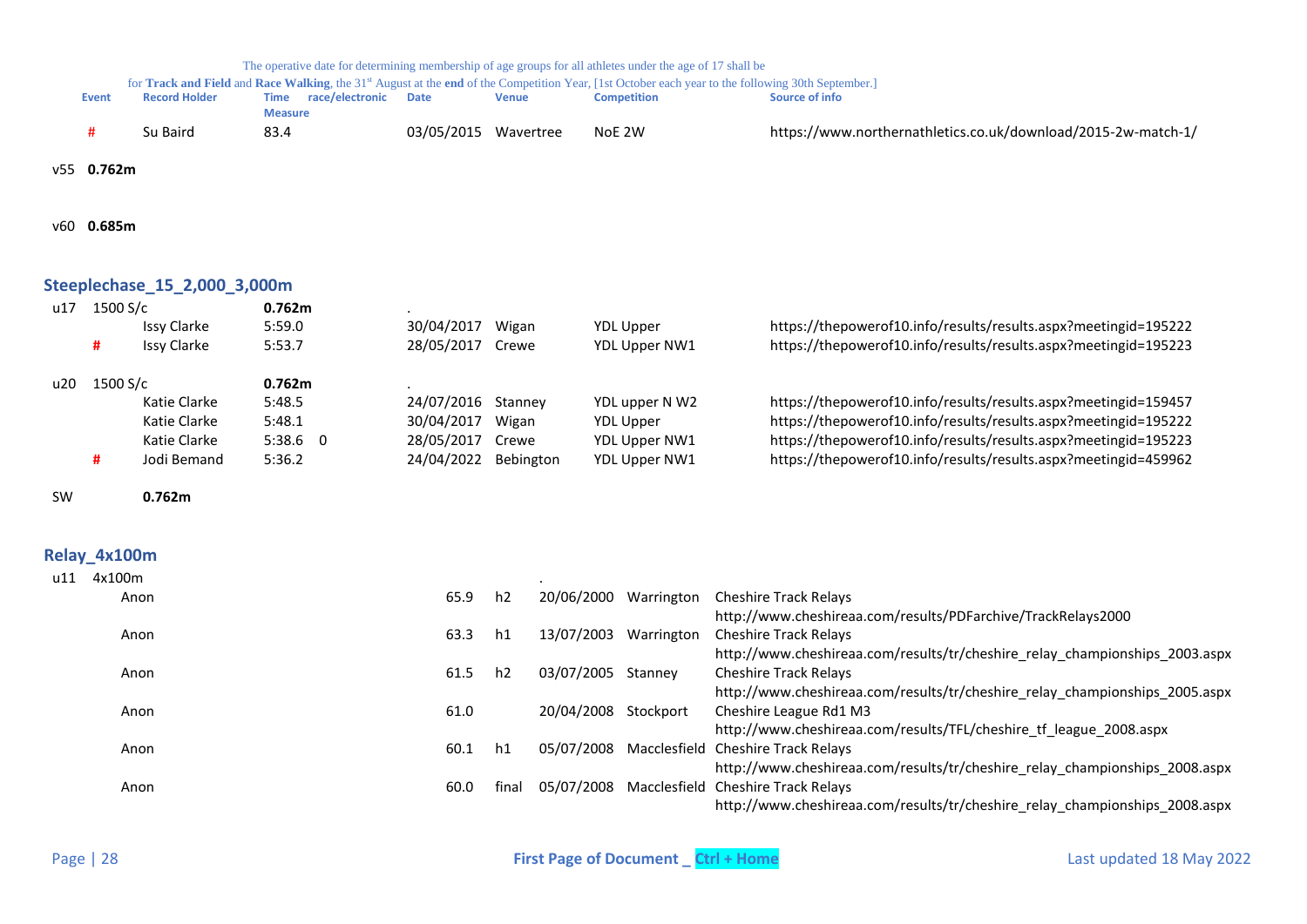|     | Event | The operative date for determining membership of age groups for all athletes under the age of 17 shall be<br>for Track and Field and Race Walking, the 31 <sup>st</sup> August at the end of the Competition Year, [1st October each year to the following 30th September.]<br>race/electronic<br><b>Record Holder</b><br><b>Date</b><br><b>Time</b> |         | <b>Venue</b>   |                       | <b>Competition</b> | Source of info                                                              |
|-----|-------|------------------------------------------------------------------------------------------------------------------------------------------------------------------------------------------------------------------------------------------------------------------------------------------------------------------------------------------------------|---------|----------------|-----------------------|--------------------|-----------------------------------------------------------------------------|
| u13 |       | <b>Measure</b><br>4x100m                                                                                                                                                                                                                                                                                                                             |         |                |                       |                    |                                                                             |
|     |       | Anon                                                                                                                                                                                                                                                                                                                                                 | 64.8    | h2             | 11/07/2000 Warrington |                    | <b>Cheshire Track Relays</b>                                                |
|     |       |                                                                                                                                                                                                                                                                                                                                                      |         |                |                       |                    | http://www.cheshireaa.com/results/PDFarchive/TrackRelays2000.pdf            |
|     |       | Anon                                                                                                                                                                                                                                                                                                                                                 | 62.9    |                | 22/07/2001            | Warrington         | <b>McDonalds YAL</b><br>from CD end Aug'04 (website@gq.nu)                  |
|     |       | Anon                                                                                                                                                                                                                                                                                                                                                 | 56.1    | h1             | 14/07/2002 Crewe      |                    | <b>Cheshire Track Relays</b>                                                |
|     |       |                                                                                                                                                                                                                                                                                                                                                      |         |                |                       |                    | http://www.cheshireaa.com/results/tr/cheshire relay championships 2002.aspx |
|     |       | Anon                                                                                                                                                                                                                                                                                                                                                 | 55.8    | final          | 14/07/2002 Crewe      |                    | <b>Cheshire Track Relays</b>                                                |
|     |       |                                                                                                                                                                                                                                                                                                                                                      |         |                |                       |                    | http://www.cheshireaa.com/results/tr/cheshire_relay_championships_2002.aspx |
|     |       | Anon                                                                                                                                                                                                                                                                                                                                                 | 55.4    | final          | 13/07/2003            | Warrington         | <b>Cheshire Track Relays</b>                                                |
|     |       |                                                                                                                                                                                                                                                                                                                                                      |         |                |                       |                    | http://www.cheshireaa.com/results/tr/cheshire_relay_championships_2003.aspx |
|     |       | S McGonigle, G Barlow                                                                                                                                                                                                                                                                                                                                | 55.4    |                | 19/06/2010            | Wavertree          | <b>WCAC</b> stats<br>YAL                                                    |
|     |       | C Williamson and A Williams                                                                                                                                                                                                                                                                                                                          |         |                |                       |                    |                                                                             |
|     |       | G Barlow, C Williamson,                                                                                                                                                                                                                                                                                                                              | 55.4    | h <sub>2</sub> | 03/07/2010 Crewe      |                    | <b>Cheshire Track Relays</b>                                                |
|     |       | A Williams, and Williams                                                                                                                                                                                                                                                                                                                             |         |                |                       |                    | http://www.cheshireaa.com/results/TR/cheshire_relay_championships_2010.aspx |
|     |       | G Barlow, C Williamson,                                                                                                                                                                                                                                                                                                                              | 54.8    | final          | 03/06/2010 Crewe      |                    | <b>Cheshire Track Relays</b>                                                |
|     |       | A Williams, and Williams                                                                                                                                                                                                                                                                                                                             |         |                |                       |                    | http://www.cheshireaa.com/results/TR/cheshire_relay_championships_2010.aspx |
|     |       | Anon                                                                                                                                                                                                                                                                                                                                                 | 54.6    |                | 15/07/2017            | Preston            | N P1 YDL lower                                                              |
|     |       | Anon                                                                                                                                                                                                                                                                                                                                                 | 54.67 e |                | 18/05/2019            | Wavertree          | N PW YDL lower                                                              |
|     |       |                                                                                                                                                                                                                                                                                                                                                      |         |                |                       |                    | https://thepowerof10.info/results/results.aspx?meetingid=285878&pagenum=2   |
|     |       | Madeline Mercer, Lara Fields,                                                                                                                                                                                                                                                                                                                        | 53.7    |                | 22/06/2019            | Bebington          | N PW YDL lower                                                              |
|     |       | Sara Pearson and Emily Owen                                                                                                                                                                                                                                                                                                                          |         |                |                       |                    | https://thepowerof10.info/results/results.aspx?meetingid=285879&pagenum=2   |
|     | #     | Jess Brown, Sara Pearson,                                                                                                                                                                                                                                                                                                                            | 53.40 e |                | 20/07/2019 Sheffield  |                    | N PW YDL lower                                                              |

**#** Jess Brown, Sara Pearson, 53.40 e Emily Owen, and Madeline Mercer https://thepowerof10.info/results/results.aspx?meetingid=285905&pagenum=2

| u15 | 4x100m                               |      |       |                  |            |                                                                             |
|-----|--------------------------------------|------|-------|------------------|------------|-----------------------------------------------------------------------------|
|     | Anon                                 | 55.9 |       | 05/06/1999       | Warrington | paper records end 2000   AW June 9, 1999 - AW Vol.53 no.23<br>NoE WL 4W     |
|     | Anon                                 | 52.9 | h1    | 13/07/2003       | Warrington | Cheshire Relay Champs                                                       |
|     |                                      |      |       |                  |            | http://www.cheshireaa.com/results/tr/cheshire relay championships 2003.aspx |
|     | Anon                                 | 52.1 | fina  | 13/07/2003       | Warrington | Cheshire Relay Champs                                                       |
|     |                                      |      |       |                  |            | http://www.cheshireaa.com/results/tr/cheshire relay championships 2003.aspx |
|     | Anon                                 | 51.0 |       | 05/06/2005       | Blackburn  | NoE YA Northern 1W AW June 15, 2005 - vol.59 no.24                          |
|     | Daisy Flynn-Piercy, Shona Valentine, | 50.2 | final | 03/07/2005       | Stanney    | Cheshire Track Relay                                                        |
|     | Sian Kelman, and Emily Done          |      |       |                  |            | http://www.cheshireaa.com/results/tr/cheshire relay championships 2005.aspx |
|     | Stephanie Jones, Lara Battersby,     | 50.0 |       | 02/06/2019 Crewe |            | <b>Cheshire Track Relays</b>                                                |
|     | Fatoumatta Bojang, and Imogen Pughe  |      |       |                  |            | Not on Po10 (results by date) or Cheshire website!                          |

u17 4x100m .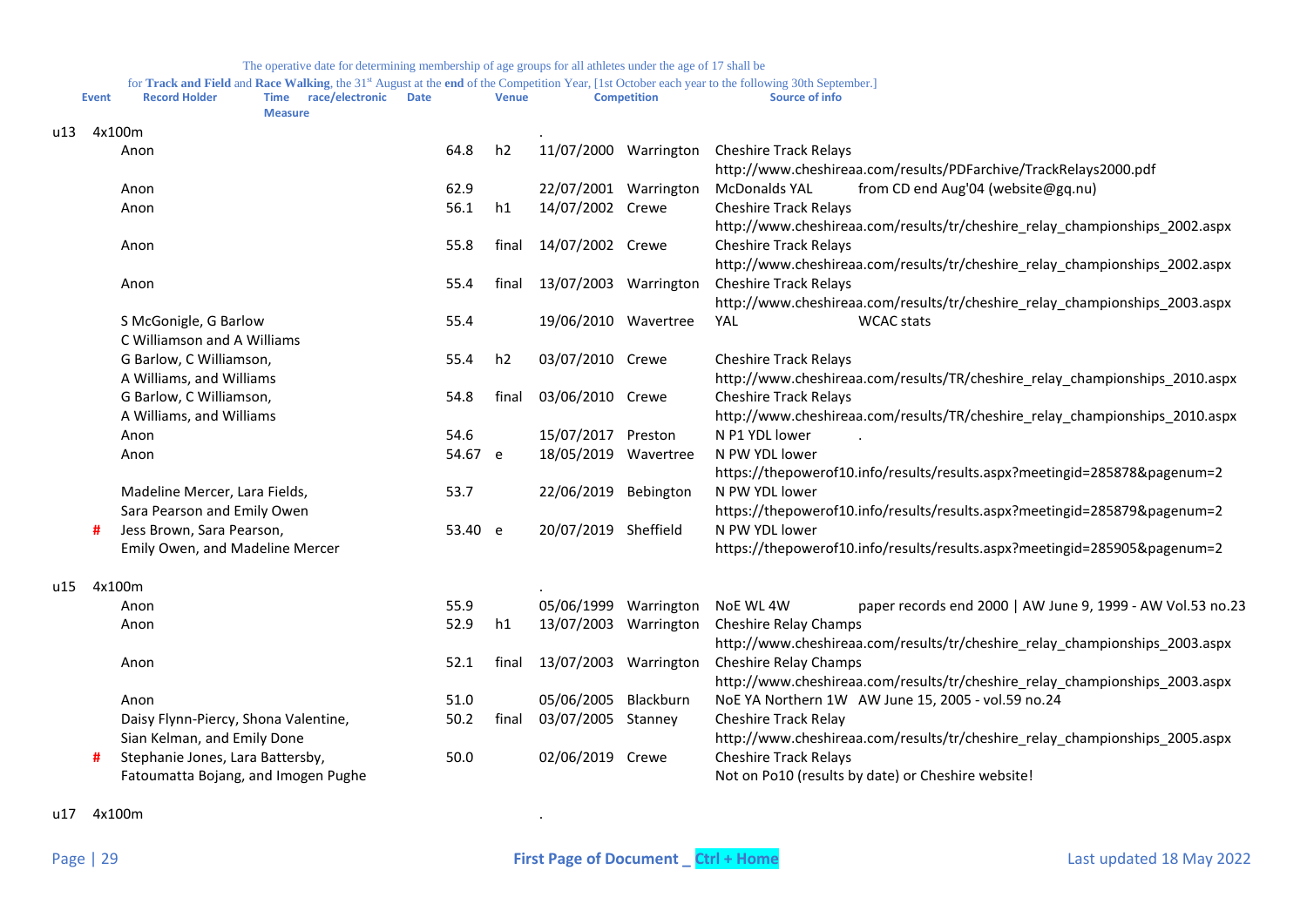|       | <b>Event</b> | <b>Record Holder</b>                                                                              | race/electronic<br><b>Time</b><br><b>Measure</b> | <b>Date</b> |         | <b>Venue</b> |                       | <b>Competition</b>      | <b>Source of info</b>                                                                                       |
|-------|--------------|---------------------------------------------------------------------------------------------------|--------------------------------------------------|-------------|---------|--------------|-----------------------|-------------------------|-------------------------------------------------------------------------------------------------------------|
|       |              | Anon                                                                                              |                                                  |             | 54.9    |              | 06/06/1999 Warrington |                         | Northern WL<br>paper records end 2000                                                                       |
|       |              | Anon                                                                                              |                                                  |             | 54.5    |              | 11/07/2000 Warrington |                         | <b>Cheshire Track Relays</b>                                                                                |
|       |              |                                                                                                   |                                                  |             |         |              |                       |                         | http://www.cheshireaa.com/results/PDFarchive/TrackRelays2000                                                |
|       |              | Anon                                                                                              |                                                  |             | 53.8    | final        | 13/07/2003 Warrington |                         | Cheshire Relay Champs                                                                                       |
|       |              |                                                                                                   |                                                  |             |         |              |                       |                         | http://www.cheshireaa.com/results/tr/cheshire_relay_championships_2003.aspx                                 |
|       |              | Shona Valentine, Rebecca Grimes,                                                                  |                                                  |             | 52.1    |              | 06/05/2006 Stanney    |                         | NoE League 2W                                                                                               |
|       |              | Sian Kelman, and Daisy Flynn-Piercy                                                               |                                                  |             |         |              |                       |                         | https://www.northernathletics.co.uk/download/tf-league-results-2006/                                        |
|       | #            | Daisy Flynn-Piercy, Shona Valentine,                                                              |                                                  |             | 50.5    |              |                       |                         | 01/07/2006 Macclesfield Cheshire Track Relay                                                                |
|       |              | Rachel Stoakley, and Emily Done                                                                   |                                                  |             |         |              |                       | S                       | http://www.cheshireaa.com/results/tr/cheshire_relay_championships_2006.aspx                                 |
|       |              | Anon                                                                                              |                                                  |             | 50.5    |              |                       |                         | 07/07/2007 Macclesfield Cheshire Track Relays                                                               |
| u20 l | 4 x 100      |                                                                                                   |                                                  |             |         |              |                       |                         |                                                                                                             |
|       |              | Anon                                                                                              |                                                  |             | 55.9    |              | 05/06/1999 Warrington |                         | NoE WL 4W<br>AW June 9, 1999 - vol.53 no.23                                                                 |
|       |              |                                                                                                   | Rebecca Cutler (u17), Tricia Jackson (u20),      |             | 54.3    |              | 01/05/2005 Stanney    |                         | Northern T&F 2005 3W (m1)                                                                                   |
|       |              | Helen Clowes(u17), Emma Shore (u17)<br>Bryony Potter, Sian Kelman,<br>Shona Valentine, Emily Done |                                                  |             |         |              |                       |                         | https://www.northernathletics.co.uk/download/tf-league-results-2005/                                        |
|       |              |                                                                                                   |                                                  |             | 51.1    |              | 27/04/2008 Stanney    |                         | NjL Ch Tigers Mersey                                                                                        |
|       |              |                                                                                                   |                                                  |             |         |              |                       |                         | https://thepowerof10.info/results/results.aspx?meetingid=12374                                              |
|       |              | Anon                                                                                              |                                                  |             | 50.3    |              |                       | 06/07/2008 Macclesfield | <b>Cheshire Track Relays</b>                                                                                |
|       | Ħ            | Bryony Potter (u20), Sian Kelman (u20),                                                           |                                                  |             | 49.3    |              | 04/07/2009 Stanney    |                         | http://www.cheshireaa.com/results/tr/cheshire_relay_championships_2008.aspx<br><b>Cheshire Track Relays</b> |
|       |              |                                                                                                   | Shona Valentine(u20), and Emily Done (u20)       |             |         |              |                       |                         | http://www.cheshireaa.com/results/TR/cheshire_relay_championships_2009.aspx                                 |
|       |              |                                                                                                   |                                                  |             |         |              |                       |                         |                                                                                                             |
| SW    |              | 4x100m                                                                                            |                                                  |             |         |              |                       |                         |                                                                                                             |
|       |              | Anon                                                                                              |                                                  |             | 61.1    |              | 02/05/1999 Lancaster  |                         | Northern WL<br>paper records end 2000                                                                       |
|       |              | Anon                                                                                              |                                                  |             | 57.4    |              | 06/05/2001 Douglas,   |                         | Isle of Man Northern WL                                                                                     |
|       |              |                                                                                                   |                                                  |             |         |              |                       |                         | from CD end Aug'04 (website@gq.nu)                                                                          |
|       |              | Anon                                                                                              |                                                  |             | 56.6    |              | 14/07/2002 Crewe      |                         | Cheshire Relay Champs                                                                                       |
|       |              |                                                                                                   |                                                  |             |         |              |                       |                         | http://www.cheshireaa.com/results/tr/cheshire_relay_championships_2002.aspx                                 |
|       |              | Rachel Treloar (u17), Shona Valentine,                                                            |                                                  |             | 51.0    |              | 05/06/2011 Warrington |                         | NA <sub>2W</sub><br><b>WCAC</b> stats                                                                       |
|       |              | Laura Rigby (u20), Alice McMahon (u17)                                                            |                                                  |             |         |              |                       |                         | https://www.northernathletics.co.uk/download/tf-leauge-results-2011/                                        |
|       |              | Alice McMahon (u17), Ali Burkett (u17),                                                           |                                                  |             | 50.87 e |              | 03/07/2011 Stretford  |                         | NA <sub>2W</sub><br><b>WCAC</b> stats                                                                       |
|       |              | Danielle Erskine (u20), Shona Valentine                                                           |                                                  |             |         |              |                       |                         | https://www.northernathletics.co.uk/download/tf-leauge-results-2011/                                        |
|       |              | Alice McMahon (u20), Laura Turley (u17),                                                          |                                                  |             | 50.6    |              | 05/05/2012 Blackpool  |                         | NoE 2W<br>https://www.northernathletics.co.uk/download/tl-league-results-2012/                              |
|       |              | Shona Valentine, Ali Burkett (u20)                                                                |                                                  |             | 49.6    |              | 07/06/2014 Stanney    |                         | North of England League Division 2W                                                                         |
|       |              | Alice McMahon (u20), Shona Valentine,<br>Georgia Barlow (U17), and Danielle Erskine               |                                                  |             |         |              |                       |                         | https://www.northernathletics.co.uk/download/2w-match-2-2014/                                               |
|       | #            | Alice McMahon, Shona Valentine,                                                                   |                                                  |             | 49.3    |              | 03/07/2016 Stanney    |                         | Northern League Division 1                                                                                  |
|       |              |                                                                                                   |                                                  |             |         |              |                       |                         |                                                                                                             |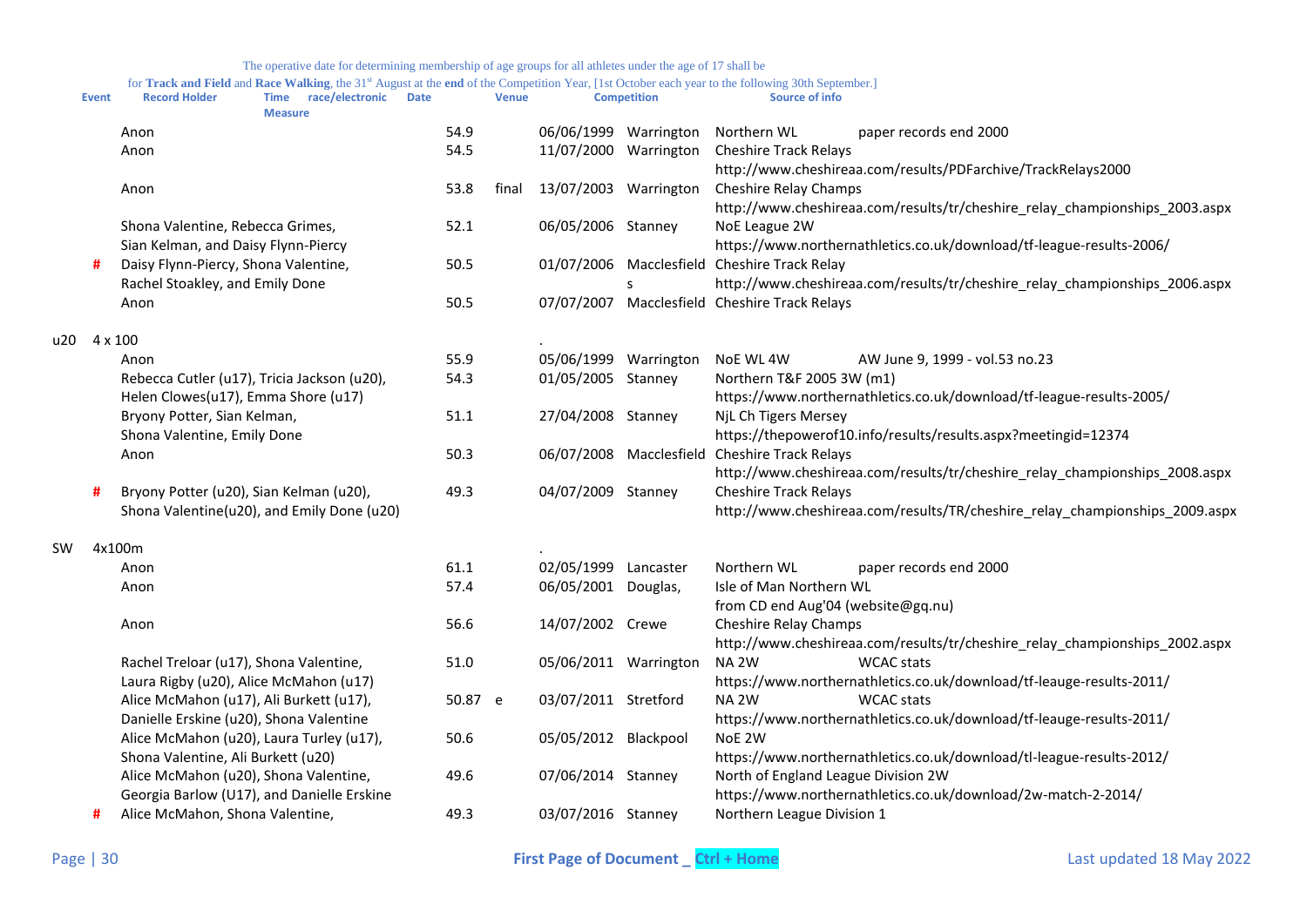<span id="page-30-0"></span>

|      |              |                                                                         | The operative date for determining membership of age groups for all athletes under the age of 17 shall be |             |                      |                    |                                                                                                                                                                      |
|------|--------------|-------------------------------------------------------------------------|-----------------------------------------------------------------------------------------------------------|-------------|----------------------|--------------------|----------------------------------------------------------------------------------------------------------------------------------------------------------------------|
|      | <b>Event</b> | <b>Record Holder</b>                                                    | Time race/electronic<br><b>Measure</b>                                                                    | <b>Date</b> | <b>Venue</b>         | <b>Competition</b> | for Track and Field and Race Walking, the 31st August at the end of the Competition Year, [1st October each year to the following 30th September.]<br>Source of info |
|      |              | Georgia Barlow (U20), and Danielle Erskine                              |                                                                                                           |             |                      |                    | https://www.northernathletics.co.uk/download/2016-match-3-div-1/                                                                                                     |
| v35  |              |                                                                         |                                                                                                           |             |                      |                    |                                                                                                                                                                      |
| v40. |              | 4x100m                                                                  |                                                                                                           |             |                      |                    |                                                                                                                                                                      |
|      |              | Anon                                                                    |                                                                                                           | 69.7        |                      |                    | 01/07/2006 Macclesfield Cheshire Track Relays                                                                                                                        |
|      |              |                                                                         |                                                                                                           |             |                      |                    | http://www.cheshireaa.com/results/tr/cheshire_relay_championships_2006.aspx                                                                                          |
|      |              | Anon                                                                    |                                                                                                           | 66.9        |                      |                    | 07/07/2007 Macclesfield Cheshire Track Relays                                                                                                                        |
|      |              |                                                                         |                                                                                                           |             | 04/07/2009 Stanney   |                    | http://www.cheshireaa.com/results/tr/cheshire_relay_championships_2007.aspx<br><b>Cheshire Track Relays</b>                                                          |
|      | #            | Glenys Potter (v40), Jane Pickering (v40)<br>Niamh Reilly + Anon        |                                                                                                           | 59.3        |                      |                    | http://www.cheshireaa.com/results/TR/cheshire_relay_championships_2009.aspx                                                                                          |
|      |              |                                                                         |                                                                                                           |             |                      |                    |                                                                                                                                                                      |
| v45  |              |                                                                         |                                                                                                           |             |                      |                    |                                                                                                                                                                      |
|      |              |                                                                         |                                                                                                           |             |                      |                    |                                                                                                                                                                      |
|      |              | Relay_4x300_or400m                                                      |                                                                                                           |             |                      |                    |                                                                                                                                                                      |
|      | u15 4x300m   |                                                                         |                                                                                                           |             |                      |                    |                                                                                                                                                                      |
|      |              | Sophie Hemingbrough, Emma Howe,                                         |                                                                                                           | 3:18.6      | 03/05/2014 Stanney   |                    | N W1 YDL Lower                                                                                                                                                       |
|      |              | K Harrison, Issy Clarke                                                 |                                                                                                           |             |                      |                    | https://thepowerof10.info/results/results.aspx?meetingid=103318&pagenum=2                                                                                            |
|      |              | Anon                                                                    |                                                                                                           | 3:12.7      | 22/06/2014 Stretford |                    | N W1 YDL Lower                                                                                                                                                       |
|      |              |                                                                         |                                                                                                           |             |                      |                    | https://thepowerof10.info/results/results.aspx?meetingid=103320&pagenum=2                                                                                            |
|      |              | Anna Crayston, Tamsin O'Keefe<br>Evie Tipping, Emily Misantoni          |                                                                                                           | 3:07.5      | 23/04/2016 Hull      |                    | N P 2 YDL Lower<br>https://thepowerof10.info/results/results.aspx?meetingid=159347&pagenum=2                                                                         |
|      |              | Anon                                                                    |                                                                                                           | 3:00.2      | 16/07/2016 Bebington |                    | N P 2 YDL Lower                                                                                                                                                      |
|      |              |                                                                         |                                                                                                           |             |                      |                    | https://thepowerof10.info/results/results.aspx?meetingid=159350&pagenum=2                                                                                            |
|      |              | Anon                                                                    |                                                                                                           | 2:57.6      | 21/04/2018           |                    | Leeds Becket N P 1 YDL Lowe                                                                                                                                          |
|      |              |                                                                         |                                                                                                           |             |                      |                    | https://thepowerof10.info/results/results.aspx?meetingid=234510&pagenum=2                                                                                            |
|      |              | Anon                                                                    |                                                                                                           | 2:52.60 e   | 19/05/2018 Wakefield |                    | N P 1 YDL Lower                                                                                                                                                      |
|      |              |                                                                         |                                                                                                           |             |                      |                    | https://thepowerof10.info/results/results.aspx?meetingid=234517&pagenum=2                                                                                            |
|      |              | Anon                                                                    |                                                                                                           | 2:51.2      | 17/06/2018 Stanney   |                    | N P 1 YDL Lowe                                                                                                                                                       |
|      |              |                                                                         |                                                                                                           | 2:50.9      | 22/06/2019 Bebington |                    | https://thepowerof10.info/results/results.aspx?meetingid=234511&pagenum=2<br>N PW YDL lower                                                                          |
|      |              | Lara Battersby, Fatoumatta Bojang,<br>Stephanie Jones, and Imogen Pughe |                                                                                                           |             |                      |                    | https://thepowerof10.info/results/results.aspx?meetingid=285879&pagenum=2                                                                                            |
|      |              | Lara Battersby, Fatoumatta Bojang,                                      |                                                                                                           | 2:50.54 e   | 20/07/2019           |                    | Sheffield Uni YDL Lower relegation                                                                                                                                   |
|      |              | Martha Willetts, and Imogen Pughe                                       |                                                                                                           |             |                      |                    | https://thepowerof10.info/results/results.aspx?meetingid=285905&pagenum=2 Page 2                                                                                     |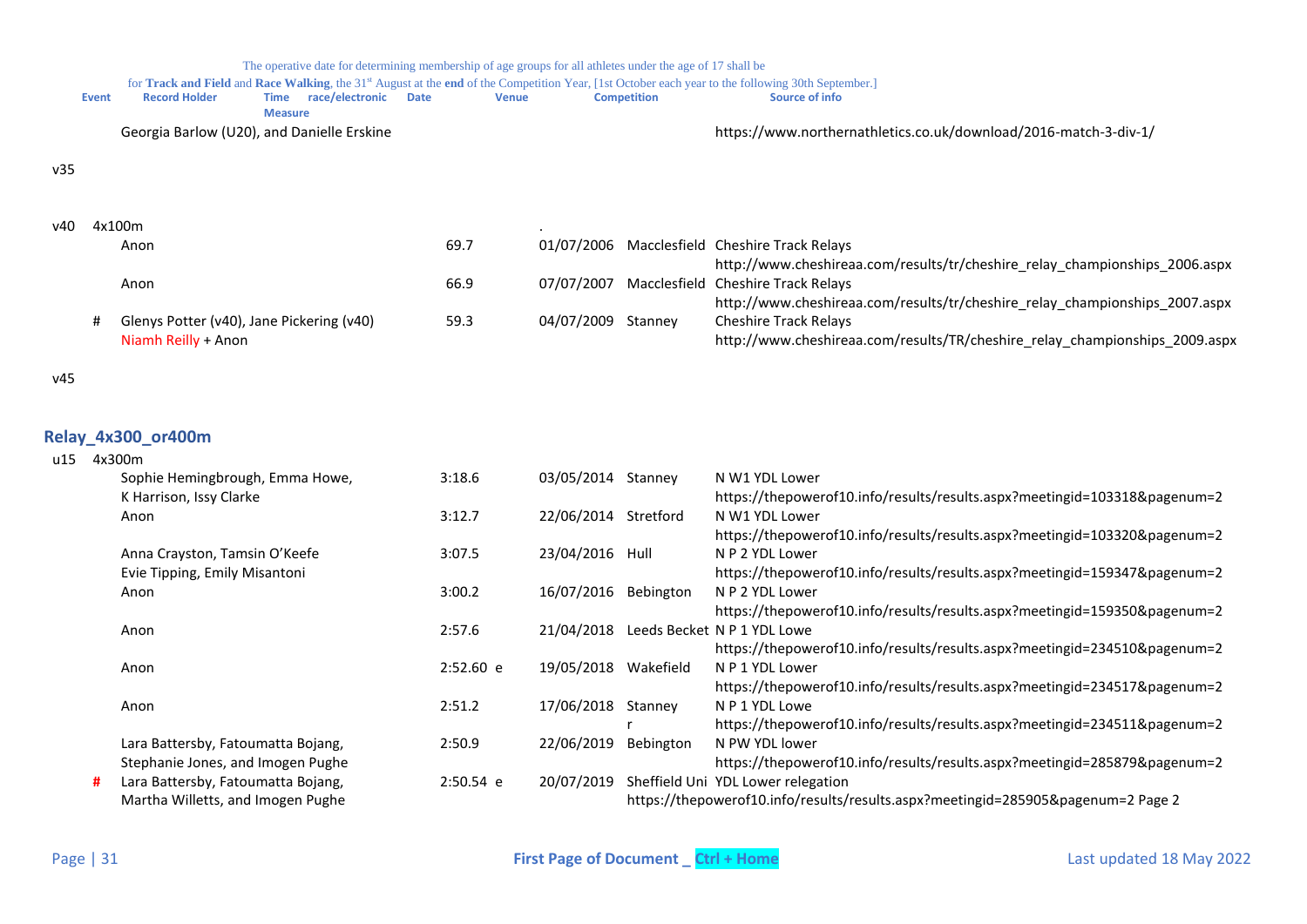|     |              | The operative date for determining membership of age groups for all athletes under the age of 17 shall be                                                                                                                     |           |              |                      |                    |                                                                      |
|-----|--------------|-------------------------------------------------------------------------------------------------------------------------------------------------------------------------------------------------------------------------------|-----------|--------------|----------------------|--------------------|----------------------------------------------------------------------|
|     | <b>Event</b> | for Track and Field and Race Walking, the 31 <sup>st</sup> August at the end of the Competition Year, [1st October each year to the following 30th September.]<br>Time race/electronic<br><b>Record Holder</b><br><b>Date</b> |           | <b>Venue</b> |                      | <b>Competition</b> | Source of info                                                       |
|     |              | <b>Measure</b>                                                                                                                                                                                                                |           |              |                      |                    |                                                                      |
| u17 |              | 4x300m                                                                                                                                                                                                                        |           |              |                      |                    |                                                                      |
|     |              | Alice Jennings, Gemma Hale,                                                                                                                                                                                                   | 3:00.9    |              | 02/05/2010           | Wigan              | N P W YDL Upper<br><b>WCAC</b> stats                                 |
|     |              | Victoria Anderson and Leah Ferrie                                                                                                                                                                                             |           |              |                      |                    | https://thepowerof10.info/results/results.aspx?meetingid=36937       |
|     | #            | Anon (possibly? - Alexandra Burkett,                                                                                                                                                                                          | 2:59.7    |              | 18/07/2010 Stanney   |                    | N P W YDL Upper                                                      |
|     |              | Alice Jennings, Leah Ferrie, and Jenna Sheehy)                                                                                                                                                                                |           |              |                      |                    | https://thepowerof10.info/results/results.aspx?meetingid=36888       |
|     |              | Emma Holmes, Carys Roberts,                                                                                                                                                                                                   | 2:59.7    |              | 29/05/2021           | Stanney            | N P Merseyside YDL Upper                                             |
|     |              | Jodi Bemand, and Imogen Pughe                                                                                                                                                                                                 |           |              |                      |                    |                                                                      |
| u20 | 4 x 400      |                                                                                                                                                                                                                               |           |              |                      |                    |                                                                      |
|     |              | Stephanie Owens (u17), Charlotte Roache (U20),                                                                                                                                                                                | 4:27.6    |              | 06/08/2006           | Ashton             | NoE League 2W                                                        |
|     |              | Kerry Riley (u17), and Ruth Pritchard (u17)                                                                                                                                                                                   |           |              |                      |                    | https://www.northernathletics.co.uk/download/tf-league-results-2006/ |
|     |              | Emily Done, Danielle Erskine (U17),                                                                                                                                                                                           | 4:07.8    |              | 05/07/2009           | Stanney            | NoE 2W                                                               |
|     |              | Bryony Potter, Leah Ferrie (U17)                                                                                                                                                                                              |           |              |                      |                    | https://thepowerof10.info/results/results.aspx?meetingid=23582       |
| SW  |              | 4x400m                                                                                                                                                                                                                        |           |              |                      |                    |                                                                      |
|     |              | Anon                                                                                                                                                                                                                          | 4:43.2    |              | 25/06/1998 Crewe     |                    | <b>Cheshire Track Relays</b>                                         |
|     |              |                                                                                                                                                                                                                               |           |              |                      |                    | http://www.cheshireaa.com/results/PDFarchive/TrackRelays1998.pdf     |
|     |              | Anon                                                                                                                                                                                                                          | 4:36.2    | יִיִּ        | 07/06/1999           | Crewe              | <b>Cheshire Track Relays</b><br>paper records end 2000               |
|     |              | Anon                                                                                                                                                                                                                          | 4:21.2    |              | 15/06/1999           | Crewe              | <b>Cheshire Relay Champs</b>                                         |
|     |              |                                                                                                                                                                                                                               |           |              |                      |                    | http://www.cheshireaa.com/results/PDFarchive/TrackRelays1999.pdf     |
|     |              | Danielle Erskine, Shona Valentine,                                                                                                                                                                                            | 4:10.5    |              | 12/07/2015           | Stanney            | NoE 2W                                                               |
|     |              | Olivia Montez-Brown (u20), and Georgia Barlow (u17)                                                                                                                                                                           |           |              |                      |                    | https://thepowerof10.info/results/results.aspx?meetingid=129670      |
|     |              | Laura Turley, and Alice Jennings,                                                                                                                                                                                             | 4:08.77 e |              | 03/06/2018 Wakefield |                    | <b>NoE Division 1</b>                                                |
|     |              | Issy Clarke (U20), Beth McMahon (U20)                                                                                                                                                                                         |           |              |                      |                    | https://thepowerof10.info/results/results.aspx?meetingid=234460      |
|     |              | Imogen Pughe (u17), Elizabeth McMahon,                                                                                                                                                                                        | 4:03.5    |              | 01/08/2021           | Stretford          | <b>NoE West Premier</b>                                              |
|     |              | Carys Roberts (u17), and Emma Holmes (u17)                                                                                                                                                                                    |           |              |                      |                    | https://thepowerof10.info/results/results.aspx?meetingid=415489      |

v35

# <span id="page-31-0"></span>**Relay\_3x600\_3x800m**

| u11 | 3x600m |      |        |            |                                                                             |
|-----|--------|------|--------|------------|-----------------------------------------------------------------------------|
|     |        | Anon | 6:21.1 | 05/07/2008 | Macclesfield Cheshire Track Relays                                          |
|     |        |      |        |            | http://www.cheshireaa.com/results/tr/cheshire relay championships 2008.aspx |
|     |        | Anon | 6:02.8 | 31/08/2013 | Macclesfield Cheshire Track Relays                                          |
|     |        |      |        |            | http://www.cheshireaa.com/results/TR/cheshire_relay_championships_2012.aspx |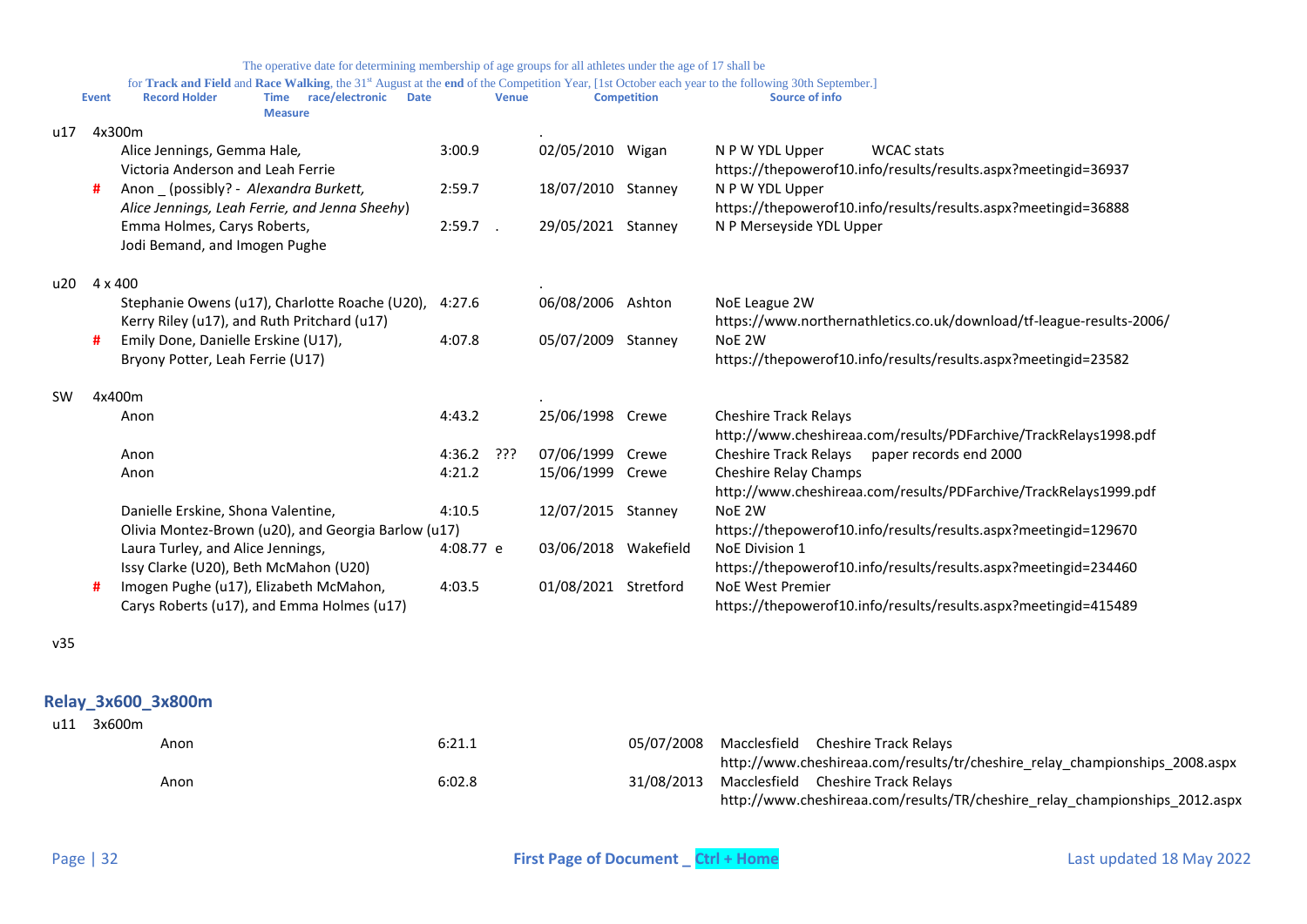|           | <b>Event</b> | <b>Record Holder</b>  | for Track and Field and Race Walking, the 31 <sup>st</sup> August at the end of the Competition Year, [1st October each year to the following 30th September.]<br>Time race/electronic<br><b>Measure</b> | <b>Date</b> | <b>Venue</b> | <b>Competition</b> |            | Source of info                                                                                              |
|-----------|--------------|-----------------------|----------------------------------------------------------------------------------------------------------------------------------------------------------------------------------------------------------|-------------|--------------|--------------------|------------|-------------------------------------------------------------------------------------------------------------|
| u13       | 3x800m       | Anon                  |                                                                                                                                                                                                          | 9:22.5      |              | 25/06/1998         | Crewe      | <b>Cheshire Track Relays</b>                                                                                |
|           |              | Anon                  |                                                                                                                                                                                                          | 8:24.8      |              | 14/07/2002         | Crewe      | http://www.cheshireaa.com/results/PDFarchive/TrackRelays1998.pdf<br>Cheshire Relay Champs                   |
|           |              | Anon                  |                                                                                                                                                                                                          | 8:03.2      | final        | 13/07/2003         | Warrington | http://www.cheshireaa.com/results/tr/cheshire_relay_championships_2002.aspx<br>Cheshire Relay Champs        |
|           | #            | Martha Willetts,      | Carys Roberts, and Megan White                                                                                                                                                                           | 8:03.0      |              | 09/06/2018         | Crewe      | http://www.cheshireaa.com/results/tr/cheshire_relay_championships_2003.aspx<br>Cheshire County & Invitation |
| u15       | 3x800m       | Anon                  |                                                                                                                                                                                                          | 8:35.9      |              | 14/07/2002         | Crewe      | Cheshire Relay Champs                                                                                       |
|           |              | Anon                  |                                                                                                                                                                                                          | 7:52.5      | final        | 13/07/2003         | Warrington | http://www.cheshireaa.com/results/tr/cheshire_relay_championships_2002.aspx<br>Cheshire Relay Champs        |
|           |              |                       |                                                                                                                                                                                                          |             |              |                    |            | http://www.cheshireaa.com/results/tr/cheshire_relay_championships_2003.aspx                                 |
|           | #            | Sophie Granger,       | Carys Roberts, and Imogen Pughe                                                                                                                                                                          | 7:17.6      |              | 02/06/2019         | Crewe      | <b>Cheshire Relay Championships</b>                                                                         |
| u17       | 3x800m<br>#  | Anon                  |                                                                                                                                                                                                          | 7:51.5      |              | 13/07/1999         | Crewe      | Cheshire Relay Champs<br>http://www.cheshireaa.com/results/PDFarchive/TrackRelays1999.pdf                   |
| u20       |              |                       |                                                                                                                                                                                                          |             |              |                    |            |                                                                                                             |
| <b>SW</b> | 3x800m       | Anon                  |                                                                                                                                                                                                          | 7:32.3      | typo         | 14/07/2002         | Crewe      | Cheshire Relay Champs<br>http://www.cheshireaa.com/results/tr/cheshire_relay_championships_2002.aspx        |
| v35       |              |                       |                                                                                                                                                                                                          |             |              |                    |            |                                                                                                             |
| v40       | 3x800m<br>#  | Jane Pickering (v45), |                                                                                                                                                                                                          | 8:24.1      |              | 21/07/2012         | Crewe      | Cheshire County & Invitation                                                                                |

v45

Ellie Robinson (v40), Lisa Davies (v40)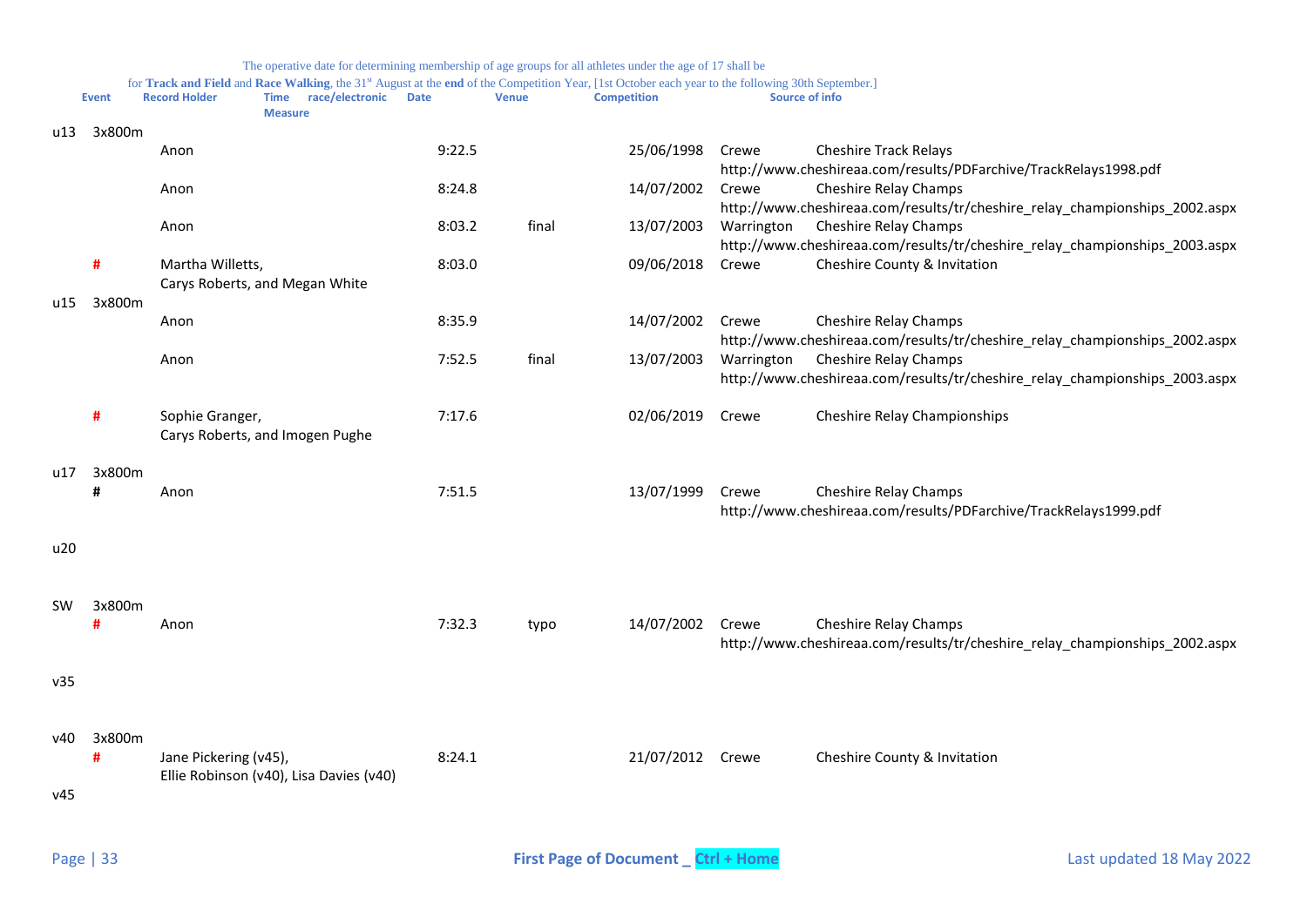<span id="page-33-0"></span>

|     |                  |                        |                               |                 |                      |                      | for Track and Field and Race Walking, the 31st August at the end of the Competition Year, [1st October each year to the following 30th September.] |                                                                                       |
|-----|------------------|------------------------|-------------------------------|-----------------|----------------------|----------------------|----------------------------------------------------------------------------------------------------------------------------------------------------|---------------------------------------------------------------------------------------|
|     | Event            | <b>Record Holder</b>   | <b>Time</b><br><b>Measure</b> | race/electronic | <b>Date</b>          | <b>Venue</b>         | <b>Competition</b>                                                                                                                                 | Source of info                                                                        |
|     | <b>High Jump</b> |                        |                               |                 |                      |                      |                                                                                                                                                    |                                                                                       |
| u13 | High Jump        |                        |                               |                 |                      |                      |                                                                                                                                                    |                                                                                       |
|     |                  | Sarah Devoy            | 1.15                          |                 | 11/04/1998           | Eirias Park          | Colwyn Bay Open                                                                                                                                    | 'Pioneer' 15/04/1998 Page 46 - AW April 15, 1998 - Vol.52 no.16                       |
|     |                  | Sarah Devoy            | 1.15                          |                 | 10/05/1998           | Crewe                | <b>Cheshire Championships</b>                                                                                                                      | http://www.cheshireaa.com/results/PDFarchive/TF1998.pdf                               |
|     |                  | Sarah Devoy            | 1.35                          |                 | 05/09/1998           | Eirias Park          | Colwyn Bay Games                                                                                                                                   | AW September 9, 1998 - vol.52 no.37                                                   |
|     |                  | Sarah Devoy            |                               | Boys record!    | 06/09/1998           | Eirias Park          | Cheshire League                                                                                                                                    | newsletter Vol2 No2                                                                   |
|     |                  | Sarah Devoy            | 1.35                          |                 | 17/04/1999           | Wavertree            | Liverpool Open                                                                                                                                     | AW April 28, 1999 - vol.53 no.17                                                      |
|     |                  | Sarah Devoy            | 1.47                          |                 | 09/05/1999           | Warrington           | <b>Cheshire Championships</b>                                                                                                                      | http://www.cheshireaa.com/results/PDFarchive/TF1999.pdf                               |
|     | #                | Sarah Devoy            | 1.53                          |                 | 22/08/1999           | Warrington           | <b>Terry Davies Memorial</b>                                                                                                                       | paper records end 2000 - AW August 25, 1999 - vol.53 no.34                            |
| u13 | High Jump        |                        | Indoor                        |                 |                      |                      |                                                                                                                                                    |                                                                                       |
|     |                  | Tamsin O'Keefe         | $1.15$ i                      |                 | 23/03/2014           | <b>EIS Sheffield</b> | South Yorkshire Series                                                                                                                             | https://thepowerof10.info/results/results.aspx?meetingid=95617                        |
|     | #                | <b>Emily Misantoni</b> | 1.45                          | - i             | 06/12/2015 Sportcity |                      | Sale Harriers Open Series                                                                                                                          | https://www.thepowerof10.info/results/resultslookup.aspx Page 2                       |
| u15 | High Jump        |                        |                               |                 |                      |                      |                                                                                                                                                    |                                                                                       |
|     |                  | Alicia Bateson         | 1.45                          |                 | 09/05/1998           | Crewe                | <b>Cheshire Championships</b>                                                                                                                      | http://www.cheshireaa.com/results/PDFarchive/TF1998.pdf                               |
|     |                  | Sian Kelman            | 1.45                          |                 | 18/07/2004           | Warrington           | Young Athletes League                                                                                                                              | from CD end Aug'04 (website@gq.nu)                                                    |
|     |                  | Laura Stott            | 1.45                          |                 | 25/06/2006           | Bolton               | YAL N 1W                                                                                                                                           | WCAC 2006 Stats                                                                       |
|     |                  | Alice Jennings         | 1.53                          |                 | 19/04/2008 Wavertree |                      | Ernie Gallagher Memorial                                                                                                                           | https://thepowerof10.info/results/results.aspx?meetingid=13333                        |
|     |                  | Alice Jennings         | 1.53                          |                 | 10/05/2008           | Stanney              | <b>Cheshire Championships</b>                                                                                                                      | https://www.thepowerof10.info/results/resultslookup.aspx                              |
|     | #                | Alice Jennings         | 1.60                          |                 | 24/05/2008           | Wigan                | NA u17/ u15 Champs                                                                                                                                 | https://www.northernathletics.co.uk/download/na-tf-results-2008/                      |
|     |                  | Alice Jennings         | 1.60                          |                 | 14/06/2008           | Macclesfield         | Cheshire Schools Champs                                                                                                                            | https://thepowerof10.info/results/results.aspx?meetingid=16255                        |
|     |                  | Alice Jennings         | 1.60                          |                 | 20/09/2009           | Bedford              | English Schools CE                                                                                                                                 | https://www.thepowerof10.info/results/resultslookup.aspx Page 2                       |
|     |                  | Abigail Pawlett        | 1.60                          |                 | 01/04/2017 Stretford |                      | Trafford AC Medal Open                                                                                                                             | https://www.thepowerof10.info/results/resultslookup.aspx Page 2                       |
| u15 | High Jump        |                        | Indoor                        |                 |                      |                      |                                                                                                                                                    |                                                                                       |
|     |                  | Alice Jennings         | $1.45$ i                      |                 | 13/01/2008           | Sportcity            | Reebok Manchester Open                                                                                                                             | https://www.thepowerof10.info/results/resultslookup.aspx Page 2                       |
|     |                  | Alice Jennings         | 1.45                          | Ϊ               | 16/03/2008           | Sportcity            |                                                                                                                                                    | Reebok Manchester Open https://thepowerof10.info/results/results.aspx?meetingid=10514 |
|     |                  | Alice Jennings         | 1.55                          | -i              | 22/11/2008           | <b>EIS Sheffield</b> | NoE Indoor Open                                                                                                                                    | https://thepowerof10.info/results/results.aspx?meetingid=19940                        |
|     |                  | Alice Jennings         | 1.60                          | Ϊ               | 11/01/2009           | Sportcity            | Reebok Manchester Open                                                                                                                             | https://thepowerof10.info/results/results.aspx?meetingid=20468                        |
|     | #                | Alice Jennings         | 1.62                          | Ϊ               | 14/02/2009           | Birmingham           | EA U20, 17 & 15 Champ                                                                                                                              | https://thepowerof10.info/results/results.aspx?meetingid=21578                        |
| u17 | High Jump        |                        |                               |                 |                      |                      |                                                                                                                                                    |                                                                                       |
|     |                  | Caroline Gore          | 1.55                          |                 | 24/05/1998           | Crewe                | Cheshire League                                                                                                                                    | newsletter Vol2No2                                                                    |
|     |                  | Caroline Gore          | 1.61                          |                 | 05/06/1999           | Warrington           | NoE WL 4W                                                                                                                                          | AW June 9, 1999 - vol.53 no.23                                                        |
|     | #                | Victoria Anderson 1.68 |                               |                 | 13/06/2009           | Macclesfield         | Cheshire Schools Champs                                                                                                                            | https://thepowerof10.info/results/results.aspx?meetingid=28035                        |
|     |                  | Victoria Anderson 1.68 |                               |                 | 09/07/2010           | Birmingham           | <b>ESAA T&amp;F Championships</b>                                                                                                                  | https://www.thepowerof10.info/results/resultslookup.aspx Page 7                       |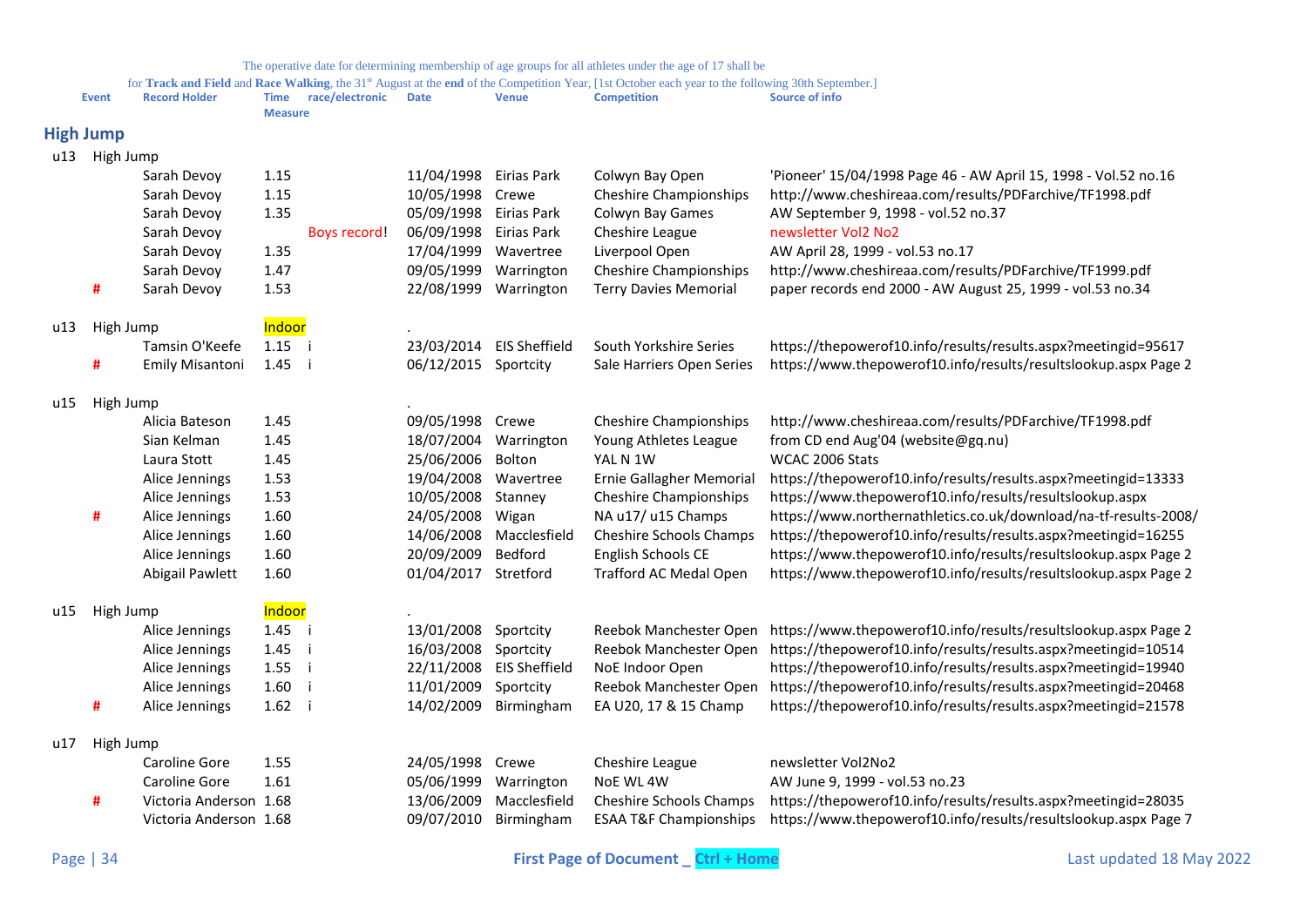for **Track and Field** and **Race Walking**, the 31<sup>st</sup> August at the **end** of the Competition Year, [1st October each year to the following 30th September.]<br>**Record Holder Time** race/electronic Date Venue **Competition Co Event Record Holder Time race/electronic Date** 

<span id="page-34-0"></span>

|           |                  |                          | <b>Measure</b> |       |                             |                          |                               |                                                                                               |
|-----------|------------------|--------------------------|----------------|-------|-----------------------------|--------------------------|-------------------------------|-----------------------------------------------------------------------------------------------|
|           | High Jump        |                          | Indoor         |       |                             |                          |                               |                                                                                               |
|           |                  | Victoria Anderson 1.65 i |                |       | 16-17/01/2010 EIS Sheffield |                          |                               | NA Indoor Championships https://www.thepowerof10.info/results/resultslookup.aspx              |
|           |                  | Victoria Anderson 1.60   |                |       | 10/01/2010 Sportcity        |                          |                               | Reebok Manchester Open https://thepowerof10.info/results/results.aspx?meetingid=32358         |
|           | #                | Victoria Anderson 1.69 i |                |       |                             | 06/03/2010 EIS Sheffield |                               | NoE u17/ u15 C/E Champs https://www.northernathletics.co.uk/results-index/2010-results-index/ |
| u20       | High Jump        |                          |                |       |                             |                          |                               |                                                                                               |
|           |                  | Lorraine Stocker         | 1.20           |       | 05/07/1998                  | Stockport                | Northern WL                   | newsletter Vol2 No2                                                                           |
|           |                  | Caroline Gore            | 1.57           |       | 04/06/2000                  | Deeside                  | Northern WL                   | paper records end 2000                                                                        |
|           |                  | Victoria Anderson 1.63   |                | day 2 | 15/05/2011                  | Stretford                | <b>Cheshire Championships</b> | http://www.cheshireaa.com/Results/index.aspx                                                  |
|           |                  | Victoria Anderson 1.66   |                |       |                             | 11/06/2011 Macclesfield  | Cheshire Schools Champs       | http://www.esaa.net/oldindex.shtml                                                            |
|           | #                | Victoria Anderson 1.69   |                |       | 25/06/2011 Stretford        |                          | North-West Schools CE         | https://thepowerof10.info/results/results.aspx?meetingid=53549                                |
|           |                  | Victoria Anderson 1.69   |                |       | 17/09/2011 Exeter           |                          | <b>ESAA CE</b>                | https://www.thepowerof10.info/results/resultslookup.aspx Page 3                               |
|           |                  | Victoria Anderson 1.69   |                |       |                             | 12/05/2012 Warrington    | <b>Cheshire Championships</b> | https://www.thepowerof10.info/results/resultslookup.aspx Page 3                               |
| <b>SW</b> | High Jump        |                          |                |       |                             |                          |                               |                                                                                               |
|           |                  | <b>Heather Lowry</b>     | 1.20           |       | 03/05/1998                  | Oldham                   | Northern WL                   | paper records end 2000                                                                        |
|           |                  | <b>Heather Lowry</b>     | 1.20           |       | 20/06/1998                  | Oldham                   | Northern WL                   | newsletter Vol2 No2                                                                           |
|           |                  | Gemma Ashton             | 1.52           |       | 01/08/1999                  | Warrington               | NoE WL 4W                     | paper records end 2000 - AW August 4, 1999 - vol.53 no.31                                     |
|           | #                | Gemma Ashton             | 1.54           |       | 05/08/2001                  | Preston                  | Northern WL                   | from CD end Aug'04 (website@gq.nu)                                                            |
| v35       |                  |                          |                |       |                             |                          |                               |                                                                                               |
| v40       |                  |                          |                |       |                             |                          |                               |                                                                                               |
| v45       | High Jump        |                          |                |       |                             |                          |                               |                                                                                               |
|           | #                | Ellie Robinson           | 1.15           |       | 02/09/2018 Salford          |                          | Cheshire League               | https://www.thepowerof10.info/results/resultslookup.aspx Page 2                               |
|           |                  | Ellie Robinson           | 1.15           |       | 16/06/2019 Wigan            |                          | NoE division 1                | https://thepowerof10.info/results/results.aspx?meetingid=276255                               |
| v50       |                  |                          |                |       |                             |                          |                               |                                                                                               |
|           | <b>Long Jump</b> |                          |                |       |                             |                          |                               |                                                                                               |
| u11       | Long Jump        |                          |                |       |                             |                          |                               |                                                                                               |
|           |                  | Lindzi Bromilow          | 2.18           |       | 12/09/1999                  |                          | <b>County Multi-events</b>    | http://www.cheshireaa.com/results/PDFarchive/JME1999.pdf                                      |
|           |                  | Rachel Stoakley          | 3.38           |       | 10/09/2000                  | Macclesfield             | Cheshire Relay Champs         | http://www.cheshireaa.com/results/PDFarchive/JME2000.pdf                                      |
|           |                  | Stephanie Blackwell 3.59 |                |       | 09/09/2001                  | Macclesfield             | Cheshire Multi-events         | http://www.cheshireaa.com/results/PDFarchive/JME2001.pdf                                      |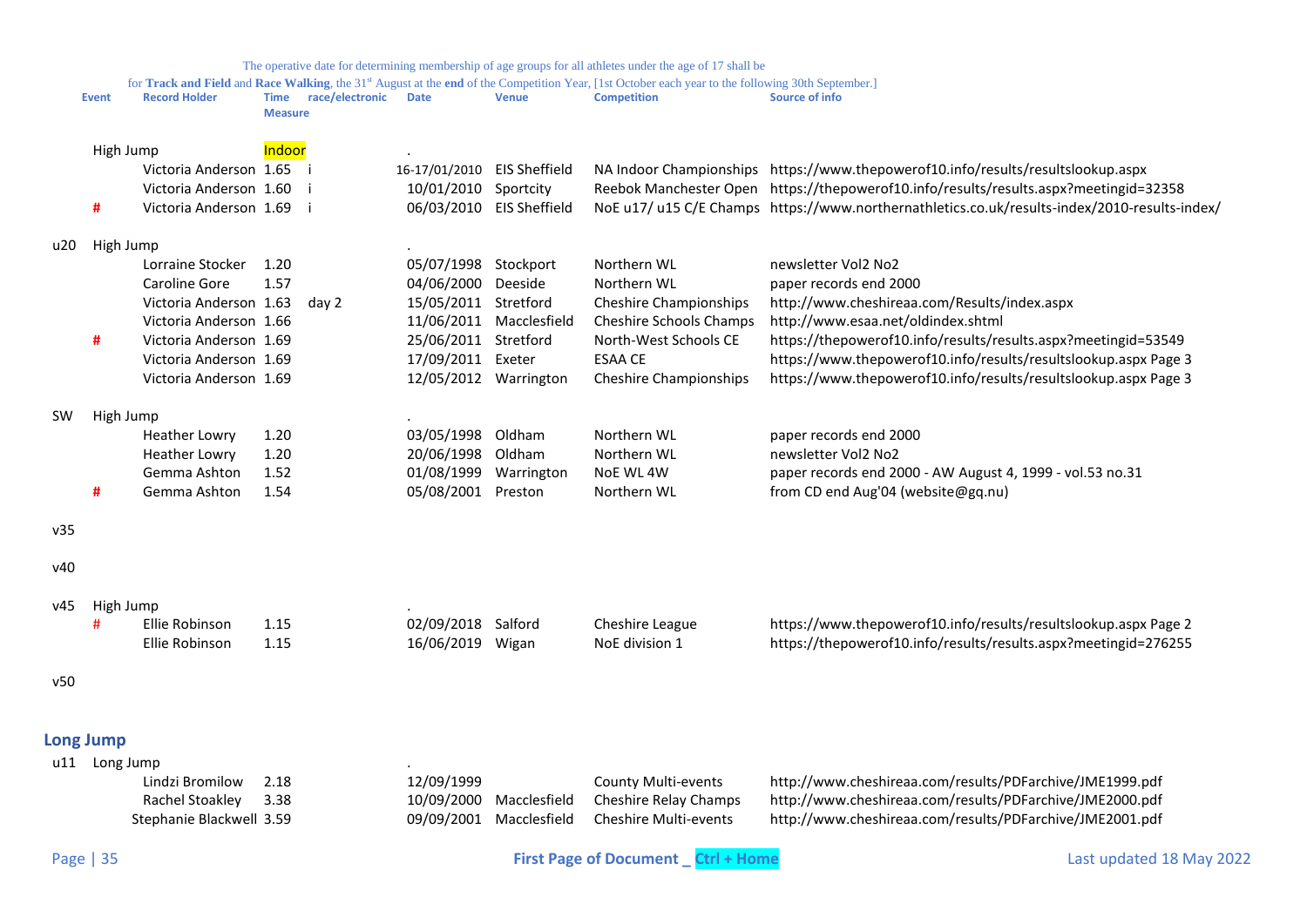|       |           |                          |                |                 |                             |                                       | The operative date for determining membership of age groups for all athletes under the age of 17 shall be                                                                |                                                                 |
|-------|-----------|--------------------------|----------------|-----------------|-----------------------------|---------------------------------------|--------------------------------------------------------------------------------------------------------------------------------------------------------------------------|-----------------------------------------------------------------|
|       | Event     | <b>Record Holder</b>     | <b>Time</b>    | race/electronic | <b>Date</b>                 | <b>Venue</b>                          | for Track and Field and Race Walking, the 31st August at the end of the Competition Year, [1st October each year to the following 30th September.]<br><b>Competition</b> | <b>Source of info</b>                                           |
|       |           |                          | <b>Measure</b> |                 |                             |                                       |                                                                                                                                                                          |                                                                 |
|       |           | <b>Emily Clark</b>       | 4.04           |                 | 05/06/2005                  | Blackburn                             | NoE YA Northern 1W                                                                                                                                                       | AW June 15, 2005 - vol.59 no.24                                 |
|       |           | Amy Williams             | 4.05           |                 | 23/08/2008 Manchester       |                                       | NW CE Open                                                                                                                                                               | https://www.thepowerof10.info/results/resultslookup.aspx Page 2 |
|       |           | Tamsin O'Keefe           | 4.15           |                 |                             | 15/09/2013 Macclesfield               | Cheshire Multi-events                                                                                                                                                    |                                                                 |
|       |           | Long Jump - Indoor       |                |                 |                             |                                       |                                                                                                                                                                          |                                                                 |
|       |           | Tamsin O'Keefe           | 3.43 i         |                 | 11/11/2012 Sportcity        |                                       | Dash Quad                                                                                                                                                                | https://www.thepowerof10.info/results/resultslookup.aspx Page 2 |
| u13 I | Long Jump |                          |                |                 |                             |                                       |                                                                                                                                                                          |                                                                 |
|       |           | Sarah Devoy              | 4.06           |                 | 27/03/1999                  | Eirias Park                           | Colwyn Bay Junior GP                                                                                                                                                     | AW March 31, 1999 - vol.53 no.13                                |
|       |           | Sarah Devoy              | 4.08           |                 | 18/04/1999                  | Eirias Park                           | Colwyn Bay GP Final                                                                                                                                                      | AW April 21, 1999 - vol.53 no.16                                |
|       |           | Stephanie Blackwell 4.18 |                |                 | 16/06/2002 Kelsterton       |                                       | Deeside Games                                                                                                                                                            | AW June 19, 2002 - vil.56 no.25                                 |
|       |           | Stephanie Blackwell 4.33 |                |                 | 15/09/2002                  | Macclesfield                          | Cheshire Multi-events                                                                                                                                                    | http://www.cheshireaa.com/results/ME/2002/U11CE2002.jpg         |
|       |           | Amy Williams             | 4.54           |                 | 21/06/2009                  | Wigan                                 | McCain UK YAL N 1W                                                                                                                                                       | https://thepowerof10.info/results/results.aspx?meetingid=25490  |
|       |           | Amy Williams             | 4.69           |                 | 28/06/2009                  | Birmingham                            | <b>ISA National Athletics Champs</b>                                                                                                                                     | https://www.thepowerof10.info/results/resultslookup.aspx Page 2 |
|       |           | Amy Williams             | 4.86           |                 | 11/04/2010                  | Wavertree                             | <b>EG Memorial Meet</b>                                                                                                                                                  | https://thepowerof10.info/results/results.aspx?meetingid=37487  |
|       |           | Amy Williams             | 5.10           |                 | 17/04/2010                  | Birmingham                            | Birchfield open                                                                                                                                                          | https://www.thepowerof10.info/results/resultslookup.aspx Page 2 |
|       |           | Amy Williams             | 5.10           |                 | 08/05/2010                  | Macclesfield                          | <b>Cheshire Championships</b>                                                                                                                                            | https://www.thepowerof10.info/results/resultslookup.aspx Page 2 |
|       |           | Amy Williams             | 5.35           |                 | 16/05/2010                  | Bebington                             | McCain UK YAL N Premier W mB                                                                                                                                             | https://thepowerof10.info/results/results.aspx?meetingid=36926  |
|       | #         | Amy Williams             | 5.40           |                 | 23/06/2010                  | Bedford                               | <b>ISA National Championships</b>                                                                                                                                        | https://www.thepowerof10.info/results/resultslookup.aspx Page 2 |
| u13   |           | Long Jump - Indoor       |                |                 |                             |                                       |                                                                                                                                                                          |                                                                 |
|       |           | Amy Williams             | 4.61 i         |                 |                             | 22/11/2009 Connah's Quay Deeside Open |                                                                                                                                                                          | https://thepowerof10.info/results/results.aspx?meetingid=31788  |
|       |           | Amy Williams             | 4.95 i         |                 | 12/12/2009                  | Sheffield                             | Northern indoor open                                                                                                                                                     | https://thepowerof10.info/results/results.aspx?meetingid=32360  |
|       | #         | Amy Williams             | $5.01$ i       |                 | 16-17/01/2010 EIS Sheffield |                                       | NA Indoor Championships                                                                                                                                                  | https://www.northernathletics.co.uk/results-index               |
|       |           | Amy Williams             | $5.01$ i       |                 | 21/02/2010 Sportcity        |                                       | Reebok Manchester Open                                                                                                                                                   | https://thepowerof10.info/results/results.aspx?meetingid=32357  |
| u15   | Long Jump |                          |                |                 |                             |                                       |                                                                                                                                                                          |                                                                 |
|       |           | Alicia Bateson           | 4.93           |                 | 10/05/1998 Crewe            |                                       | <b>Cheshire Championships</b>                                                                                                                                            | http://www.cheshireaa.com/results/PDFarchive/TF1998.pdf         |
|       |           | Alicia Bateson           | 5.32           |                 | 28/06/1998 Salford          |                                       | MacDonalds YAL NW1                                                                                                                                                       | AW July 1, 1998 - vol.52 no.27                                  |
|       | #         | Sian Kelman              | 5.39           |                 | 20/08/2005 Cudworth         |                                       | <b>NoEAA Inter Counties</b>                                                                                                                                              | http://www.cheshireaa.com/results/PDFarchive/NoEAAICTF2005.pdf  |
|       |           | Long Jump - Indoor       |                |                 |                             |                                       |                                                                                                                                                                          |                                                                 |
|       |           | Olivia Montez-Brown 4.60 |                |                 | 22/11/2009                  | Connah's Quay Deeside Open            |                                                                                                                                                                          | https://thepowerof10.info/results/results.aspx?meetingid=31788  |
|       |           | Olivia Montez-Brown 4.64 |                |                 | 03/01/2010                  | Sportcity                             | Reebok Manchester Open                                                                                                                                                   | https://thepowerof10.info/results/results.aspx?meetingid=32359  |
|       |           | Olivia Montez-Brown 4.89 |                |                 | 10/01/2010 Sportcity        |                                       | Reebok Manchester Open                                                                                                                                                   | https://thepowerof10.info/results/results.aspx?meetingid=32358  |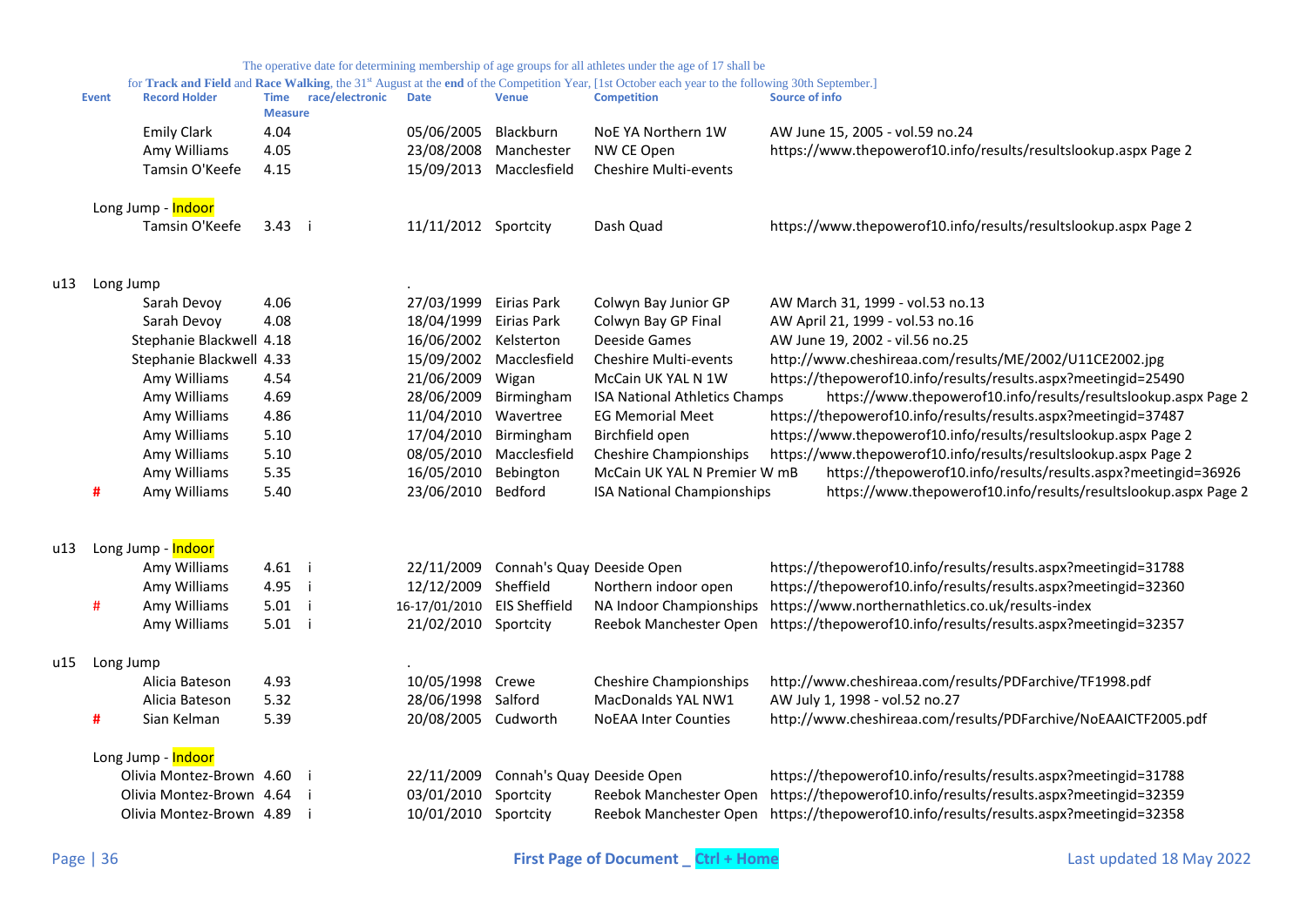|     | <b>Event</b> | <b>Record Holder</b>     | <b>Time</b><br><b>Measure</b> | race/electronic | $\mathfrak{m}$ and $\mathfrak{r}$ and $\mathfrak{r}$<br><b>Date</b> | <b>Venue</b>               | ompetition Tear, The October each fear to the following both Deptember.<br><b>Competition</b> | <b>Source of info</b>                                                                         |
|-----|--------------|--------------------------|-------------------------------|-----------------|---------------------------------------------------------------------|----------------------------|-----------------------------------------------------------------------------------------------|-----------------------------------------------------------------------------------------------|
|     |              | Olivia Montez-Brown      | 5.00                          |                 | 09/01/2011                                                          | Connah's Quay Deeside Open |                                                                                               | https://thepowerof10.info/results/results.aspx?meetingid=47945                                |
|     | #            | Abigail Pawlett          | 5.30                          |                 | 29/01/2017                                                          | Sheffield                  | Sheffield Festival Open                                                                       | https://www.thepowerof10.info/results/resultslookup.aspx Page 3                               |
|     |              | Abigail Pawlett          | 5.30                          |                 | 05/02/2017 Sheffield                                                |                            | NA U13 / U15 Champs                                                                           | https://www.thepowerof10.info/results/resultslookup.aspx Page 3                               |
| u17 |              | Long Jump                |                               |                 |                                                                     |                            |                                                                                               |                                                                                               |
|     |              | Alexis Ithell            | 4.66                          |                 | 09/05/1998                                                          | Crewe                      | <b>Cheshire Championships</b>                                                                 | http://www.cheshireaa.com/results/PDFarchive/TF1998.pdf                                       |
|     |              | Alicia Bateson           | 4.95                          |                 | 08/05/1999                                                          | Warrington                 | <b>Cheshire Championships</b>                                                                 | http://www.cheshireaa.com/results/PDFarchive/TF1999.pdf                                       |
|     |              | Alicia Bateson           | 4.95                          |                 | 12/06/1999                                                          | Macclesfield               | <b>Cheshire Schools Champs</b>                                                                | http://www.esaa.net/oldindex.shtml                                                            |
|     |              | Sian Kelman              | 5.36                          |                 | 13/05/2006                                                          | Warrington                 | <b>Cheshire Championships</b>                                                                 | Po10 & http://www.cheshireaa.com/Results/index.aspx                                           |
|     |              | Sian Kelman              | 5.36                          |                 | 05/05/2007                                                          | Stanney                    | North of England League                                                                       | Po10 & https://www.northernathletics.co.uk/download/tf-league-results-2007/                   |
|     |              | Sian Kelman              | 5.47                          |                 | 12/05/2007                                                          | Macclesfield               | <b>Cheshire Championships</b>                                                                 | Po10 & http://www.cheshireaa.com/Results/index.aspx                                           |
|     | #            | Sian Kelman              | 5.55                          |                 | 26/05/2007                                                          | Leeds                      | NoEAA U17/U15 Champs                                                                          | https://www.northernathletics.co.uk/results-index/2007-results-index/                         |
| u17 |              | Long Jump - Indoor       |                               |                 |                                                                     |                            |                                                                                               |                                                                                               |
|     |              | Sian Kelman              | 5.07 f i                      |                 | 22-23/01/2006                                                       | <b>EIS Sheffield</b>       |                                                                                               | NoE Junior Championships https://www.northernathletics.co.uk/download/na-indoor-results-2006/ |
|     |              | Sian Kelman              | 5.12                          | $f$ i           | 09/12/2006                                                          | <b>EIS Sheffield</b>       | NoEAA indoor open                                                                             | https://www.northernathletics.co.uk/download/na-indoor-results-2006/                          |
|     |              | Sian Kelman              | 5.26                          | fi              | 20/01/2007                                                          | Sheffield                  | <b>NoEAA Indoor Champs</b>                                                                    | https://www.northernathletics.co.uk/download/na-indoor-results-2007/                          |
|     | #            | Olivia Montez-Brown 5.49 |                               |                 | 01/12/2012                                                          |                            | Emirates Arena SIAB Schools Pentathlon                                                        | http://www.esaa.net/oldindex.shtml                                                            |
| u20 |              | Long Jump                |                               |                 |                                                                     |                            |                                                                                               |                                                                                               |
|     |              | Samantha Withers 4.97    |                               |                 | 11/04/1998                                                          | Eirias Park                | Colwyn Bay Open                                                                               | 'Pioneer' 15/04/1998 Page 46 - AW April 15, 1998 - Vol.52 no.16                               |
|     |              | Sian Kelman              | 5.08                          |                 | 03/05/2008                                                          | Stanney                    | NL <sub>2W</sub>                                                                              | https://thepowerof10.info/results/results.aspx?meetingid=13444                                |
|     |              | Sian Kelman              | 5.21                          |                 | 10/05/2008                                                          | Stanney                    | <b>Cheshire Championships</b>                                                                 | http://www.cheshireaa.com/Results/index.aspx                                                  |
|     |              | Sian Kelman              | 5.39                          |                 | 07/06/2008                                                          | Wavertree                  | NoE 2W                                                                                        | https://thepowerof10.info/results/results.aspx?meetingid=13443                                |
|     |              | Sian Kelman              | 5.46                          | $w+0.5$ f       | 15/06/2008                                                          | Sportcity                  | NA s/ u20 Champs                                                                              | https://www.northernathletics.co.uk/download/na-tf-results-2008/                              |
|     |              | Sian Kelman              | 5.61                          |                 | 27/07/2008                                                          | Deeside                    | National Junior League                                                                        | https://thepowerof10.info/results/results.aspx?meetingid=12846                                |
|     |              | Sian Kelman              | 5.63                          |                 | 31/08/2008                                                          | Cudworth                   | NoE Promotion match                                                                           | https://thepowerof10.info/results/results.aspx?meetingid=13409                                |
|     | Ħ            | Olivia Montez-Brown 5.82 |                               |                 | 12/07/2014                                                          | Birmingham                 | <b>ESAA T&amp;F Championships</b>                                                             | https://www.thepowerof10.info/results/resultslookup.aspx Page 7                               |
| u20 |              | Long Jump - Indoor       |                               |                 |                                                                     |                            |                                                                                               |                                                                                               |
|     |              | Danielle Erskine         | 4.63                          |                 | 02/01/2011                                                          | Sportcity                  | Manchester Open                                                                               |                                                                                               |
|     |              | Danielle Erskine         | 4.92 i                        |                 | 20/02/2011 Sportcity                                                |                            | Manchester Open                                                                               |                                                                                               |
|     |              | Danielle Erskine         | 5.06                          |                 | 06/03/2011 Sportcity                                                |                            | Manchester Open                                                                               |                                                                                               |
|     |              | Danielle Erskine         | 5.16                          |                 | 04/03/2012                                                          | Sportcity                  | Manchester Open                                                                               |                                                                                               |
|     |              | Danielle Erskine         | 5.18                          |                 | 15/01/2012                                                          | <b>EIS Sheffield</b>       | NoE Championships                                                                             | https://www.thepowerof10.info/results/resultslookup.aspx Page 2                               |
|     |              | Olivia Montez-Brown 5.49 |                               |                 | 01/12/2012                                                          |                            | Emirates Arena SIAB Schools Pentathlon                                                        | https://thepowerof10.info/results/results.aspx?meetingid=72726                                |
|     | #            | Olivia Montez-Brown 5.80 |                               |                 | 28/02/2015 Sheffield                                                |                            |                                                                                               | EA U15/ U17/ U20 Champs https://www.thepowerof10.info/results/resultslookup.aspx Page 6       |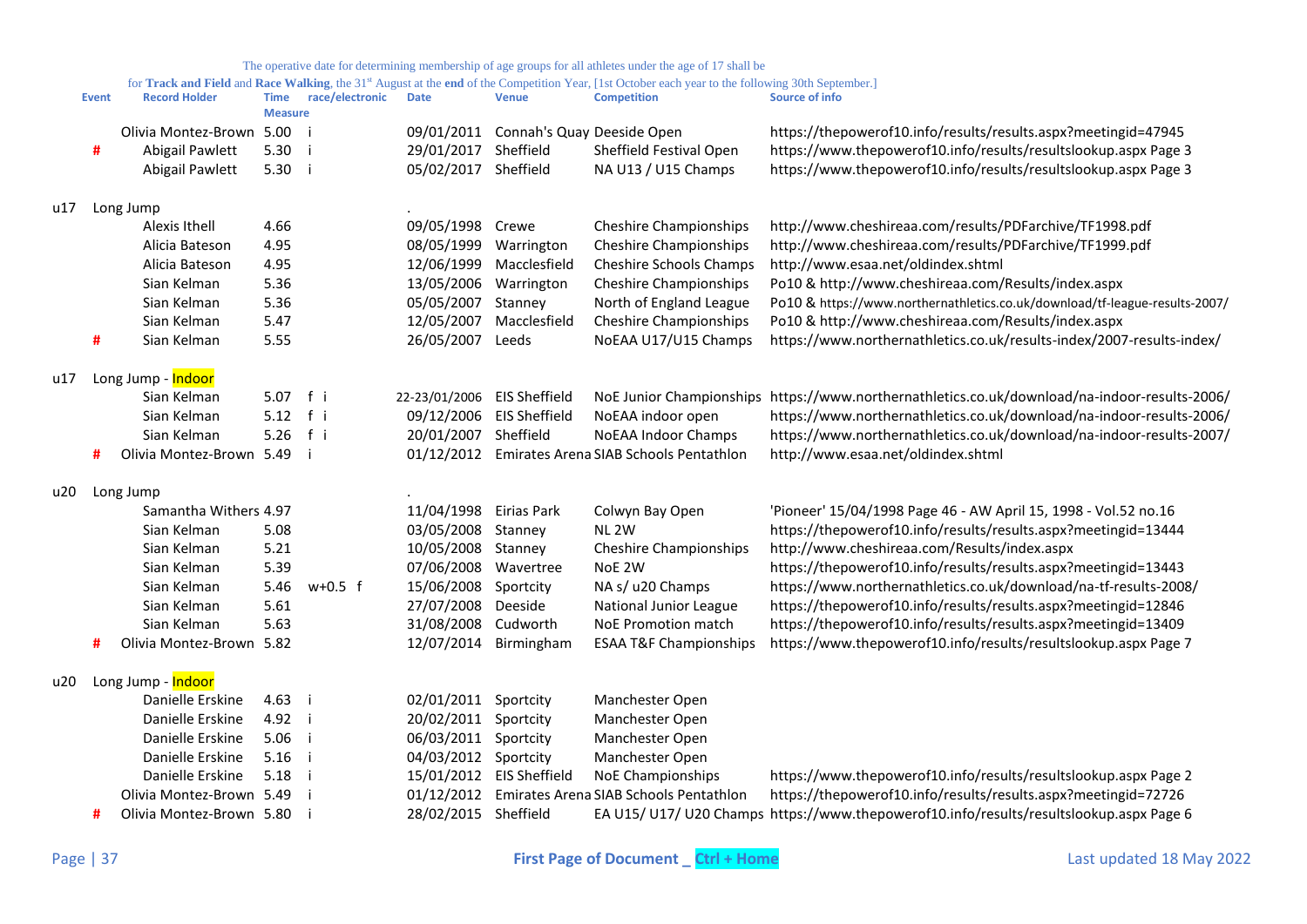|           |       |                                |                               |                 |                        |                           | The operative date for determining membership of age groups for all athletes under the age of 17 shall be                                                                            |                                                                                         |
|-----------|-------|--------------------------------|-------------------------------|-----------------|------------------------|---------------------------|--------------------------------------------------------------------------------------------------------------------------------------------------------------------------------------|-----------------------------------------------------------------------------------------|
|           | Event | <b>Record Holder</b>           | <b>Time</b><br><b>Measure</b> | race/electronic | <b>Date</b>            | <b>Venue</b>              | for Track and Field and Race Walking, the 31 <sup>st</sup> August at the end of the Competition Year, [1st October each year to the following 30th September.]<br><b>Competition</b> | Source of info                                                                          |
| <b>SW</b> |       | Long Jump                      |                               |                 |                        |                           |                                                                                                                                                                                      |                                                                                         |
|           |       | Joy Carsons                    | 3.43                          |                 | 11/04/1998 Eirias Park |                           | Colwyn Bay Open                                                                                                                                                                      | 'Pioneer' 15/04/1998 Page 46 - AW April 15, 1998 - Vol.52 no.16                         |
|           |       | <b>Heather Lowry</b>           | 3.94                          |                 | 06/06/1999             | Warrington                | NoE WL 4W                                                                                                                                                                            | paper records end 2000 - AW June 9, 1999 - vol.53 no.23                                 |
|           |       | Gemma Ashton                   | 4.39                          |                 |                        | 01/08/1999 Warrington     | NoE WL 4W                                                                                                                                                                            | AW August 4, 1999 - vol.53 no.31                                                        |
|           |       | Gemma Ashton                   | 4.45                          |                 | 01/05/2004 Stockport   |                           | Northern WL                                                                                                                                                                          | from CD end Aug'04 (website@gq.nu)                                                      |
|           |       | Catriona Boyd                  | 4.73                          |                 | 07/08/2005 Stockport   |                           | 3W - Northern League                                                                                                                                                                 | https://www.northernathletics.co.uk/download/tf-league-results-2005/                    |
|           |       | Danielle Erskine               | 4.94                          |                 |                        | 17/05/2014 Macclesfield   | <b>Cheshire Championships</b>                                                                                                                                                        | https://www.thepowerof10.info/results/resultslookup.aspx Page 4                         |
|           |       | Danielle Erskine               | 5.36                          |                 | 23/05/2015 Stretford   |                           | <b>Cheshire Championships</b>                                                                                                                                                        | http://www.cheshireaa.com/Results/index.aspx                                            |
|           |       | Olivia Montez-Brown 5.73       |                               | $w+0.9$         |                        | 03/04/2016 Sioux Falls SD | Vance Butler Invitational                                                                                                                                                            | https://goaugie.com/documents/2016/4/3/Vance_butler_Results.pdf                         |
|           | #     | Olivia Montez-Brown 5.91 w+1.8 |                               |                 |                        | 10/04/2016 Sioux Falls SD | Sioux Falls Invitational                                                                                                                                                             | https://siouxfalls ftp.sidearmsports.com/custompages/pdf9/4725944.pdf                   |
| <b>SW</b> |       | Long Jump - Indoor             |                               |                 |                        |                           |                                                                                                                                                                                      |                                                                                         |
|           |       | Danielle Erskine               | $5.21$ i                      |                 | 21/02/2015 Sheffield   |                           | <b>BUCS Indoor Champs</b>                                                                                                                                                            | https://www.thepowerof10.info/results/resultslookup.aspx Page 5                         |
|           |       | Olivia Montez-Brown 5.44       |                               |                 |                        |                           | 29/01/2016 Minneapolis MN Jack Johnson Classic                                                                                                                                       | https://thepowerof10.info/results/results.aspx?meetingid=161266                         |
|           |       | Olivia Montez-Brown 5.77       |                               |                 |                        | 06/02/2016 Mankato MN     | <b>Ted Nelson Classic</b>                                                                                                                                                            | https://www.thepowerof10.info/results/resultslookup.aspx                                |
|           | #     | Olivia Montez-Brown 5.85       |                               |                 |                        | 07/01/2017 Mankato MN     | Minnesota State - Alumni                                                                                                                                                             | https://thepowerof10.info/results/results.aspx?meetingid=192745                         |
| v35       |       | Long Jump                      |                               |                 |                        |                           |                                                                                                                                                                                      |                                                                                         |
|           | #     | Jules Wilkins                  | 2.86                          |                 | 28/05/2006 Stockport   |                           | Rd1 Cheshire League                                                                                                                                                                  | WCAC 2006 Stats                                                                         |
| v40       |       | Long Jump                      |                               |                 |                        |                           |                                                                                                                                                                                      |                                                                                         |
|           |       | Debra Erskine                  | 3.28                          |                 | 20/04/2008 Stockport   |                           | Cheshire League Rd1 M3                                                                                                                                                               | http://www.cheshireaa.com/results/TFL/cheshire_tf_league_2008.aspx                      |
| v45       |       |                                |                               |                 |                        |                           |                                                                                                                                                                                      |                                                                                         |
| v50       |       |                                |                               |                 |                        |                           |                                                                                                                                                                                      |                                                                                         |
|           |       |                                |                               |                 |                        |                           |                                                                                                                                                                                      |                                                                                         |
| v55       |       |                                |                               |                 |                        |                           |                                                                                                                                                                                      |                                                                                         |
| v60       |       |                                |                               |                 |                        |                           |                                                                                                                                                                                      |                                                                                         |
| v65       |       | Long Jump                      |                               |                 |                        |                           |                                                                                                                                                                                      |                                                                                         |
|           |       | Cath McGrath                   | 1.45                          |                 | 23/06/2019 Bury        |                           |                                                                                                                                                                                      | Northern Masters Champs https://thepowerof10.info/results/results.aspx?meetingid=284572 |
| v70       |       |                                |                               |                 |                        |                           |                                                                                                                                                                                      |                                                                                         |
|           |       |                                |                               |                 |                        |                           |                                                                                                                                                                                      |                                                                                         |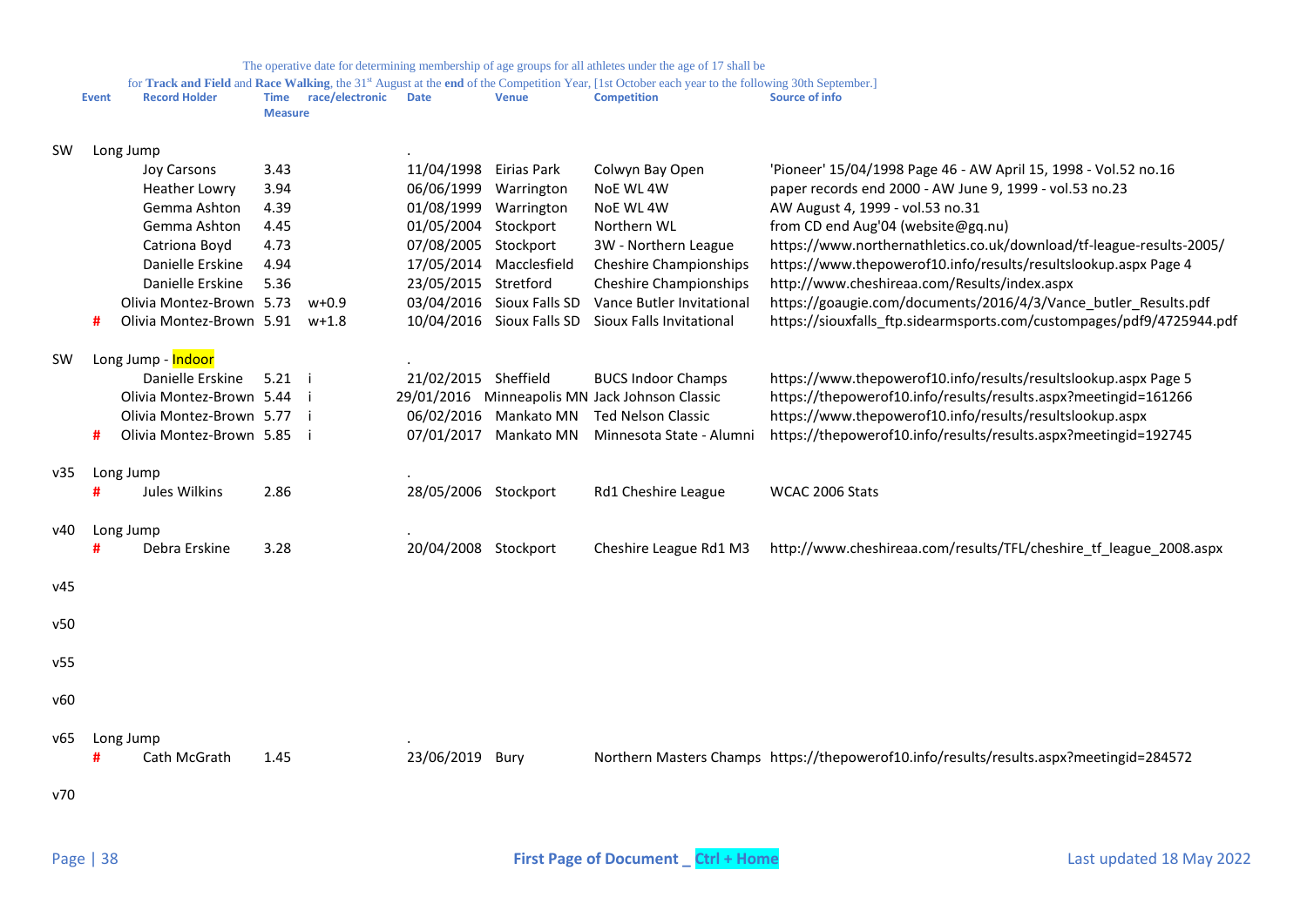for Track and Field and Race Walking, the 31<sup>st</sup> August at the end of the Competition Year, [1st October each year to the following 30th September.]

<span id="page-38-0"></span>

|           | <b>Event</b>      | <b>Record Holder</b> | race/electronic<br><b>Time</b><br><b>Measure</b> | <b>Date</b>      | <b>Venue</b> | for <b>Track and Field</b> and <b>Kace Walking</b> , the 31 <sup>*</sup> August at the end of the Competition Year, [1st October each year to the following 30th September.]<br><b>Competition</b> | Source of info                                                      |
|-----------|-------------------|----------------------|--------------------------------------------------|------------------|--------------|----------------------------------------------------------------------------------------------------------------------------------------------------------------------------------------------------|---------------------------------------------------------------------|
|           | <b>Pole Vault</b> |                      |                                                  |                  |              |                                                                                                                                                                                                    |                                                                     |
| u15       |                   | Pole Vault           |                                                  |                  |              |                                                                                                                                                                                                    |                                                                     |
|           |                   | Lauren Jones         | 1.60                                             | 14/05/2016       | Macclesfield | <b>Cheshire Championships</b>                                                                                                                                                                      | http://www.cheshireaa.com/results/TFC/2016/2016%20TFC%20Results.pdf |
|           |                   | Lauren Jones         | 1.70                                             | 19/06/2016       | Darlington   | YDL N Premier 2                                                                                                                                                                                    | https://www.thepowerof10.info/results/resultslookup.aspx Page2      |
|           |                   | Lauren Jones         | 1.90                                             | 16/07/2016       | Bebington    | N P 2 YDL Lower                                                                                                                                                                                    | https://www.thepowerof10.info/results/resultslookup.aspx Page 2     |
|           |                   | Lauren Jones         | 1.90                                             | 20/05/2017       | Leeds, South | YDL N Premier 1                                                                                                                                                                                    | https://www.thepowerof10.info/results/resultslookup.aspx Page 2     |
|           |                   | Lauren Jones         | 1.90                                             | 10/06/2017       | Macclesfield | Cheshire Schools Champs                                                                                                                                                                            | https://www.thepowerof10.info/results/resultslookup.aspx Page 2     |
|           | #                 | Lauren Jones         | 2.10                                             | 17/06/2017       | Birmingham   | Mason Trophy _ Schools'                                                                                                                                                                            | https://www.thepowerof10.info/results/resultslookup.aspx Page 3     |
| u17       |                   | Pole Vault           |                                                  |                  |              |                                                                                                                                                                                                    |                                                                     |
|           |                   | Gemma Hale           | 1.70                                             | 01/05/2010       | Stanney      | NoE 2W                                                                                                                                                                                             | https://thepowerof10.info/results/results.aspx?meetingid=37056      |
|           |                   | Gemma Hale           | 1.70                                             | 02/05/2010       | Wigan        | McCain UK YAL N Prem W                                                                                                                                                                             | https://thepowerof10.info/results/results.aspx?meetingid=36937      |
|           |                   | Gemma Hale           | 1.80                                             | 16/05/2010       | Bebington    | McCain UK YAL N Prem W mB                                                                                                                                                                          | https://thepowerof10.info/results/results.aspx?meetingid=36926      |
|           |                   | Gemma Hale           | 1.80                                             | 18/07/2010       | Stanney      | McCain UK YAL N Prem W                                                                                                                                                                             | https://thepowerof10.info/results/results.aspx?meetingid=36888      |
|           |                   | Chelsea Butler       | 1.90                                             | 07/05/2011       | Stanney      | NoE 2W                                                                                                                                                                                             | https://thepowerof10.info/results/results.aspx?meetingid=50646      |
|           |                   | Chelsea Butler       | 1.90                                             | 22/05/2011       | Preston      | McCain UK YAL N Prem W                                                                                                                                                                             | https://thepowerof10.info/results/results.aspx?meetingid=51612      |
|           | #                 | Chelsea Butler       | 2.00                                             | 04/06/2011       | Warrington   | NoE 2W                                                                                                                                                                                             | https://thepowerof10.info/results/results.aspx?meetingid=50645      |
|           |                   | Lauren Jones         | 2.00                                             | 12/05/2018       | Macclesfield | <b>Cheshire Championships</b>                                                                                                                                                                      | http://www.cheshireaa.com/results/TFL/cheshire tf league 2018.aspx  |
|           |                   | Lauren Jones         | 2.00                                             | 27/05/2018       | Stanney      | N W1 YDL upper                                                                                                                                                                                     | https://www.thepowerof10.info/results/resultslookup.aspx Page 2     |
|           |                   | Lauren Jones         | 2.00                                             | 09/06/2018       | Warrington   | Cheshire Schools Champs                                                                                                                                                                            | https://www.cheshireschoolsaa.co.uk/results-2018                    |
|           |                   | Lauren Jones         | 2.00                                             | 01/07/2018 Leigh |              | N W1 YDL upper                                                                                                                                                                                     | https://www.thepowerof10.info/results/resultslookup.aspx Page 2     |
| u20       |                   | Pole Vault           |                                                  |                  |              |                                                                                                                                                                                                    |                                                                     |
|           |                   | Caroline Gore        | 1.80                                             | 13/08/2000       | Warrington   | National Junior League                                                                                                                                                                             | paper records end 2000                                              |
|           |                   | Lauren Dimbylow      | 2.00                                             | 05/05/2018       | Wigan        | NoE League Division 1                                                                                                                                                                              | https://thepowerof10.info/results/results.aspx?meetingid=234459     |
|           |                   | Lauren Dimbylow      | 2.20                                             | 12/05/2018       | Macclesfield | <b>Cheshire Championships</b>                                                                                                                                                                      | http://www.cheshireaa.com/results/TFL/cheshire_tf_league_2018.aspx  |
|           |                   | Lauren Dimbylow      | 2.20                                             | 09/06/2018       | Warrington   | Cheshire Schools Champs                                                                                                                                                                            | https://www.cheshireschoolsaa.co.uk/results-2018                    |
|           | #                 | Lauren Dimbylow      | 2.50                                             | 08/07/2018 York  |              | NoE League Division 1                                                                                                                                                                              | https://thepowerof10.info/results/results.aspx?meetingid=234461     |
| <b>SW</b> |                   | Pole Vault           |                                                  |                  |              |                                                                                                                                                                                                    |                                                                     |
|           |                   | Niamh Reilly         | 1.70                                             | 06/06/2009       | Litherland   | NoE 2W                                                                                                                                                                                             | https://thepowerof10.info/results/results.aspx?meetingid=23581      |
|           |                   | Niamh Reilly         | 1.70                                             | 01/05/2010       | Stanney      | NoE 2W                                                                                                                                                                                             | https://thepowerof10.info/results/results.aspx?meetingid=37056      |
|           | #                 | Nola Harrison        | 2.00                                             | 07/05/2011       | Stanney      | NoE 2W                                                                                                                                                                                             | https://thepowerof10.info/results/results.aspx?meetingid=50646      |
|           |                   | Nicola Gore          | 2.00                                             | 05/05/2012       | Blackpool    | NoE 2W                                                                                                                                                                                             | https://thepowerof10.info/results/results.aspx?meetingid=62848      |

v35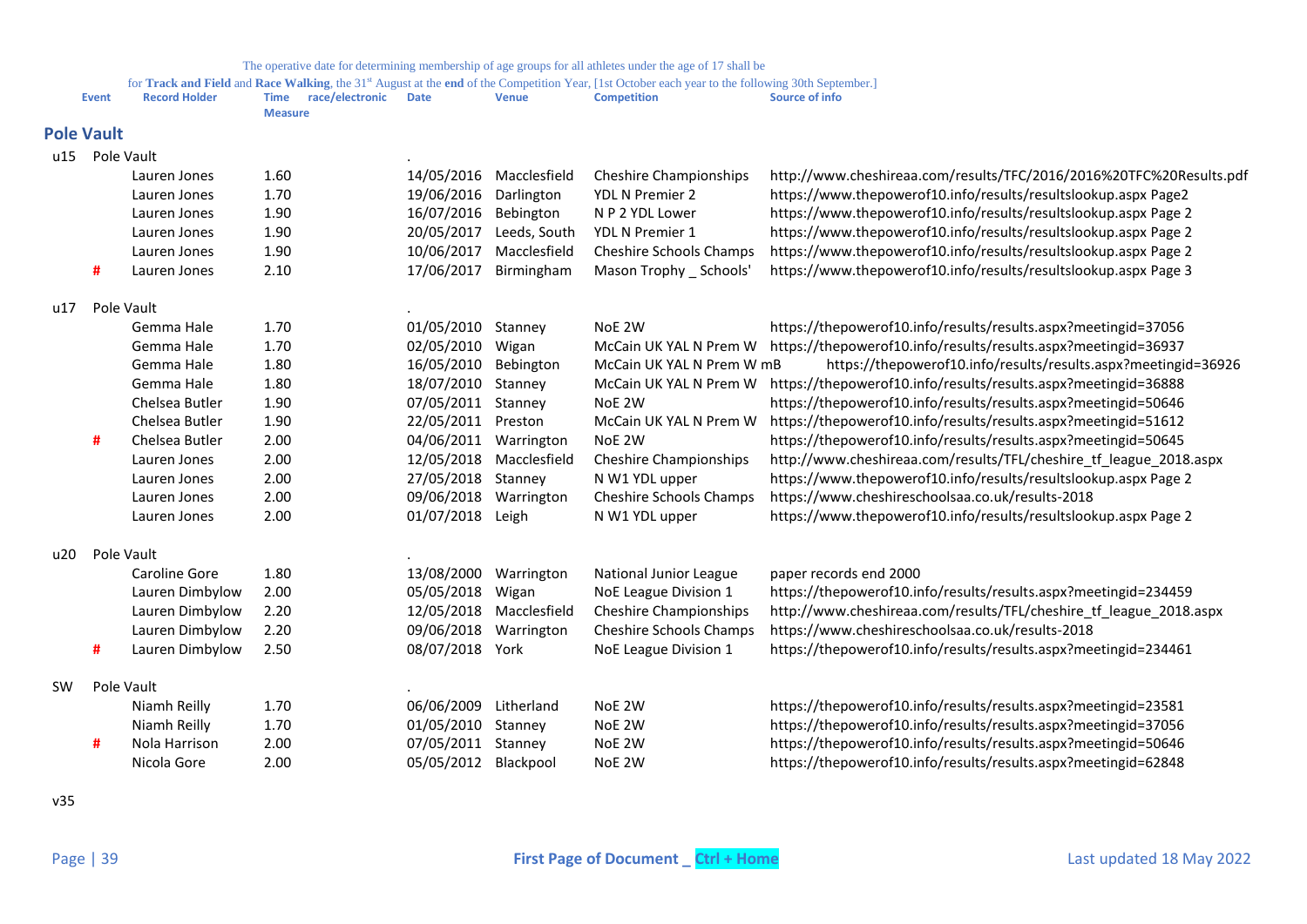for Track and Field and Race Walking, the 31<sup>st</sup> August at the end of the Competition Year, [1st October each year to the following 30th September.]

<span id="page-39-0"></span>

|                    |       |                        |                                                  |             |                      | for <b>Track and Field</b> and <b>Race Walking</b> , the 31 <sup>st</sup> August at the <b>end</b> of the Competition Year, [1st October each year to the following 30th September.] |                                                                      |
|--------------------|-------|------------------------|--------------------------------------------------|-------------|----------------------|--------------------------------------------------------------------------------------------------------------------------------------------------------------------------------------|----------------------------------------------------------------------|
|                    | Event | <b>Record Holder</b>   | race/electronic<br><b>Time</b><br><b>Measure</b> | <b>Date</b> | <b>Venue</b>         | <b>Competition</b>                                                                                                                                                                   | Source of info                                                       |
| <b>Triple Jump</b> |       |                        |                                                  |             |                      |                                                                                                                                                                                      |                                                                      |
| u15                |       | Triple Jump            |                                                  |             |                      |                                                                                                                                                                                      |                                                                      |
|                    |       | Olivia Montez-Brown    | 10.15                                            | 17/04/2010  | Wavertree            | Liverpool Throws & Jumps                                                                                                                                                             | https://thepowerof10.info/results/results.aspx?meetingid=36115       |
|                    | #     | Olivia Montez-Brown    | 10.44                                            | 08/05/2010  | Macclesfield         | <b>Cheshire Championships</b>                                                                                                                                                        | https://www.thepowerof10.info/results/resultslookup.aspx Page 3      |
| u17                |       | Triple Jump            |                                                  |             |                      |                                                                                                                                                                                      |                                                                      |
|                    |       | Caroline Gore          | 9.37                                             | 09/05/1998  | Crewe                | <b>Cheshire Championships</b>                                                                                                                                                        | http://www.cheshireaa.com/results/PDFarchive/TF1998.pdf              |
|                    |       | Gemma Sharples         | 10.78                                            | 12/06/1999  | Macclesfield         | <b>Cheshire Schools Champs</b>                                                                                                                                                       | http://www.esaa.net/oldindex.shtml                                   |
|                    |       | Olivia Montez-Brown    | 10.84                                            | 08/05/2011  | Macclesfield         | McCain UK YAL N Prem W                                                                                                                                                               | https://thepowerof10.info/results/results.aspx?meetingid=51612       |
|                    | #     | Olivia Montez-Brown    | 11.35                                            | 21/04/2012  | Deeside              | Cheshire League                                                                                                                                                                      | https://www.thepowerof10.info/results/resultslookup.aspx Page 3      |
| u17                |       | Triple Jump            | Indoor                                           |             |                      |                                                                                                                                                                                      |                                                                      |
|                    |       | <b>Stephanie Owens</b> | 8.66                                             | 07/01/2006  | Sportcity            | Sale H Open                                                                                                                                                                          | https://thepowerof10.info/results/results.aspx?meetingid=386         |
|                    | #     | Olivia Montez-Brown    | 10.22 i                                          | 20/111/10   | <b>EIS Sheffield</b> | NoE Open                                                                                                                                                                             | https://www.thepowerof10.info/results/resultslookup.aspx Page 3      |
| u20                |       | Triple Jump            |                                                  |             |                      |                                                                                                                                                                                      |                                                                      |
|                    |       | Caroline Gore          | 9.92                                             | 18/06/2000  | Bebington            | National Junior L (Mersey)                                                                                                                                                           | paper records end 2000                                               |
|                    |       | Hazel Williams         | 10.94                                            | 29/04/2001  | Bebington            | National Junior L (Mersey)                                                                                                                                                           | AW May 2, 2001 - vol.55 no.18                                        |
|                    | #     | <b>Emily Clark</b>     | 10.97                                            | 03/07/2011  | Trafford             | NoE 2W                                                                                                                                                                               | https://thepowerof10.info/results/results.aspx?meetingid=50644       |
| <b>SW</b>          |       | Triple Jump            |                                                  |             |                      |                                                                                                                                                                                      |                                                                      |
|                    |       | <b>Heather Lowry</b>   | 8.71                                             | 11/06/1998  | <b>Belle Vue</b>     | Northern WL                                                                                                                                                                          | newsletter Vol2 No2                                                  |
|                    |       | Shona Valentine        | 9.68                                             | 06/05/2006  | Stanney              | NoE 2W                                                                                                                                                                               | https://www.northernathletics.co.uk/download/tf-league-results-2006/ |
|                    |       | Danielle Erskine       | 10.03                                            | 30/04/2022  | Stanney              | <b>NoE W Premier</b>                                                                                                                                                                 | https://thepowerof10.info/results/results.aspx?meetingid=445765      |
|                    | #     | Danielle Erskine       | 10.06 w+0.2                                      | 14/05/2022  | Macclesfield         | <b>Cheshire Championships</b>                                                                                                                                                        |                                                                      |

v35

<span id="page-39-1"></span>**Discus**

| u13 | 0.75kg |                        |       |                    |                       |                        |                                                                               |
|-----|--------|------------------------|-------|--------------------|-----------------------|------------------------|-------------------------------------------------------------------------------|
|     |        | Sarah Devoy            | 15.03 | 09/05/1998 Crewe   |                       | Cheshire Champs        | newsletter Vol2No2   paper records end 2000/   AW May 13, 1998 - vol.52 no.20 |
|     |        | <b>Stephanie Owens</b> | 19.90 |                    | 13/09/2003 Colwyn Bay | Colwyn Bay Games       | AW September 17, 2003 - vol.57 no.38                                          |
|     |        | Isla Shillington       | 22.99 |                    | 13/05/2017 Warrington | Cheshire Championships | http://www.cheshireaa.com/Results/index.aspx                                  |
|     |        | Isla Shillington       | 26.34 | 23/09/2017 Wrexham |                       | Wrexham AC Final Fling | https://thepowerof10.info/results/results.aspx?meetingid=201297               |

u13 **1kg**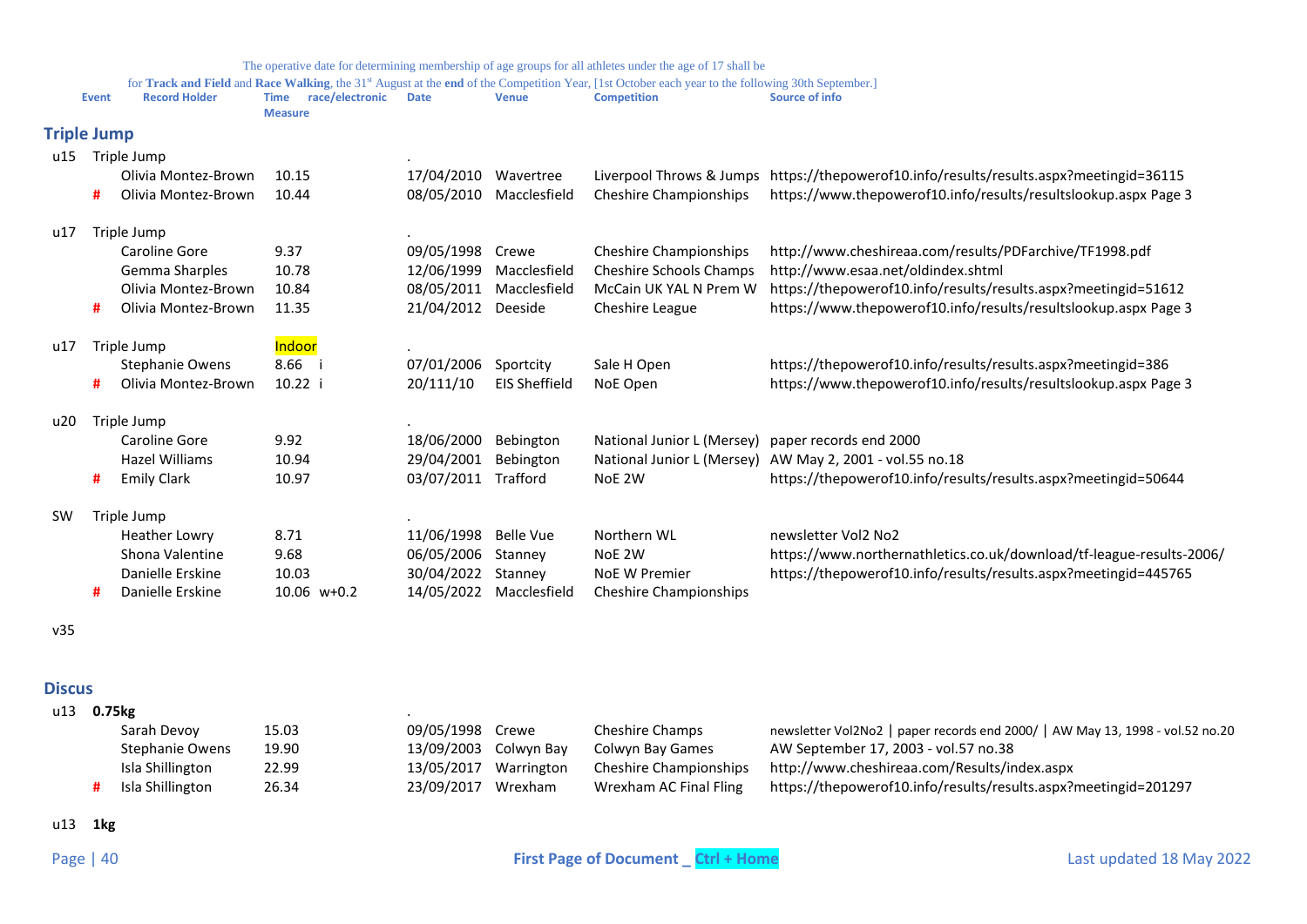for Track and Field and Race Walking, the 31<sup>st</sup> August at the end of the Competition Year, [1st October each year to the following 30th September.]

| <b>Event</b> | <b>Record Holder</b> | Time    | race/electronic | <b>Date</b>        | Venue | Competition | Source of info                                                                            |
|--------------|----------------------|---------|-----------------|--------------------|-------|-------------|-------------------------------------------------------------------------------------------|
|              |                      | Measure |                 |                    |       |             |                                                                                           |
|              | Emily Ball           |         |                 | 19/07/2010 Telford |       |             | Shrop. v Stafford Yr 7 & 8 https://thepowerof10.info/results/results.aspx?meetingid=40008 |

## u15 **1kg**

|     |                 | Hannah Povey                    |             | Boys record! | 03/05/1998           | Oldham       | <b>NWL</b>                             | newsletter Vol2 No2                                                           |
|-----|-----------------|---------------------------------|-------------|--------------|----------------------|--------------|----------------------------------------|-------------------------------------------------------------------------------|
|     |                 | Frances Elizabeth O'Neill 19.65 |             |              | 07/05/2000           | Ormskirk     | <b>NWL</b>                             | paper records end 2000                                                        |
|     |                 | Lauren Hunt                     | 21.69       |              | 10/05/2003           | Macclesfield | <b>Cheshire Championships</b>          | http://www.cheshireaa.com/results/TFC/2003/U13WTF2003.htm                     |
|     |                 | Lauren Hunt                     | 24.28       |              | 24/05/2003           | Wavertree    | North of England                       | http://www.cheshireaa.com/results/TFC/2004/u15mtf2004.htm                     |
|     |                 | Lauren Hunt                     | 25.50       |              | 01/06/2003           | Pendle       | UKA YA North 1W                        | AW June 11, 2003 - vol.57 no24                                                |
|     |                 | Lauren Hunt                     | 26.92       |              | 29/06/2003           | Macclesfield | UKA YA League N 1W                     | AW July 16, 2003 - vol.57 no.29                                               |
|     |                 | Lauren Hunt                     | 33.67       |              | 06/06/2004           | Bebington    | NoE N 1W                               | AW June 9, 2004 - vol.58 no.24                                                |
|     | #               | Isobel Griffin Morris           | 38.63       |              | 31/08/2014           | Bedford      | EA U15/U17 Champs                      | https://www.thepowerof10.info/results/resultslookup.aspx Page 6               |
| u17 | 1kg             |                                 |             |              |                      |              |                                        |                                                                               |
|     |                 | Caroline Gore                   | 30.49       |              | 09/05/1998           | Crewe        | <b>Cheshire Championships</b>          | http://www.cheshireaa.com/results/PDFarchive/TF1998.pdf                       |
|     |                 | Caroline Gore                   | 30.61       |              | 13/06/1998           | Crewe        | <b>Cheshire Schools Champs</b>         | http://www.esaa.net/oldindex.shtml                                            |
|     |                 | Caroline Gore                   | 30.80       |              | 08/05/1999           | Warrington   | <b>Cheshire Championships</b>          | http://www.cheshireaa.com/results/PDFarchive/TF1999.pdf                       |
|     |                 | Caroline Gore                   | 33.12       |              | 01/08/1999           | Scunthorpe   | North of England Champs                | paper records end 2000                                                        |
|     |                 | Lauren Hunt                     | 33.67       |              | 06/06/2004           | Bebington    | Young Athletes League                  | from CD end Aug'04 (website@gq.nu)   AW June 9, 2004, vol.58 no.24            |
|     |                 | Lauren Hunt                     | 34.45 final |              | 28-29/05/2005        | Cudworth     | <b>NoEAA Junior Champs</b>             | https://www.northernathletics.co.uk/download/na-tf-results-2005/              |
|     |                 | Lauren Hunt                     | 35.48       |              | 11/06/2005           | Macclesfield | Cheshire Schools Champs                | http://www.esaa.net/oldindex.shtml                                            |
|     |                 | Lauren Hunt                     | 37.72       |              | 26/06/2005           | Warrington   | UKA YA N 1W                            | AW November 9, 2005 - vol.59 no.45                                            |
|     |                 | <b>Emily Ball</b>               | 38.25       |              | 05/05/2013           | Isle of Man  | NoE 2W                                 | https://www.thepowerof10.info/results/resultslookup.aspx Page 2               |
|     |                 | <b>Emily Ball</b>               | 38.82       |              | 09/08/2014           | Bebington    | NA <sub>2W</sub>                       | https://www.thepowerof10.info/results/resultslookup.aspx Page 2               |
|     |                 | Isobel Griffin Morris           | 40.08       |              | 11/04/2015           | Wavertree    | Liverpool Throws & Jumps               | https://thepowerof10.info/results/results.aspx?meetingid=129117               |
|     |                 | <b>Isobel Griffin Morris</b>    | 40.83       |              | 28/06/2015 Stockport |              | YDL N W2 upper                         | https://thepowerof10.info/results/results.aspx?meetingid=132392               |
|     |                 | Isobel Griffin Morris           | 41.20       |              | 12/09/2015           | Wavertree    | Liverpool Throws & Jumps               | https://thepowerof10.info/results/results.aspx?meetingid=144019               |
|     |                 | <b>Isobel Griffin Morris</b>    | 44.98       |              | 24/07/2016           |              | Ellesmere Port YDL Upper Division NW 2 | https://thepowerof10.info/results/results.aspx?meetingid=159457               |
|     | #               | Isobel Griffin Morris           | 46.48       |              | 04/09/2016 Wrexham   |              | Cheshire League                        | https://www.thepowerof10.info/results/resultslookup.aspx Page 3               |
| u20 | 1 <sub>kg</sub> |                                 |             |              |                      |              |                                        |                                                                               |
|     |                 | Lorraine Stocker                | 15.38       |              | 05/07/1998           | Stockport    | Northern WL                            | newsletter Vol2 No2                                                           |
|     |                 | Amanda Gore                     | 25.92       |              | 08/05/1999           | Warrington   | <b>Cheshire Championships</b>          | http://www.cheshireaa.com/results/PDFarchive/TF1999.pdf                       |
|     |                 | Caroline Gore                   | 32.39       |              | 13/08/2000           | Warrington   | National Junior League                 | paper records end 2000                                                        |
|     |                 | Caroline Gore                   | 32.87       |              | 09/06/2001           | Stoke        | Cheshire Schools Champs                | http://www.esaa.net/2001/tf/chesh/chesh01.html                                |
|     |                 | Nicola Gore                     | 33.36       |              | 27/04/2003           | Trafford     | <b>NJL N Mersey</b>                    | from CD end Aug'04 (website@gq.nu)                                            |
|     |                 | Nicola Gore                     | 33.88       |              | 31/08/2003           | Watford      | Inter Area u20 match                   | https://www.cheshire-live.co.uk/sport/other-sport/debut-joy-pair-aces-5306925 |
|     |                 |                                 |             |              |                      |              |                                        |                                                                               |

Lauren Hunt 35.43 05/05/2007 Stanney Northern League https://www.northernathletics.co.uk/download/tf-league-results-2007/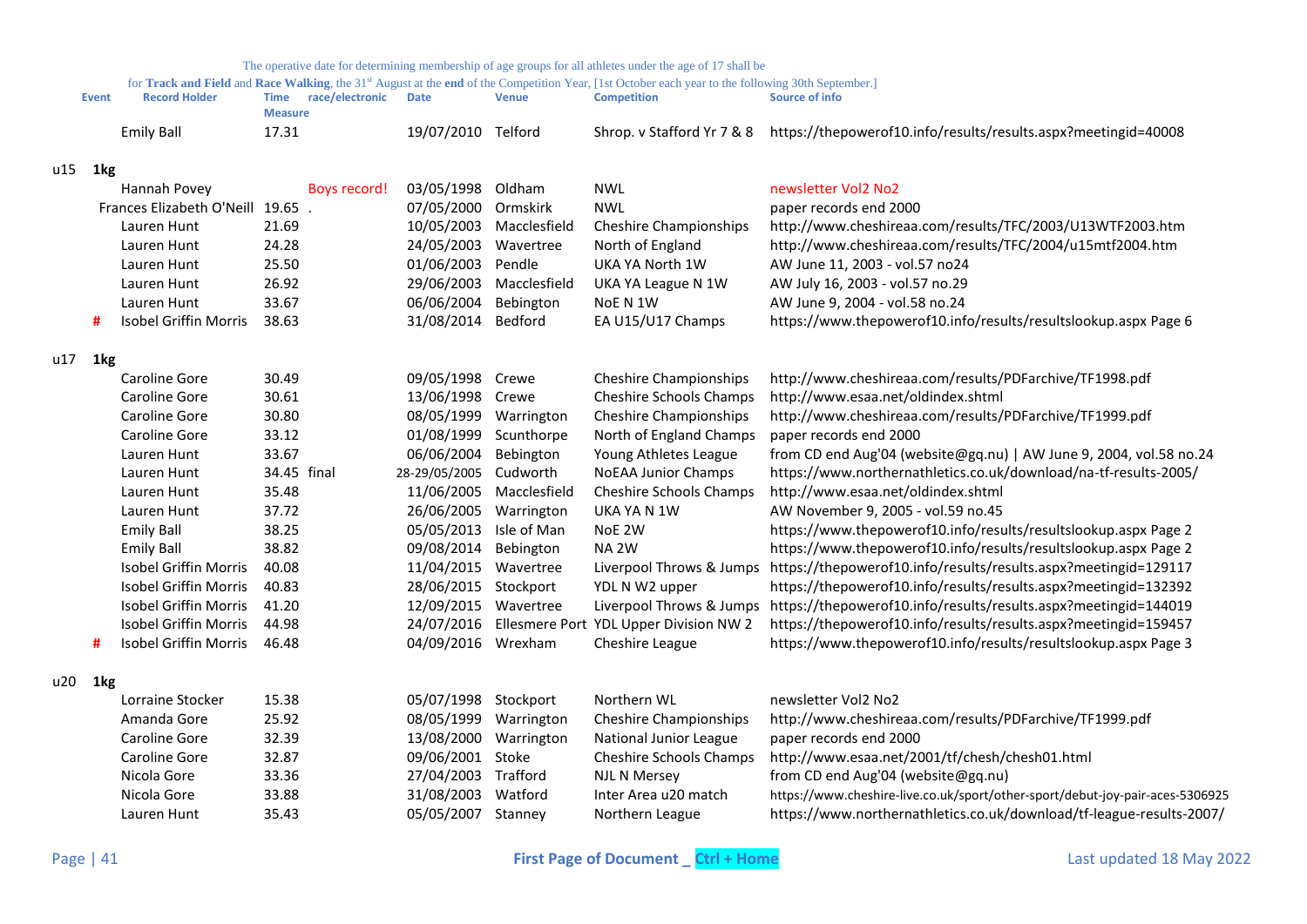for **Track and Field** and **Race Walking**, the 31<sup>st</sup> August at the end of the Competition Year, [1st October each year to the following 30th September.]

|     | <b>Event</b> | <b>Record Holder</b> | race/electronic<br><b>Time</b><br><b>Measure</b> | <b>Date</b>          | <b>Venue</b>             | <b>Competition</b>            | <b>Source of info</b>                                                       |
|-----|--------------|----------------------|--------------------------------------------------|----------------------|--------------------------|-------------------------------|-----------------------------------------------------------------------------|
|     |              | Lauren Hunt          | 35.43                                            | 29/07/2007           | Stanney                  | NJL N Mersey                  | AW August 2, 2007 - vol.63 (61) no31                                        |
|     |              | Lauren Hunt          | 37.53                                            | 12/04/2008           | Wavertree                | Liverpool Throws & Jumps      | https://thepowerof10.info/results/results.aspx?meetingid=12668              |
|     |              | <b>Emily Ball</b>    | 39.52                                            | 28/06/2015 Stockport |                          | YDL N W2 upper                | https://thepowerof10.info/results/results.aspx?meetingid=132392             |
|     |              | <b>Emily Ball</b>    | 39.55                                            | 12/07/2015           | Stanney                  | NoE 2W                        | https://www.thepowerof10.info/results/resultslookup.aspx Page 2             |
|     | #            | <b>Emily Ball</b>    | 40.10                                            | 26/07/2015 Stanney   |                          | YDL N W2 upper                | https://thepowerof10.info/results/results.aspx?meetingid=132393             |
| SW  |              | <b>1kg Discus</b>    |                                                  |                      |                          |                               |                                                                             |
|     |              | Caroline Gore        | 29.85                                            | 06/05/2001 I of Man  |                          | Northern WL div3              | AW May 9, 2001 - vol.55 no19                                                |
|     |              | Nicola Gore          | 35.20                                            |                      | 15-16/05/2004 Warrington | <b>Cheshire Championships</b> | http://www.cheshireaa.com/results/TFC/2004/u15mtf2004.htm                   |
|     |              | Nicola Gore          | 36.01                                            | 19/06/2004 Wavertree |                          | <b>NoEAA Senior Champs</b>    | https://www.northernathletics.co.uk/download/na-tf-results-2004/            |
|     |              | Nicola Gore          | 37.33                                            | 04/07/2004           | Stretford                | NoE N 2W                      | Aw July 7, 2004 - vol.58 no.28                                              |
|     |              | Nicola Gore          | 37.47                                            | 31/07/2004           | Deeside                  | NoE N 2W                      | from CD end Aug'04 (website@gq.nu)-   - AW August 4 2004 - vol.58 no.32     |
|     |              | Nicola Gore          | 40.47                                            | 05/05/2007           | Stanney                  | Norther League                | Po10   https://www.northernathletics.co.uk/download/tf-league-results-2007/ |
|     | #            | Nicola Gore          | 41.17                                            | 01/09/2007           | Wavertree                | <b>NoE Promotion</b>          | https://www.northernathletics.co.uk/download/tf-league-results-2007/        |
| v35 | 1kg          |                      |                                                  |                      |                          |                               |                                                                             |
|     | #            | Nicola Gore          | 32.21                                            | 30/04/2022 Stanney   |                          | <b>NoE W Premier</b>          | https://thepowerof10.info/results/results.aspx?meetingid=445765             |
| ν40 | 1kg          |                      |                                                  |                      |                          |                               |                                                                             |
|     |              | <b>Helen Tooley</b>  | 15.38                                            | 12/05/2018           | Macclesfield             | <b>Cheshire Champs</b>        | http://www.cheshireaa.com/results/TFC/cheshire_tf_championships_2018.aspx   |
|     | #            | <b>Helen Tooley</b>  | 17.72                                            | 24/05/2018 Cosford   |                          | <b>RAF Presidents Cup</b>     | https://thepowerof10.info/athletes/profile.aspx?athleteid=524604            |
| v45 |              | 1kg Discus           |                                                  |                      |                          |                               |                                                                             |
|     |              | Debra Erskine        | 13.02                                            | 14/08/2011 Stretford |                          | NoE 2W                        | https://www.thepowerof10.info/results/resultslookup.aspx Page 2             |
|     |              | Debra Erskine        | 13.77                                            | 18/08/2012           | Leigh                    | <b>NoE Promotion</b>          | https://www.thepowerof10.info/results/resultslookup.aspx Page 2             |
|     |              | <b>Helen Tooley</b>  | 16.10                                            | 30/09/2018           | Wrexham                  | <b>Final Fling</b>            | https://thepowerof10.info/results/results.aspx?meetingid=250154             |
|     | #            | <b>Sharon Stoll</b>  | 16.73                                            | 08/08/2020 Stretford |                          | <b>Trafford Open Series</b>   | https://thepowerof10.info/results/results.aspx?meetingid=407326             |
| ν50 |              | <b>1kg</b> Discus    |                                                  |                      |                          |                               |                                                                             |
|     |              | Jenny Manning        | 14.51                                            | 02/05/1999           | Lancaster                | Northern WL                   | paper records end 2000                                                      |
|     |              | <b>Sharon Stoll</b>  | 15.48                                            | 09/05/2021 Stretford |                          | <b>Trafford Open Series</b>   | https://thepowerof10.info/results/results.aspx?meetingid=413049 Page 3      |
|     |              | <b>Sharon Stoll</b>  | 16.22                                            | 09/04/2022           | Wavertree                | Jumps & Throws                | https://thepowerof10.info/results/results.aspx?meetingid=451727             |
|     | #            | <b>Sharon Stoll</b>  | 17.13                                            |                      | 23/04/2022 Macclesfield  | Open                          | https://thepowerof10.info/results/results.aspx?meetingid=445738&pagenum=2   |

v55 **1kg**

v60 **1kg**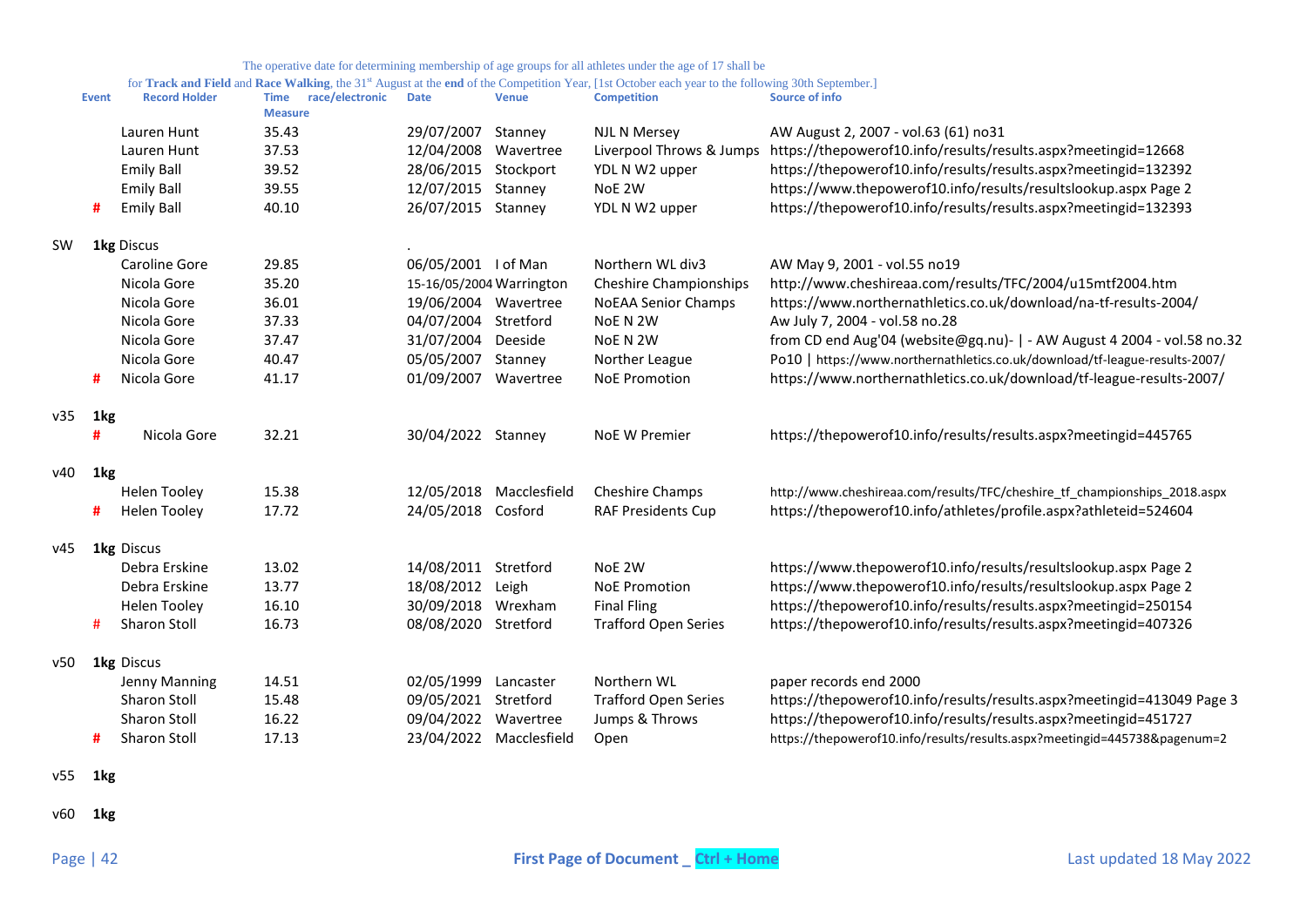<span id="page-42-0"></span>

|     |                 |                        |                                        |                      |                         | The operative date for determining membership of age groups for all athletes under the age of 17 shall be                                                                |                                                                                                                  |
|-----|-----------------|------------------------|----------------------------------------|----------------------|-------------------------|--------------------------------------------------------------------------------------------------------------------------------------------------------------------------|------------------------------------------------------------------------------------------------------------------|
|     | <b>Event</b>    | <b>Record Holder</b>   | Time race/electronic<br><b>Measure</b> | <b>Date</b>          | <b>Venue</b>            | for Track and Field and Race Walking, the 31st August at the end of the Competition Year, [1st October each year to the following 30th September.]<br><b>Competition</b> | Source of info                                                                                                   |
| v65 |                 | 1kg Discus             |                                        |                      |                         |                                                                                                                                                                          |                                                                                                                  |
|     |                 | Cath McGrath           | 11.63                                  | 15/05/2019           | Burnley                 | N Masters League                                                                                                                                                         | https://thepowerof10.info/results/results.aspx?meetingid=292845                                                  |
|     | #               | Cath McGrath           | 13.07                                  | 23/06/2019           | Bury                    |                                                                                                                                                                          | Northern Masters Champs https://thepowerof10.info/results/results.aspx?meetingid=284572                          |
|     |                 |                        |                                        |                      |                         |                                                                                                                                                                          |                                                                                                                  |
| v70 | 1kg             |                        |                                        |                      |                         |                                                                                                                                                                          |                                                                                                                  |
|     | <b>Hammer</b>   |                        |                                        |                      |                         |                                                                                                                                                                          |                                                                                                                  |
| u13 | 3kg             | Hammer                 |                                        |                      |                         |                                                                                                                                                                          |                                                                                                                  |
|     |                 | Evie Tipping           | 21.12                                  | 26/09/2015 Wrexham   |                         | <b>Final Fling Open Meeting</b>                                                                                                                                          | https://thepowerof10.info/results/results.aspx?meetingid=128145                                                  |
|     |                 | Isla Shillington       | 21.26                                  | 23/09/2017 Wrexham   |                         | <b>Final Fling Open Meeting</b>                                                                                                                                          | https://thepowerof10.info/results/results.aspx?meetingid=201297                                                  |
|     | #               | Kara Stoll             | 21.98                                  | 28/09/2019 Wrexham   |                         | <b>Final Fling Open Meeting</b>                                                                                                                                          | https://thepowerof10.info/results/results.aspx?meetingid=313404                                                  |
|     |                 |                        |                                        |                      |                         |                                                                                                                                                                          |                                                                                                                  |
| u15 | 3kg             | Hammer                 |                                        |                      |                         |                                                                                                                                                                          |                                                                                                                  |
|     |                 | <b>Alison Riley</b>    | Boys record!                           | 27/06/1998 Wrexham   |                         | <b>School Multi-events</b>                                                                                                                                               | newsletter Vol2 No2                                                                                              |
|     |                 | <b>Stephanie Owens</b> | 37.94                                  | 24/05/2005 Stretford |                         | <b>Trafford Grand Prix</b>                                                                                                                                               | https://thepowerof10.info/results/results.aspx?meetingid=143                                                     |
|     |                 | <b>Stephanie Owens</b> | 38.98                                  | 16/08/2005           | Stretford               | <b>Trafford Grand Prix</b>                                                                                                                                               | AW August 24, 2005 - vol.59 no.34                                                                                |
|     |                 | <b>Evie Tipping</b>    | 41.39                                  | 23/04/2016 Hull      |                         |                                                                                                                                                                          | YDL U13/U15 N Premier 2 https://www.thepowerof10.info/results/resultslookup.aspx Page 2                          |
|     |                 | <b>Evie Tipping</b>    | 42.69                                  |                      |                         |                                                                                                                                                                          | 13/08/2016 Middlesbrough NA u13/ u15/ u17 Champs https://www.thepowerof10.info/results/resultslookup.aspx Page 3 |
|     |                 | <b>Evie Tipping</b>    | 43.72                                  |                      |                         |                                                                                                                                                                          | 14/08/2016 Middlesbrough NA u13/ u15/ u17 Champs https://www.thepowerof10.info/results/resultslookup.aspx Page 4 |
|     |                 | <b>Evie Tipping</b>    | 45.49                                  | 13/05/2017           | Warrington              | <b>Cheshire Championships</b>                                                                                                                                            | https://www.thepowerof10.info/results/resultslookup.aspx Page 3                                                  |
|     |                 | <b>Evie Tipping</b>    | 46.00                                  | 17/06/2017           | Birmingham              | <b>ESAA Mason Trophy</b>                                                                                                                                                 | https://www.thepowerof10.info/results/resultslookup.aspx Page 4                                                  |
|     |                 | <b>Evie Tipping</b>    | 46.79                                  | 18/06/2017           | SportCity               | YDL N Premier 1 lower                                                                                                                                                    | https://www.thepowerof10.info/results/resultslookup.aspx Page 3                                                  |
|     |                 | <b>Evie Tipping</b>    | 47.57                                  | 15/07/2017           | Preston                 | YDL N Premier 1 lower                                                                                                                                                    | https://www.thepowerof10.info/results/resultslookup.aspx Page 2                                                  |
|     | #               | <b>Evie Tipping</b>    | 49.89                                  | 09/09/2017           | Wavertree               | Liverpool Throws & Jumps                                                                                                                                                 | https://thepowerof10.info/results/results.aspx?meetingid=213307                                                  |
| u17 | 4 <sub>kg</sub> | Hammer                 |                                        |                      |                         |                                                                                                                                                                          |                                                                                                                  |
|     |                 | Amanda Gore            | 21.75                                  | 03/05/1998 Oldham    |                         | Northern WL                                                                                                                                                              | newsletter Vol2No2                                                                                               |
|     |                 | Nicola Gore            | 23.92                                  | 12/05/2001           | Warrington              | <b>Cheshire Championships</b>                                                                                                                                            | http://www.cheshireaa.com/results/PDFarchive/TF2001.pdf                                                          |
|     |                 | Nicola Gore            | 25.69                                  |                      | 17/06/2001 Macclesfield | <b>McDonalds YAL</b>                                                                                                                                                     | from CD end Aug'04 (website@gq.nu)                                                                               |
|     |                 | <b>Stephanie Owens</b> | 35.48                                  | 26/02/2006           |                         | Wythenshawe Hammer open meeting                                                                                                                                          | https://thepowerof10.info/results/results.aspx?meetingid=4140                                                    |
|     |                 | <b>Stephanie Owens</b> | 37.72                                  | 23/04/2006           | Stanney                 | <b>NJL NP Mersey</b>                                                                                                                                                     | https://thepowerof10.info/results/results.aspx?meetingid=1085                                                    |
|     |                 | Stephanie Owens        | 37.72                                  | 07/05/2006           | Bebington               | <b>NJL NP Mersey</b>                                                                                                                                                     | AW May 11, 2006 - vol.61 (60) no.19                                                                              |
|     |                 | <b>Stephanie Owens</b> | 39.13                                  | 11/06/2006           | Wigan                   | <b>NJL NP Mersey</b>                                                                                                                                                     | https://thepowerof10.info/results/results.aspx?meetingid=2017                                                    |
|     |                 | <b>Stephanie Owens</b> | 40.70                                  | 06/08/2006 Ashton    |                         | W2 m4 - Northern League                                                                                                                                                  | https://www.northernathletics.co.uk/download/na-tf-results-2004/                                                 |
|     | #               | <b>Stephanie Owens</b> | 48.69                                  | 31/03/2007 Wavertree |                         | Throws & Jumps Open                                                                                                                                                      | https://thepowerof10.info/results/results.aspx?meetingid=5467                                                    |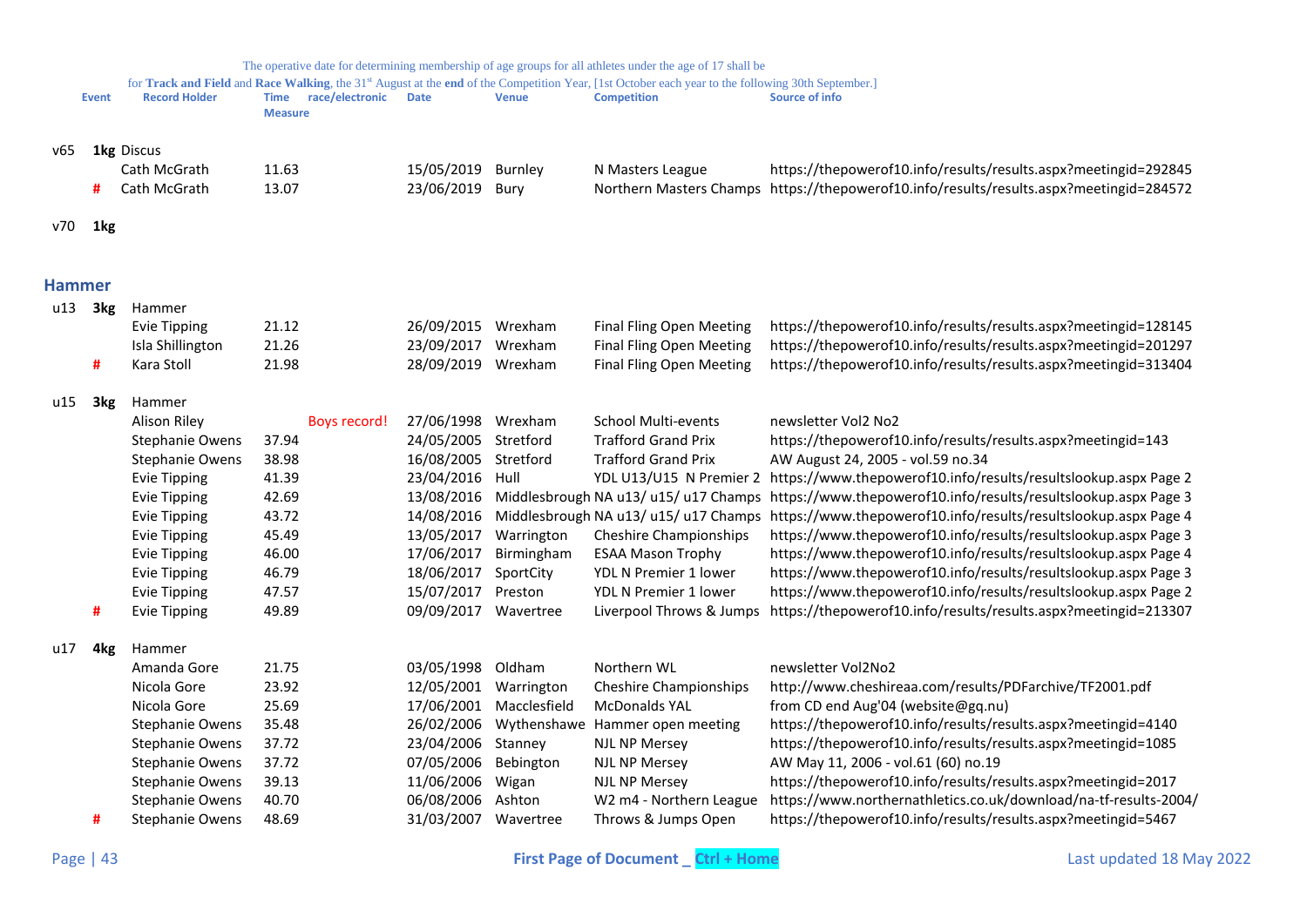for Track and Field and Race Walking, the 31<sup>st</sup> August at the end of the Competition Year, [1st October each year to the following 30th September.]

|     | <b>Event</b>    | <b>Record Holder</b>        | race/electronic<br>Time<br><b>Measure</b> | <b>Date</b>              | Venue                   | <b>Competition</b>            | Source of info                                                           |
|-----|-----------------|-----------------------------|-------------------------------------------|--------------------------|-------------------------|-------------------------------|--------------------------------------------------------------------------|
|     |                 | 3kg > 2014                  | Hammer                                    |                          |                         |                               |                                                                          |
|     |                 | Victoria Smith              | 7.33                                      | 27/07/2014 Stockport     |                         | N W2 YDL upper                | https://thepowerof10.info/results/results.aspx?meetingid=103239          |
|     |                 | Isobel Griffin Morris 42.89 |                                           | 28/06/2015               | Stockport               | N W2 YDL upper                | https://www.thepowerof10.info/results/resultslookup.aspx Page 2          |
|     |                 | Isobel Griffin Morris 43.18 |                                           | 24/07/2016               |                         | Ellesmere Port N W2 YDL upper | https://thepowerof10.info/results/results.aspx?meetingid=159457          |
|     | #               | <b>Evie Tipping</b>         | 52.12                                     | 29/04/2018               |                         | Bebington Oval N W1 YDL upper | https://www.thepowerof10.info/results/resultslookup.aspx Page 3          |
| u20 | 4kg             | Hammer                      |                                           |                          |                         |                               |                                                                          |
|     |                 | Amanda Gore                 | 25.88                                     | 08/05/1999               | Warrington              | <b>Cheshire Championships</b> | http://www.cheshireaa.com/results/PDFarchive/TF1999.pdf                  |
|     |                 | Nicola Gore                 | 28.03                                     | 27/04/2003               | Stretford               | <b>NJL NP Mersey</b>          | AW April 30, 2003 - vol.57 no18                                          |
|     |                 | Nicola Gore                 | 28.72                                     | 09/05/2003               | Macclesfield            | <b>Cheshire Championships</b> | http://www.cheshireaa.com/results/TFC/2003/U13WTF2003.htm                |
|     |                 | Nicola Gore                 | 30.31                                     | 24/05/2003               | Wavertree               | North of England              | from CD end Aug'04 - http://www.cheshireaa.com/Results/index.aspx        |
|     |                 | Stephanie Owens             | 46.72                                     | 29/07/2008               | Stretford               | <b>Trafford Grand Prix</b>    | https://thepowerof10.info/results/results.aspx?meetingid=11560           |
|     | #               | Stephanie Owens             | 50.12                                     | 12/08/2008 Stretford     |                         | <b>Trafford Grand Prix</b>    | https://thepowerof10.info/results/results.aspx?meetingid=11559           |
| sw  | 4 <sub>kg</sub> | Hammer                      |                                           |                          |                         |                               |                                                                          |
|     |                 | Amanda Gore                 | 21.60                                     | 12/05/2001 Warrington    |                         | <b>Cheshire Championships</b> | http://www.cheshireaa.com/results/PDFarchive/TF2001.pdf                  |
|     |                 | Nicola Gore                 | 29.25                                     | 15-16/05/2004 Warrington |                         | <b>Cheshire Championships</b> | from CD end Aug'04 (website@gq.nu)                                       |
|     |                 | Kelly Roberts               | 36.15                                     | 01/05/2005 Stanney       |                         | Northern T&F 2005 3W (m1)     | https://www.northernathletics.co.uk/download/tf-league-results-2005/     |
|     |                 | Nicola Gore                 | 36.72                                     | 31/08/2008 Cudworth      |                         | NoE Promotion match           | https://thepowerof10.info/results/results.aspx?meetingid=13409           |
|     |                 | Jenni Potter                | 37.96                                     | 15/03/2015 Preston       |                         | Lancaster Cup 2015            | https://thepowerof10.info/results/results.aspx?meetingid=135207          |
|     |                 | Steph Owens                 | 47.16                                     | 06/05/2017               | York                    | Div 1 - Northern League       | https://www.thepowerof10.info/results/resultslookup.aspx Page 2          |
|     | #               | Steph Owens                 | 47.93                                     | 13/05/2017 Wrexham       |                         | N Wales Regional Champs       | https://www.thepowerof10.info/results/resultslookup.aspx Page 2          |
| v35 | 4kg             | Hammer                      |                                           |                          |                         |                               |                                                                          |
|     | #               | Nicola Gore                 | 31.60                                     |                          | 14/05/2022 Macclesfield | <b>Cheshire Championships</b> |                                                                          |
| ν40 | 4 <sub>kg</sub> | Hammer                      |                                           |                          |                         |                               |                                                                          |
|     | #               | <b>Helen Tooley</b>         | 19.66                                     |                          | 12/05/2018 Macclesfield | <b>Cheshire Championships</b> | https://thepowerof10.info/results/results.aspx?meetingid=240887 - Page 3 |
| v45 | 4 <sub>kg</sub> | Hammer                      |                                           |                          |                         |                               |                                                                          |
|     |                 | Debra Erskine               | 19.34                                     | 07/05/2011               | Ellesmere Port NoE 2W   |                               | https://www.thepowerof10.info/results/resultslookup.aspx Page 2          |
|     |                 | Debra Erskine               | 20.20                                     | 03/07/2011 Stretford     |                         | NoE 2W                        | https://www.thepowerof10.info/results/resultslookup.aspx Page 2          |
|     |                 | Debra Erskine               | 21.56                                     |                          | 10/09/2011 Cleckheaton  | NoE Div 2 Promotion           | https://www.thepowerof10.info/results/resultslookup.aspx Page 2          |
|     | #               | Debra Erskine               | 24.86                                     | 05/05/2012 Blackpool     |                         | NoE 2W                        | https://www.thepowerof10.info/results/resultslookup.aspx Page 2          |
|     |                 |                             |                                           |                          |                         |                               |                                                                          |

v50 **3kg** Hammer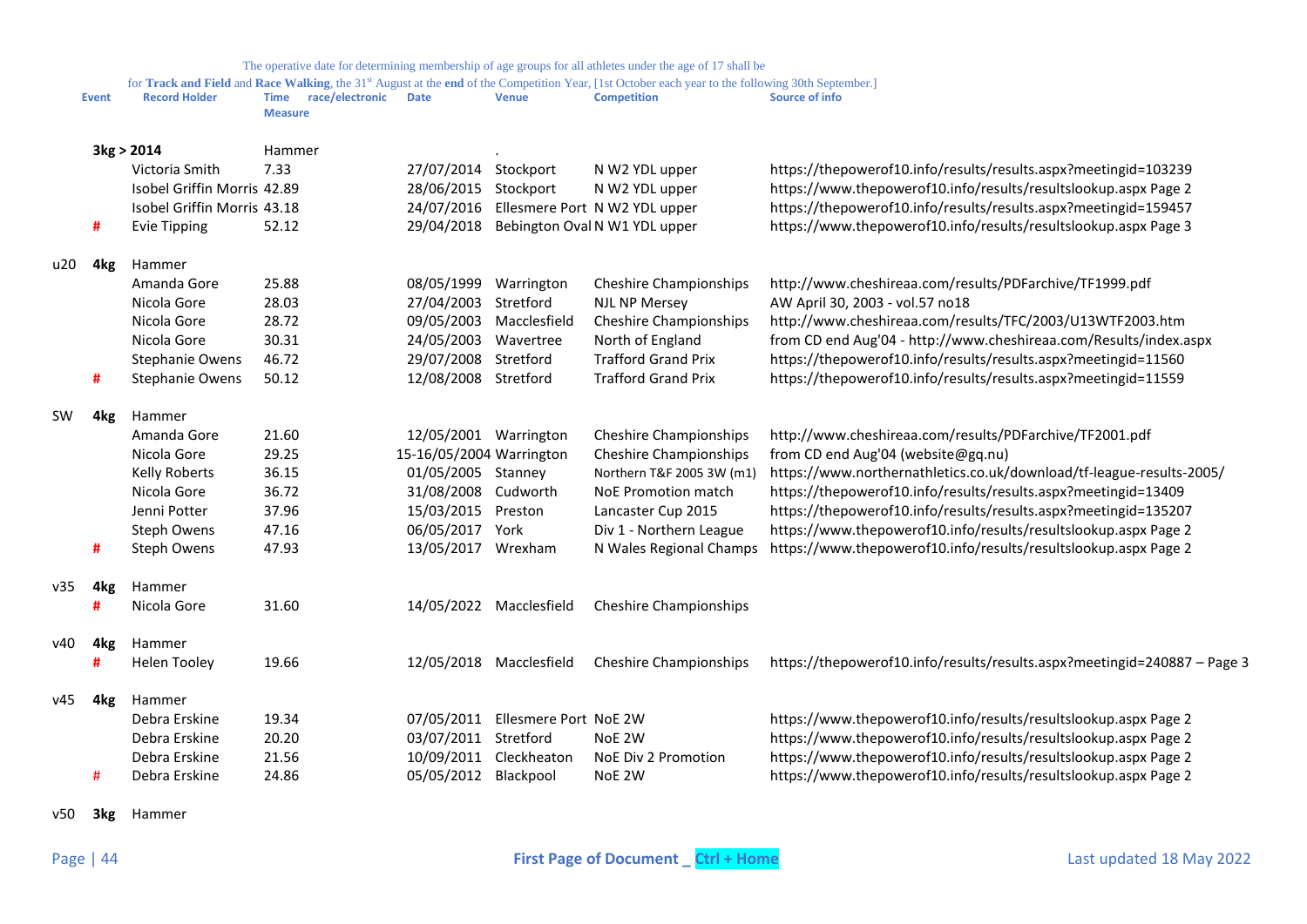|                | <b>Event</b>     | <b>Record Holder</b>   | race/electronic<br><b>Time</b> | <b>Date</b>             | <b>Venue</b> | for Track and Field and Race Walking, the 31 <sup>st</sup> August at the end of the Competition Year, [1st October each year to the following 30th September.]<br><b>Competition</b> | <b>Source of info</b>                                                                     |
|----------------|------------------|------------------------|--------------------------------|-------------------------|--------------|--------------------------------------------------------------------------------------------------------------------------------------------------------------------------------------|-------------------------------------------------------------------------------------------|
|                |                  |                        | <b>Measure</b>                 |                         |              |                                                                                                                                                                                      |                                                                                           |
|                |                  | Sharon Stoll           | 15.97                          | 09/04/2022 Wavertree    |              | Jumps & Throws                                                                                                                                                                       | https://thepowerof10.info/results/results.aspx?meetingid=451727                           |
|                | #                | <b>Sharon Stoll</b>    | 21.83                          | 23/04/2022 Macclesfield |              | Open                                                                                                                                                                                 | https://thepowerof10.info/results/results.aspx?meetingid=445738&pagenum=2                 |
|                | 4kg              | <b>SW Competition</b>  |                                |                         |              |                                                                                                                                                                                      |                                                                                           |
|                |                  | Jenny Manning          | 14.51                          | 07/05/2000 Ormskirk     |              | Northern WL                                                                                                                                                                          | paper records end 2000                                                                    |
|                |                  | Debra Erskine          | 18.94                          | 08/09/2013              | Stanney      | Cheshire League                                                                                                                                                                      | http://www.cheshireaa.com/results/TFL/cheshire tf league 2013.aspx                        |
|                |                  | Debra Erskine          | 21.25                          | 04/05/2014              | Stretford    | NoE League Division 2W                                                                                                                                                               | https://www.thepowerof10.info/results/resultslookup.aspx Page 2                           |
|                |                  | Debra Erskine          | 23.79                          | 17/05/2014 Macclesfield |              |                                                                                                                                                                                      | Cheshire & Greater Man Ch https://www.thepowerof10.info/results/resultslookup.aspx Page 4 |
|                |                  | Debra Erskine          | 24.31                          | 07/05/2016 Wakefield    |              | NoE League 1                                                                                                                                                                         | https://www.northernathletics.co.uk/download/2016-1-match-1/                              |
|                |                  | Debra Erskine          | 24.37                          | 03/07/2016              |              | Ellesmere Port NA League Division 1                                                                                                                                                  | https://thepowerof10.info/results/results.aspx?meetingid=159264                           |
|                | #                | Debra Erskine          | 24.40                          | 13/05/2017 Warrington   |              | Cheshire Championship                                                                                                                                                                | https://www.thepowerof10.info/results/resultslookup.aspx Page 3                           |
| v55            | 3kg              | Hammer                 |                                |                         |              |                                                                                                                                                                                      |                                                                                           |
|                | 4kg              | <b>SW Competition</b>  |                                |                         |              |                                                                                                                                                                                      |                                                                                           |
|                |                  | Debra Erskine          | 23.2                           | 19/05/2019 Blackburn    |              | NoE Division 1                                                                                                                                                                       | https://www.thepowerof10.info/results/resultslookup.aspx Page 2                           |
| v60            | 3kg              | Hammer                 |                                |                         |              |                                                                                                                                                                                      |                                                                                           |
| <b>Javelin</b> |                  |                        |                                |                         |              |                                                                                                                                                                                      |                                                                                           |
|                | u11 Soft Javelin |                        |                                |                         |              |                                                                                                                                                                                      |                                                                                           |
|                |                  | Lindzi Bromilow        | 8.10                           | 12/09/1999              |              | <b>County Multi-events</b>                                                                                                                                                           | http://www.cheshireaa.com/results/PDFarchive/JME1999.pdf                                  |
|                |                  | Rachel Stoakley        | 9.65                           | 10/09/2000 Macclesfield |              | Cheshire Relay Champs                                                                                                                                                                | http://www.cheshireaa.com/results/PDFarchive/JME2000.pdf                                  |
|                |                  | <b>Ruth Pritchard</b>  | 10.59                          | 09/09/2001              | Macclesfield | <b>Cheshire Multi-events</b>                                                                                                                                                         | http://www.cheshireaa.com/results/PDFarchive/JME2001.pdf                                  |
|                |                  | Danielle Bentley       | 13.32                          | 14/09/2003              | Macclesfield | <b>Cheshire Multi-events</b>                                                                                                                                                         | http://www.cheshireaa.com/results/ME/2003/JuniorMEU11results.pdf                          |
|                |                  | Dominika Sadczuk 13.36 |                                | 19/04/2008              | Wavertree    | Melbourne Trophy                                                                                                                                                                     | <b>WCAC Statistics</b>                                                                    |
|                |                  | Amy Williams           | 14.26                          | 23/08/2008              | Manchester   | Northwest CE                                                                                                                                                                         | <b>WCAC Statistics</b>                                                                    |
|                |                  | Olivia Williams        | 14.79                          | 07/09/2008              | Stanney      | Cheshire League                                                                                                                                                                      | http://www.cheshireaa.com/results/TFL/cheshire_tf_league_2008.aspx                        |
|                |                  | Amy Williams           | 19.24                          | 14/09/2008              | Macclesfield | <b>Cheshire Multi-events</b>                                                                                                                                                         | http://www.cheshireaa.com/Results/index.aspx                                              |
|                |                  | Turbo Javelin          |                                |                         |              |                                                                                                                                                                                      |                                                                                           |
|                |                  | Olivia Williams        | 14.06                          | 19/04/2009              | Deeside      | Cheshire League                                                                                                                                                                      | http://www.cheshireaa.com/results/TFL/cheshire_tf_league_2009.aspx                        |
|                |                  | Hannah Bennett         | 14.99                          | 12/09/2010 Macclesfield |              | Cheshire Multi-events                                                                                                                                                                | <b>WCAC Statistics</b>                                                                    |
|                | Vortex           |                        |                                |                         |              |                                                                                                                                                                                      |                                                                                           |
|                |                  | Tamsin O'Keefe         | 17.44                          | 25/06/2011 Sport City   |              | Dash Quad                                                                                                                                                                            | https://www.thepowerof10.info/results/resultslookup.aspx                                  |

# <span id="page-44-0"></span>u11 **300g**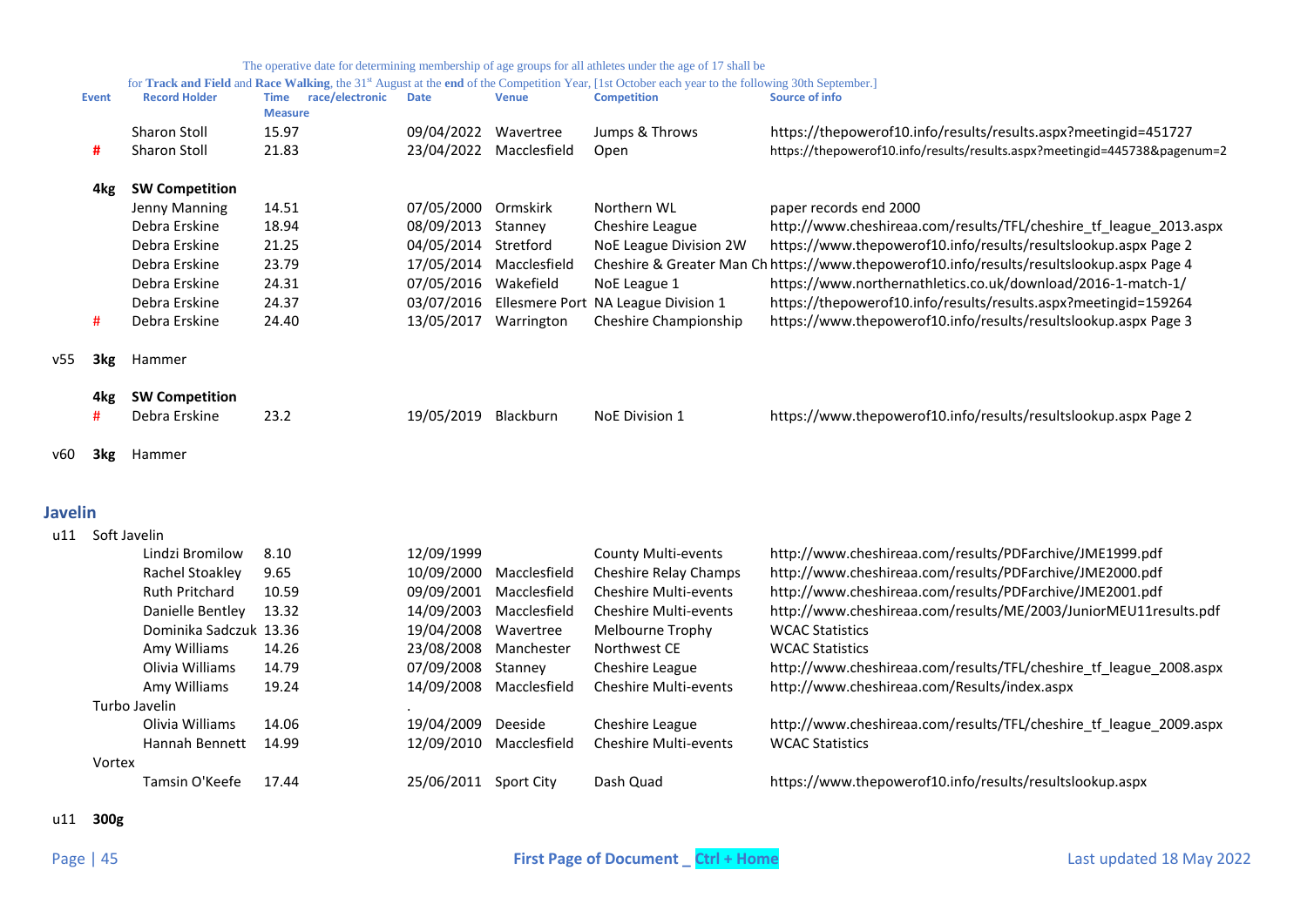|     | <b>Event</b> | <b>Record Holder</b>      | <b>Measure</b> | Time race/electronic | <b>Date</b>           | <b>Venue</b>            | <b>Competition</b>             | Source of info                                                                                    |
|-----|--------------|---------------------------|----------------|----------------------|-----------------------|-------------------------|--------------------------------|---------------------------------------------------------------------------------------------------|
|     |              | Harriet Wheeler           | 21.87          |                      | 29/09/2018            | Wrexham                 | <b>Final Fling</b>             | https://thepowerof10.info/results/results.aspx?meetingid=250154                                   |
|     | u11 400g     |                           |                |                      |                       |                         |                                |                                                                                                   |
|     |              | Emma Howe                 | 10.90          |                      | 27/08/2011 Sportcity  |                         |                                | NW CE Championships inc. Cheshire https://thepowerof10.info/results/results.aspx?meetingid=50169  |
| u13 | 400g         |                           |                |                      |                       |                         |                                |                                                                                                   |
|     |              | Frances O'Neil            | 20.04          |                      | 02/07/1998            | Chester                 | <b>WCAC YA</b>                 | newsletter Vol2 No2 - AW July 15, 1998 - vol.52 no.29                                             |
|     |              | Sarah Devoy               | 24.22          |                      | 08/05/1999            | Warrington              | <b>Cheshire Championships</b>  | http://www.cheshireaa.com/results/PDFarchive/TF1999.pdf                                           |
|     |              | Sarah Devoy               | 27.13          |                      | 22/08/1999            | Warrington              | <b>Terry Davies Memorial</b>   | AW August 25, 1999 - vol.53 no.34                                                                 |
|     |              | Sarah Devoy               | 31.42          |                      | 04/09/1999            | Colwyn Bay              | Colwyn Bay Games               | AW September 8, 1999 - vol.53 no.36                                                               |
|     | #            | Harriet Wheeler           | 33.77          |                      | 26/09/2020            | Stretford               |                                | Trafford AC Open Meeting https://www.thepowerof10.info/results/resultslookup.aspx Page 2          |
| u15 | 600g         | Javelin                   |                |                      |                       |                         |                                |                                                                                                   |
|     |              | Sarah Felix-Rogers        |                | <b>Boys record!</b>  | 26/04/1998            | Crewe                   | <b>McDonalds YAL</b>           | newsletter Vol2 No2                                                                               |
|     |              | Sarah Felix-Rogers 19.56  |                |                      | 02/07/1998            | Chester                 | <b>WCAC YA</b>                 | newsletter Vol2 No2 - AW July 15, 1998 - vol.52 no.29                                             |
|     |              | Frances Elizabeth O'Neill |                | 23.41                | 12/06/1999            | Macclesfield            | Cheshire Schools Championships | http://www.esaa.net/oldindex.shtml                                                                |
|     |              | Nicola Gore               | 24.19          |                      | 18/07/1999            | Crewe                   | <b>McDonalds YAL</b>           | paper records end 2000                                                                            |
|     |              | Frances Elizabeth O'Neill |                | 25.44                |                       | 10/06/2000              | Macclesfield                   | Cheshire Schools Championships http://www.esaa.net/oldindex.shtml                                 |
|     |              | Laura Stott               | 27.44          |                      | 30/04/2006            | Stanney                 | YAL N 1W                       | https://thepowerof10.info/results/results.aspx?meetingid=1172                                     |
|     |              | <b>Emily Fisher</b>       | 29.73          |                      | 10/06/2006            | Macclesfield            | Cheshire Schools Champs        | Po10 & http://www.cheshireaa.com/Results/index.aspx                                               |
|     |              | <b>Emily Fisher</b>       | 29.88          |                      | 08/07/2006            | Gateshead               | <b>ESAA Championships</b>      | Po10 &                                                                                            |
|     | #            | <b>Emily Fisher</b>       | 30.71          |                      | 30/07/2006 Gateshead  |                         |                                | NoE Inter-Counties Champs Po10 & https://www.northernathletics.co.uk/download/na-tf-results-2006/ |
| u15 | 500g 2014 >  |                           | Javelin        |                      |                       |                         |                                |                                                                                                   |
|     |              | Emma Howe                 | 30.32          |                      | 30/03/2014 Stretford  |                         | <b>Trafford Medal Meet</b>     | https://www.thepowerof10.info/results/resultslookup.aspx Page 2                                   |
|     |              | Emma Howe                 | 31.95          |                      | 06/04/2014            | Warrington              | <b>Terry Davies Memorial</b>   | https://www.thepowerof10.info/results/resultslookup.aspx Page 4                                   |
|     |              | Emma Howe                 | 34.61          |                      | 21/04/2014            | Stretford               |                                | Trafford AC Medal Meeting https://www.thepowerof10.info/results/resultslookup.aspx Page 4         |
|     |              | Emma Howe                 | 36.89          |                      | 03/05/2014 Stanney    |                         | <b>YDL Lower</b>               | https://www.thepowerof10.info/results/resultslookup.aspx Page 2                                   |
|     |              | Emma Howe                 | 37.09          |                      |                       | 17/05/2014 Macclesfield | Cheshire County Champs         | https://www.thepowerof10.info/results/resultslookup.aspx Page 5                                   |
|     |              | Emma Howe                 | 37.11          |                      | 14/06/2014            | Macclesfield            | Cheshire Schools' Champs       | https://www.thepowerof10.info/results/resultslookup.aspx Page 2                                   |
|     |              | Emma Howe                 | 38.53          |                      | 15/06/2014            | Crewe                   | Cheshire League                | http://www.cheshireaa.com/results/TFL/cheshire_tf_league_2014.aspx                                |
|     |              | Emma Howe                 | 40.68          |                      | 11/04/2015            | Liverpool               | Throws & Jumps                 | https://thepowerof10.info/results/results.aspx?meetingid=129117                                   |
|     | #            | Emma Howe                 | 43.07          |                      | 01/06/2015 Warrington |                         | Cheshire Schools Champs        | http://www.esaa.net/v2/2015/tf/counties/chesh15tf.pdf                                             |
| u17 | 600g         | Javelin                   |                |                      |                       |                         |                                |                                                                                                   |
|     |              | Caroline Gore             | 27.90          |                      | 10/05/1998            | Crewe                   | <b>Cheshire Championships</b>  | http://www.cheshireaa.com/results/PDFarchive/TF1998.pdf                                           |
|     |              | Caroline Gore             | 31.42          |                      | 27/06/1999            | Carlisle                | <b>NW Schools Champs</b>       | paper records end 2000                                                                            |
|     |              | <b>Emily Fisher</b>       | 32.36          |                      |                       | 09/06/2007 Macclesfield | <b>Cheshire Schools Champs</b> | http://www.esaa.net/oldindex.shtml                                                                |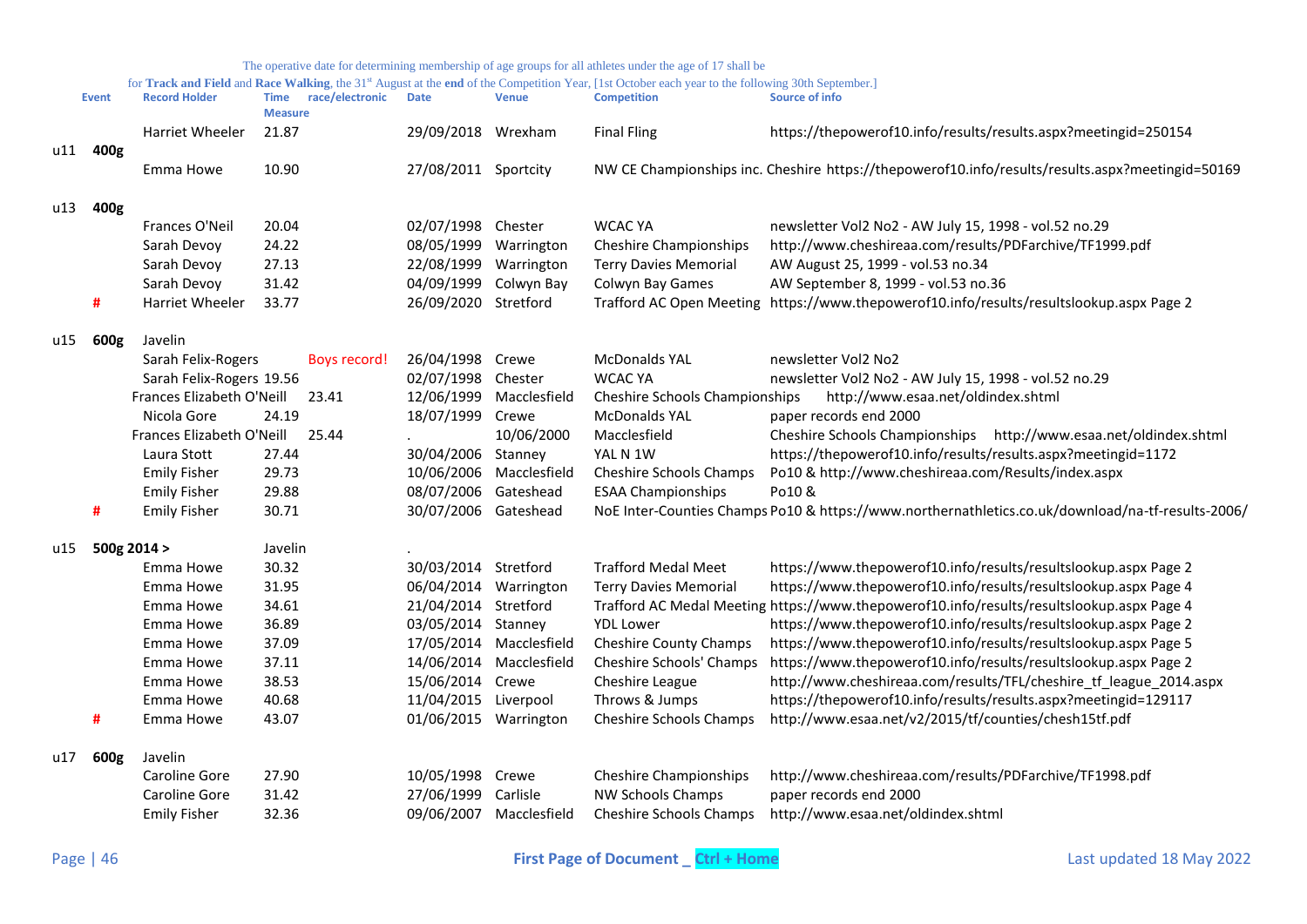|     | <b>Event</b> | <b>Record Holder</b> | race/electronic<br><b>Time</b><br><b>Measure</b> | <b>Date</b> | <b>Venue</b>             | <b>Competition</b>            | <b>Source of info</b>                                             |
|-----|--------------|----------------------|--------------------------------------------------|-------------|--------------------------|-------------------------------|-------------------------------------------------------------------|
|     |              | <b>Emily Fisher</b>  | 33.77                                            | 27/04/2008  | Stanney                  | <b>NJL Mersey</b>             | https://thepowerof10.info/results/results.aspx?meetingid=12374    |
|     |              | <b>Emily Fisher</b>  | 34.02                                            | 03/05/2008  | Stanney                  | NoE 2W                        | https://thepowerof10.info/results/results.aspx?meetingid=12374    |
|     |              | <b>Emily Fisher</b>  | 34.42                                            | 04/05/2008  | Blackburn                | <b>UKA YAL NP</b>             | https://thepowerof10.info/results/results.aspx?meetingid=13199    |
|     |              | Sophie Percival      | 35.72                                            | 05/05/2013  | I of Man                 | NoE 2W                        | https://www.thepowerof10.info/results/resultslookup.aspx Page 2   |
|     |              | Sophie Percival      | 36.00                                            | 07/07/2013  | Litherland               | NoE 2W                        | https://www.northernathletics.co.uk/download/div-2w-match-3/      |
|     |              | Sophie Percival      | 37.47                                            | 18/08/2013  | Wavertree                | Northern Championships        | https://www.thepowerof10.info/results/resultslookup.aspx Page 3   |
|     | #            | Emma Howe            | 41.11                                            | 06/08/2016  | Blackburn                | NoE League Division 1         | https://www.thepowerof10.info/results/resultslookup.aspx Page 2   |
| u17 | 500g 2014 >  |                      |                                                  |             |                          |                               |                                                                   |
|     |              | <b>Emily Ball</b>    | 29.01                                            | 01/06/2014  | Stanney                  | <b>YDL Upper</b>              | https://www.thepowerof10.info/results/resultslookup.aspx Page 2   |
|     |              | Emma Howe            | 40.68                                            | 11/04/2015  | Wavertree                | Throws & Jumps                | https://thepowerof10.info/results/results.aspx?meetingid=129117   |
|     |              | Emma Howe            | 43.07                                            | 13/06/2015  | Warrington               | Cheshire Schools Champs       | https://www.thepowerof10.info/results/resultslookup.aspx Page 2   |
|     |              | Emma Howe            | 43.98                                            | 08/07/2016  | Gateshead                | <b>ESAA Schools' Champs</b>   | https://www.thepowerof10.info/results/resultslookup.aspx Page 9   |
|     |              | Emma Howe            | 45.04                                            | 30/04/2017  | Wigan                    | <b>YDL Upper</b>              | https://www.thepowerof10.info/results/resultslookup.aspx Page2    |
|     |              | Emma Howe            | 47.19                                            | 07/05/2017  | Stanney                  | Cheshire League               | https://www.thepowerof10.info/results/resultslookup.aspx Page 3   |
|     |              | Emma Howe            | 48.77                                            | 08/07/2017  | Birmingham               | <b>ESAA Schools' Champs</b>   | https://www.thepowerof10.info/results/resultslookup.aspx Page 10  |
|     | #            | Emma Howe            | 50.34                                            | 01/09/2017  | Loughborough             | <b>UK School Game</b>         | https://thepowerof10.info/results/results.aspx?meetingid=203523   |
| u18 | 500g         | <b>IAAF</b>          |                                                  |             |                          |                               |                                                                   |
|     |              | Emma Howe            | 47.68                                            | 18/06/2017  | Bedford                  | EA U20 / U23 Champs           | https://www.thepowerof10.info/results/resultslookup.aspx Page 6   |
|     |              | Emma Howe            | 47.78                                            | 14/04/2018  | Liverpool                | Throws & Jumps Open           | https://thepowerof10.info/results/results.aspx?meetingid=231349   |
|     | #            | Emma Howe            | 51.87                                            | 13/05/2018  | Macclesfield             | <b>Cheshire County Champs</b> | https://www.thepowerof10.info/results/resultslookup.aspx Page3    |
| u20 | 600g         | Javelin              |                                                  |             |                          |                               |                                                                   |
|     |              | Caroline Gore        | 30.14                                            | 13/08/2000  | Warrington               | National Junior League        | paper records end 2000                                            |
|     |              | <b>Emily Fisher</b>  | 30.41                                            | 02/05/2009  | Warrington               | NoE 2W                        | https://thepowerof10.info/results/results.aspx?meetingid=23580    |
|     |              | <b>Emily Fisher</b>  | 32.79                                            | 06/06/2009  | Litherland               | Northern League               | https://www.thepowerof10.info/results/resultslookup.aspx          |
|     |              | Sophie Percival      | 36.23                                            | 12/04/2014  | Wavertree                | LH Jumps & Throws             | https://thepowerof10.info/results/results.aspx?meetingid=100168   |
|     |              | Sophie Percival      | 37.10                                            | 01/06/2014  | Ellesmere Port YDL Upper |                               | https://www.thepowerof10.info/results/resultslookup.aspx Page 2   |
|     |              | Sophie Percival      | 40.28                                            | 29/03/2015  | Warrington               | <b>Warrington Open</b>        | https://www.thepowerof10.info/results/resultslookup.aspx Page 2   |
|     |              | Sophie Percival      | 43.22                                            | 18/04/2015  | Preston                  | YDL upper N W2                | https://www.thepowerof10.info/results/resultslookup.aspx_2 Page 2 |
|     |              | Sophie Percival      | 43.53                                            | 14/05/2017  | Warrington               | <b>Cheshire Championships</b> | https://www.thepowerof10.info/results/resultslookup.aspx Page 3   |
|     |              | Emma Howe            | 44.13                                            | 29/04/2018  | Bebington                | N W1 YDL upper                | https://www.thepowerof10.info/results/resultslookup.aspx Page 3   |
|     |              | Emma Howe            | 44.86                                            | 13/07/2018  | Birmingham               | <b>ESAA English Schools's</b> | https://www.thepowerof10.info/results/resultslookup.aspx Page 10  |
|     |              | Emma Howe            | 44.87                                            | 13/07/2019  | Birmingham               | <b>ESAA Schools' Champs</b>   | https://www.thepowerof10.info/results/resultslookup.aspx Page 9   |
|     | #            | Emma Howe            | 45.27                                            | 23/07/2019  | Stretford                | <b>Trafford GP</b>            | https://www.thepowerof10.info/results/resultslookup.aspx Page 2   |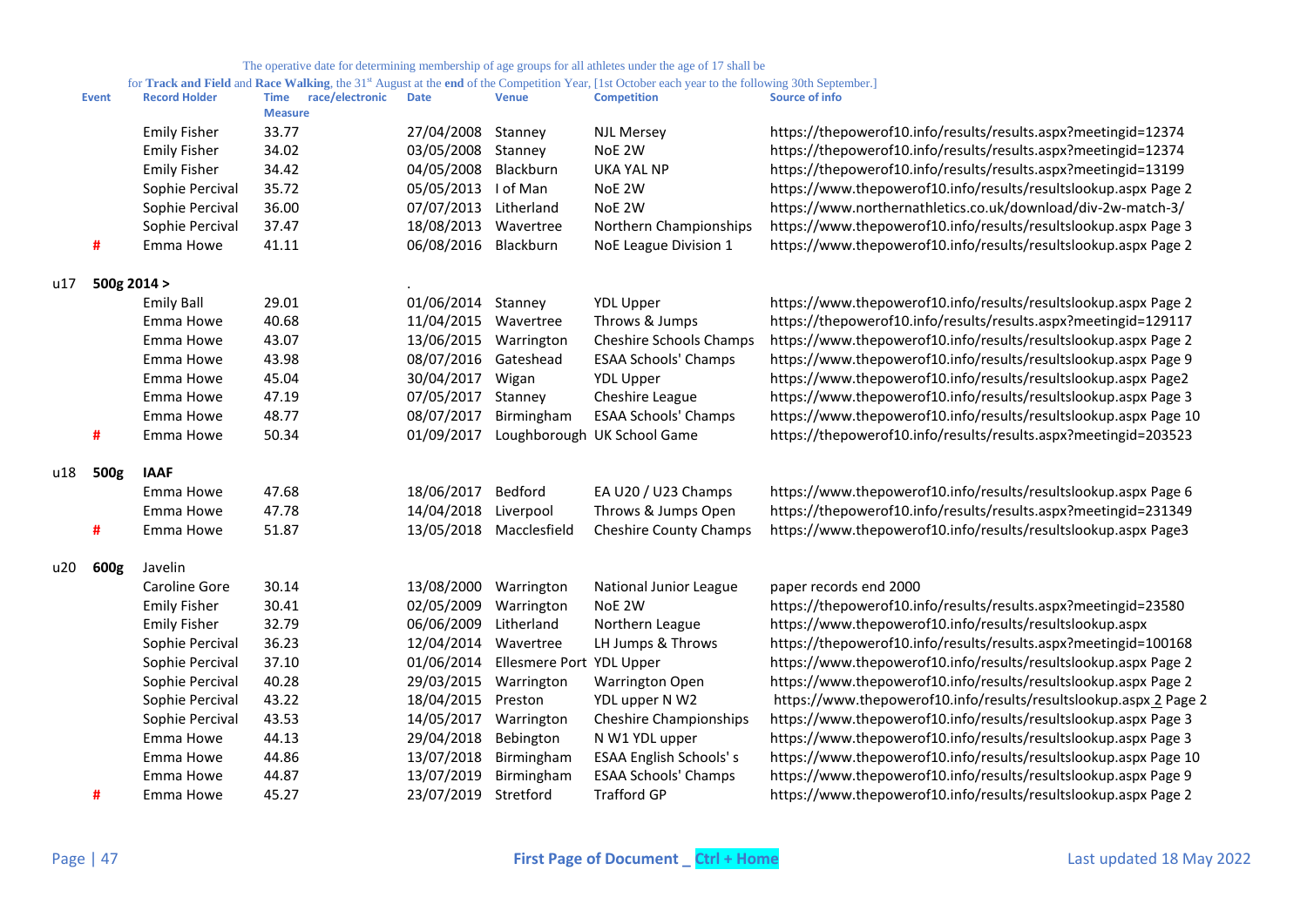<span id="page-47-0"></span>

|             | <b>Event</b> | <b>Record Holder</b> | race/electronic<br>Time<br><b>Measure</b> | <b>Date</b>          | <b>Venue</b> | <b>Competition</b>                                  | Source of info                                                                          |
|-------------|--------------|----------------------|-------------------------------------------|----------------------|--------------|-----------------------------------------------------|-----------------------------------------------------------------------------------------|
| <b>SW</b>   | 600g         | Javelin              |                                           |                      |              |                                                     |                                                                                         |
|             |              | <b>Heather Lowry</b> | 23.22                                     | 20/06/1998           | Belle Vue    | Northern WL                                         | paper records end 2000                                                                  |
|             |              | Caroline Gore        | 28.04                                     | 09/05/2003           | Macclesfield | <b>Cheshire Championships</b>                       | http://www.cheshireaa.com/results/TFC/2003/U13WTF2003.htm                               |
|             |              | Caroline Gore        | 31.68                                     | 03/08/2003           | Stretford    | NoE WL 3W                                           | AW August 6, 2003 - vol.57 no.32                                                        |
|             |              | Niamh Reilly         | 33.19                                     | 02/05/2009           | Warrington   | NoE 2W                                              | https://thepowerof10.info/results/results.aspx?meetingid=23580                          |
|             |              | Niamh Reilly         | 33.31                                     | 10/05/2009           | Warrington   | <b>Cheshire Championships</b>                       | http://www.cheshireaa.com/Results/index.aspx                                            |
|             |              | Niamh Reilly         | 36.95                                     | 20/06/2009           | Manchester   | NoE S & u20 Champs                                  | https://www.thepowerof10.info/results/resultslookup.aspx Page 2                         |
|             |              | Niamh Reilly         | 39.18                                     | 16/08/2009           | Cleckheaton  | Northern Promotion                                  | https://www.thepowerof10.info/results/resultslookup.aspx Page 2                         |
|             |              | Sophie Percival      | 41.32                                     | 04/06/2017           | Stanney      | NoE Division 1                                      | https://www.thepowerof10.info/results/resultslookup.aspx Page 2                         |
|             |              | Sophie Percival      | 41.69                                     | 11/06/2016           | Sportcity    | NA Senior & U20 Champs                              | https://www.thepowerof10.info/results/resultslookup.aspx Page3                          |
|             |              | Sophie Percival      | 41.91 qA                                  | 05/05/2018           | Bedford      | <b>BUCS Championships</b>                           | https://www.thepowerof10.info/results/resultslookup.aspx Page 8                         |
|             |              | Sophie Percival      | 43.01 f                                   | 05/05/2018           | Bedford      | <b>BUCS Championships</b>                           | https://www.thepowerof10.info/results/resultslookup.aspx Page 8                         |
|             | #            | Sophie Percival      | 45.03                                     | 17/06/2018           | Bedford      | EA U20 / U23 Champs                                 | https://www.thepowerof10.info/results/resultslookup.aspx Page 5                         |
| v35         | 600g         | Javelin              |                                           |                      |              |                                                     |                                                                                         |
|             | #            | Jules Wilkins        | 16.80                                     | 28/05/2006 Stockport |              | m1 Cheshire T&F League                              | <b>WCAC Statistics</b>                                                                  |
| v40         | 600g         | Javelin              |                                           |                      |              |                                                     |                                                                                         |
|             | #            | Debra Erskine        | 13.78                                     | 20/04/2008 Stockport |              | Cheshire League                                     | http://www.cheshireaa.com/results/TFL/cheshire_tf_league_2008.aspx                      |
|             |              |                      |                                           |                      |              |                                                     |                                                                                         |
| v45         | 600g         | Javelin              |                                           |                      |              |                                                     |                                                                                         |
|             | #            | <b>Helen Tooley</b>  | 13.35                                     | 30/09/2018 Wrexham   |              | <b>Final Fling</b>                                  | https://thepowerof10.info/results/results.aspx?meetingid=250154                         |
| v50         | 500g         | Javelin              |                                           |                      |              |                                                     |                                                                                         |
|             |              |                      |                                           |                      |              |                                                     |                                                                                         |
| v55         | 500g         | Javelin              |                                           |                      |              |                                                     |                                                                                         |
| v60         | 400g         | Javelin              |                                           |                      |              |                                                     |                                                                                         |
| v65         | 400g         | Javelin              |                                           |                      |              |                                                     |                                                                                         |
|             | #            | Cath McGrath         | 10.07                                     | 23/06/2019 Bury      |              |                                                     | Northern Masters Champs https://thepowerof10.info/results/results.aspx?meetingid=284572 |
|             |              |                      |                                           |                      |              |                                                     |                                                                                         |
| v70         | 400g         | Javelin              |                                           |                      |              |                                                     |                                                                                         |
|             |              |                      |                                           |                      |              |                                                     |                                                                                         |
| <b>Shot</b> |              |                      |                                           |                      |              |                                                     |                                                                                         |
| u11 2kg     |              | Shot                 | 6.60                                      | 29/09/2018 Wrexham   |              | <b>Final Fling</b>                                  | https://thepowerof10.info/results/results.aspx?meetingid=250154                         |
|             | Page   $48$  |                      |                                           |                      |              | <b>First Page of Document</b><br><b>Ctrl + Home</b> | Last updated 18 May 2022                                                                |
|             |              |                      |                                           |                      |              |                                                     |                                                                                         |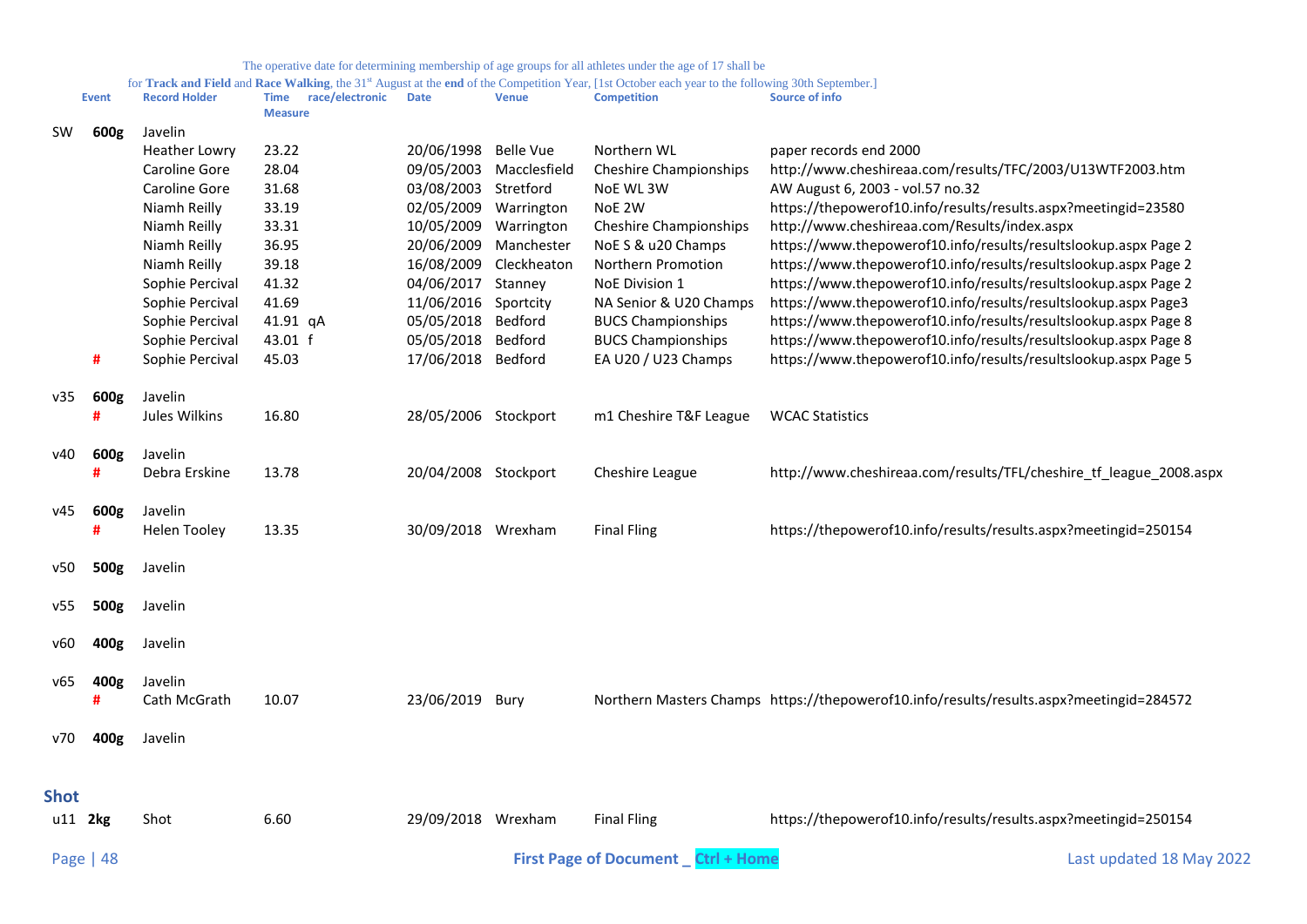|              |                            |                |                      |                        |                       | The operative date for determining includering of age groups for an annexes ander the age of 17 share<br>for Track and Field and Race Walking, the 31st August at the end of the Competition Year, [1st October each year to the following 30th September.] |                                                                                                                |
|--------------|----------------------------|----------------|----------------------|------------------------|-----------------------|-------------------------------------------------------------------------------------------------------------------------------------------------------------------------------------------------------------------------------------------------------------|----------------------------------------------------------------------------------------------------------------|
| <b>Event</b> | <b>Record Holder</b>       | <b>Measure</b> | Time race/electronic | <b>Date</b>            | <b>Venue</b>          | <b>Competition</b>                                                                                                                                                                                                                                          | <b>Source of info</b>                                                                                          |
| u13 2.72kg   | Shot                       |                |                      |                        |                       |                                                                                                                                                                                                                                                             |                                                                                                                |
|              | Sarah Devoy                | 5.83           |                      | 13/09/1998 Stockport   |                       | <b>County Multi-events</b>                                                                                                                                                                                                                                  | http://www.cheshireaa.com/results/PDFarchive/JME1998.pdf                                                       |
|              | Frances O'Neil             | 7.08           |                      | 02/07/1998 Chester     |                       | <b>WCAC YA</b>                                                                                                                                                                                                                                              | newsletter Vol2 No2 - AW July 15, 1998 - vol.52 no.29                                                          |
|              | Jessica Gillard            |                | Boys record!         | 28/07/1998 Salford     |                       | <b>McDonalds YAL</b>                                                                                                                                                                                                                                        | newsletter Vol2 No2                                                                                            |
|              | Sarah Devoy                | 7.79           |                      | 08/05/1999             | Warrington            | <b>Cheshire Championships</b>                                                                                                                                                                                                                               | http://www.cheshireaa.com/results/PDFarchive/TF1999.pdf                                                        |
|              | Sarah Devoy                | 7.82           |                      | 18/07/1999             | Crewe                 | <b>McDonalds YAL</b>                                                                                                                                                                                                                                        | paper records end 2000                                                                                         |
|              | Stephanie Owens 7.87       |                |                      | 20/07/2003 Deeside     |                       | Young Athletes League                                                                                                                                                                                                                                       | AW July 23, 2003 - vol.57 no.30                                                                                |
|              | <b>Kelly Baker</b>         | 7.92           |                      | 01/06/2008             | Bebington             | UKA YA Northern Premier                                                                                                                                                                                                                                     | https://thepowerof10.info/results/results.aspx?meetingid=13191                                                 |
|              | <b>Kelly Baker</b>         | 8.42 A         |                      | 20/07/2008             | Hull                  | UKA YA Northern Premier                                                                                                                                                                                                                                     | https://thepowerof10.info/results/results.aspx?meetingid=13181                                                 |
|              | Amy Williams               | 8.85           |                      | 05/09/2010 Stanney     |                       | Cheshire League                                                                                                                                                                                                                                             | https://www.thepowerof10.info/results/resultslookup.aspx Page 2                                                |
|              | Abigail Pawlett            | 8.90           |                      | 05/08/2015 Wavertree   |                       | Merseyside YA Evening                                                                                                                                                                                                                                       | https://www.thepowerof10.info/results/resultslookup.aspx Page 2                                                |
|              | Abigail Pawlett            | 9.09           |                      | 23/08/2015             | Warrington            | <b>Terry Davies Memorial</b>                                                                                                                                                                                                                                | https://www.thepowerof10.info/results/resultslookup.aspx Page 2                                                |
|              | Abigail Pawlett            | 9.42           |                      | 13/09/2015             | Macclesfield          | Cheshire Junior ME Champ                                                                                                                                                                                                                                    | https://www.thepowerof10.info/results/resultslookup.aspx Page 2                                                |
|              | Sara Pearson               | 9.61           |                      | 29/06/2019 SportCity   |                       | Stockport YA Quadrathlon                                                                                                                                                                                                                                    | https://www.thepowerof10.info/results/resultslookup.aspx Page 2                                                |
| #            | Sara Pearson               | 9.86           |                      | 20/07/2019 Sheffield   |                       | YDL Lower N Premier W                                                                                                                                                                                                                                       | https://www.thepowerof10.info/results/resultslookup.aspx Page 2                                                |
| u13 2.72kg   | Shot - <mark>Indoor</mark> |                |                      |                        |                       |                                                                                                                                                                                                                                                             |                                                                                                                |
| #            | Abigail Pawlett            | 7.45 i         |                      | 22/11/2014 SportCity   |                       | Manchester Quadrathlon                                                                                                                                                                                                                                      | https://www.thepowerof10.info/results/resultslookup.aspx Page 2                                                |
|              | 3.25kg Shot - Indoor       |                |                      |                        |                       |                                                                                                                                                                                                                                                             |                                                                                                                |
| #            | Stephanie Owens 10.48 i    |                |                      |                        | 18/04/2004 Birmingham | <b>National Sportshall Finals</b>                                                                                                                                                                                                                           | from CD end Aug'04 (website@gq.nu)  <br>http://www.sportshall.org/wp-content/uploads/2013/09/UK_Final_2004.pdf |
| 3kg          | Shot - Indoor              |                |                      |                        |                       |                                                                                                                                                                                                                                                             |                                                                                                                |
| #            | Emily Misantoni            | 7.01 i         |                      | 22/11/2015 Sportcity   |                       | Stockport H Quadrathlon                                                                                                                                                                                                                                     |                                                                                                                |
| u15 3.25kg   | Shot                       |                |                      |                        |                       |                                                                                                                                                                                                                                                             |                                                                                                                |
|              | Nicola Gore                | 8.77           |                      | 09/05/1998 Crewe       |                       | <b>Cheshire Championships</b>                                                                                                                                                                                                                               | http://www.cheshireaa.com/results/PDFarchive/TF1998.pdf                                                        |
|              | Nicola Gore                | 9.12           |                      | 13/06/1998 Crewe       |                       | <b>Cheshire Schools Champs</b>                                                                                                                                                                                                                              | http://www.esaa.net/oldindex.shtml                                                                             |
|              | Nicola Gore                | 9.44           |                      | 03/04/1999 Eirias Park |                       | Colwyn Bay Open                                                                                                                                                                                                                                             | AW April 7, 1999 - vol.53 no.14                                                                                |
|              | Nicola Gore                | 9.57           |                      | 08/05/1999             | Warrington            | <b>Cheshire Championships</b>                                                                                                                                                                                                                               | http://www.cheshireaa.com/results/PDFarchive/TF1999.pdf                                                        |
|              | Nicola Gore                | 10.51          |                      | 12/06/1999             | Macclesfield          | Cheshire Schools Champs                                                                                                                                                                                                                                     | http://www.esaa.net/oldindex.shtml                                                                             |
|              | Stephanie Owens            | 10.54          |                      | 10/05/2005             | Stretford             | Trafford open                                                                                                                                                                                                                                               | https://thepowerof10.info/results/results.aspx?meetingid=139                                                   |
|              | <b>Kelly Baker</b>         | 10.65          |                      | 21/06/2009             | Wigan                 | McCain UK YAL N 1W                                                                                                                                                                                                                                          | https://thepowerof10.info/results/results.aspx?meetingid=25490                                                 |
|              | <b>Kelly Baker</b>         | 10.70          |                      | 11/04/2010 Wavertree   |                       | <b>EG Memorial Meet</b>                                                                                                                                                                                                                                     | https://thepowerof10.info/results/results.aspx?meetingid=37487                                                 |
|              | <b>Kelly Baker</b>         | 11.01          |                      | 17/04/2010 Wavertree   |                       | Liverpool Throws & Jumps                                                                                                                                                                                                                                    | https://thepowerof10.info/results/results.aspx?meetingid=36115                                                 |
|              | <b>Kelly Baker</b>         | 11.70          |                      | 29/05/2010 Leigh       |                       |                                                                                                                                                                                                                                                             | NA u15/u17 Championships https://www.thepowerof10.info/results/resultslookup.aspx Page 2                       |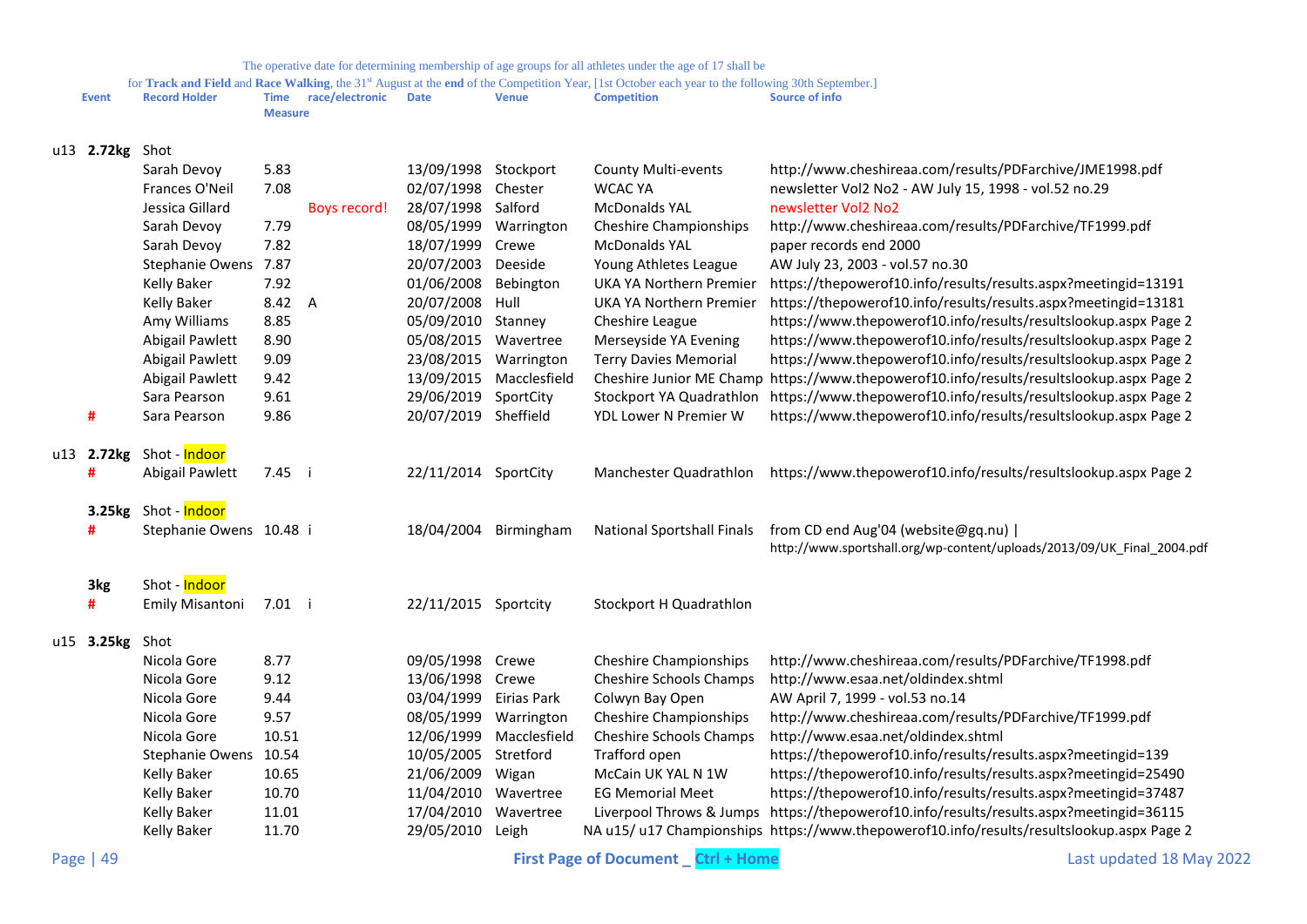|                | The operative date for determining membership of age groups for all athletes under the age of 17 shall be |                                                  |                          |              |                                                                                                                                                    |                                                                                             |  |  |  |  |  |
|----------------|-----------------------------------------------------------------------------------------------------------|--------------------------------------------------|--------------------------|--------------|----------------------------------------------------------------------------------------------------------------------------------------------------|---------------------------------------------------------------------------------------------|--|--|--|--|--|
|                |                                                                                                           |                                                  |                          |              | for Track and Field and Race Walking, the 31st August at the end of the Competition Year, [1st October each year to the following 30th September.] |                                                                                             |  |  |  |  |  |
| <b>Event</b>   | <b>Record Holder</b>                                                                                      | <b>Time</b><br>race/electronic<br><b>Measure</b> | <b>Date</b>              | <b>Venue</b> | <b>Competition</b>                                                                                                                                 | <b>Source of info</b>                                                                       |  |  |  |  |  |
| #              | <b>Kelly Baker</b>                                                                                        | 12.24                                            | 20/06/2010 Wavertree     |              |                                                                                                                                                    | McCain UK YAL N Premier W https://www.thepowerof10.info/results/resultslookup.aspx Page 2   |  |  |  |  |  |
| u15 3.25kg     | Shot - <mark>Indoor</mark>                                                                                |                                                  |                          |              |                                                                                                                                                    | https://eveque-co-uk.cld.bz/Sportshall-Handbook-6th-Edition/34/                             |  |  |  |  |  |
| Ħ              | Nicola Gore                                                                                               | 11.29 i                                          | 09/04/2000               | Birmingham   | National Sportshall Final                                                                                                                          | http://www.sportshall.org/wp-content/uploads/2013/09/UK_Final_2000.pdf                      |  |  |  |  |  |
| u15 3kg > 2014 |                                                                                                           | Shot                                             |                          |              |                                                                                                                                                    |                                                                                             |  |  |  |  |  |
|                | Emma Howe                                                                                                 | 7.54                                             | 03/05/2014               |              | Ellesmere Port YDL N W1 lower                                                                                                                      | https://www.thepowerof10.info/results/resultslookup.aspx Page 2                             |  |  |  |  |  |
|                | <b>Maisie Tipping</b>                                                                                     | 7.98                                             | 17/05/2014               | Macclesfield | <b>Cheshire Championships</b>                                                                                                                      | http://www.cheshireaa.com/Results/index.aspx                                                |  |  |  |  |  |
|                | Emma Howe                                                                                                 | 8.26                                             | 24/08/2014               | Warrington   | <b>Terry Davies Memorial</b>                                                                                                                       | https://www.thepowerof10.info/results/resultslookup.aspx Page 2                             |  |  |  |  |  |
|                | Emma Howe                                                                                                 | 8.36                                             | 10/05/2015               |              | Connah's Quay Cheshire League                                                                                                                      | https://www.thepowerof10.info/results/resultslookup.aspx Page 2                             |  |  |  |  |  |
|                | Emma Howe                                                                                                 | 8.60                                             | 21/06/2015               |              | Ellesmere Port YDL N W1 lower                                                                                                                      | https://www.thepowerof10.info/results/resultslookup.aspx Page 2                             |  |  |  |  |  |
|                | Emma Howe                                                                                                 | 9.19                                             | 18/07/2015               | Wigan        | YDL N W1 lower                                                                                                                                     | https://www.thepowerof10.info/results/resultslookup.aspx Page 2                             |  |  |  |  |  |
|                | Emma Howe                                                                                                 | 9.37                                             | 22/08/2015               | Blackburn    | NA Inter-counties                                                                                                                                  | https://www.thepowerof10.info/results/resultslookup.aspx Page 2                             |  |  |  |  |  |
|                | Emma Howe                                                                                                 | 9.40                                             | 29/05/2016               | Blackburn    | YDL N W2 upper                                                                                                                                     | https://thepowerof10.info/results/results.aspx?meetingid=159455                             |  |  |  |  |  |
|                | Emma Howe                                                                                                 | 9.83                                             | 04/06/2016 Stretford     |              | Cheshire League                                                                                                                                    | http://www.cheshireaa.com/results/TFL/cheshire_tf_league_2016.aspx                          |  |  |  |  |  |
|                | Emma Howe                                                                                                 | 9.90                                             | 24/07/2016               |              | Ellesmere Port YDL Upper Division NW 2                                                                                                             | https://thepowerof10.info/results/results.aspx?meetingid=159457                             |  |  |  |  |  |
| #              | Abigail Pawlett                                                                                           | 10.42                                            | 16/04/2017 Hyndburn      |              | Lancashire CE Champs                                                                                                                               | https://www.thepowerof10.info/results/resultslookup.aspx Page 2                             |  |  |  |  |  |
|                |                                                                                                           |                                                  |                          |              | (inc Hyndburn AC Open)                                                                                                                             |                                                                                             |  |  |  |  |  |
| u15 4kg        | Shot - Indoor                                                                                             |                                                  |                          |              |                                                                                                                                                    |                                                                                             |  |  |  |  |  |
|                | Stephanie Owens 9.54 i                                                                                    |                                                  | 16/03/2005 SportCity     |              | City of Manchester Open                                                                                                                            | AW April 6, 2005 - vol.59 no.14                                                             |  |  |  |  |  |
| #              | <b>Emily Ball</b>                                                                                         | 10.38 i                                          | 17/11/2012 EIS Sheffield |              | Northern Athletics Open                                                                                                                            | https://www.thepowerof10.info/results/resultslookup.aspx Page 3                             |  |  |  |  |  |
|                |                                                                                                           |                                                  |                          |              |                                                                                                                                                    |                                                                                             |  |  |  |  |  |
|                | u15 3kg > 2014 - Indoor                                                                                   |                                                  |                          |              |                                                                                                                                                    |                                                                                             |  |  |  |  |  |
|                | <b>Maisie Tipping</b>                                                                                     | 8.22 i                                           | 22/11/2014               | Sportcity    | Manchester Quadrathlon                                                                                                                             | https://www.thepowerof10.info/results/resultslookup.aspx Page 2                             |  |  |  |  |  |
|                | Abigail Pawlett                                                                                           | 8.90 i                                           | 22/11/2015               | SportCity    | Stockport H Quadrathlon                                                                                                                            | https://www.thepowerof10.info/results/resultslookup.aspx Page 2                             |  |  |  |  |  |
|                | Abigail Pawlett                                                                                           | 9.73 i                                           | 07/02/2016 EIS Sheffield |              | NA u13/ u15 Champs                                                                                                                                 | https://www.thepowerof10.info/results/resultslookup.aspx Page 3                             |  |  |  |  |  |
| #              | Abigail Pawlett                                                                                           | 10.14 i                                          | 06/11/2016 Sportcity     |              | Stockport H Quadrathlon                                                                                                                            | https://www.thepowerof10.info/results/resultslookup.aspx Page 2                             |  |  |  |  |  |
| u17 3.25kg     | Shot                                                                                                      |                                                  |                          |              |                                                                                                                                                    |                                                                                             |  |  |  |  |  |
| Ħ              | <b>Emily Ball</b>                                                                                         | 11.79                                            | 29/09/2012 Wrexham       |              | <b>Final Fling</b>                                                                                                                                 | https://thepowerof10.info/results/results.aspx?meetingid=70526                              |  |  |  |  |  |
|                |                                                                                                           |                                                  |                          |              |                                                                                                                                                    |                                                                                             |  |  |  |  |  |
| u17 3.25kg     | Shot - <mark>Indoor</mark>                                                                                |                                                  |                          |              |                                                                                                                                                    |                                                                                             |  |  |  |  |  |
| #              | <b>Emily Ball</b>                                                                                         | 11.11 i                                          | 16/02/2013 Wigan         |              |                                                                                                                                                    | Sportshall NW Regional Final https://thepowerof10.info/results/results.aspx?meetingid=84899 |  |  |  |  |  |
|                |                                                                                                           |                                                  |                          |              |                                                                                                                                                    |                                                                                             |  |  |  |  |  |
| u17 4kg        | Shot                                                                                                      |                                                  |                          |              |                                                                                                                                                    |                                                                                             |  |  |  |  |  |
|                | Caroline Gore                                                                                             | 9.52                                             | 09/05/1998 Crewe         |              | <b>Cheshire Championships</b>                                                                                                                      | newsletter Vol2No2 (no page on Cheshire website)                                            |  |  |  |  |  |
|                | Amanda Gore                                                                                               | 8.28                                             | 13/09/1998 Stockport     |              | County Multi-events                                                                                                                                | http://www.cheshireaa.com/results/PDFarchive/JME1998.pdf                                    |  |  |  |  |  |
|                |                                                                                                           |                                                  |                          |              |                                                                                                                                                    |                                                                                             |  |  |  |  |  |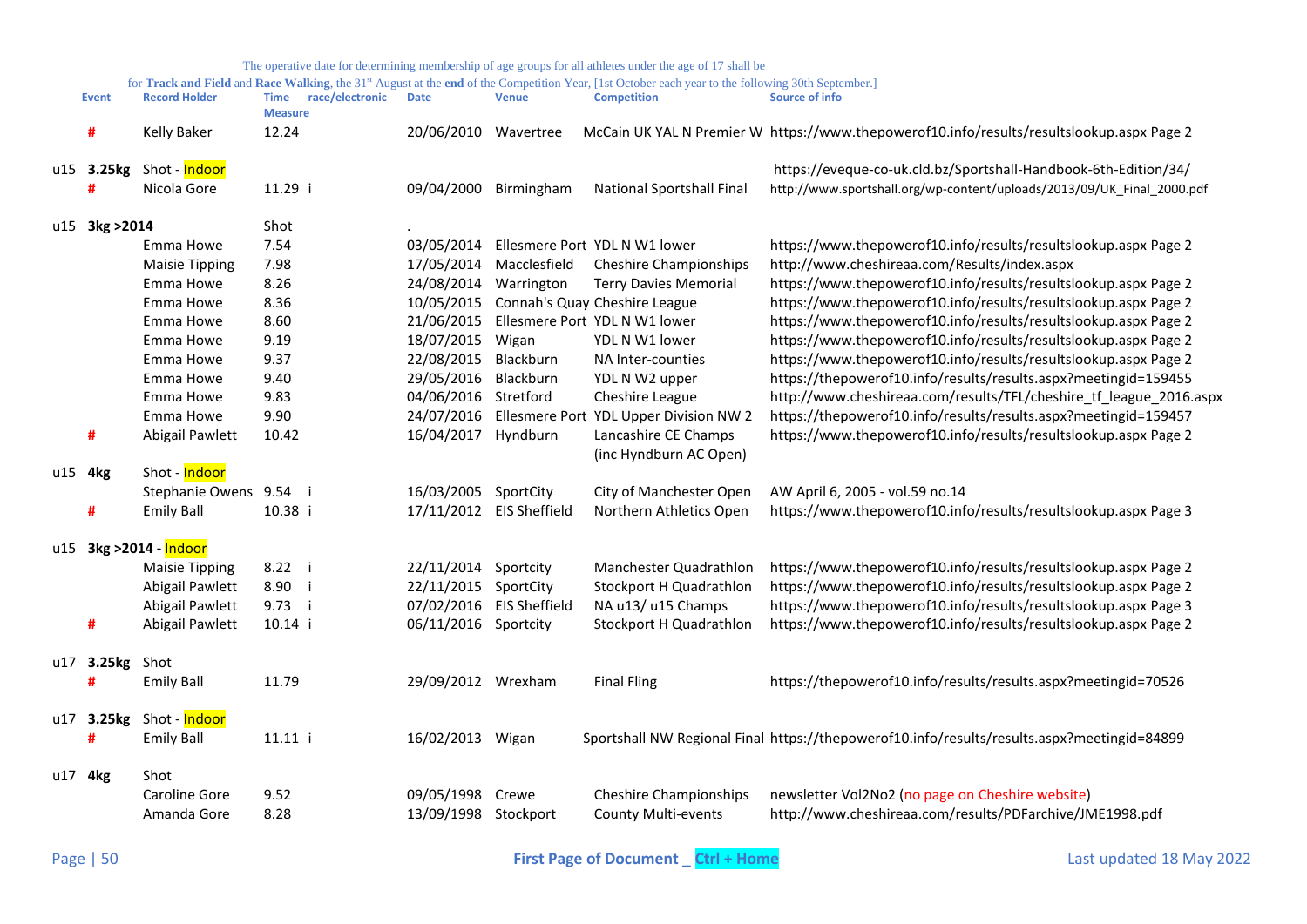for Track and Field and Race Walking, the 31<sup>st</sup> August at the end of the Competition Year, [1st October each year to the following 30th September.]

| Nicola Gore<br>9.18<br>09/08/1998<br><b>Belle Vue</b><br>NoE WL 4W<br>10.53<br>Caroline Gore<br>09/05/1999 Warrington<br><b>Cheshire Championships</b><br>10.56<br>Nicola Gore<br>02/07/2000 Wrexham<br><b>McDonalds YAL</b><br><b>Kelly Baker</b><br>11.06<br>07/05/2011<br>Stanney<br>Northern League<br><b>Kelly Baker</b><br>11.31<br>30/07/2011<br>Northern Intercounty<br>Leigh<br>11.39<br><b>Kelly Baker</b><br>03/09/2011<br>Don Valley<br>11.51<br>09/05/2012 Olympic Park<br><b>Kelly Baker</b><br>11.63<br>04/05/2014 Stretford<br>NA <sub>2W</sub><br><b>Emily Ball</b><br>11.72<br><b>Emily Ball</b><br>13/07/2014 Wavertree<br>NA <sub>2W</sub><br>#<br>3kg > 2014<br>13.17<br><b>Emily Ball</b><br>12/04/2014<br>Wavertree<br>Liverpool H J & T<br><b>Emily Ball</b><br>13.55<br>27/04/2014 Ashton-u-Lyne YDL Upper<br><b>Emily Ball</b><br>13.63<br>11/07/2014<br>Birmingham<br><b>ESAA T&amp;F Champs</b><br>#<br><b>Emily Ball</b><br>30/08/2014<br>Bedford<br>EAU15/U17 Champs<br>14.00<br>Shot - Indoor<br>u17 4kg<br>10.69 f i<br>Lauren Hunt<br>22-23/01/2006 EIS Sheffield<br>NoE Junior Championships<br>11.31 f i<br>16/01/2011 EIS Sheffield<br><b>Kelly Baker</b><br>Northern indoor champs<br>11.72 i<br>14/01/2012 Sheffield<br>Northern indoor champs<br>#<br><b>Kelly Baker</b><br>u20 4kg<br>Shot<br>8.51<br>09/05/1998 Crewe<br><b>Cheshire Championships</b><br>Jenny Moorcroft<br>8.61<br>08/05/1999<br>Amanda Gore<br>Warrington<br><b>Cheshire Championships</b><br>8.98<br>Amanda Gore<br>13/05/2000 Macclesfield<br><b>Cheshire Championships</b><br>Caroline Gore<br>10.39<br>18/06/2000<br>Bebington<br>National Junior League<br>Nicola Gore<br>10.72<br>28/04/2002 Stretford<br><b>NJL Mersey</b><br>Nicola Gore<br>11.28<br>27/04/2003 Stretford<br><b>NJL NP Mersey</b><br>Nicola Gore<br>11.32<br>07/06/2003 Macclesfield<br>Cheshire Schools Champs<br>11.95<br>02/06/2013 Carlisle<br><b>Kelly Baker</b><br><b>YDL Upper</b><br><b>Kelly Baker</b><br>11.95<br>08/09/2013 Macclesfield<br><b>Cheshire Schools Champs</b><br><b>Emily Ball</b><br>11.99<br>11/04/2015 Wavertree<br>Liverpool Throws & Jumps | Source of info                                                                           |
|-------------------------------------------------------------------------------------------------------------------------------------------------------------------------------------------------------------------------------------------------------------------------------------------------------------------------------------------------------------------------------------------------------------------------------------------------------------------------------------------------------------------------------------------------------------------------------------------------------------------------------------------------------------------------------------------------------------------------------------------------------------------------------------------------------------------------------------------------------------------------------------------------------------------------------------------------------------------------------------------------------------------------------------------------------------------------------------------------------------------------------------------------------------------------------------------------------------------------------------------------------------------------------------------------------------------------------------------------------------------------------------------------------------------------------------------------------------------------------------------------------------------------------------------------------------------------------------------------------------------------------------------------------------------------------------------------------------------------------------------------------------------------------------------------------------------------------------------------------------------------------------------------------------------------------------------------------------------------------------------------------------------------------------------------------------------------------------------------------------------------------------------------------------|------------------------------------------------------------------------------------------|
|                                                                                                                                                                                                                                                                                                                                                                                                                                                                                                                                                                                                                                                                                                                                                                                                                                                                                                                                                                                                                                                                                                                                                                                                                                                                                                                                                                                                                                                                                                                                                                                                                                                                                                                                                                                                                                                                                                                                                                                                                                                                                                                                                             | AW August 12, 1998 - vol.52 no.33                                                        |
|                                                                                                                                                                                                                                                                                                                                                                                                                                                                                                                                                                                                                                                                                                                                                                                                                                                                                                                                                                                                                                                                                                                                                                                                                                                                                                                                                                                                                                                                                                                                                                                                                                                                                                                                                                                                                                                                                                                                                                                                                                                                                                                                                             | http://www.cheshireaa.com/results/PDFarchive/TF1999.pdf                                  |
|                                                                                                                                                                                                                                                                                                                                                                                                                                                                                                                                                                                                                                                                                                                                                                                                                                                                                                                                                                                                                                                                                                                                                                                                                                                                                                                                                                                                                                                                                                                                                                                                                                                                                                                                                                                                                                                                                                                                                                                                                                                                                                                                                             | paper records end 2000   AW July 5, 2000 - Vol.54 no.27                                  |
|                                                                                                                                                                                                                                                                                                                                                                                                                                                                                                                                                                                                                                                                                                                                                                                                                                                                                                                                                                                                                                                                                                                                                                                                                                                                                                                                                                                                                                                                                                                                                                                                                                                                                                                                                                                                                                                                                                                                                                                                                                                                                                                                                             | https://www.thepowerof10.info/results/resultslookup.aspx Page 2                          |
|                                                                                                                                                                                                                                                                                                                                                                                                                                                                                                                                                                                                                                                                                                                                                                                                                                                                                                                                                                                                                                                                                                                                                                                                                                                                                                                                                                                                                                                                                                                                                                                                                                                                                                                                                                                                                                                                                                                                                                                                                                                                                                                                                             | https://www.thepowerof10.info/results/resultslookup.aspx Page 2                          |
|                                                                                                                                                                                                                                                                                                                                                                                                                                                                                                                                                                                                                                                                                                                                                                                                                                                                                                                                                                                                                                                                                                                                                                                                                                                                                                                                                                                                                                                                                                                                                                                                                                                                                                                                                                                                                                                                                                                                                                                                                                                                                                                                                             | Sainsbury UK School Games https://www.thepowerof10.info/results/resultslookup.aspx       |
|                                                                                                                                                                                                                                                                                                                                                                                                                                                                                                                                                                                                                                                                                                                                                                                                                                                                                                                                                                                                                                                                                                                                                                                                                                                                                                                                                                                                                                                                                                                                                                                                                                                                                                                                                                                                                                                                                                                                                                                                                                                                                                                                                             | Sainsbury UK School Gameshttps://www.thepowerof10.info/results/resultslookup.aspx Page 2 |
|                                                                                                                                                                                                                                                                                                                                                                                                                                                                                                                                                                                                                                                                                                                                                                                                                                                                                                                                                                                                                                                                                                                                                                                                                                                                                                                                                                                                                                                                                                                                                                                                                                                                                                                                                                                                                                                                                                                                                                                                                                                                                                                                                             | https://www.northernathletics.co.uk/download/2w-match-1-2014/                            |
|                                                                                                                                                                                                                                                                                                                                                                                                                                                                                                                                                                                                                                                                                                                                                                                                                                                                                                                                                                                                                                                                                                                                                                                                                                                                                                                                                                                                                                                                                                                                                                                                                                                                                                                                                                                                                                                                                                                                                                                                                                                                                                                                                             | https://www.northernathletics.co.uk/download/2w-match-3-2014/                            |
|                                                                                                                                                                                                                                                                                                                                                                                                                                                                                                                                                                                                                                                                                                                                                                                                                                                                                                                                                                                                                                                                                                                                                                                                                                                                                                                                                                                                                                                                                                                                                                                                                                                                                                                                                                                                                                                                                                                                                                                                                                                                                                                                                             |                                                                                          |
|                                                                                                                                                                                                                                                                                                                                                                                                                                                                                                                                                                                                                                                                                                                                                                                                                                                                                                                                                                                                                                                                                                                                                                                                                                                                                                                                                                                                                                                                                                                                                                                                                                                                                                                                                                                                                                                                                                                                                                                                                                                                                                                                                             | https://thepowerof10.info/results/results.aspx?meetingid=100168                          |
|                                                                                                                                                                                                                                                                                                                                                                                                                                                                                                                                                                                                                                                                                                                                                                                                                                                                                                                                                                                                                                                                                                                                                                                                                                                                                                                                                                                                                                                                                                                                                                                                                                                                                                                                                                                                                                                                                                                                                                                                                                                                                                                                                             | https://thepowerof10.info/results/results.aspx?meetingid=103236                          |
|                                                                                                                                                                                                                                                                                                                                                                                                                                                                                                                                                                                                                                                                                                                                                                                                                                                                                                                                                                                                                                                                                                                                                                                                                                                                                                                                                                                                                                                                                                                                                                                                                                                                                                                                                                                                                                                                                                                                                                                                                                                                                                                                                             | https://www.thepowerof10.info/results/resultslookup.aspx Page 8                          |
|                                                                                                                                                                                                                                                                                                                                                                                                                                                                                                                                                                                                                                                                                                                                                                                                                                                                                                                                                                                                                                                                                                                                                                                                                                                                                                                                                                                                                                                                                                                                                                                                                                                                                                                                                                                                                                                                                                                                                                                                                                                                                                                                                             | https://www.thepowerof10.info/results/resultslookup.aspx Page 6                          |
|                                                                                                                                                                                                                                                                                                                                                                                                                                                                                                                                                                                                                                                                                                                                                                                                                                                                                                                                                                                                                                                                                                                                                                                                                                                                                                                                                                                                                                                                                                                                                                                                                                                                                                                                                                                                                                                                                                                                                                                                                                                                                                                                                             |                                                                                          |
|                                                                                                                                                                                                                                                                                                                                                                                                                                                                                                                                                                                                                                                                                                                                                                                                                                                                                                                                                                                                                                                                                                                                                                                                                                                                                                                                                                                                                                                                                                                                                                                                                                                                                                                                                                                                                                                                                                                                                                                                                                                                                                                                                             | https://www.northernathletics.co.uk/download/na-indoor-results-2005/                     |
|                                                                                                                                                                                                                                                                                                                                                                                                                                                                                                                                                                                                                                                                                                                                                                                                                                                                                                                                                                                                                                                                                                                                                                                                                                                                                                                                                                                                                                                                                                                                                                                                                                                                                                                                                                                                                                                                                                                                                                                                                                                                                                                                                             | https://www.northernathletics.co.uk/results-index/                                       |
|                                                                                                                                                                                                                                                                                                                                                                                                                                                                                                                                                                                                                                                                                                                                                                                                                                                                                                                                                                                                                                                                                                                                                                                                                                                                                                                                                                                                                                                                                                                                                                                                                                                                                                                                                                                                                                                                                                                                                                                                                                                                                                                                                             | https://www.northernathletics.co.uk/results-index/                                       |
|                                                                                                                                                                                                                                                                                                                                                                                                                                                                                                                                                                                                                                                                                                                                                                                                                                                                                                                                                                                                                                                                                                                                                                                                                                                                                                                                                                                                                                                                                                                                                                                                                                                                                                                                                                                                                                                                                                                                                                                                                                                                                                                                                             |                                                                                          |
|                                                                                                                                                                                                                                                                                                                                                                                                                                                                                                                                                                                                                                                                                                                                                                                                                                                                                                                                                                                                                                                                                                                                                                                                                                                                                                                                                                                                                                                                                                                                                                                                                                                                                                                                                                                                                                                                                                                                                                                                                                                                                                                                                             | http://www.cheshireaa.com/results/PDFarchive/TF1998.pdf                                  |
|                                                                                                                                                                                                                                                                                                                                                                                                                                                                                                                                                                                                                                                                                                                                                                                                                                                                                                                                                                                                                                                                                                                                                                                                                                                                                                                                                                                                                                                                                                                                                                                                                                                                                                                                                                                                                                                                                                                                                                                                                                                                                                                                                             | http://www.cheshireaa.com/results/PDFarchive/TF1999.pdf                                  |
|                                                                                                                                                                                                                                                                                                                                                                                                                                                                                                                                                                                                                                                                                                                                                                                                                                                                                                                                                                                                                                                                                                                                                                                                                                                                                                                                                                                                                                                                                                                                                                                                                                                                                                                                                                                                                                                                                                                                                                                                                                                                                                                                                             | http://www.cheshireaa.com/results/PDFarchive/TF2000.pdf                                  |
|                                                                                                                                                                                                                                                                                                                                                                                                                                                                                                                                                                                                                                                                                                                                                                                                                                                                                                                                                                                                                                                                                                                                                                                                                                                                                                                                                                                                                                                                                                                                                                                                                                                                                                                                                                                                                                                                                                                                                                                                                                                                                                                                                             | paper records end 2000                                                                   |
|                                                                                                                                                                                                                                                                                                                                                                                                                                                                                                                                                                                                                                                                                                                                                                                                                                                                                                                                                                                                                                                                                                                                                                                                                                                                                                                                                                                                                                                                                                                                                                                                                                                                                                                                                                                                                                                                                                                                                                                                                                                                                                                                                             | AW May 1, 2002 - vol.56 no.18                                                            |
|                                                                                                                                                                                                                                                                                                                                                                                                                                                                                                                                                                                                                                                                                                                                                                                                                                                                                                                                                                                                                                                                                                                                                                                                                                                                                                                                                                                                                                                                                                                                                                                                                                                                                                                                                                                                                                                                                                                                                                                                                                                                                                                                                             | AW April 30, 2003 - vol.57 no18                                                          |
|                                                                                                                                                                                                                                                                                                                                                                                                                                                                                                                                                                                                                                                                                                                                                                                                                                                                                                                                                                                                                                                                                                                                                                                                                                                                                                                                                                                                                                                                                                                                                                                                                                                                                                                                                                                                                                                                                                                                                                                                                                                                                                                                                             | from CD end Aug'04 (website@gq.nu)                                                       |
|                                                                                                                                                                                                                                                                                                                                                                                                                                                                                                                                                                                                                                                                                                                                                                                                                                                                                                                                                                                                                                                                                                                                                                                                                                                                                                                                                                                                                                                                                                                                                                                                                                                                                                                                                                                                                                                                                                                                                                                                                                                                                                                                                             | https://thepowerof10.info/results/results.aspx?meetingid=81639                           |
|                                                                                                                                                                                                                                                                                                                                                                                                                                                                                                                                                                                                                                                                                                                                                                                                                                                                                                                                                                                                                                                                                                                                                                                                                                                                                                                                                                                                                                                                                                                                                                                                                                                                                                                                                                                                                                                                                                                                                                                                                                                                                                                                                             | https://www.thepowerof10.info/results/resultslookup.aspx Page 2                          |
|                                                                                                                                                                                                                                                                                                                                                                                                                                                                                                                                                                                                                                                                                                                                                                                                                                                                                                                                                                                                                                                                                                                                                                                                                                                                                                                                                                                                                                                                                                                                                                                                                                                                                                                                                                                                                                                                                                                                                                                                                                                                                                                                                             | https://thepowerof10.info/results/results.aspx?meetingid=129117                          |
| <b>Emily Ball</b><br>12.17<br>09/05/2015<br>Telford<br>Shropshire County champs                                                                                                                                                                                                                                                                                                                                                                                                                                                                                                                                                                                                                                                                                                                                                                                                                                                                                                                                                                                                                                                                                                                                                                                                                                                                                                                                                                                                                                                                                                                                                                                                                                                                                                                                                                                                                                                                                                                                                                                                                                                                             | https://www.thepowerof10.info/results/resultslookup.aspx Page 3                          |
| <b>Emily Ball</b><br>12.56<br>20/06/2015<br>Bedford<br>EAs U20 / U23 Champs<br>#                                                                                                                                                                                                                                                                                                                                                                                                                                                                                                                                                                                                                                                                                                                                                                                                                                                                                                                                                                                                                                                                                                                                                                                                                                                                                                                                                                                                                                                                                                                                                                                                                                                                                                                                                                                                                                                                                                                                                                                                                                                                            | https://www.thepowerof10.info/results/resultslookup.aspx Page 5                          |
| 12.56<br>26/09/2015 Wrexham<br><b>Final Fling</b><br><b>Emily Ball</b>                                                                                                                                                                                                                                                                                                                                                                                                                                                                                                                                                                                                                                                                                                                                                                                                                                                                                                                                                                                                                                                                                                                                                                                                                                                                                                                                                                                                                                                                                                                                                                                                                                                                                                                                                                                                                                                                                                                                                                                                                                                                                      | https://thepowerof10.info/results/results.aspx?meetingid=128145                          |

u20 **4kg** Shot - Indoor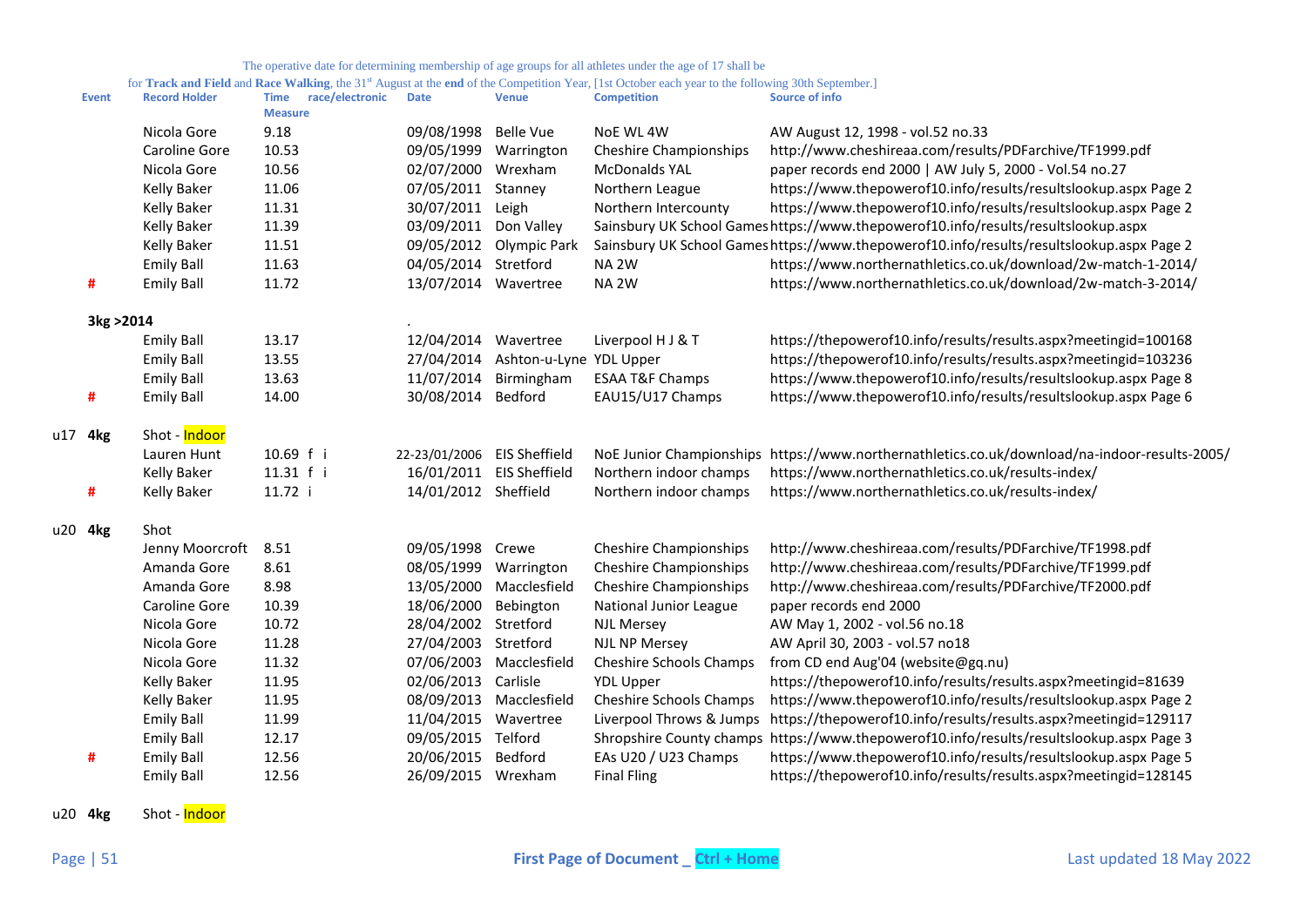|  | The operative date for determining membership of age groups for all athletes under the age of 17 shall be |  |
|--|-----------------------------------------------------------------------------------------------------------|--|
|  |                                                                                                           |  |

|    | <b>Event</b> | <b>Record Holder</b> | race/electronic<br>Time<br><b>Measure</b> | <b>Date</b>                 | <b>Venue</b>            | <b>Competition</b>            | Source of info                                                           |
|----|--------------|----------------------|-------------------------------------------|-----------------------------|-------------------------|-------------------------------|--------------------------------------------------------------------------|
|    |              | Nicola Gore          | 10.21 f i                                 | 18-19/01/2003 Sportcity     |                         | NoE Junior Championship       | https://www.northernathletics.co.uk/download/na-indoor-results-2003/     |
|    |              | Lauren Hunt          | 10.26 i                                   | 10/12/2005 Sheffield        |                         | Northern open indoor          | https://thepowerof10.info/results/results.aspx?meetingid=31798           |
|    |              | Lauren Hunt          | 10.59 f i                                 | 21-22/01/2006 EIS Sheffield |                         | NoE Junior championship       | https://www.northernathletics.co.uk/download/na-indoor-results-2006/     |
|    | #            | <b>Emily Ball</b>    | 11.96 i                                   |                             | 07/02/2015 Birmingham   | <b>Birmingham Games</b>       | https://www.thepowerof10.info/results/resultslookup.aspx Page 5          |
|    | SW 4kg       | Shot                 |                                           |                             |                         |                               |                                                                          |
|    |              | Sue Morris           | 6.01                                      | 01/08/1999                  | Warrington              | Northern WL                   | paper records end 2000                                                   |
|    |              | Amanda Gore          | 7.52                                      | 12/05/2001                  | Warrington              | <b>Cheshire Championships</b> | http://www.cheshireaa.com/results/PDFarchive/TF2001.pdf                  |
|    |              | Nicola Gore          | 10.87                                     | 15-16/05/2004               | Warrington              | <b>Cheshire Championships</b> | http://www.cheshireaa.com/results/TFC/2004/u15mtf2004.htm                |
|    |              | Nicola Gore          | 10.97                                     | 31/07/2004                  | Deeside                 | Northern WL                   | from CD end Aug'04 (website@gq.nu)-   - AW August 4 2004 - vol.58 no.32  |
|    |              | Nicola Gore          | 11.46                                     | 05/05/2007                  | Ellesmere Port NoE 2W   |                               | https://www.northernathletics.co.uk/download/tf-league-results-2007/     |
|    |              | <b>Emily Ball</b>    | 11.96                                     | 07/02/2015                  | Birmingham              | <b>Birmingham Games</b>       | https://www.thepowerof10.info/results/resultslookup.aspx Page 5          |
|    | #            | Sophie Percival      | 12.02                                     | 09/07/2017                  | Wigan                   | NoE League 1                  | https://thepowerof10.info/results/results.aspx?meetingid=189089          |
| SW | 4kg          | Shot - Indoor        |                                           |                             |                         |                               |                                                                          |
|    |              | Sophie Percival      | 11.99 qB i                                | 17/02/2017                  | <b>EIS Sheffield</b>    | <b>BUCS Championships</b>     | https://www.thepowerof10.info/results/resultslookup.aspx page 7          |
|    |              | <b>Emily Ball</b>    | 12.53 qC i                                | 17/02/2017                  | <b>EIS Sheffield</b>    | <b>BUCS Championships</b>     | https://www.thepowerof10.info/results/resultslookup.aspx Page 7          |
|    | #            | <b>Emily Ball</b>    | 13.08 f i                                 | 19/02/2017                  | <b>EIS Sheffield</b>    | <b>BUCS Championships</b>     | https://www.thepowerof10.info/results/resultslookup.aspx Page 7          |
|    | v35 4kg      | Shot                 |                                           |                             |                         |                               |                                                                          |
|    |              | Jules Wilkins        | 5.43                                      |                             | 18/06/2006 Macclesfield | Rd2 Cheshire League           | http://www.cheshireaa.com/results/TFL/cheshire_tf_league_2006.aspx       |
|    |              | Nicola Gore          | 10.10                                     | 26/03/2022                  | Stanney                 | Dan Gilroy Memorial           | https://thepowerof10.info/results/results.aspx?meetingid=445779          |
|    |              | Nicola Gore          | 10.21                                     | 30/04/2022 Stanney          |                         | <b>NoE W Premier</b>          | https://thepowerof10.info/results/results.aspx?meetingid=445765          |
|    | #            | Nicola Gore          | 10.32                                     |                             | 15/05/2022 Macclesfield | <b>Cheshire Championships</b> |                                                                          |
|    | v40 4kg      | Shot                 |                                           |                             |                         |                               |                                                                          |
|    |              | <b>Glenys Potter</b> | 4.94<br>N/S                               | 07/09/2008 Stanney          |                         | Cheshire League               | http://www.cheshireaa.com/results/TFL/cheshire_tf_league_2008.aspx       |
|    | #            | <b>Helen Tooley</b>  | 5.99                                      |                             | 12/05/2018 Macclesfield | <b>Cheshire Championships</b> | https://thepowerof10.info/results/results.aspx?meetingid=240887 - Page 3 |
|    | v45 4kg      | Shot                 |                                           |                             |                         |                               |                                                                          |
|    |              | Debra Erskine        | 5.75                                      | 13/07/2008 Stanney          |                         | Cheshire League               | http://www.cheshireaa.com/results/TFL/cheshire tf league 2008.aspx       |
|    | #            | <b>Helen Tooley</b>  | 6.19                                      | 30/09/2018 Wrexham          |                         | <b>Final Fling</b>            | https://thepowerof10.info/results/results.aspx?meetingid=250154          |
|    | $v50$ 3 $kg$ | Shot                 |                                           |                             |                         |                               |                                                                          |
|    | $v55$ 3 $kg$ | Shot                 |                                           |                             |                         |                               |                                                                          |
|    |              |                      |                                           |                             |                         |                               |                                                                          |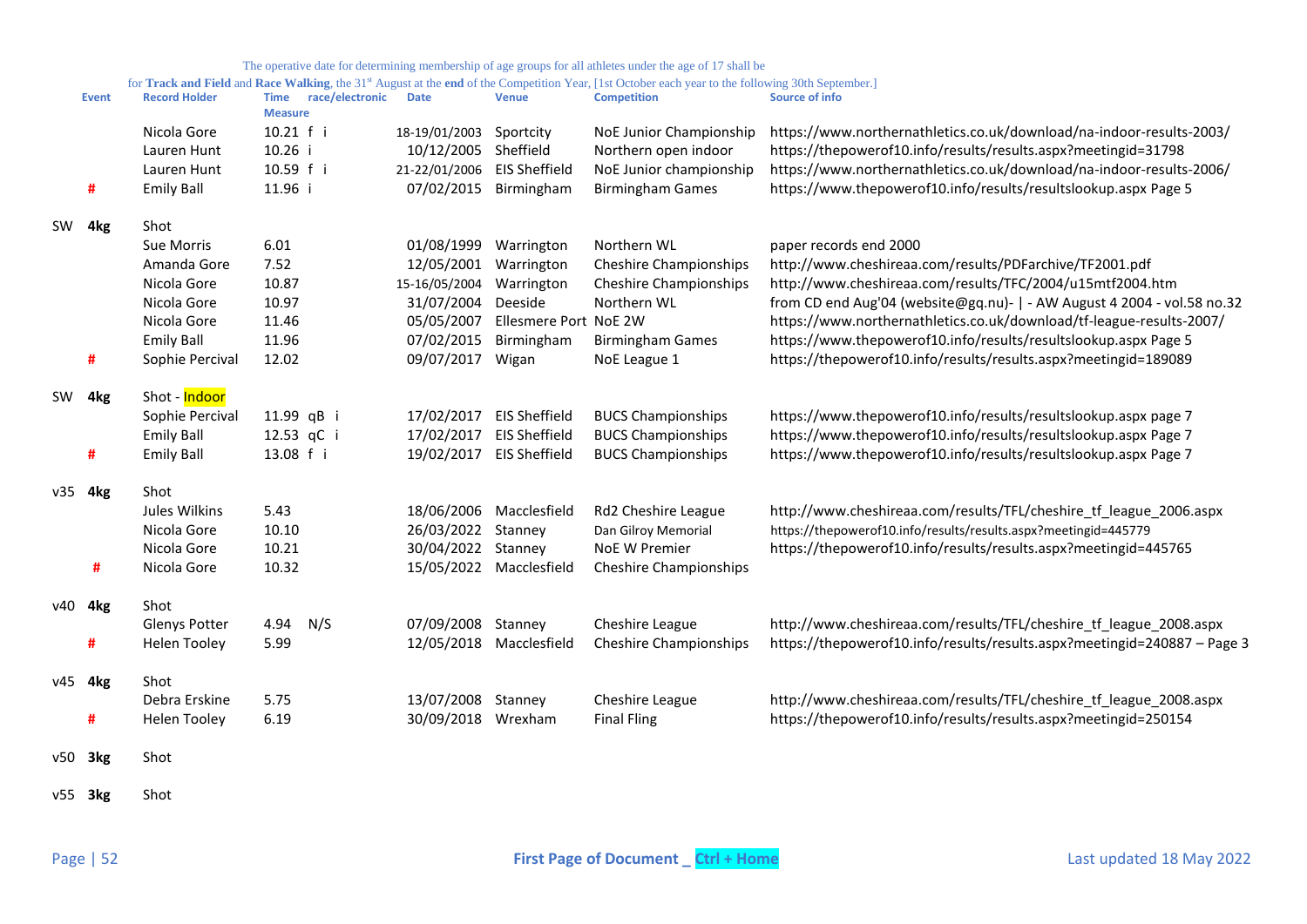|  |  | The operative date for determining membership of age groups for all athletes under the age of 17 shall be |  |
|--|--|-----------------------------------------------------------------------------------------------------------|--|
|  |  |                                                                                                           |  |

|     | for Track and Field and Race Walking, the 31 <sup>st</sup> August at the end of the Competition Year, [1st October each year to the following 30th September.] |                      |                         |                    |                        |                        |                                                                                         |  |
|-----|----------------------------------------------------------------------------------------------------------------------------------------------------------------|----------------------|-------------------------|--------------------|------------------------|------------------------|-----------------------------------------------------------------------------------------|--|
|     | Event                                                                                                                                                          | <b>Record Holder</b> | race/electronic<br>Time | <b>Date</b>        | <b>Venue</b>           | <b>Competition</b>     | Source of info                                                                          |  |
|     |                                                                                                                                                                |                      | <b>Measure</b>          |                    |                        |                        |                                                                                         |  |
| v60 | 3kg                                                                                                                                                            | Shot                 |                         |                    |                        |                        |                                                                                         |  |
|     |                                                                                                                                                                |                      |                         |                    |                        |                        |                                                                                         |  |
| v65 | 3kg                                                                                                                                                            | Shot                 |                         |                    |                        |                        |                                                                                         |  |
|     |                                                                                                                                                                |                      |                         |                    |                        |                        |                                                                                         |  |
|     |                                                                                                                                                                | Cath McGrath         | 4.57                    | 15/05/2019 Burnley |                        | NMAC open track league | https://thepowerof10.info/results/results.aspx?meetingid=292845                         |  |
|     |                                                                                                                                                                | Cath McGrath         | 5.05                    | 23/06/2019 Bury    |                        |                        | Northern Masters Champs https://thepowerof10.info/results/results.aspx?meetingid=284572 |  |
|     |                                                                                                                                                                | Cath McGrath         | 5.34                    |                    | 17/07/2019 Spenborough | NMAC track league      | http://northernmasters.co.uk/wp-content/uploads/2019/07/July-17th-Results.pdf           |  |
|     |                                                                                                                                                                |                      |                         |                    |                        |                        |                                                                                         |  |
| v70 | 3kg                                                                                                                                                            | Shot                 |                         |                    |                        |                        |                                                                                         |  |
|     |                                                                                                                                                                |                      |                         |                    |                        |                        |                                                                                         |  |
|     |                                                                                                                                                                |                      |                         |                    |                        |                        |                                                                                         |  |

# <span id="page-52-0"></span>**Triathlon > Decathlon**

u11 Triathlon 5\* .

|      |              | Lindzi Bromilow       | 70pts 5* | 12/09/1999 |              | <b>County Multi-events</b>   | http://www.cheshireaa.com/results/PDFarchive/JME1999.pdf                               |
|------|--------------|-----------------------|----------|------------|--------------|------------------------------|----------------------------------------------------------------------------------------|
|      |              | Rachel Stoakley       | 135pts5* | 10/09/2000 | Macclesfield | Cheshire Relay Champs        | http://www.cheshireaa.com/results/PDFarchive/JME2000.pdf                               |
|      |              | <b>Ruth Pritchard</b> | 143pts5* | 09/09/2001 | Macclesfield | <b>Cheshire Multi-events</b> | http://www.cheshireaa.com/results/PDFarchive/JME2001.pdf                               |
|      |              | Danielle Bentley      | 151pts   | 14/09/2003 | Macclesfield | <b>Cheshire Multi-events</b> | http://www.cheshireaa.com/results/ME/2003/JuniorMEU11results.pdf                       |
|      |              | Olivia Williams       | 159pts   | 13/09/2009 | Macclesfield | <b>Cheshire Multi-events</b> | http://www.cheshireaa.com/Results/index.aspx                                           |
|      |              | Olivia Williams       | 199pts   | 11/09/2011 | Macclesfield | <b>Cheshire Multi-events</b> | https://thepowerof10.info/results/results.aspx?meetingid=55501                         |
|      | Quadrathlon  |                       |          |            |              |                              |                                                                                        |
| u9.  |              | Tamsin O'Keefe        | 223pts   | 25/06/2011 | Sportcity    | Dash Quad                    | https://www.thepowerof10.info/results/resultslookup.aspx                               |
| u11. |              | Georgia Barlow        | 173pts   | 25/06/2011 | Sportcity    | Dash Quad                    | https://www.thepowerof10.info/results/resultslookup.aspx                               |
| u11  |              | Emma Howe             | 1624     | 27/08/2011 | Sportcity    |                              | NW CE + Cheshire Champs https://www.thepowerof10.info/results/resultslookup.aspx Page3 |
| u13  | Triathlon 5* |                       |          |            |              |                              |                                                                                        |
|      |              | Sarah Devoy           | 170pts5* | 13/09/1998 | Stockport    | County Multi-events          | http://www.cheshireaa.com/results/PDFarchive/JME1998.pdf                               |
|      |              | Sarah Devoy           | 224pts5* | 12/09/1999 |              | <b>County Multi-events</b>   | http://www.cheshireaa.com/results/PDFarchive/JME1999.pdf                               |
|      |              | Amy Williams          | 238pts5* | 12/09/2010 | Macclesfield | Cheshire CE Champs           | https://www.thepowerof10.info/results/resultslookup.aspx Page 2                        |
|      | #            | Abigail Pawlett       | 249pts   | 13/09/2015 | Macclesfield | Cheshire CE Champs           | https://www.thepowerof10.info/results/resultslookup.aspx Page 2                        |
| u13  | Quadrathlon  |                       |          |            |              |                              |                                                                                        |
|      | Ħ            | Sara Pearson          | 260pts   | 29/06/2019 | Sportcity    | Stockport YA Quadrathlon     | . https://www.thepowerof10.info/results/resultslookup.aspx Page 3                      |
| u13  |              | Quadrathlon - Indoor  |          |            |              |                              |                                                                                        |
|      |              | Tamsin O'Keefe        | 226ptsi  | 10/11/2013 | Sportcity    | Dash Quad                    | https://www.thepowerof10.info/results/resultslookup.aspx Page 2                        |
|      | #            | Abigail Pawlett       | 257ptsi  | 22/11/2014 | Sportcity    | Manchester Quadrathlon       | https://www.thepowerof10.info/results/resultslookup.aspx Page 2                        |
|      |              |                       |          |            |              |                              |                                                                                        |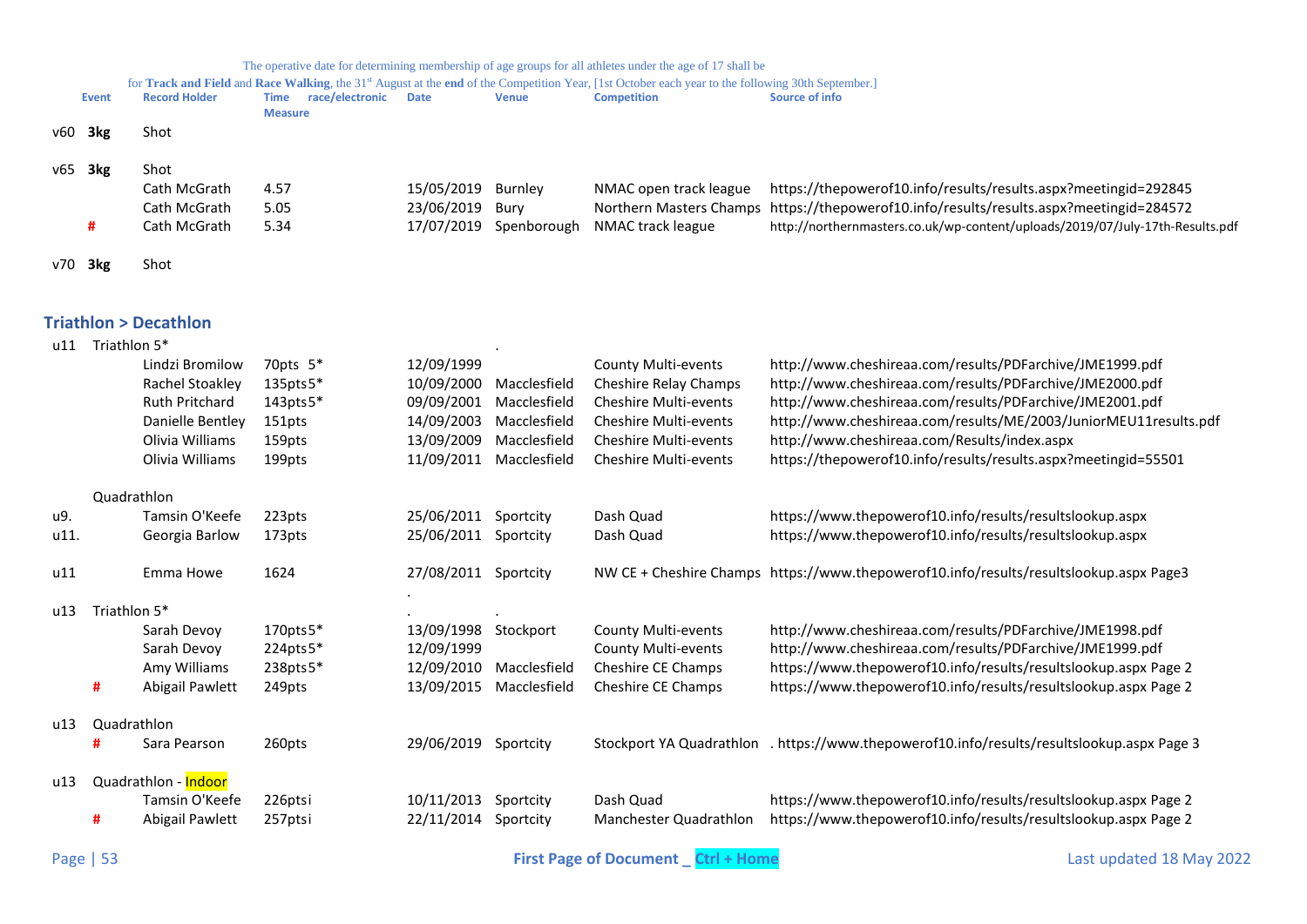| for Track and Field and Race Walking, the 31st August at the end of the Competition Year, [1st October each year to the following 30th September.] |              |                              |                                                  |                          |                      |                                                              |                                                                                          |
|----------------------------------------------------------------------------------------------------------------------------------------------------|--------------|------------------------------|--------------------------------------------------|--------------------------|----------------------|--------------------------------------------------------------|------------------------------------------------------------------------------------------|
|                                                                                                                                                    | <b>Event</b> | <b>Record Holder</b>         | race/electronic<br><b>Time</b><br><b>Measure</b> | <b>Date</b>              | <b>Venue</b>         | <b>Competition</b>                                           | <b>Source of info</b>                                                                    |
| u13                                                                                                                                                |              | Pentathlon                   |                                                  |                          |                      |                                                              |                                                                                          |
|                                                                                                                                                    | #            | Amy Williams                 | 2641                                             | 09/09/2010 Sportcity     |                      | <b>NW Combined Events</b>                                    | https://www.thepowerof10.info/results/resultslookup.aspx Page 4                          |
|                                                                                                                                                    |              |                              |                                                  |                          |                      |                                                              |                                                                                          |
| u15                                                                                                                                                |              | Quadrathlon - Indoor         |                                                  |                          |                      |                                                              |                                                                                          |
|                                                                                                                                                    |              | <b>Maisie Tipping</b>        | 254ptsi                                          | 10/11/2013 Sportcity     |                      | Dash Quad                                                    | https://www.thepowerof10.info/results/resultslookup.aspx Page 2                          |
|                                                                                                                                                    |              | <b>Maisie Tipping</b>        | 270ptsi                                          | 22/11/2014               | Sportcity            | Manchester Quad & U17                                        | https://www.thepowerof10.info/results/resultslookup.aspx Page 2                          |
|                                                                                                                                                    |              | <b>Emily Miantoni</b>        | 270ptsi                                          | 22/11/2015               | Sportcity            | Stockport H Quadrathlon                                      | https://www.thepowerof10.info/results/resultslookup.aspx Page 2                          |
|                                                                                                                                                    |              | Abigail Pawlett              | 270ptsi                                          | 22/11/2015               | Sportcity            | Stockport H Quadrathlon                                      | https://www.thepowerof10.info/results/resultslookup.aspx Page 2                          |
|                                                                                                                                                    | #            | Abigail Pawlett              | 321ptsi                                          | 06/11/2016 Sportcity     |                      | Stockport H Quadrathlon                                      | https://www.thepowerof10.info/results/resultslookup.aspx Page 3                          |
|                                                                                                                                                    |              |                              |                                                  |                          |                      |                                                              |                                                                                          |
| u15                                                                                                                                                |              | Pentathlon 5*<br>Nicola Gore | 345pts5*                                         | 13/09/1998 Stockport     |                      | <b>County Multi-events</b>                                   | http://www.cheshireaa.com/results/PDFarchive/JME1998.pdf                                 |
|                                                                                                                                                    |              | Nicola Gore                  | 368pts5*                                         | 12/09/1999               |                      |                                                              | Cheshire Combined events http://www.cheshireaa.com/results/PDFarchive/JME1999.pdf        |
| u15                                                                                                                                                |              | Pentathlon                   |                                                  |                          |                      |                                                              |                                                                                          |
|                                                                                                                                                    |              | Nicola Gore                  | 2279                                             | 25/04/1999               |                      | BHC - M9 7DH NE Manchester Pentathlon paper records end 2000 |                                                                                          |
|                                                                                                                                                    |              | Nicola Gore                  | 2354                                             | 12/09/1999               | -??                  |                                                              | Cheshire Combined events http://www.cheshireaa.com/results/PDFarchive/JME1999.pdf        |
|                                                                                                                                                    |              | Sam Appleby                  | 2329                                             | 09/09/2001               | Macclesfield         | Cheshire Multi-events                                        | http://www.cheshireaa.com/results/PDFarchive/JME2001.pdf                                 |
|                                                                                                                                                    |              | <b>Ruth Pritchard</b>        | 2520                                             | 26/06/2005               | Macclesfield         | NW Schools CE Champs                                         | https://thepowerof10.info/results/results.aspx?meetingid=400085                          |
|                                                                                                                                                    |              | Alice Jennings               | 2580                                             | 09/08/2009               | Sportcity            | Northwest CE                                                 | https://www.thepowerof10.info/results/resultslookup.aspx Page 3                          |
|                                                                                                                                                    |              | Alice Jennings               | 2612                                             | 13/09/2009               | Macclesfield         | Cheshire Jun ME Champs                                       | https://thepowerof10.info/results/results.aspx?meetingid=30424                           |
|                                                                                                                                                    | #            | Olivia Montez-Brown 2993     |                                                  | 27/06/2010 Telford       |                      | <b>ESAA NW Regional CE</b>                                   | https://www.thepowerof10.info/results/resultslookup.aspx Page 2                          |
|                                                                                                                                                    |              |                              |                                                  |                          |                      |                                                              |                                                                                          |
| u15                                                                                                                                                |              | Pentathlon - Indoor          |                                                  |                          |                      |                                                              |                                                                                          |
|                                                                                                                                                    |              | Alice Jennings               | 2862 i                                           | 08/03/2009               | <b>EIS Sheffield</b> | EA u17/15 Champs                                             | https://www.thepowerof10.info/results/resultslookup.aspx Page 2                          |
|                                                                                                                                                    | #            | Abigail Pawlett              | 3341 i                                           | 12/03/2017 Sheffield     |                      | EA / U17 CE Champs                                           | https://www.thepowerof10.info/results/resultslookup.aspx Page 4                          |
| u17                                                                                                                                                |              | Pentathlon                   |                                                  |                          |                      |                                                              |                                                                                          |
|                                                                                                                                                    |              | Nicola Gore                  | 2398                                             | 10/09/2000               | Macclesfield         | Cheshire multi-events                                        | paper records end 2000                                                                   |
|                                                                                                                                                    | #            | Victoria Anderson 2828       |                                                  | 13/09/2009               | Macclesfield         | Cheshire Jun ME Champs                                       | https://thepowerof10.info/results/results.aspx?meetingid=30424                           |
|                                                                                                                                                    |              |                              |                                                  |                          |                      |                                                              |                                                                                          |
| u17                                                                                                                                                |              | Pentathlon - Indoor          |                                                  |                          |                      |                                                              |                                                                                          |
|                                                                                                                                                    |              | Victoria Anderson 3166 i     |                                                  | 07/03/2010 EIS Sheffield |                      |                                                              | EA Indoor Combined Events https://thepowerof10.info/results/results.aspx?meetingid=34430 |
|                                                                                                                                                    | #            | Olivia Montez-Brown 3345 i   |                                                  |                          |                      | 01/12/2012 Emirates Arena SIAB Indoor CE                     | https://www.thepowerof10.info/results/resultslookup.aspx Page 2                          |
|                                                                                                                                                    |              |                              |                                                  |                          |                      |                                                              |                                                                                          |
| u17                                                                                                                                                |              | Heptathlon                   |                                                  |                          |                      |                                                              |                                                                                          |
|                                                                                                                                                    |              | Caroline Gore                | 3449                                             | 27/06/1998 Wrexham       |                      | <b>School Multi-events</b>                                   | newsletter Vol2No2                                                                       |
|                                                                                                                                                    |              |                              |                                                  |                          |                      |                                                              |                                                                                          |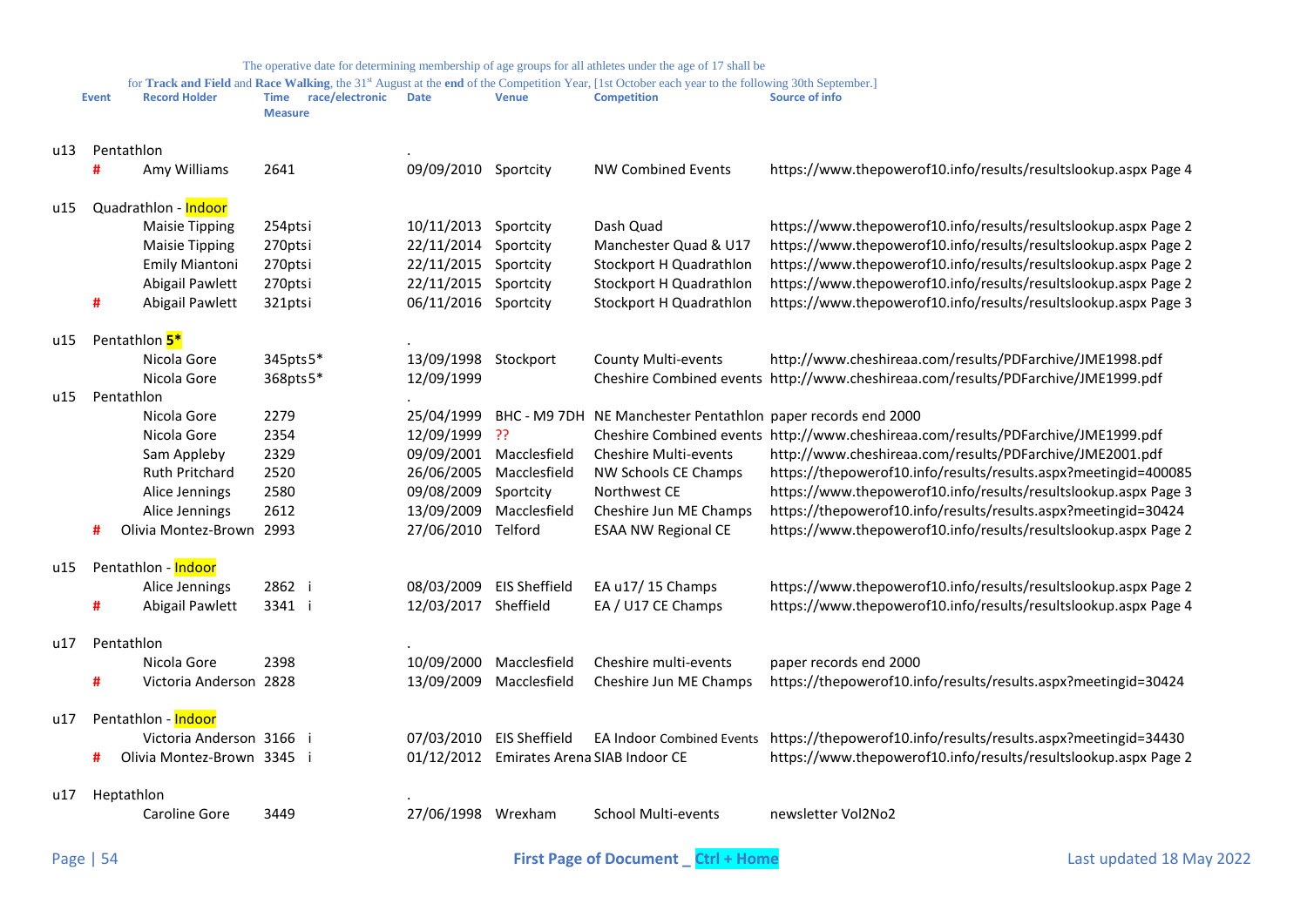|     | <b>Event</b> | <b>Record Holder</b>       | race/electronic<br>Time<br><b>Measure</b> | <b>Date</b>             | <b>Venue</b>        | <b>Competition</b>                             | $mg$ composed<br><b>Source of info</b>                          |
|-----|--------------|----------------------------|-------------------------------------------|-------------------------|---------------------|------------------------------------------------|-----------------------------------------------------------------|
|     |              | Caroline Gore              | 3782                                      | 27/06/1999              | Carlisle            | ESAA NW Schools Regional CE                    | paper records end 2000                                          |
|     |              | Olivia Montez-Brown        | 4049                                      | 25-26/06/2011 Stretford |                     | <b>ESAA NW Regional CE</b>                     | https://www.thepowerof10.info/results/resultslookup.aspx Page 2 |
|     | #            | Olivia Montez-Brown 4337   |                                           | 30/06-01/07/12 Crewe    |                     | <b>ESAA NW Regional CE</b>                     | https://www.thepowerof10.info/results/resultslookup.aspx Page 2 |
| u20 |              | Heptathlon                 |                                           |                         |                     |                                                |                                                                 |
|     |              | Caroline Gore              | 3876                                      | 26/06/2000 Cannock      |                     | <b>Schools Multi-events</b>                    | paper records end 2000                                          |
|     |              | Victoria Anderson 4036     |                                           | 25-26/06/2011 Stretford |                     | <b>ESAA NW Regional CE</b>                     | https://www.thepowerof10.info/results/resultslookup.aspx Page 2 |
|     |              | Olivia Montez-Brown 4583   |                                           | 24-25/05/2014 Bedford   |                     | EA u20/ SW CE Champs                           | https://www.thepowerof10.info/results/resultslookup.aspx Page 4 |
|     | #            | Olivia Montez-Brown 4790   |                                           | 21/09/2014 Boston       |                     | <b>ESAA CE Championships</b>                   | https://www.thepowerof10.info/results/resultslookup.aspx page 7 |
|     |              | Pentathlon - Indoor        |                                           |                         |                     |                                                |                                                                 |
|     | #            | Olivia Montez-Brown 3485 i |                                           | 10/01/2015 Sheffield    |                     | Eng & Wales CE Champs                          | https://www.thepowerof10.info/results/resultslookup.aspx Page 3 |
| SW  |              | Heptathlon                 |                                           |                         |                     |                                                |                                                                 |
|     |              | Niamh Reilly               | 2641                                      | 09/08/2009              | Sportcity           | North-West CE                                  | https://www.thepowerof10.info/results/resultslookup.aspx Page 3 |
|     |              | Olivia Montez-Brown        | 4951                                      | 01-02/05/2016           | Mankato MN          | <b>NSIC Multi Championships</b>                | https://www.thepowerof10.info/results/resultslookup.aspx        |
|     | #            | Olivia Montez-Brown 5254   |                                           | 27/05/2016              | <b>Bradenton FL</b> | <b>NCAA Division 2 Champs</b>                  | https://www.leonetiming.com/2016/Outdoor/NCAADII/Results/       |
|     |              | Pentathlon - Indoor        |                                           |                         |                     |                                                |                                                                 |
|     |              | Olivia Montez-Brown 3534 i |                                           |                         |                     | 29/01/2016 Minneapolis MN Jack Johnson Classic | https://thepowerof10.info/results/results.aspx?meetingid=161266 |
|     |              | Olivia Montez-Brown 3641 i |                                           | 14/02/2016              |                     | Mankato MN NSIC Multi Championships            | https://goaugie.com/documents/2016/2/14/NSIC Pent Results.pdf   |
|     |              | Olivia Montez-Brown 3773 i |                                           | 12/03/2016              |                     | Pittsburgh KS NCAA Division II Champs          | https://www.leonetiming.com/2016/Indoor/NCAADII/Results/        |
|     |              | Olivia Montez-Brown 3808 i |                                           |                         |                     | 28/01/2017 Mankato MN Minnesota State ME, Open | https://www.thepowerof10.info/results/resultslookup.aspx        |
|     |              | Olivia Montez-Brown 3838 i |                                           | 12/02/2017              |                     | Mankato MN NSIC Multi Championships            | https://www.thepowerof10.info/results/resultslookup.aspx        |
|     | #            | Olivia Montez-Brown 3863 i |                                           | 10/03/2017              |                     | Birmingham AL NCAA Div II T&F Champs           | https://results.leonetiming.com/?mid=1140                       |
| v35 |              |                            |                                           |                         |                     |                                                |                                                                 |
| v40 |              |                            |                                           |                         |                     |                                                |                                                                 |
| v45 |              | <b>Quad Throws</b>         |                                           |                         |                     |                                                |                                                                 |
|     | #            | <b>Helen Tooley</b>        | 1016                                      | 30/09/2018 Wrexham      |                     | <b>Final Fling</b>                             | https://thepowerof10.info/results/results.aspx?meetingid=250154 |
| v50 |              |                            |                                           |                         |                     |                                                |                                                                 |
|     |              |                            |                                           |                         |                     |                                                |                                                                 |
|     |              |                            |                                           |                         |                     |                                                |                                                                 |
|     |              |                            |                                           |                         |                     |                                                |                                                                 |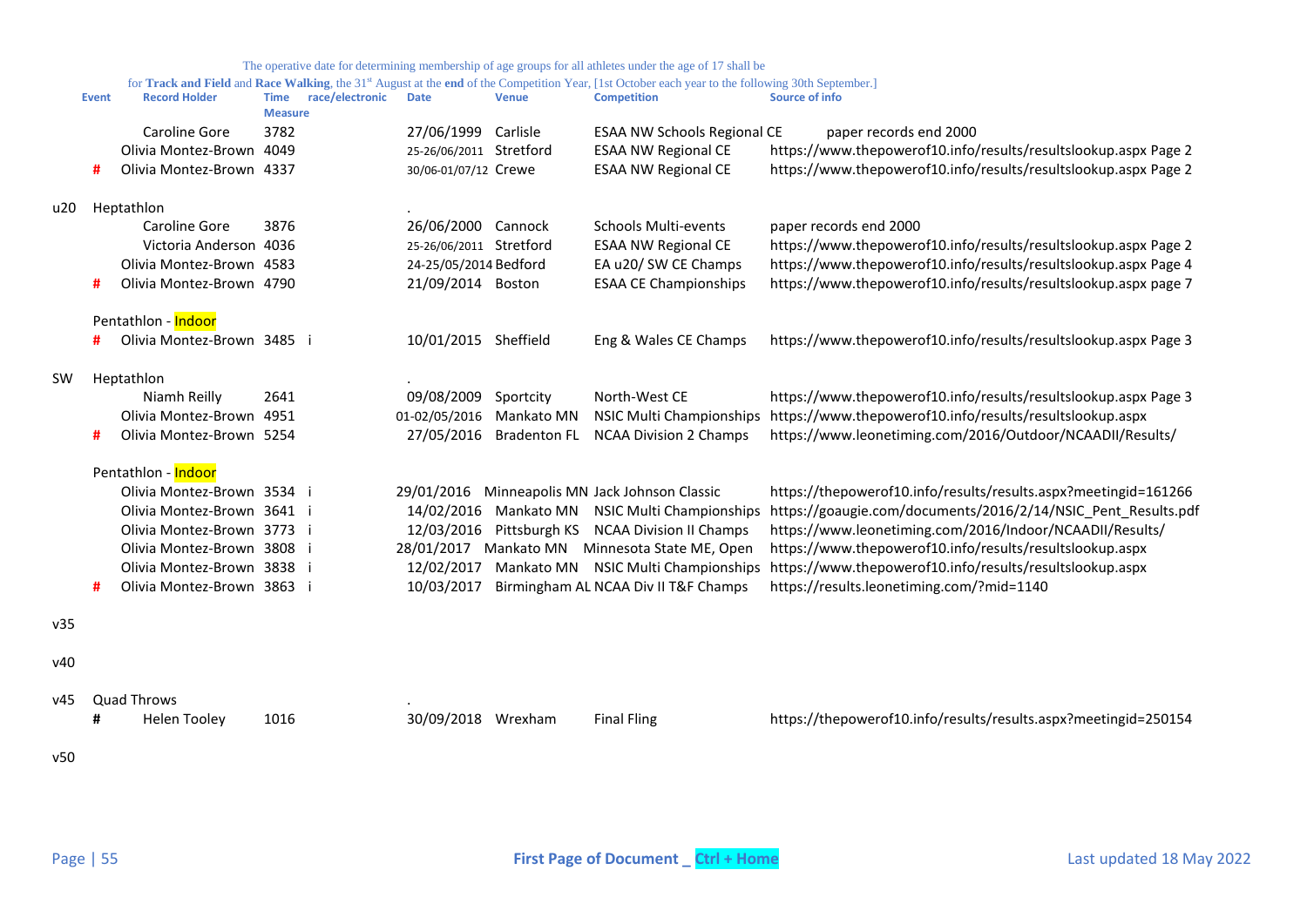<span id="page-55-0"></span>

| <b>Event</b>   | <b>Record Holder</b> | Time race/electronic<br><b>Measure</b> | <b>Date</b>           | <b>Venue</b>                  | for Track and Field and Race Walking, the 31st August at the end of the Competition Year, [1st October each year to the following 30th September.]<br><b>Competition</b> | <b>Source of info</b>                                                 |
|----------------|----------------------|----------------------------------------|-----------------------|-------------------------------|--------------------------------------------------------------------------------------------------------------------------------------------------------------------------|-----------------------------------------------------------------------|
| <b>Walks</b>   |                      |                                        |                       |                               |                                                                                                                                                                          |                                                                       |
| u11            |                      |                                        |                       |                               |                                                                                                                                                                          |                                                                       |
| u13            |                      |                                        |                       |                               |                                                                                                                                                                          |                                                                       |
| u15            |                      |                                        |                       |                               |                                                                                                                                                                          |                                                                       |
| u17            |                      |                                        |                       |                               |                                                                                                                                                                          |                                                                       |
| u20            |                      |                                        |                       |                               |                                                                                                                                                                          |                                                                       |
| <b>SW</b>      |                      |                                        |                       |                               |                                                                                                                                                                          |                                                                       |
| v35            |                      |                                        |                       |                               |                                                                                                                                                                          |                                                                       |
| v40            |                      |                                        |                       |                               |                                                                                                                                                                          |                                                                       |
| v45            |                      |                                        |                       |                               |                                                                                                                                                                          |                                                                       |
| v501,000m Walk |                      |                                        |                       |                               |                                                                                                                                                                          |                                                                       |
|                | Cath McGrath         | 06:24                                  |                       | 08/07/2006 Carmarthen         | Welsh Walk Championships                                                                                                                                                 |                                                                       |
| 2,000m Walk    |                      |                                        |                       |                               |                                                                                                                                                                          |                                                                       |
|                | Cath McGrath         | 15:43                                  | 06/08/2005 Solihull   |                               | Veterans Inter Area Match                                                                                                                                                |                                                                       |
|                | Cath McGrath         | 14:55                                  | 09/10/2005            | Tipton                        | DASH Claire Powell Memorial - Yacht                                                                                                                                      |                                                                       |
|                | Cath McGrath         | 14:38                                  |                       | 07/06/2006 Stoke on Trent     | Midland Veterans League - North                                                                                                                                          |                                                                       |
|                | Cath McGrath         | 13:51                                  | 11/07/2006            |                               |                                                                                                                                                                          | Wolverhampton Midland Veterans T&F League - North Division, Meeting 3 |
|                | Cath McGrath         | 13:32                                  | 09/08/2006 Sutton     |                               | Midland Veterans League - North Division                                                                                                                                 |                                                                       |
| 3,000m Walk    |                      |                                        |                       |                               |                                                                                                                                                                          |                                                                       |
|                | Cath McGrath         | 22:29                                  | 09/10/2005 Tipton     |                               | <b>DASH Claire Powell Memorial</b>                                                                                                                                       |                                                                       |
| #              | Cath McGrath         | 19:29.4                                | 10/09/2006 Accrington |                               | Northern Veterans AC Championships                                                                                                                                       |                                                                       |
| 5,000m Walk    |                      |                                        |                       |                               |                                                                                                                                                                          |                                                                       |
|                | Cath McGrath         | 37:26<br>Road                          |                       | 22/10/2005 Warwick University |                                                                                                                                                                          | Midland Winter League                                                 |
|                | Cath McGrath         | 36:59<br>Road                          | 12/11/2005 Perry Park |                               | Second Midland Area Winter League                                                                                                                                        |                                                                       |

Cath McGrath 36:30 Road 11/02/2006 Perry Park Midland Area Race Walking Championships

#### The operative date for determining membership of age groups for all athletes under the age of 17 shall be